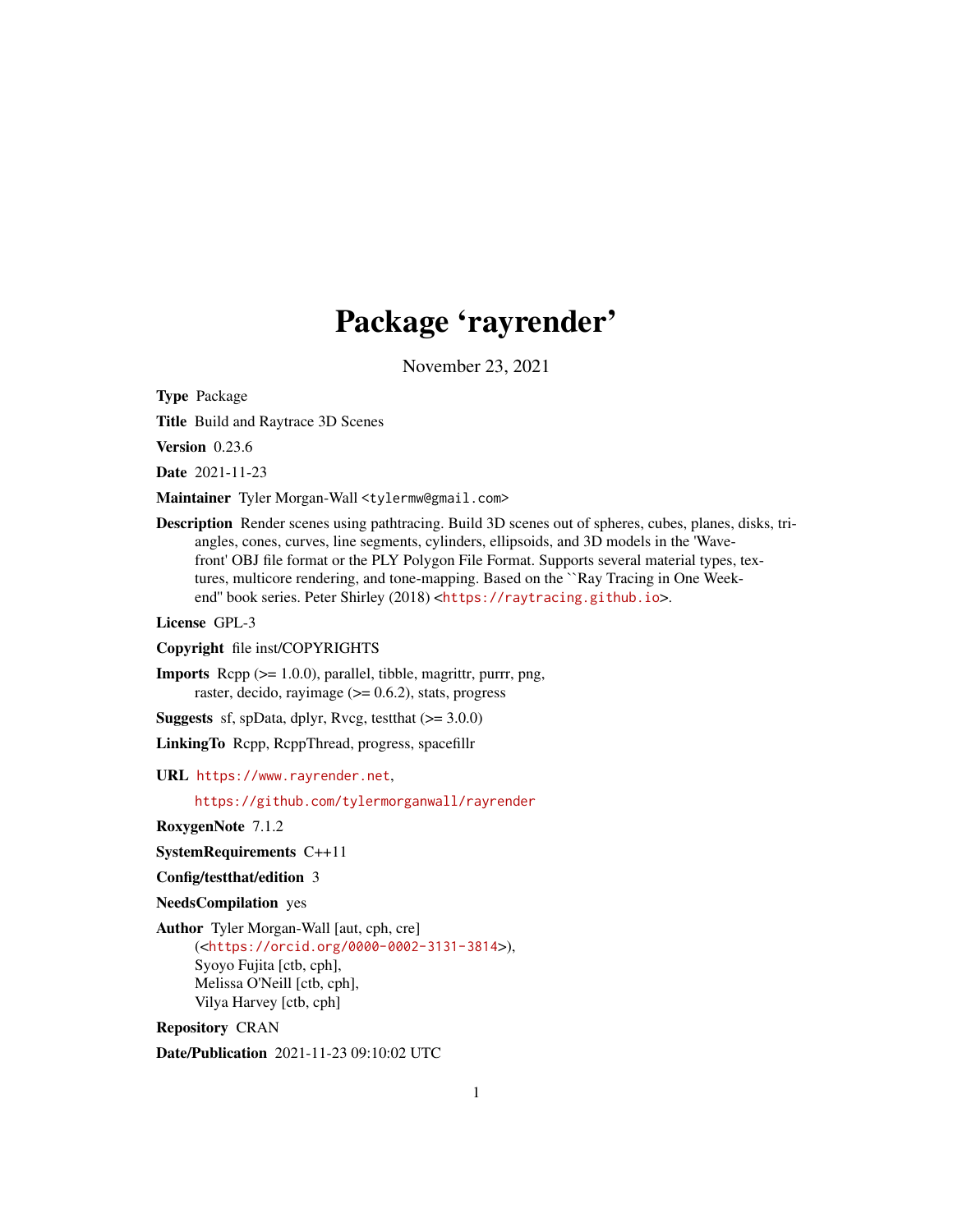# R topics documented:

|              | 3              |
|--------------|----------------|
|              | $\overline{4}$ |
| arrow        | 6              |
|              | 9              |
| cone         | 11             |
|              | 13             |
|              | 15             |
|              | 16             |
|              | 18             |
|              | 19             |
|              | 20             |
|              | 21             |
|              | 23             |
|              | 24             |
|              | 26             |
|              | 27             |
|              | 28             |
|              | 29             |
|              |                |
|              |                |
|              |                |
|              | 34             |
|              | 35             |
|              | 36             |
|              | 37             |
|              | 38             |
|              | 40             |
|              | 41             |
|              | 44             |
|              | 47             |
|              | 48             |
|              | 50             |
|              | 54             |
|              | 57             |
|              | 59             |
|              | 60             |
|              | 61             |
|              | 64             |
| hair         | 66             |
|              | 67             |
| light        | 68             |
| mesh3d model | 70             |
| metal        | 72             |
|              | 75             |
|              | 78             |
|              | 80             |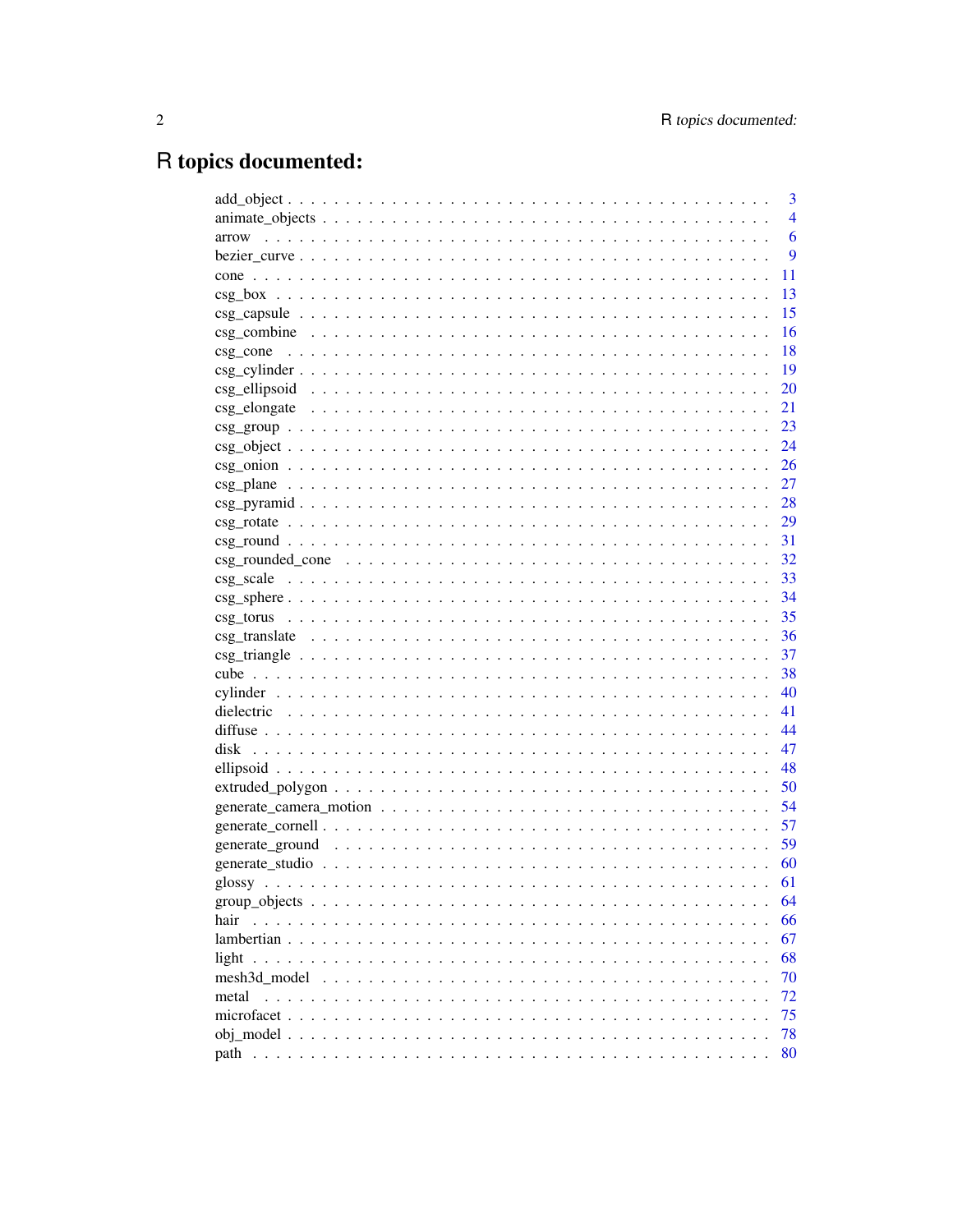# <span id="page-2-0"></span>add\_object 3

| Index | 109 |
|-------|-----|
|       |     |
|       |     |
|       |     |
|       |     |
|       |     |
|       |     |
|       |     |
|       |     |
|       |     |
|       |     |
|       |     |
|       |     |
|       |     |

add\_object *Add Object*

# Description

Add Object

# Usage

add\_object(scene, objects)

# Arguments

| scene   | Tibble of pre-existing object locations and properties.      |
|---------|--------------------------------------------------------------|
| objects | A tibble row or collection of rows representing each object. |

#### Value

Tibble of object locations and properties.

```
#Generate the ground and add some objects
scene = generate_ground(depth=-0.5,material = diffuse(checkercolor="blue")) %>%
  add_object(cube(x=0.7,
             material=diffuse(noise=5,noisecolor="purple",color="black",noisephase=45),
                  angle=c(0,-30,0))) %>%
  add_object(sphere(x=-0.7,radius=0.5,material=metal(color="gold")))
```

```
render_scene(scene,parallel=TRUE)
```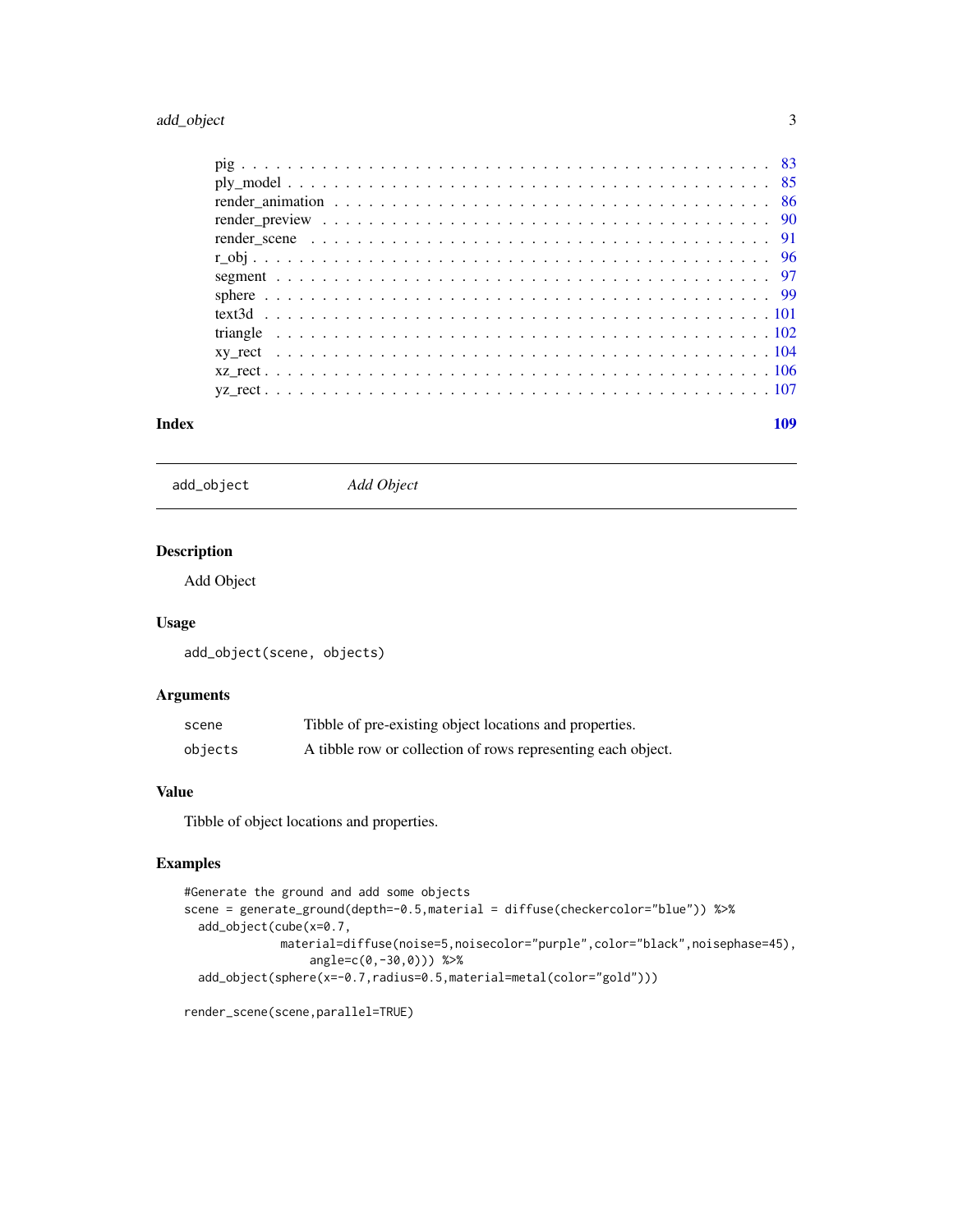<span id="page-3-0"></span>animate\_objects *Animate Objects*

#### Description

This function animates an object between two states. This animates objects separately from the transformations set in 'group\_objects()' and in the object transformations themselves. This creates motion blur, controlled by the shutter open/close options in 'render\_scene()'.

# Usage

```
animate_objects(
  scene,
  start_time = 0,
  end_time = 1,start\_pivot\_point = c(0, 0, 0),
  start_position = c(\theta, \theta, \theta),
  start_angle = c(\emptyset, \emptyset, \emptyset),
  start_order_rotation = c(1, 2, 3),
  start\_scale = c(1, 1, 1),start_axis_rotation = NA,
  end_pivot_point = c(0, 0, 0),
  end_position = c(\emptyset, \emptyset, \emptyset),
  end_angle = c(\emptyset, \emptyset, \emptyset),
  end_c, order_c, rotation = c(1, 2, 3),end\_scale = c(1, 1, 1),end_axis_rotation = NA
)
```
### Arguments

| scene                | Tibble of pre-existing object locations.                                                                                      |  |
|----------------------|-------------------------------------------------------------------------------------------------------------------------------|--|
| start_time           | Default '0'. Start time of movement.                                                                                          |  |
| end_time             | Default '1'. End time of movement.                                                                                            |  |
| start_pivot_point    |                                                                                                                               |  |
|                      | Default ' $c(0,0,0)$ '. The point about which to pivot, scale, and move the objects.                                          |  |
|                      | start_position Default ' $c(0,0,0)$ '. Vector indicating where to offset the objects.                                         |  |
| start_angle          | Default ' $c(0,0,0)$ '. Angle of rotation around the x, y, and z axes, applied in the<br>order specified in 'order_rotation'. |  |
| start_order_rotation |                                                                                                                               |  |
|                      | Default ' $c(1,2,3)$ '. The order to apply the rotations, referring to "x", "y", and<br>"z".                                  |  |
| start_scale          | Default ' $c(1,1,1)$ '. Scaling factor for x, y, and z directions for all objects.                                            |  |
| start_axis_rotation  |                                                                                                                               |  |
|                      | Default 'NA'. Provide an axis of rotation and a single angle (via 'angle') of<br>rotation                                     |  |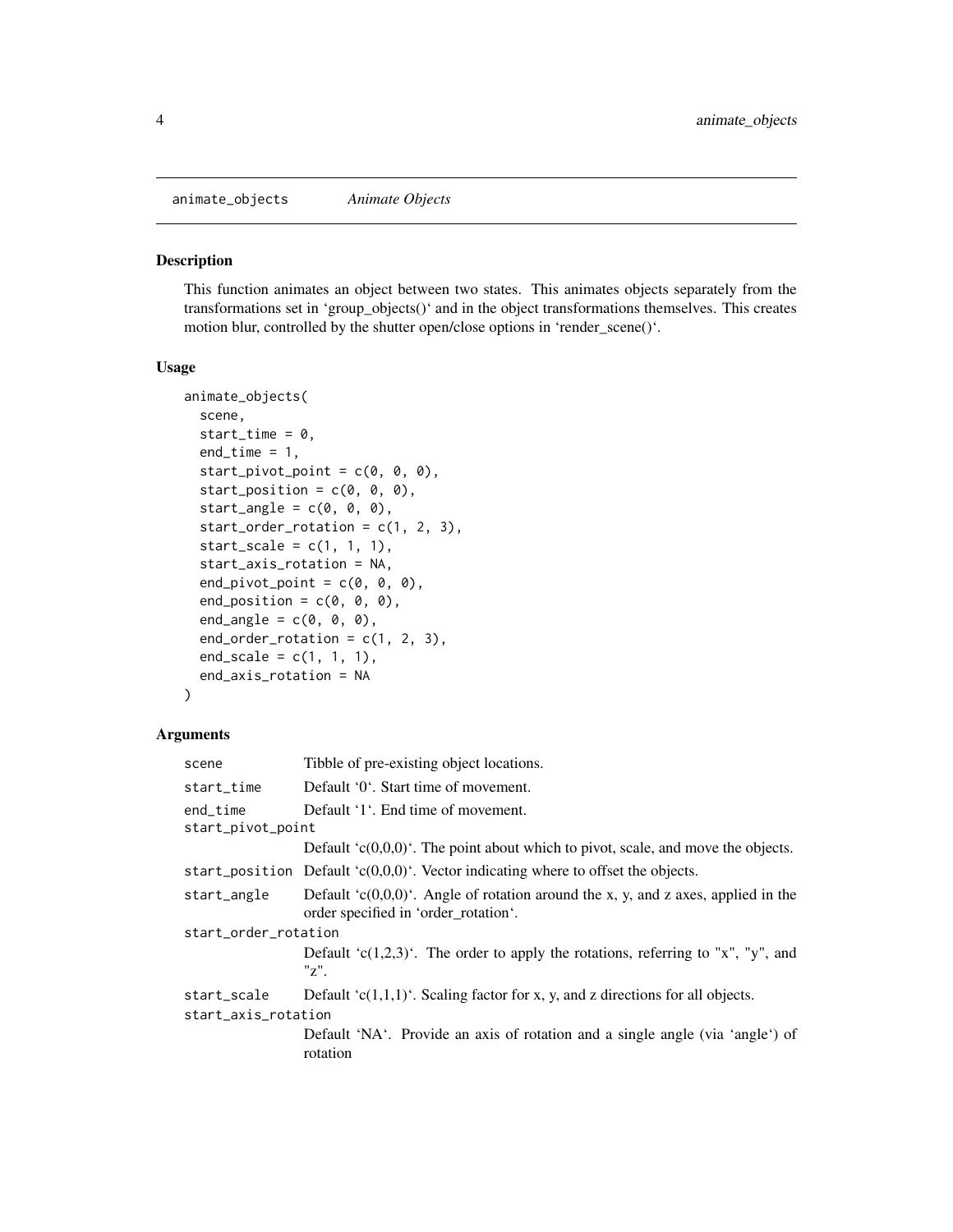| end_pivot_point    |                                                                                                                               |  |
|--------------------|-------------------------------------------------------------------------------------------------------------------------------|--|
|                    | Default ' $c(0,0,0)$ '. The point about which to pivot, scale, and move the group.                                            |  |
| end_position       | Default $(c(0,0,0))$ . Vector indicating where to offset the objects.                                                         |  |
| end_angle          | Default ' $c(0,0,0)$ '. Angle of rotation around the x, y, and z axes, applied in the<br>order specified in 'order_rotation'. |  |
| end_order_rotation |                                                                                                                               |  |
|                    | Default 'c $(1,2,3)$ '. The order to apply the rotations, referring to "x", "y", and<br>$"z"$ .                               |  |
| end_scale          | Default 'c $(1,1,1)$ '. Scaling factor for x, y, and z directions for all objects.                                            |  |
| end_axis_rotation  |                                                                                                                               |  |
|                    | Default 'NA'. Provide an axis of rotation and a single angle (via 'angle') of<br>rotation around that axis.                   |  |

#### Value

Tibble of animated object.

```
#Render a pig
generate_studio() %>%
  add_object(pig(y=-1.2,scale=0.5,angle=c(0,-70,0)))%>%
  add_object(sphere(y=5,x=5,z=5,radius=2,material=light())) %>%
  render_scene(samples=256,sample_method = "sobol_blue")
#Render a moving pig
generate_studio() %>%
  add_object(
    animate_objects(
      pig(y=-1.2,scale=0.5,angle=c(0,-70,0)),
      start_position = c(-0.1, 0, 0), end_position = c(0.1, 0.2, 0))
  ) %>%
  add_object(sphere(y=5,x=5,z=5,radius=2,material=light())) %>%
  render_scene(samples=256,sample_method = "sobol_blue",clamp_value = 10)
#Render a shrinking pig
generate_studio() %>%
  add_object(
    animate_objects(
      pig(y=-1.2,scale=0.5,angle=c(0,-70,0)),
      start_scale = c(1,1,1), end_scale = c(0.5,0.5,0.5))
  ) %>%
  add_object(sphere(y=5,x=5,z=5,radius=2,material=light())) %>%
  render_scene(samples=256,sample_method = "sobol_blue",clamp_value = 10)
#Render a spinning pig
generate_studio() %>%
  add_object(
   animate_objects(
```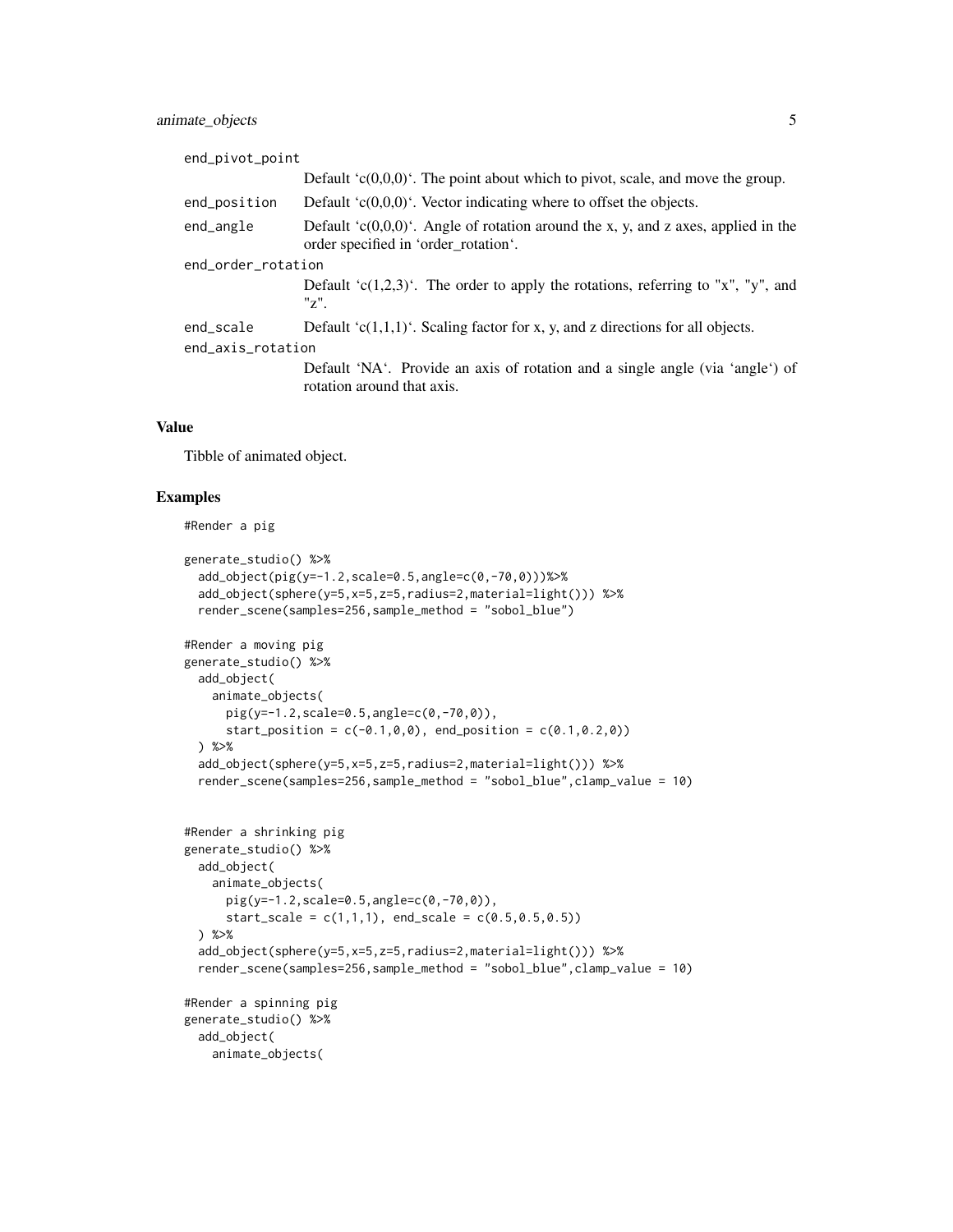```
6 arrow and the contract of the contract of the contract of the contract of the contract of the contract of the contract of the contract of the contract of the contract of the contract of the contract of the contract of th
```

```
pig(y=-1.2,scale=0.5,angle=c(0,-70,0)),
      start_angle = c(0, -30, 0), end_angle = c(0, 30, 0))
 ) %>%
 add_object(sphere(y=5,x=5,z=5,radius=2,material=light())) %>%
 render_scene(samples=256,sample_method = "sobol_blue",clamp_value = 10)
#Shorten the open shutter time frame
generate_studio() %>%
 add_object(
    animate_objects(
      pig(y=-1.2,scale=0.5,angle=c(0,-70,0)),
      start_angle = c(0, -30, 0), end_angle = c(0, 30, 0))
 ) %>%
 add_object(sphere(y=5,x=5,z=5,radius=2,material=light())) %>%
 render_scene(samples=256,sample_method = "sobol_blue",clamp_value = 10,
               shutteropen=0.4, shutterclose = 0.6)
#Change the time frame when the shutter is open
generate_studio() %>%
 add_object(
   animate_objects(
      pig(y=-1.2,scale=0.5,angle=c(0,-70,0)),
      start\_angle = c(0, -30, 0), end_angle = c(0, 30, 0))
 ) %>%
 add_object(sphere(y=5,x=5,z=5,radius=2,material=light())) %>%
 render_scene(samples=256,sample_method = "sobol_blue",clamp_value = 10,
               shutteropen=0, shutterclose = 0.1)
#Shorten the time span in which the movement occurs (which, in effect,
#increases the speed of the transition).
generate_studio() %>%
 add_object(
    animate_objects(start_time = 0, end_time=0.1,
      pig(y=-1.2,scale=0.5,angle=c(0,-70,0)),
      start_angle = c(0, -30, 0), end_angle = c(0, 30, 0))
 ) %>%
 add_object(sphere(y=5,x=5,z=5,radius=2,material=light())) %>%
 render_scene(samples=256,sample_method = "sobol_blue",clamp_value = 10,
               shutteropen=0, shutterclose = 0.1)
```
arrow *Arrow Object*

#### **Description**

Composite object (cone + segment)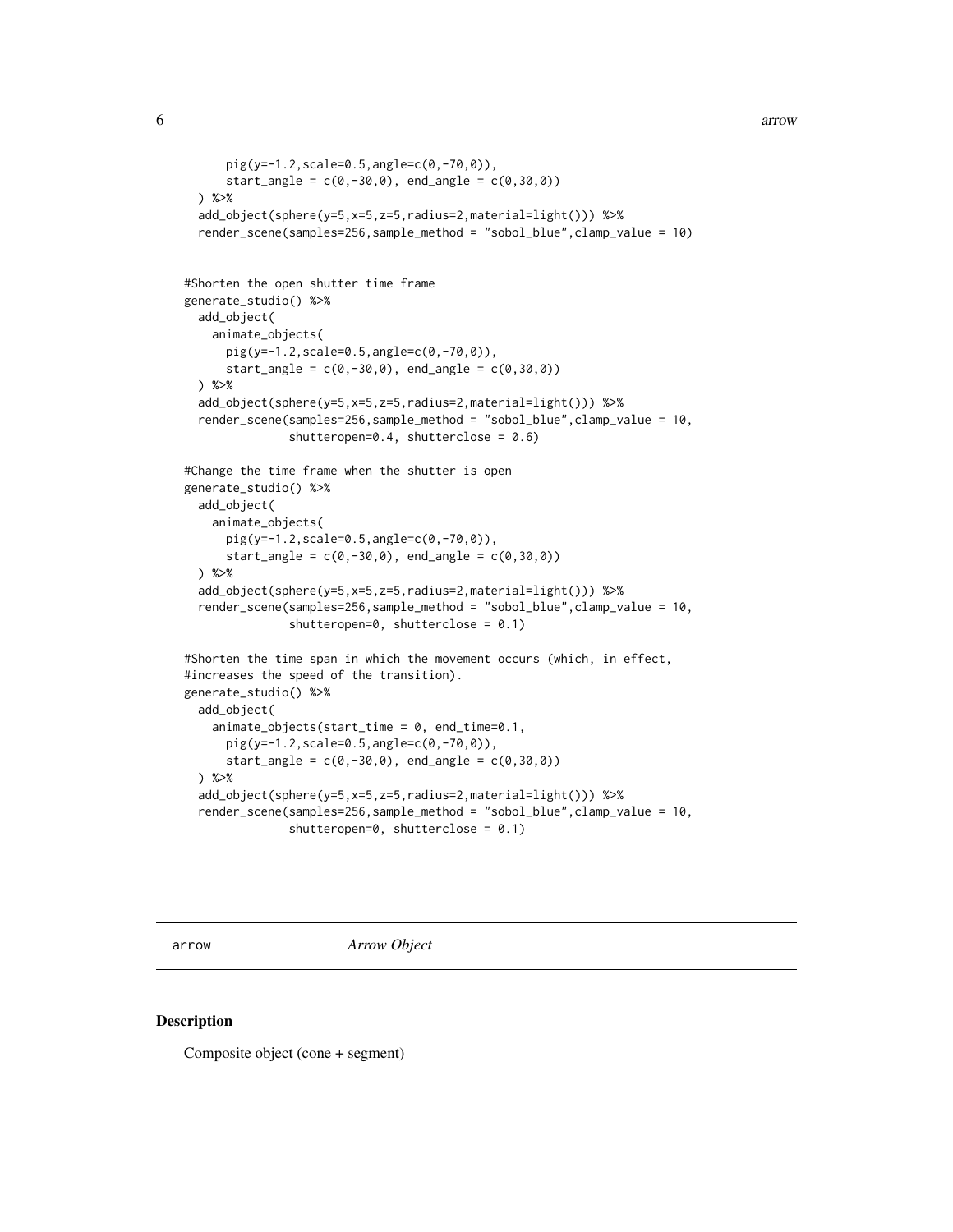arrow 7

# Usage

```
arrow(
  start = c(\emptyset, \emptyset, \emptyset),
  end = c(0, 1, 0),
  radius_top = 0.2,
  radius_tail = 0.1,
  tail_proportion = 0.5,
  direction = NA,
  from_center = TRUE,
  material = diffuse(),
  flipped = FALSE,
  scale = c(1, 1, 1)\mathcal{L}
```
# Arguments

| start                          | Default 'c $(0, 0, 0)$ '. Base of the arrow, specifying 'x', 'y', 'z'.                                                                                                                                                                                                                                |
|--------------------------------|-------------------------------------------------------------------------------------------------------------------------------------------------------------------------------------------------------------------------------------------------------------------------------------------------------|
| end                            | Default 'c(0, 1, 0)'. Tip of the arrow, specifying 'x', 'y', 'z'.                                                                                                                                                                                                                                     |
| radius_top                     | Default '0.5'. Radius of the top of the arrow.                                                                                                                                                                                                                                                        |
| radius_tail<br>tail_proportion | Default '0.2'. Radius of the tail of the arrow.                                                                                                                                                                                                                                                       |
|                                | Default '0.5'. Proportion of the arrow that is the tail.                                                                                                                                                                                                                                              |
| direction                      | Default 'NA'. Alternative to 'start' and 'end', specify the direction (via a length-<br>3 vector) of the arrow. Arrow will be centered at 'start', and the length will be<br>determined by the magnitude of the direction vector.                                                                     |
| from_center                    | Default 'TRUE'. If orientation specified via 'direction', setting this argument to<br>'FALSE' will make 'start' specify the bottom of the cone, instead of the middle.                                                                                                                                |
| material                       | Default diffuse. The material, called from one of the material functions diffuse,<br>metal, or dielectric.                                                                                                                                                                                            |
| flipped                        | Default 'FALSE'. Whether to flip the normals.                                                                                                                                                                                                                                                         |
| scale                          | Default $(c(1, 1, 1))$ . Scale transformation in the x, y, and z directions. If this<br>is a single value, number, the object will be scaled uniformly. Notes: this will<br>change the stated start/end position of the cone. Emissive objects may not cur-<br>rently function correctly when scaled. |

# Value

Single row of a tibble describing the cone in the scene.

```
#Draw a simple arrow from x = -1 to x = 1generate_studio() %>%
  add\_object(arrow(star - c(-1, \emptyset, \emptyset), end = c(1, \emptyset, \emptyset), material = glossy(color="red"))) %>%
  add_object(sphere(y=5,material=light(intensity=20))) %>%
```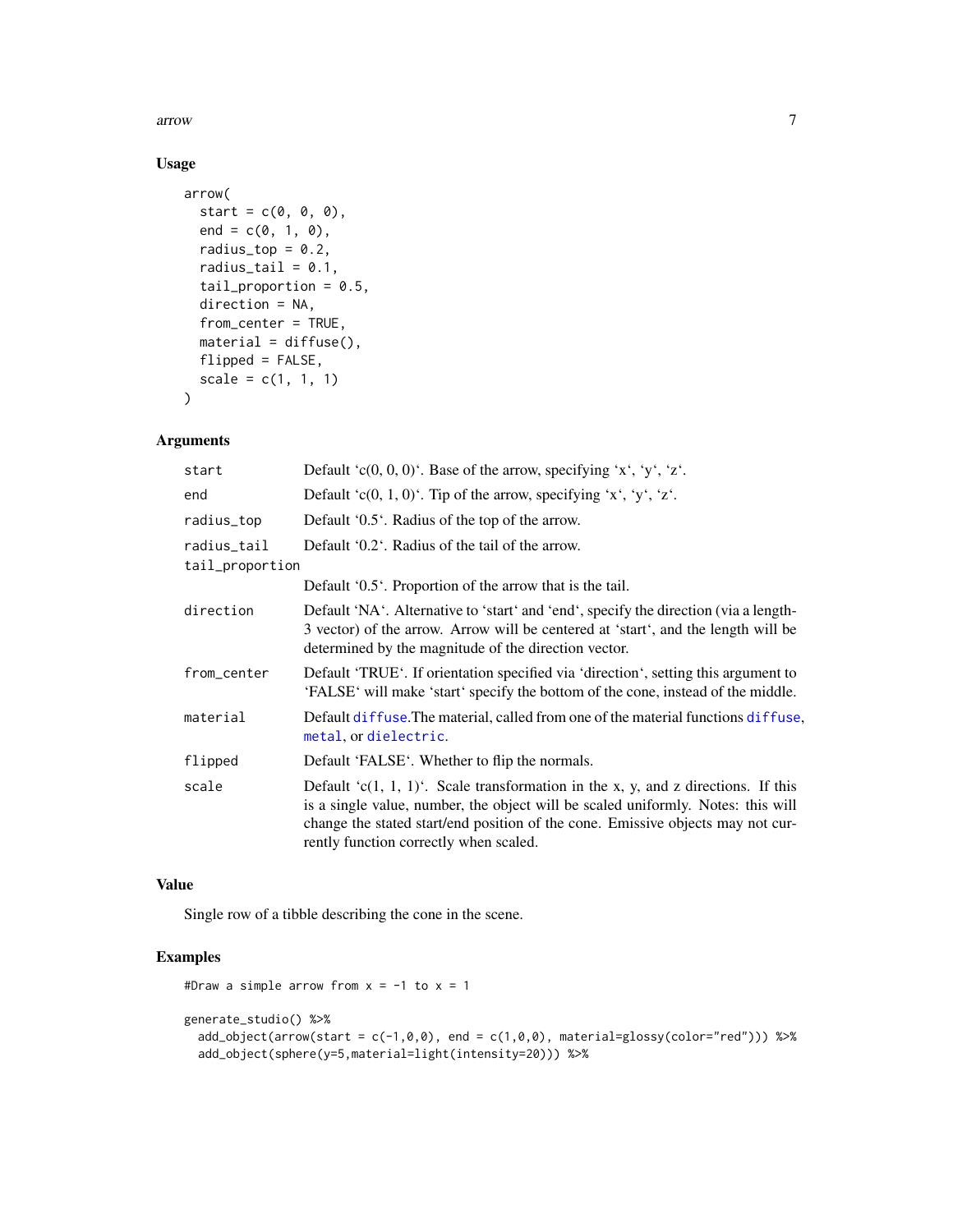```
render_scene(clamp_value=10, samples=400)
#Change the proportion of tail to top
generate_studio(depth=-2) %>%
 add_object(arrow(start = c(-1,-1,0), end = c(1,-1,0), tail_proportion = 0.5,
                  material=glossy(color="red"))) %>%
 add_object(arrow(start = c(-1, 0, 0), end = c(1, 0, 0), tail_proportion = 0.75,
                  material=glossy(color="red"))) %>%
 add_object(arrow(start = c(-1,1,0), end = c(1,1,0), tail_proportion = 0.9,
                   material=glossy(color="red"))) %>%
 add_object(sphere(y=5,z=5,x=2,material=light(intensity=30))) %>%
 render_scene(clamp_value=10, fov=25, samples=400)
#Change the radius of the tail/top segments
generate_studio(depth=-1.5) %>%
 add_object(arrow(start = c(-1,-1,0), end = c(1,-1,0), tail_proportion = 0.75,
                   radius_top = 0.1, radius_tail=0.03,
                   material=glossy(color="red"))) %>%
 add_object(arrow(start = c(-1, 0, 0), end = c(1, 0, 0), tail_proportion = 0.75,
                   radius_top = 0.2, radius_tail=0.1,
                  material=glossy(color="red"))) %>%
 add\_object(arrow(start = c(-1,1,0), end = c(1,1,0), tail\_proportion = 0.75,radius_top = 0.3, radius_tail=0.2,
                   material=glossy(color="red"))) %>%
 add_object(sphere(y=5,z=5,x=2,material=light(intensity=30))) %>%
 render_scene(clamp_value=10, samples=400)
#We can also specify arrows via a midpoint and direction:
generate_studio(depth=-1) %>%
 add\_object(arrow(star - c(-1, -0.5, 0), direction = c(0, 0, 1)),material=glossy(color="green"))) %>%
 add\_object(arrow(star - c(1, -0.5, 0), direction = c(0, 0, -1)),material=glossy(color="red"))) %>%
 add\_object(arrow(start = c(0, -0.5, 1), direction = c(1, 0, 0),material=glossy(color="yellow"))) %>%
 add\_object(arrow(start = c(0, -0.5, -1), direction = c(-1, 0, 0),material=glossy(color="purple"))) %>%
 add_object(sphere(y=5,z=5,x=2,material=light(intensity=30))) %>%
 render_scene(clamp_value=10, samples=400,
               lookfrom=c(0,5,10), lookat=c(0,-0.5,0), fov=16)
#Plot a 3D vector field for a gravitational well:
r = 1.5
```

```
theta_vals = seq(0, 2*pi, length.out = 16)[-16]phi_vals = seq(0, pi, length.out = 16)[-16][-1]arrow\_list = list()counter = 1for(theta in theta_vals) {
 for(phi in phi_vals) {
    rval = c(r*sin(phi)*cos(theta),r*cos(phi),r*sin(phi)*sin(theta))
    arrow\_list[[counter]] = arrow(rval, direction = -1/2*rval/sqrt(sum(rval*rval))^3,
```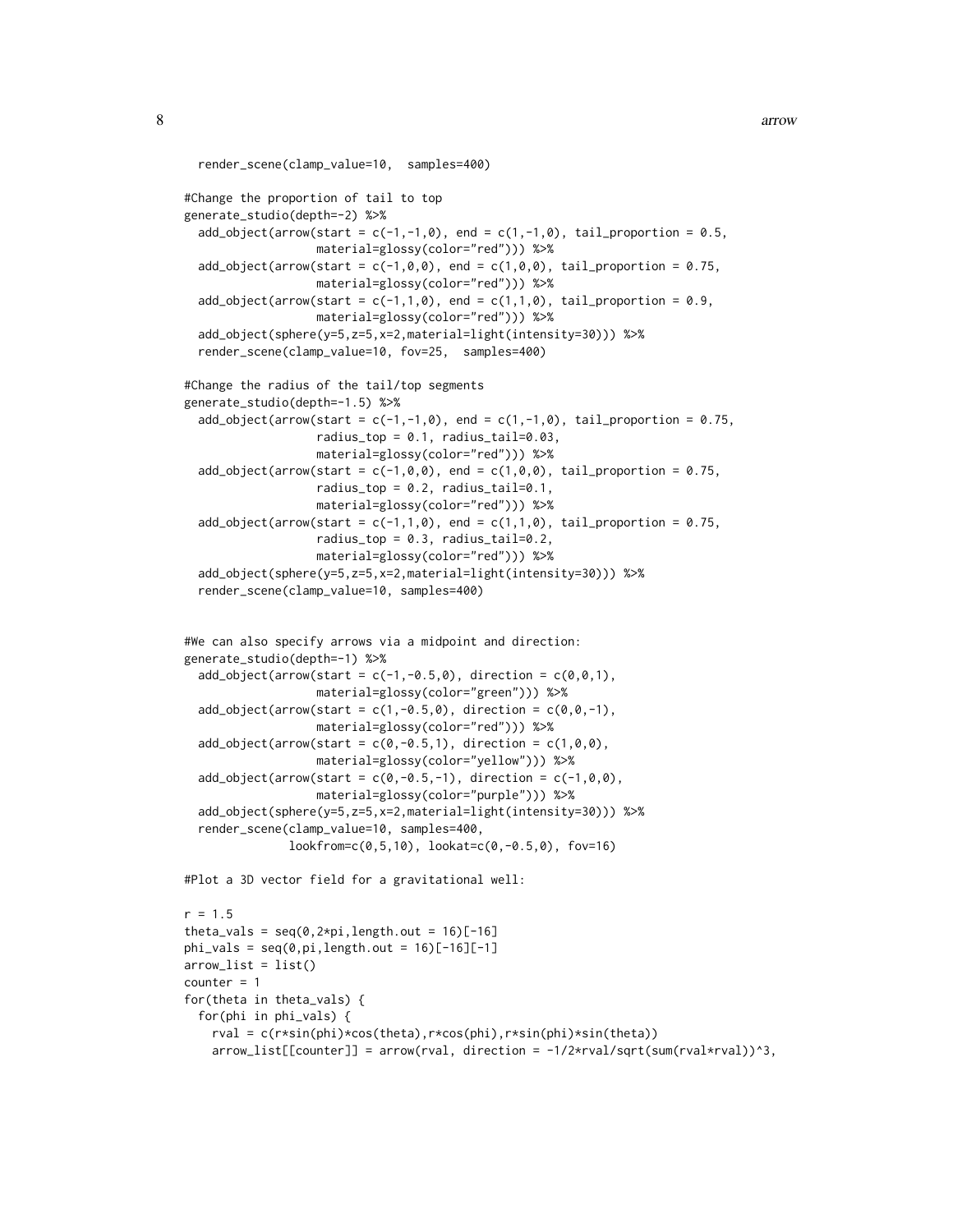# <span id="page-8-0"></span>bezier\_curve 9

```
tail_proportion = 0.66, radius_top=0.03, radius_tail=0.01,
                                  material = diffuse(color="red"))
   counter = counter + 1
 }
}
vector_field = do.call(rbind,arrow_list)
sphere(material=diffuse(noise=1,color="blue",noisecolor="darkgreen")) %>%
 add_object(vector_field) %>%
 add_object(sphere(y=0,x=10,z=5,material=light(intensity=200))) %>%
 render_scene(fov=20, ambient=TRUE, samples=400,
               backgroundlow="black",backgroundhigh="white")
```
bezier\_curve *Bezier Curve Object*

#### Description

Bezier curve, defined by 4 control points.

# Usage

```
bezier_curve(
  p1 = c(0, 0, 0),
 p2 = c(-1, 0.33, 0),
 p3 = c(1, 0.66, 0),
 p4 = c(0, 1, 0),
  x = 0,
 y = 0,
  z = 0,
 width = 0.1,
 width_end = NA,
  u_{min} = 0,
  u_{max} = 1,
  type = "cylinder",
  normal = c(\emptyset, \emptyset, -1),
  normal\_end = NA,
  material = diffuse(),
  angle = c(0, 0, 0),order_rotation = c(1, 2, 3),
  flipped = FALSE,
  scale = c(1, 1, 1))
```
#### Arguments

p1 Default 'c(0,0,0)'. First control point. Can also be a list of 4 length-3 numeric vectors or 4x3 matrix/data.frame specifying the x/y/z control points.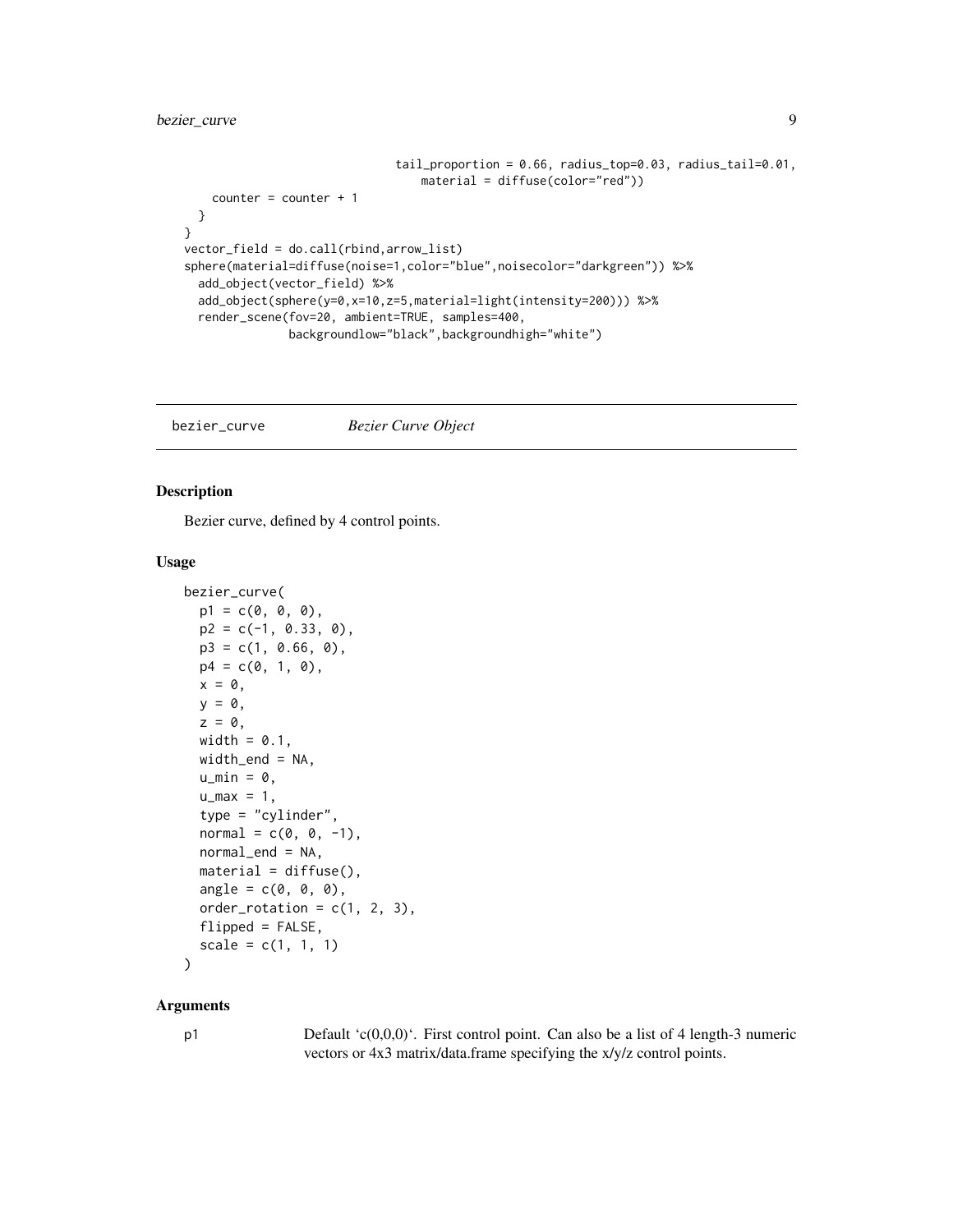| p <sub>2</sub> | Default ' $c(-1,0.33,0)$ '. Second control point.                                                                                                                                                                                    |
|----------------|--------------------------------------------------------------------------------------------------------------------------------------------------------------------------------------------------------------------------------------|
| p <sub>3</sub> | Default 'c $(1,0.66,0)$ '. Third control point.                                                                                                                                                                                      |
| p4             | Default ' $c(0,1,0)$ '. Fourth control point.                                                                                                                                                                                        |
| x              | Default '0'. x-coordinate offset for the curve.                                                                                                                                                                                      |
| У              | Default '0'. y-coordinate offset for the curve.                                                                                                                                                                                      |
| z              | Default '0'. z-coordinate offset for the curve.                                                                                                                                                                                      |
| width          | Default '0.1'. Curve width.                                                                                                                                                                                                          |
| width_end      | Default 'NA'. Width at end of path. Same as 'width', unless specified.                                                                                                                                                               |
| u_min          | Default '0'. Minimum parametric coordinate for the curve.                                                                                                                                                                            |
| $u_{max}$      | Default '1'. Maximum parametric coordinate for the curve.                                                                                                                                                                            |
| type           | Default 'cylinder'. Other options are 'flat' and 'ribbon'.                                                                                                                                                                           |
| normal         | Default ' $c(0,0,-1)$ '. Orientation surface normal for the start of ribbon curves.                                                                                                                                                  |
| normal_end     | Default 'NA'. Orientation surface normal for the start of ribbon curves. If not<br>specified, same as 'normal'.                                                                                                                      |
| material       | Default diffuse. The material, called from one of the material functions diffuse,<br>metal, or dielectric.                                                                                                                           |
| angle          | Default $(c(0, 0, 0)^t$ . Angle of rotation around the x, y, and z axes, applied in the<br>order specified in 'order_rotation'.                                                                                                      |
|                | order_rotation Default 'c(1, 2, 3)'. The order to apply the rotations, referring to "x", "y", and<br>"z".                                                                                                                            |
| flipped        | Default 'FALSE'. Whether to flip the normals.                                                                                                                                                                                        |
| scale          | Default ' $c(1, 1, 1)$ '. Scale transformation in the x, y, and z directions. If this<br>is a single value, number, the object will be scaled uniformly. Note: emissive<br>objects may not currently function correctly when scaled. |

# Value

Single row of a tibble describing the cube in the scene.

```
#Generate the default curve:
generate_studio(depth=-0.2) %>%
  add_object(bezier_curve(material=diffuse(color="red"))) %>%
  add_object(sphere(y=3,z=5,x=2,radius=0.3,
                   material=light(intensity=200, spotlight_focus = c(0,0.5,0)))) %>%
  render_scene(clamp_value = 10, lookat = c(0, 0.5, 0), fov=13,
               samples=500)
#Change the control points to change the direction of the curve. Here, we place spheres
#at the control point locations.
generate_studio(depth=-0.2) %>%
```

```
add_object(bezier_curve(material=diffuse(color="red"))) %>%
add_object(sphere(radius=0.075,material=glossy(color="green"))) %>%
```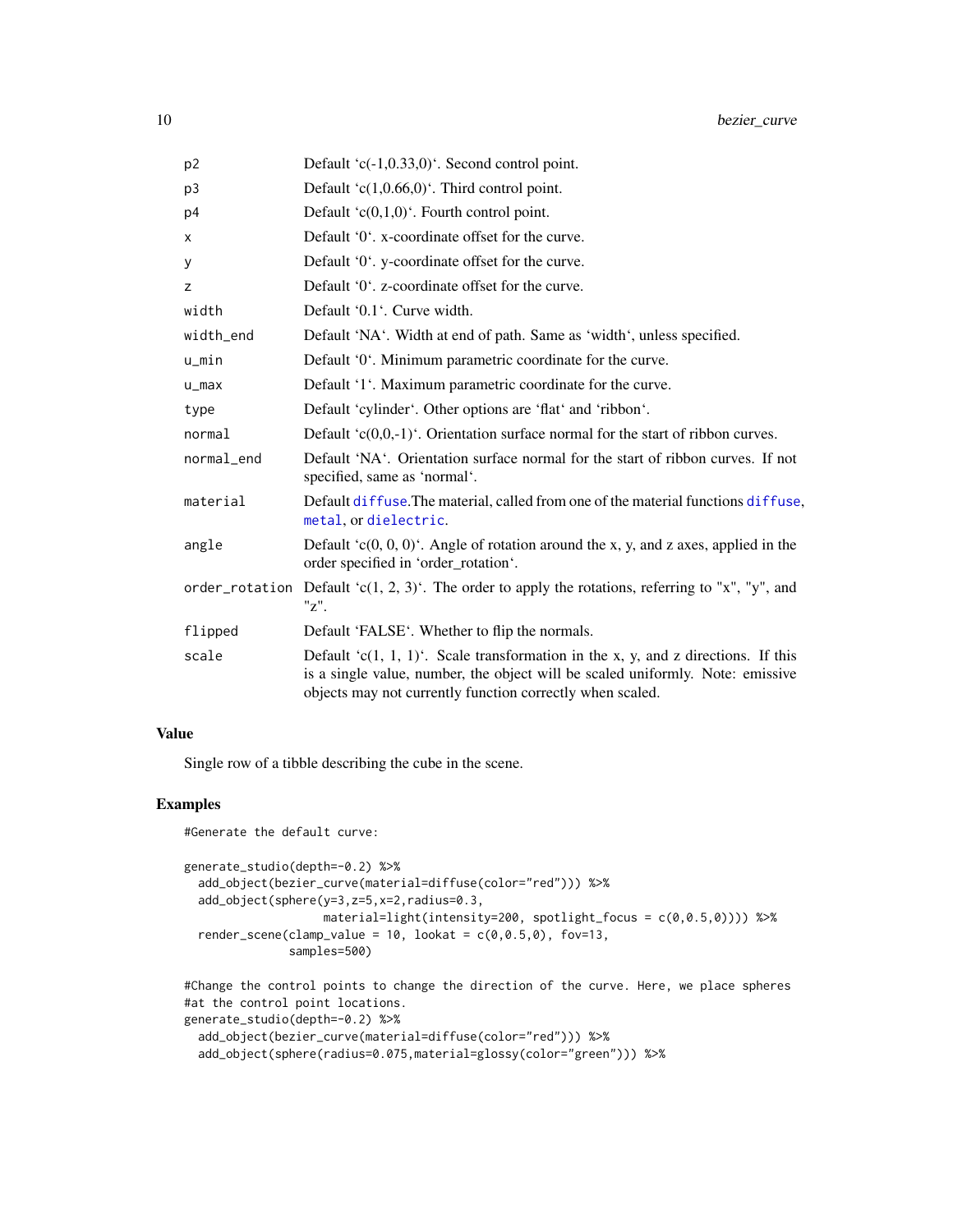```
add_object(sphere(radius=0.075,x=-1,y=0.33,material=glossy(color="green"))) %>%
 add_object(sphere(radius=0.075,x=1,y=0.66,material=glossy(color="green"))) %>%
 add_object(sphere(radius=0.075,y=1,material=glossy(color="green"))) %>%
 add_object(sphere(y=3,z=5,x=2,radius=0.3,
                   material=light(intensity=200, spotlight_focus = c(0,0.5,0)))) %>%
 render_scene(clamp_value = 10, lookat = c(0, 0.5, 0), fov=15,
               samples=500)
#We can make the curve flat (always facing the camera) by setting the type to `flat`
generate_studio(depth=-0.2) %>%
 add_object(bezier_curve(type="flat", material=glossy(color="red"))) %>%
 add_object(sphere(y=3,z=5,x=2,radius=0.3,
                    material=light(intensity=200, spotlight_focus = c(0,0.5,0)))) %>%
 render_scene(clamp_value = 10, lookat = c(0, 0.5, 0), fov=13,
               samples=500)
```

```
#We can also plot a ribbon, which is further specified by a start and end orientation with
#two surface normals.
```

```
generate_studio(depth=-0.2) %>%
 add_object(bezier_curve(type="ribbon", width=0.2,
                   p1 = c(0,0,0), p2 = c(0,0.33,0), p3 = c(0,0.66,0), p4 = c(0.3,1,0),normal\_end = c(0, 0, 1),
                  material=glossy(color="red"))) %>%
 add_object(sphere(y=3,z=5,x=2,radius=0.3,
                   material=light(intensity=200, spotlight_focus = c(0,0.5,0)))) %>%
 render_scene(clamp_value = 10, lookat = c(0, 0.5, 0), fov=13,
               samples=500)
```

```
#Create a single curve and copy and rotate it around the y-axis to create a wavy fountain effect:
scene_curves = list()
for(i in 1:90) {
  scene_curves[[i]] = bezier_curve(p1 = c(\emptyset, \emptyset, \emptyset), p2 = c(\emptyset, 5\text{-simpl}(i \times 16/180), 2),
                               p3 = c(0, 5-0.5 * sinpi(i*16/180), 4), p4 = c(0, 0, 6),
                               angle=c(0,i*4,0), type="cylinder",
                              width = 0.1, width_end =0.1, material=glossy(color="red"))
}
all_curves = do.call(rbind, scene_curves)
generate_ground(depth=0,material=diffuse(checkercolor="grey20")) %>%
  add_object(all_curves) %>%
  add_object(sphere(y=7,z=0,x=0,material=light(intensity=100))) %>%
  render_scene(lookfrom = c(12,20,50),samples=100,
                lookate(c(0,1,0), fov=15, clamp_value = 10)
```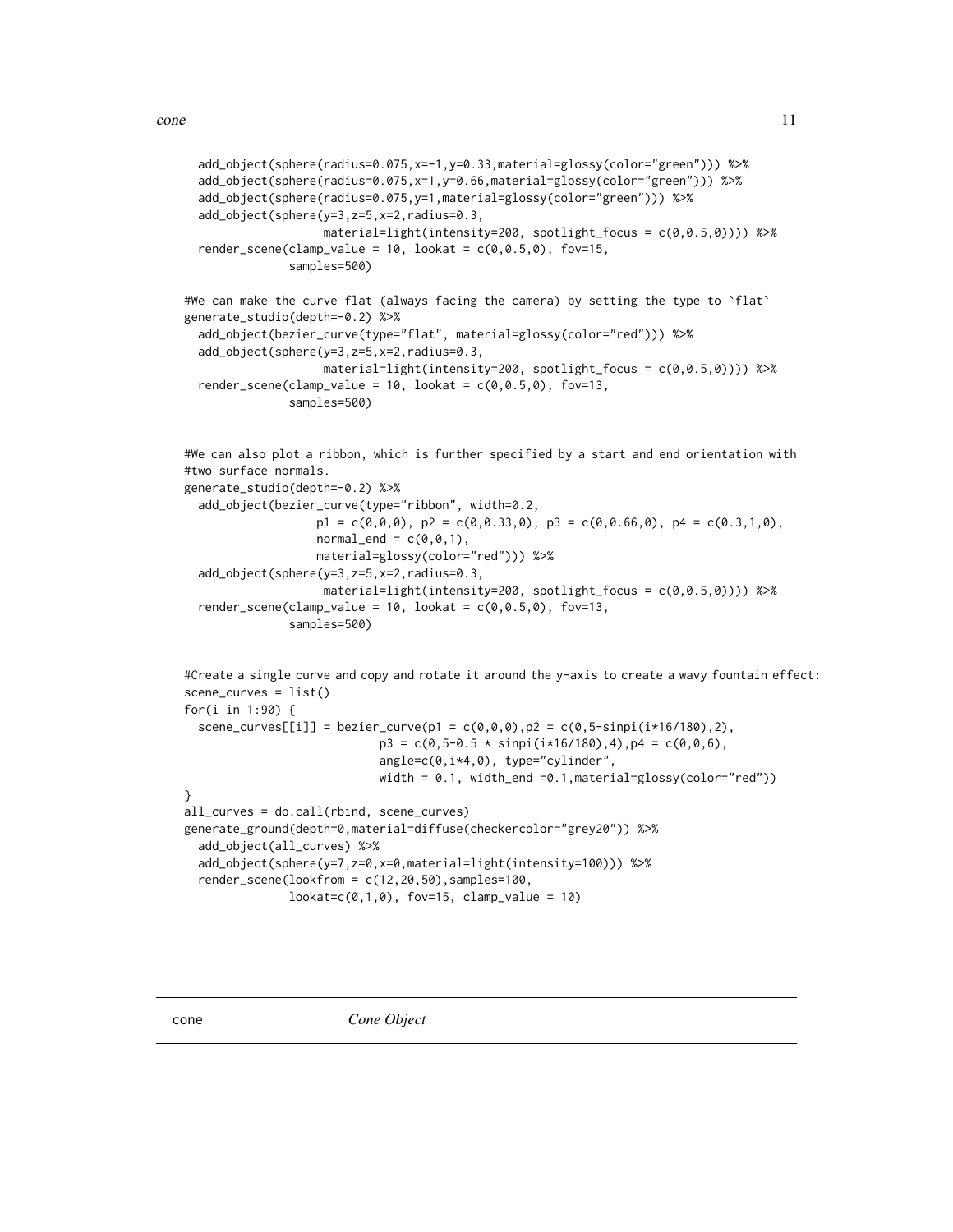# Description

Cone Object

# Usage

```
cone(
  start = c(\emptyset, \emptyset, \emptyset),
  end = c(0, 1, 0),
  radius = 0.5,
  direction = NA,
  from_center = TRUE,
  material = diffuse(),angle = c(\emptyset, \emptyset, \emptyset),
  flipped = FALSE,scale = c(1, 1, 1)\mathcal{L}
```
# Arguments

| start       | Default 'c $(0, 0, 0)$ '. Base of the cone, specifying 'x', 'y', 'z'.                                                                                                                                                                                                                                  |
|-------------|--------------------------------------------------------------------------------------------------------------------------------------------------------------------------------------------------------------------------------------------------------------------------------------------------------|
| end         | Default 'c(0, 1, 0)'. Tip of the cone, specifying 'x', 'y', 'z'.                                                                                                                                                                                                                                       |
| radius      | Default '1'. Radius of the bottom of the cone.                                                                                                                                                                                                                                                         |
| direction   | Default 'NA'. Alternative to 'start' and 'end', specify the direction (via a length-<br>3 vector) of the cone. Cone will be centered at 'start', and the length will be<br>determined by the magnitude of the direction vector.                                                                        |
| from_center | Default 'TRUE'. If orientation specified via 'direction', setting this argument to<br>'FALSE' will make 'start' specify the bottom of the cone, instead of the middle.                                                                                                                                 |
| material    | Default diffuse. The material, called from one of the material functions diffuse,<br>metal, or dielectric.                                                                                                                                                                                             |
| angle       | Default $(c(0, 0, 0)^t$ . Rotation angle. Note: This will change the 'start' and 'end'<br>coordinates.                                                                                                                                                                                                 |
| flipped     | Default 'FALSE'. Whether to flip the normals.                                                                                                                                                                                                                                                          |
| scale       | Default ' $c(1, 1, 1)$ '. Scale transformation in the x, y, and z directions. If this<br>is a single value, number, the object will be scaled uniformly. Notes: this will<br>change the stated start/end position of the cone. Emissive objects may not cur-<br>rently function correctly when scaled. |

# Value

Single row of a tibble describing the cone in the scene.

# Examples

#Generate a cone in a studio, pointing upwards:

```
generate_studio() %>%
add_object(cone(start=c(0,-1,0), end=c(0,1,0), radius=1,material=diffuse(color="red"))) %>%
```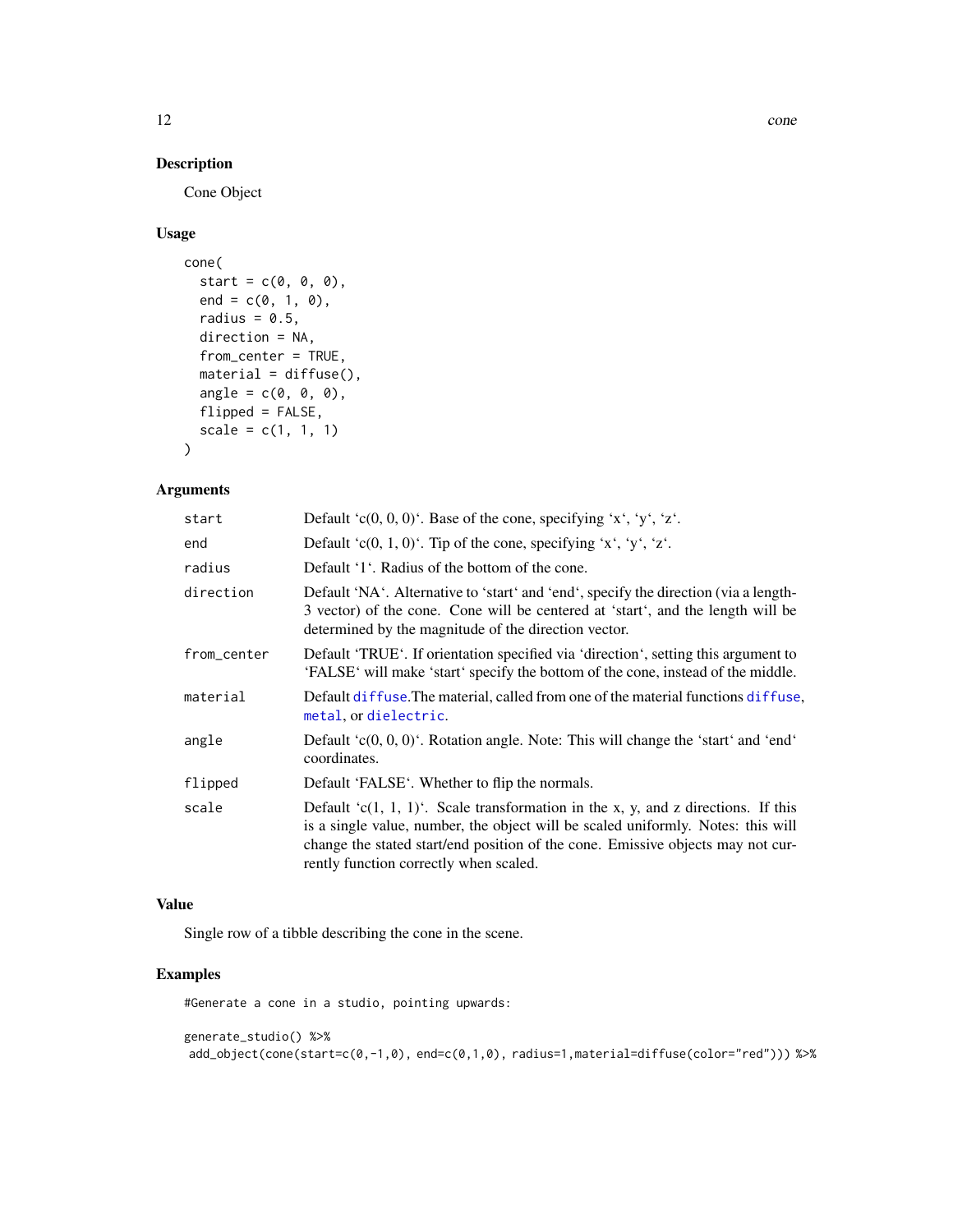```
add_object(sphere(y=5,x=5,material=light(intensity=40))) %>%
render_scene(samples=400,clamp_value=10)
#Change the radius, length, and direction
generate_studio() %>%
add_object(cone(start=c(0,0,0), end=c(0,-1,0), radius=0.5,material=diffuse(color="red"))) %>%
add_object(sphere(y=5,x=5,material=light(intensity=40))) %>%
render_scene(samples=400,clamp_value=10)
#Give custom start and end points (and customize the color/texture)
generate_studio() %>%
add_object(cone(start=c(-1,0.5,-1), end=c(0,0,0), radius=0.5,material=diffuse(color="red"))) %>%
add_object(cone(start=c(1,0.5,-1), end=c(0,0,0), radius=0.5,material=diffuse(color="green"))) %>%
add_object(cone(start=c(0,1,-1), end=c(0,0,0), radius=0.5,material=diffuse(color="orange"))) %>%
add_object(cone(start=c(-1,-0.5,0), end=c(1,-0.5,0), radius=0.25,
   material = diffuse(color="red",gradient_color="green"))) %>%
add_object(sphere(y=5,x=5,material=light(intensity=40))) %>%
render_scene(samples=400,clamp_value=10)
#Specify cone via direction and location, instead of start and end positions
#Length is derived from the magnitude of the direction.
gold_mat = microfacet(roughness=0.1,eta=c(0.216,0.42833,1.3184), kappa=c(3.239,2.4599,1.8661))
generate_studio() %>%
 add_object(cone(start = c(-1,0,0), direction = c(-0.5,0.5,0), material = gold_mat)) %\gg%
 add_object(cone(start = c(1,0,0), direction = c(0.5,0.5,0), material = gold_mat)) %>%
 add_object(cone(start = c(\emptyset, \emptyset, -1), direction = c(\emptyset, \emptyset, 5, -\emptyset, 5), material = gold_mat)) %>%
 add_object(cone(start = c(\emptyset, \emptyset, 1), direction = c(\emptyset, \emptyset.5, \emptyset.5), material = gold\_mat)) %>%
 add_object(sphere(y=5,material=light())) %>%
 add_object(sphere(y=3,x=-3,z=-3,material=light(color="red"))) %>%
 add_object(sphere(y=3,x=3,z=-3,material=light(color="green"))) %>%
 render_scene(lookfrom=c(0,4,10), clamp_value=10, samples=400)
#Render the position from the base, instead of the center of the cone:
noise_mat = material = glossy(color="purple",noisecolor="blue", noise=5)
generate_studio() %>%
 add_object(cone(start = c(\theta, -1, \theta), from_center = FALSE, radius=1, direction = c(\theta, 2, \theta),
    material = noise_mat)) %>%
 add\_object(cone(start = c(-1.5, -1, 0), from_center = FALSE, radius=0.5, direction = c(0, 1, 0),material = noise_mat)) %>%
 add_object(cone(start = c(1.5,-1,0), from_center = FALSE, radius=0.5, direction = c(0,1,0),
    material = noise_mat)) %>%
 add\_object(cone(start = c(0, -1, 1.5), from_center = FALSE, radius=0.5, direction = c(0, 1, 0),material = noise_mat)) %>%
 add_object(sphere(y=5,x=5,material=light(intensity=40))) %>%
 render_scene(lookfrom=c(0,4,10), clamp_value=10,fov=25, samples=400)
```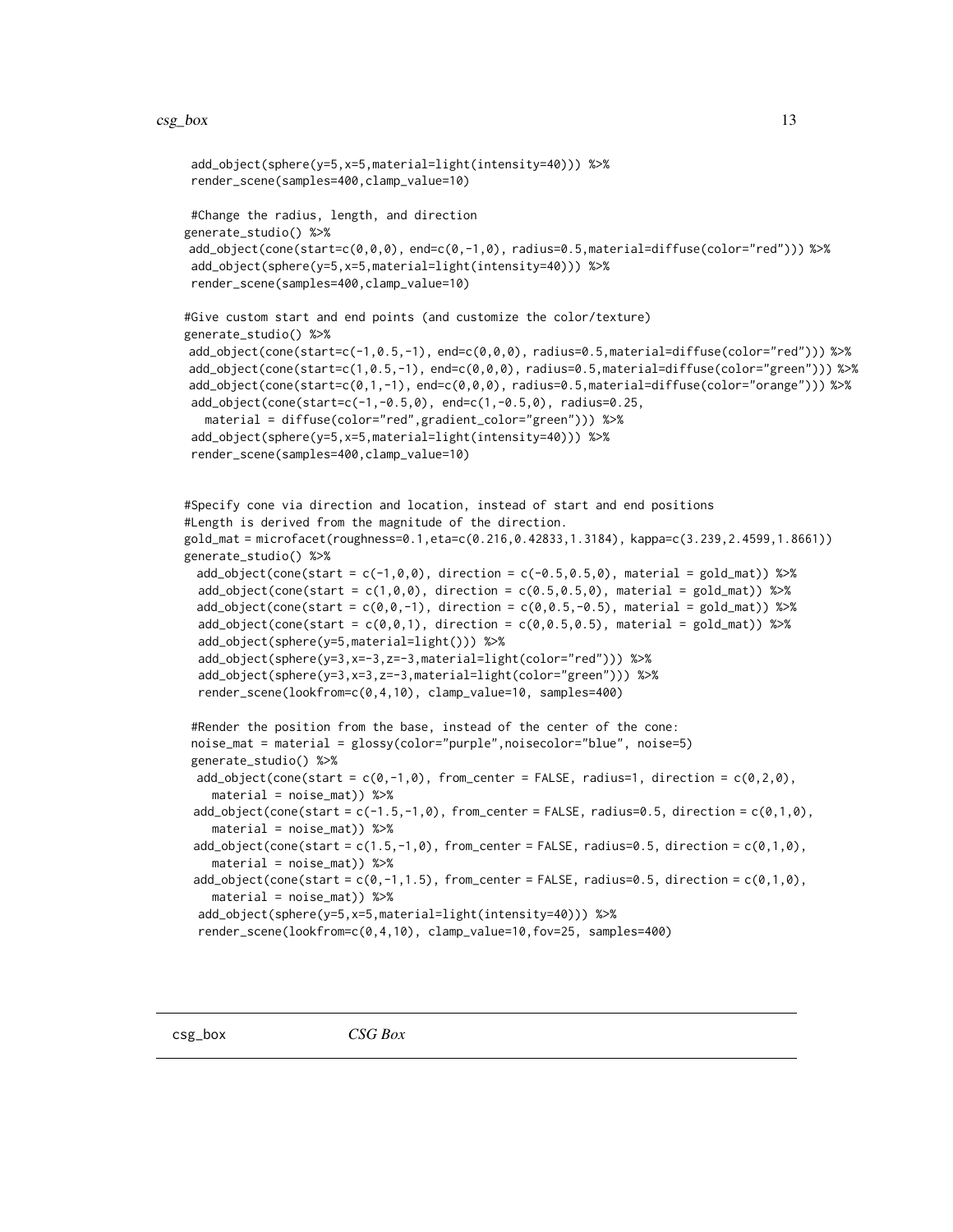#### Description

CSG Box

# Usage

```
csg_box(x = 0, y = 0, z = 0, width = c(1, 1, 1), corner_r radius = 0)
```
#### Arguments

| x     | Default $0'$ . An x-coordinate on the box.                                   |
|-------|------------------------------------------------------------------------------|
| V     | Default $0^{\circ}$ . A y-coordinate on the box.                             |
| Z.    | Default $0^{\circ}$ . A z-coordinate on the box                              |
| width | Default 'c(1,1,1)'. Length-3 vector describing the $x/y/z$ widths of the box |
|       | corner_radius Default '0'. Radius if rounded box.                            |

# Value

List describing the box in the scene.

```
#Generate a box
generate_ground(material=diffuse(checkercolor="grey20")) %>%
 add_object(csg_object(csg_box(), material=glossy(color="#FF69B4"))) %>%
 add_object(sphere(y=5,x=5,radius=3,material=light(intensity=5))) %>%
 render_scene(clamp_value=10,lookfrom=c(7,3,7))
#Change the width
generate_ground(material=diffuse(checkercolor="grey20")) %>%
 add_object(csg_object(csg_box(width = c(2,1,0.5)), material=glossy(color="#FF69B4"))) %>%
 add_object(sphere(y=5,x=5,radius=3,material=light(intensity=5))) %>%
 render_scene(clamp_value=10,lookfrom=c(7,3,7))
#Subtract two boxes to make stairs
generate_ground(material=diffuse(checkercolor="grey20")) %>%
 add_object(csg_object(csg_combine(
   csg_box(),
   csg_box(x=0.5,y=0.5,width=c(1,1,1.1)), operation='subtract"),material=glossy(color="#FF69B4"))) %>%
 add_object(sphere(y=5,x=5,radius=3,material=light(intensity=5))) %>%
 render_scene(clamp_value=10,lookfrom=c(7,3,7),fov=13)
```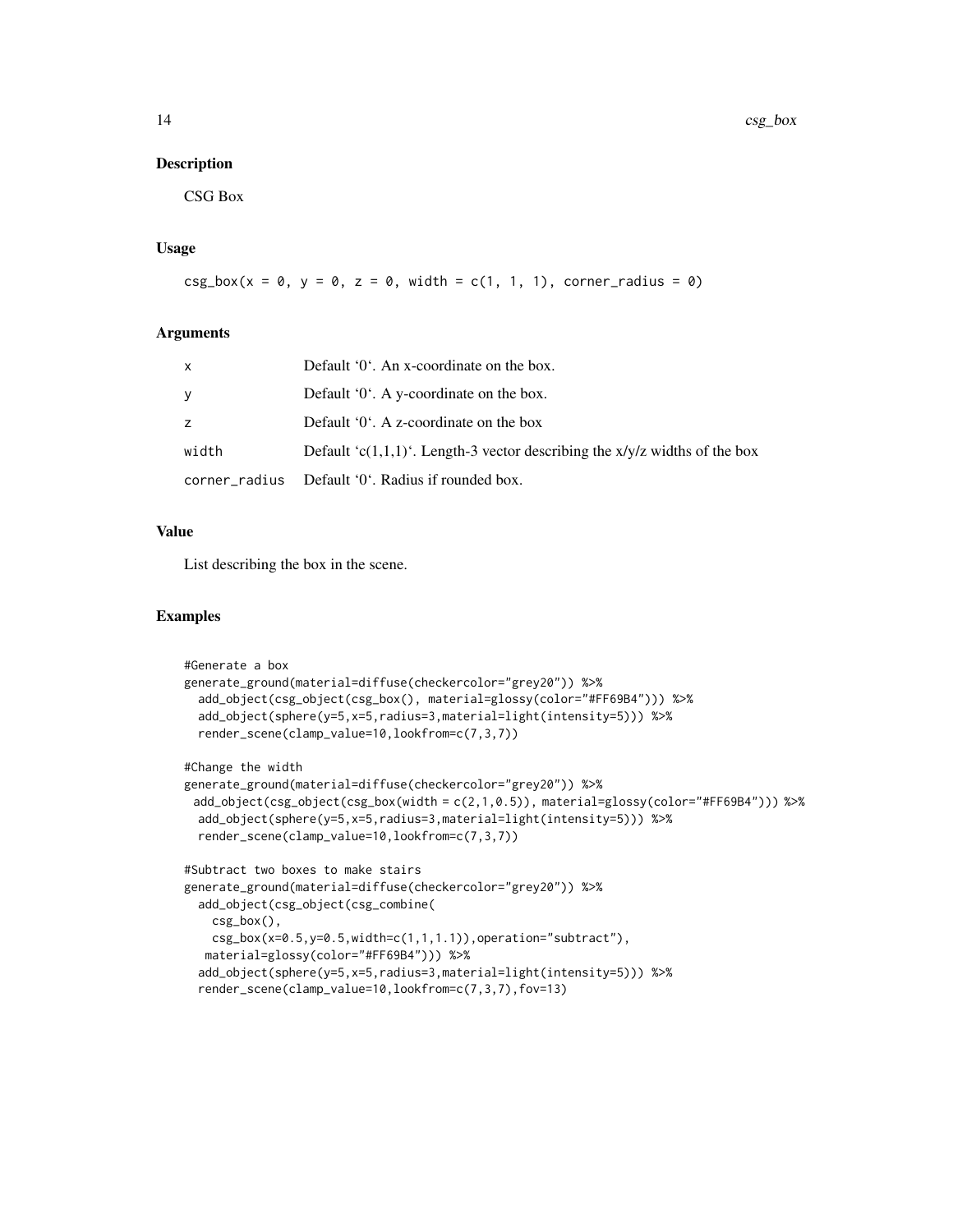<span id="page-14-0"></span>csg\_capsule *CSG Capsule*

# Description

CSG Capsule

# Usage

```
csg\_capsule(start = c(0, 0, 0), end = c(0, 1, 0), radius = 1)
```
#### Arguments

| start  | Default 'c(0, 0, 0)'. Start point of the capsule, specifying 'x', 'y', 'z'. |
|--------|-----------------------------------------------------------------------------|
| end    | Default 'c(0, 1, 0)'. End point of the capsule, specifying 'x', 'y', 'z'.   |
| radius | Default '1'. Capsule radius.                                                |

#### Value

List describing the capsule in the scene.

```
#Generate a basic capsule:
generate_ground(material=diffuse(checkercolor="grey20")) %>%
 add_object(csg_object(csg_capsule(radius=0.5),material=glossy(color="red"))) %>%
 render_scene(clamp_value=10,fov=20)
#Change the orientation by specifying a start and end
generate_ground(material=diffuse(color="dodgerblue4",checkercolor="grey10")) %>%
 add\_object(csg\_object(csg\_capsule(stat = c(-1, 0.5, -2), end = c(1, 0.5, -2),radius=0.5),material=glossy(checkercolor="red"))) %>%
 render_scene(clamp_value=10,fov=20,
               lookat=c(0,0.5,-2),lookfrom=c(3,3,10))
#Show the effect of changing the radius
generate_ground(material=diffuse(color="dodgerblue4",checkercolor="grey10")) %>%
 add_object(csg_object(
   csg_combine(
   csg\_capsule(start = c(-1, 0.5, -2), end = c(1, 0.5, -2), radius=0.5),csg_capsule(start = c(-0.5, 1.5, -2), end = c(0.5, 1.5, -2), radius=0.25)),
   material=glossy(checkercolor="red"))) %>%
 render_scene(clamp_value=10,fov=20,
               lookat=c(0,0.5,-2),lookfrom=c(-3,3,10))
#Render a capsule in a Cornell box
generate_cornell() %>%
 add_object(csg_object(
```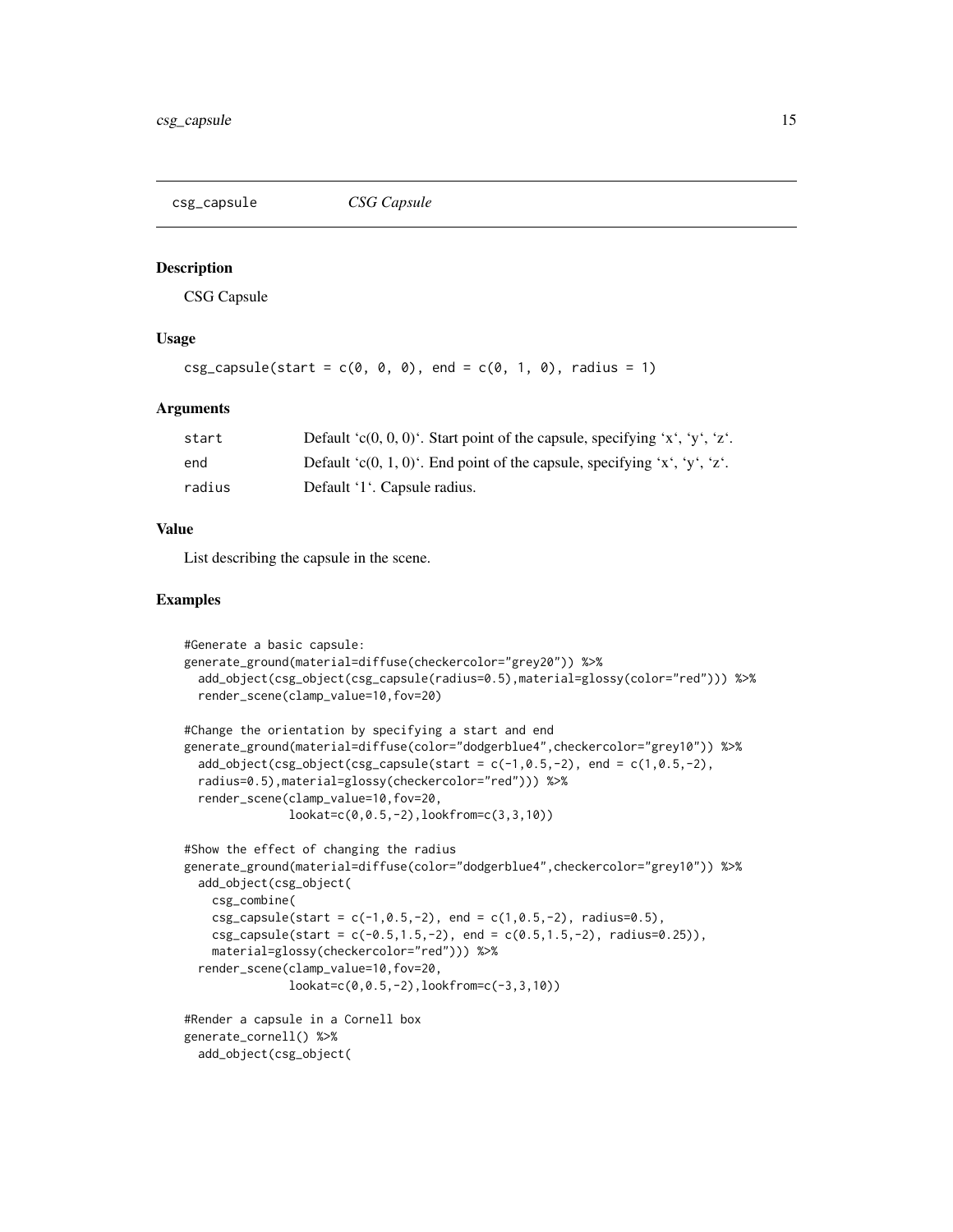```
csg_capsule(start = c(555/2-100,555/2,555/2), end = c(555/2+100,555/2,555/2), radius=100),
  material=glossy(color="dodgerblue4"))) %>%
render_scene(clamp_value=10)
```
csg\_combine *CSG Combine*

#### Description

Note: Subtract operations aren't commutative: the second object is subtracted from the first.

#### Usage

```
csg\_combine(object1, object2, operation = "union", radius = 0.5)
```
#### Arguments

| object1   | First CSG object                                                                                      |
|-----------|-------------------------------------------------------------------------------------------------------|
| object2   | Second CSG object                                                                                     |
| operation | Default 'union'. Can be 'union', 'subtract', 'intersection', 'blend', 'subtract-<br>blend', or 'mix'. |
| radius    | Default '0.5'. Blending radius.                                                                       |

#### Value

List describing the combined csg object in the scene.

```
#Combine two spheres:
generate_ground(material=diffuse(checkercolor="grey20")) %>%
 add_object(csg_object(csg_combine(
    csg_sphere(x=-0.4,z=-0.4),
     csg_sphere(x=0.4,z=0.4), operation="union"),
 material=glossy(color="dodgerblue4"))) %>%
 add_object(sphere(y=5,x=5,radius=3,material=light(intensity=10))) %>%
 render_scene(clamp_value=10,fov=20,lookfrom=c(-3,5,10))
#Subtract one sphere from another:
generate_ground(material=diffuse(checkercolor="grey20")) %>%
 add_object(csg_object(csg_combine(
     csg_sphere(x=-0.4,z=-0.4),
     csg_sphere(x=0.4,z=0.4), operation="subtract"),
 material=glossy(color="dodgerblue4"))) %>%
 add_object(sphere(y=5,x=5,radius=3,material=light(intensity=10))) %>%
 render_scene(clamp_value=10,fov=20,lookfrom=c(-3,5,10))
```
<span id="page-15-0"></span>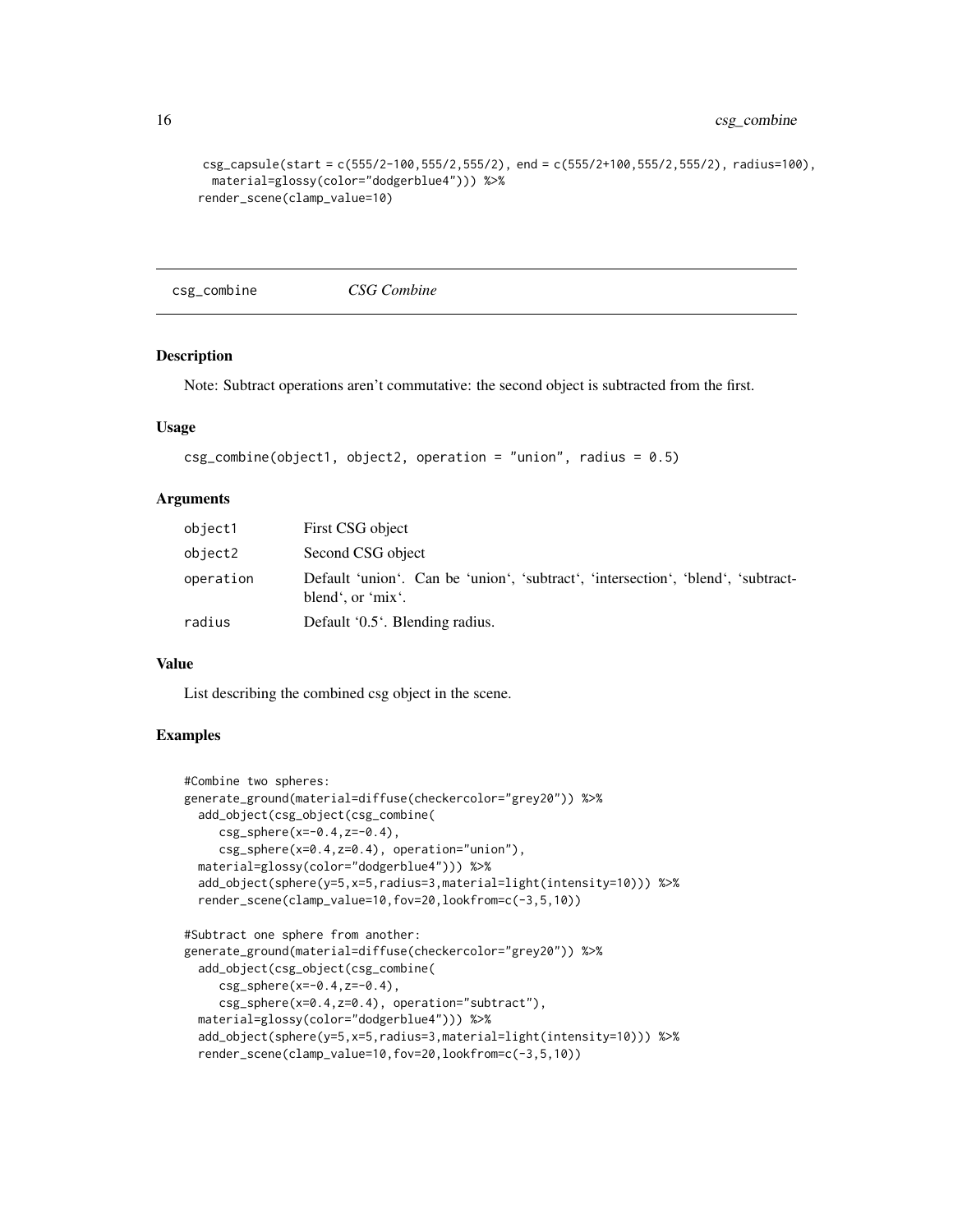```
#Get the intersection of two spheres:
generate_ground(material=diffuse(checkercolor="grey20")) %>%
 add_object(csg_object(csg_combine(
     csg_sphere(x=-0.4,z=-0.4),
     csg_sphere(x=0.4,z=0.4), operation="intersection"),
 material=glossy(color="dodgerblue4"))) %>%
 add_object(sphere(y=5,x=5,radius=3,material=light(intensity=10))) %>%
 render_scene(clamp_value=10,fov=20,lookfrom=c(-3,5,10))
#Get the blended union of two spheres:
generate_ground(material=diffuse(checkercolor="grey20")) %>%
  add_object(csg_object(csg_combine(
     csg_sphere(x=-0.4,z=-0.4),
     csg_sphere(x=0.4,z=0.4), operation="blend"),
 material=glossy(color="dodgerblue4"))) %>%
 add_object(sphere(y=5,x=5,radius=3,material=light(intensity=10))) %>%
 render_scene(clamp_value=10,fov=20,lookfrom=c(-3,5,10))
#Get the blended subtraction of two spheres:
generate_ground(material=diffuse(checkercolor="grey20")) %>%
 add_object(csg_object(csg_combine(
     csg_sphere(x=-0.4,z=-0.4),
     csg_sphere(x=0.4,z=0.4), operation="subtractblend"),
 material=glossy(color="dodgerblue4"))) %>%
  add_object(sphere(y=5,x=5,radius=3,material=light(intensity=10))) %>%
  render_scene(clamp_value=10,fov=20,lookfrom=c(-3,5,10))
#Change the blending radius:
generate_ground(material=diffuse(checkercolor="grey20")) %>%
 add_object(csg_object(csg_combine(
     csg_sphere(x=-0.4,z=-0.4),
     csg_sphere(x=0.4,z=0.4), operation="blend", radius=0.2),
 material=glossy(color="dodgerblue4"))) %>%
 add_object(sphere(y=5,x=5,radius=3,material=light(intensity=10))) %>%
 render_scene(clamp_value=10,fov=20,lookfrom=c(-3,5,10))
#Change the subtract blending radius:
generate_ground(material=diffuse(checkercolor="grey20")) %>%
  add_object(csg_object(csg_combine(
     csg_sphere(x=-0.4, z=-0.4),
     csg_sphere(x=0.4,z=0.4), operation="subtractblend", radius=0.2),
 material=glossy(color="dodgerblue4"))) %>%
 add_object(sphere(y=5,x=5,radius=3,material=light(intensity=10))) %>%
 render_scene(clamp_value=10,fov=20,lookfrom=c(-3,5,10))
#Get the mixture of various objects:
generate_ground(material=diffuse(checkercolor="grey20")) %>%
 add_object(csg_object(csg_combine(
     csg_sphere(),
     csg_box(), operation="mix"),
 material=glossy(color="dodgerblue4"))) %>%
  add_object(csg_object(csg_translate(csg_combine(
```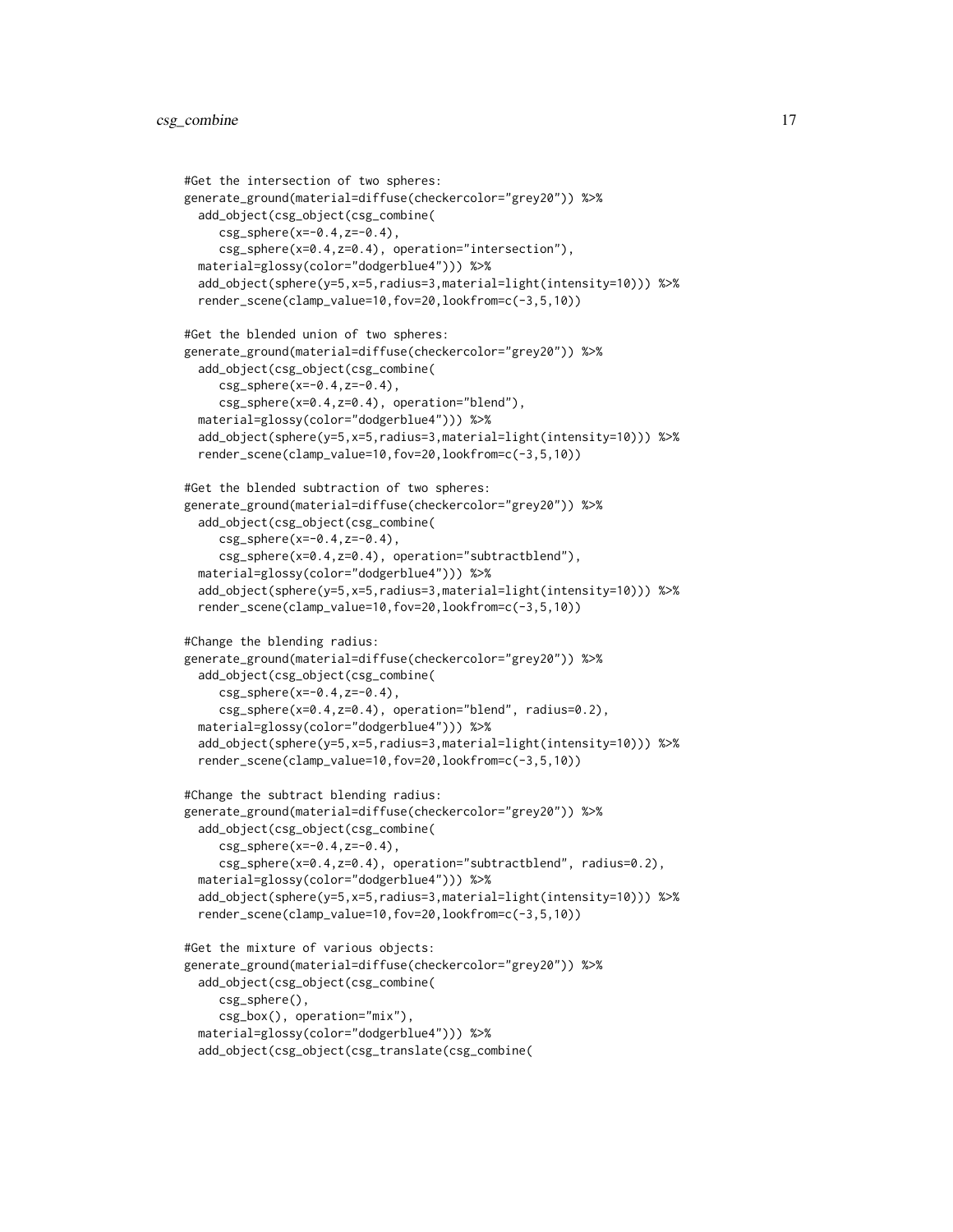```
csg_box(),
   csg_torus(), operation="mix"),z=-2.5),
material=glossy(color="red"))) %>%
add_object(csg_object(csg_translate(csg_combine(
   csg_pyramid(),
   csg_box(), operation="mix"),z=2.5),
material=glossy(color="green"))) %>%
add_object(sphere(y=10,x=-5,radius=3,material=light(intensity=10))) %>%
render_scene(clamp_value=10,fov=20,lookfrom=c(-15,10,10))
```
csg\_cone *CSG Cone*

#### Description

CSG Cone

# Usage

 $csg\_cone(start = c(0, 0, 0), end = c(0, 1, 0), radius = 0.5)$ 

#### Arguments

| start  | Default 'c(0, 0, 0)'. Start point of the cone, specifing 'x', 'y', 'z'. |
|--------|-------------------------------------------------------------------------|
| end    | Default 'c(0, 1, 0)'. End point of the cone, specifing 'x', 'y', 'z'.   |
| radius | Default '1'. Radius of the bottom of the cone.                          |

#### Value

List describing the box in the scene.

```
#Generate a basic cone:
generate_ground(material=diffuse(checkercolor="grey20")) %>%
 add_object(csg_object(csg_cone(),material=glossy(color="red"))) %>%
 render_scene(clamp_value=10,fov=20)
```

```
#Change the orientation by specifying a start and end
generate_ground(material=diffuse(color="dodgerblue4",checkercolor="grey10")) %>%
 add\_object(csg\_object(csg\_cone(stat = c(-1, 0.5, -2), end = c(1, 0.5, -2))radius=0.5),material=glossy(checkercolor="red"))) %>%
 render_scene(clamp_value=10,fov=20,
               lookat=c(0,0.5,-2),lookfrom=c(3,3,10))
```

```
#Show the effect of changing the radius
generate_ground(material=diffuse(color="dodgerblue4",checkercolor="grey10")) %>%
```
<span id="page-17-0"></span>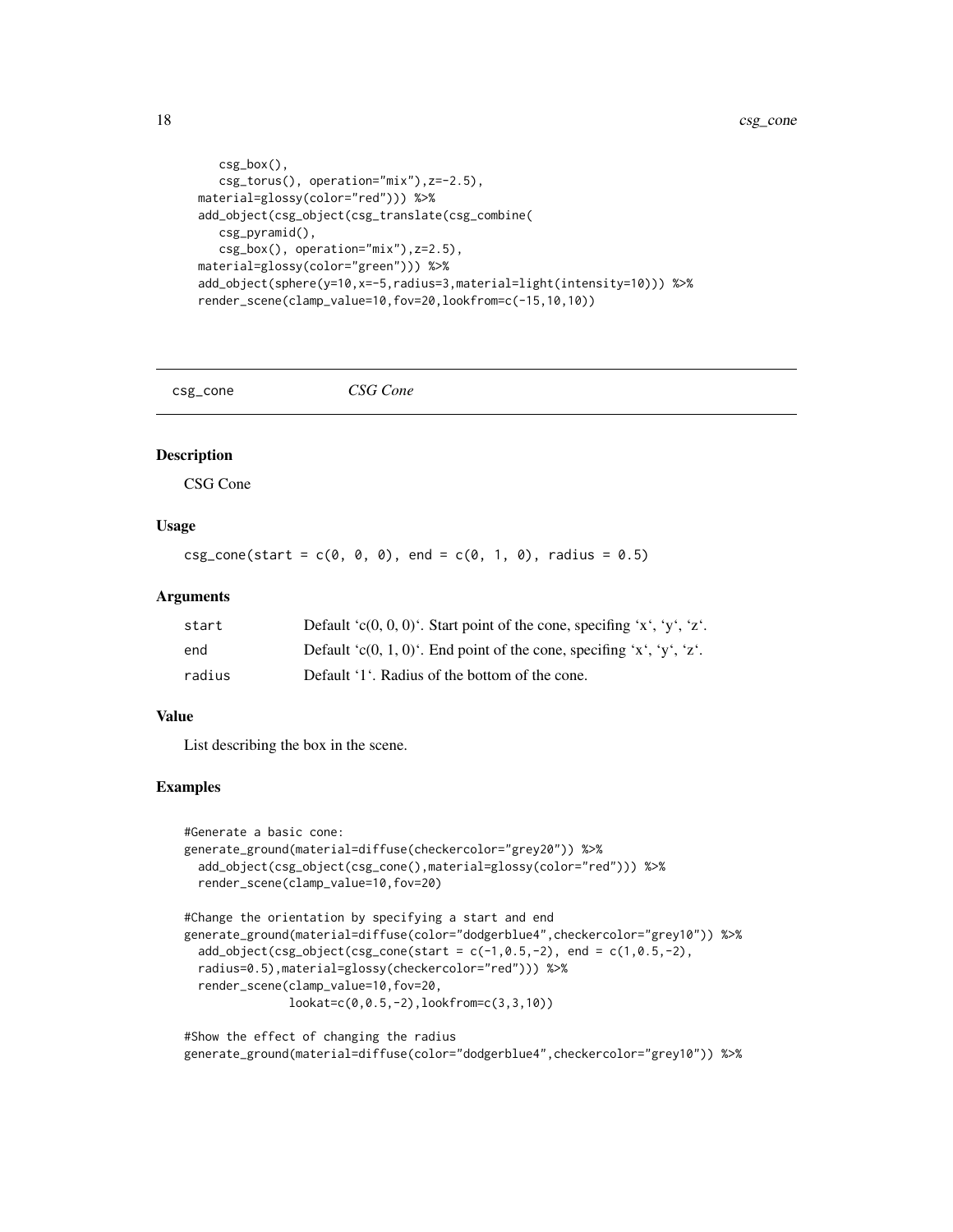```
add_object(csg_object(
   csg_combine(
   csg\_cone(start = c(-1, 0.5, -2), end = c(1, 0.5, -2), radius=0.5),csg\_cone(start = c(-0.5, 1.5, -2), end = c(0.5, 1.5, -2), radius=0.2),
   material=glossy(checkercolor="red"))) %>%
 render_scene(clamp_value=10,fov=20,
               lookat=c(0,0.5,-2),lookfrom=c(-3,3,10))
#Render a glass cone in a Cornell box
generate_cornell() %>%
 add_object(csg_object(
   csg\_{cone}(start = c(555/2,0,555/2), end = c(555/2,555/2+100,555/2), radius=100),
   material=dielectric(attenuation=c(1,1,0.3)/100))) %>%
 render_scene(clamp_value=10)
```
csg\_cylinder *CSG Cylinder*

# Description

CSG Cylinder

#### Usage

```
csg_cylinder(
  start = c(0, 0, 0),
  end = c(0, 1, 0),
  radius = 1,
  corner\_radius = 0)
```
#### Arguments

| start  | Default 'c(0, 0, 0)'. Start point of the cylinder, specifing 'x', 'y', 'z'. |
|--------|-----------------------------------------------------------------------------|
| end    | Default 'c(0, 1, 0)'. End point of the cylinder, specifing 'x', 'y', 'z'.   |
| radius | Default '1'. Cylinder radius.                                               |
|        | corner_radius  Default '0'. Radius if rounded cylinder.                     |

# Value

List describing the cylinder in the scene.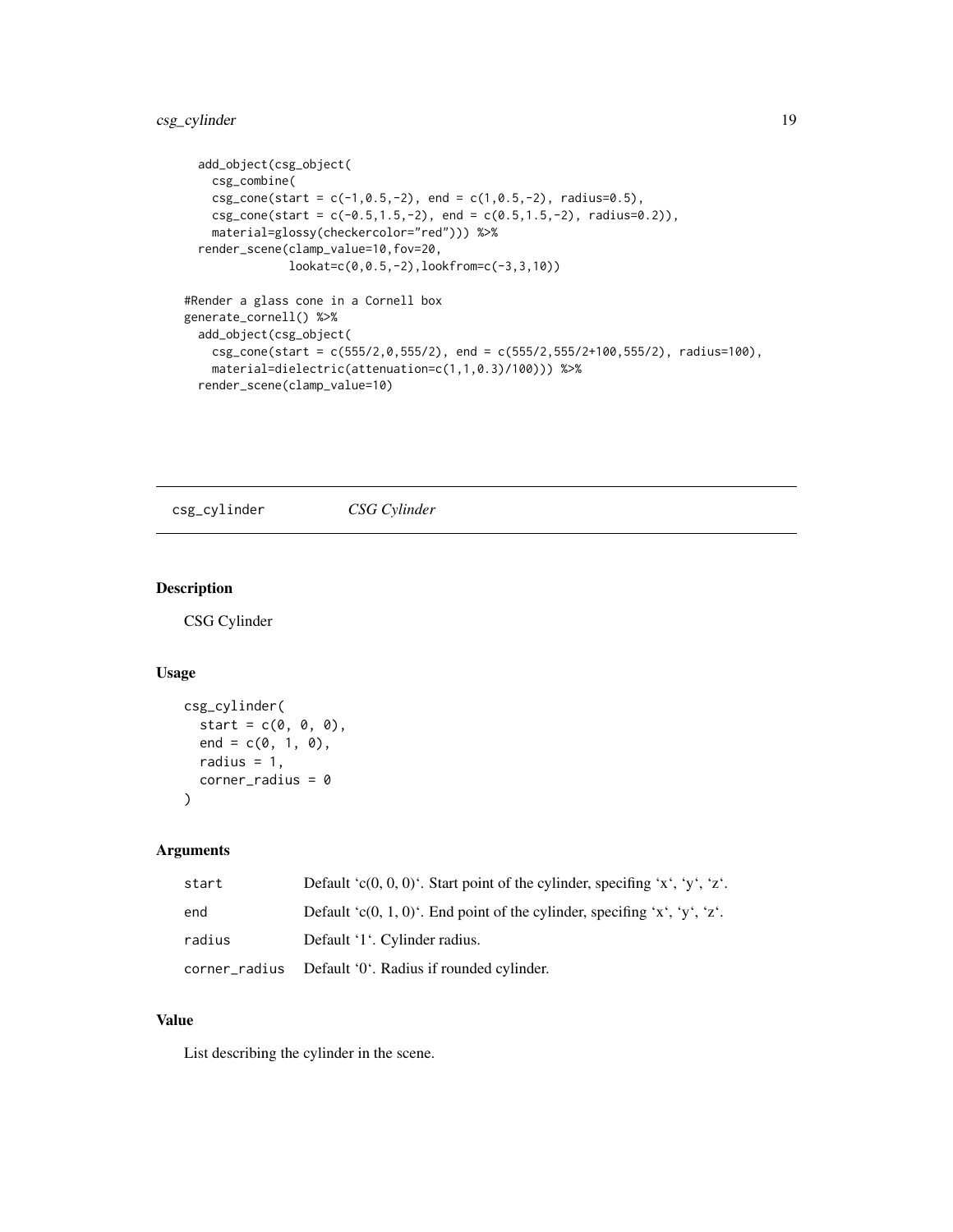# Examples

```
#Generate a basic cylinder:
generate_ground(material=diffuse(checkercolor="grey20")) %>%
 add_object(csg_object(csg_cylinder(radius=0.25),material=glossy(color="red"))) %>%
 render_scene(clamp_value=10,fov=20)
#Change the orientation by specifying a start and end
generate_ground(material=diffuse(color="dodgerblue4",checkercolor="grey10")) %>%
 add\_object(csg\_object(csg\_cylinder(stat = c(-1, 0.5, -2), end = c(1, 0.5, -2)).radius=0.5),material=glossy(checkercolor="red"))) %>%
 render_scene(clamp_value=10,fov=20,
              lookat=c(0,0.5,-2),lookfrom=c(3,3,10))
#Show the effect of changing the radius
generate_ground(material=diffuse(color="dodgerblue4",checkercolor="grey10")) %>%
 add_object(csg_object(
   csg_combine(
   csg_cylinder(stat = c(-1, 0.5, -2), end = c(1, 0.5, -2), radius=0.5),csg_cylinder(stat = c(-0.5, 1.5, -2), end = c(0.5, 1.5, -2), radius=0.25),
    material=glossy(checkercolor="red"))) %>%
 render_scene(clamp_value=10,fov=20,
               lookat=c(0,0.5,-2),lookfrom=c(-3,3,10))
#Render a red marble cylinder in a Cornell box
generate_cornell(light=FALSE) %>%
 add_object(csg_object(
   csg_cylinder(start = c(555/2,0,555/2), end = c(555/2,350,555/2), radius=100),
   material=glossy(color="darkred",noisecolor="white",noise=0.03))) %>%
    add_object(sphere(y=555,x=5,z=5, radius=5,
               material=light(intensity=10000,
                       spotlight_focus = c(555/2,555/2,555/2),spotlight_width = 45))) %>%
 render_scene(clamp_value=4)
```
csg\_ellipsoid *CSG Ellipsoid*

# Description

CSG Ellipsoid

# Usage

 $csg$ \_ellipsoid(x = 0, y = 0, z = 0, axes =  $c(0.5, 1, 0.5)$ )

#### Arguments

x Default '0'. x-coordinate on the ellipsoid.

<span id="page-19-0"></span>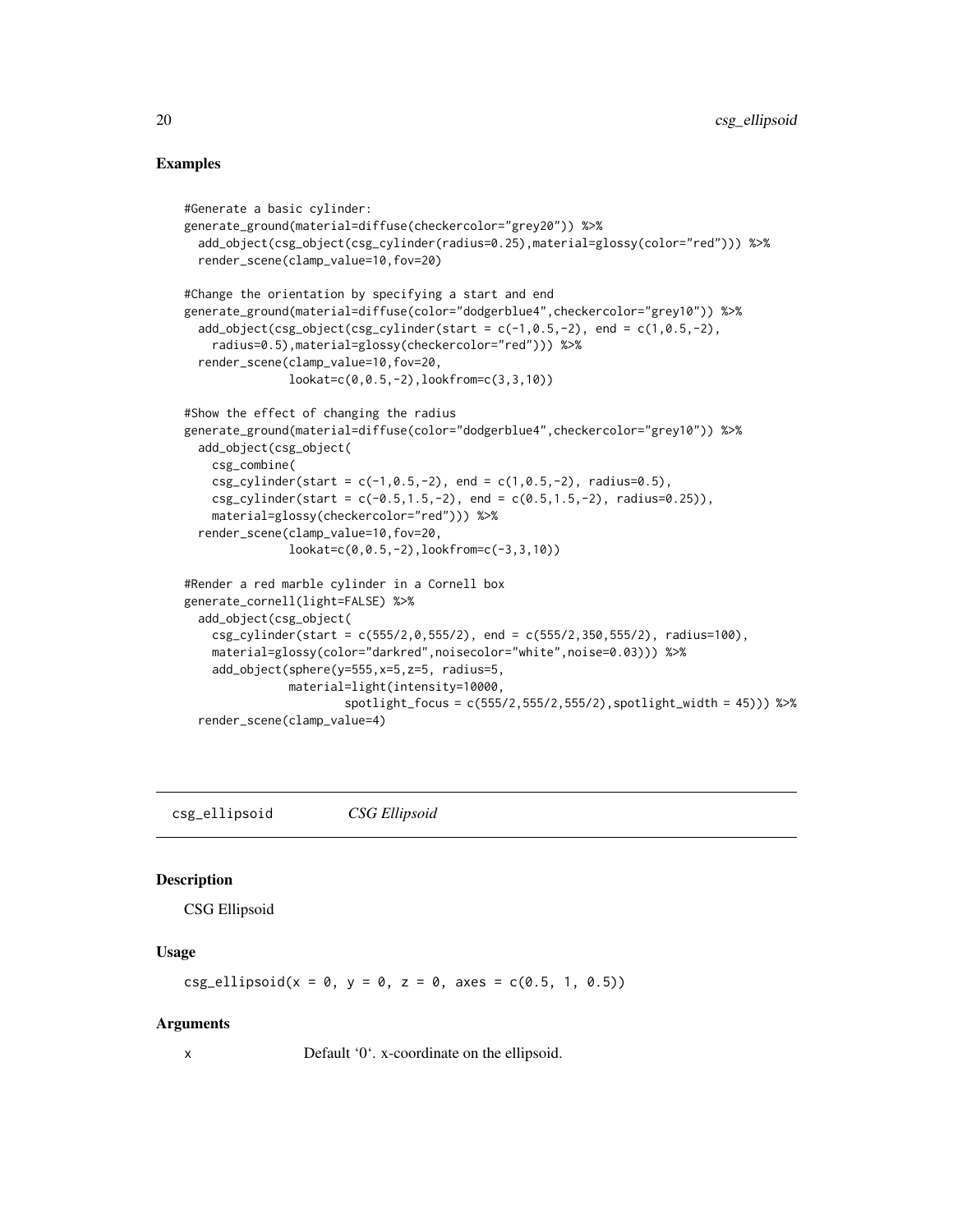# <span id="page-20-0"></span>csg\_elongate 21

| У    | Default '0'. y-coordinate on the ellipsoid.           |
|------|-------------------------------------------------------|
| z    | Default '0'. z-coordinate on the ellipsoid.           |
| axes | Default ' $c(0.5,1,0.5)$ '. Ellipsoid principle axes. |

#### Value

List describing the ellipsoid in the scene.

#### Examples

```
#Generate a basic ellipsoid:
generate_ground(material=diffuse(checkercolor="grey20")) %>%
 add_object(csg_object(csg_ellipsoid(),material=glossy(color="red"))) %>%
 render_scene(clamp_value=10,fov=20)
#Three different ellipsoids:
generate_ground(material=diffuse(checkercolor="grey20")) %>%
add_object(csg_object(csg_group(list(
  csg_ellipsoid(x=-1.2, axes = c(0.2, 0.5, 0.5)),
  csg_ellipsoid(x=0, axes = c(0.5, 0.2, 0.5)),
  csg_ellipsoid(x=1.2, axes = c(0.5, 0.5, 0.2)))),
  material=glossy(color="red"))) %>%
render_scene(clamp_value=10,fov=20,lookfrom=c(0,5,10))
#Generate a glass ellipsoid:
generate_ground(material=diffuse(checkercolor="grey20")) %>%
 add_object(csg_object(csg_ellipsoid(),material=dielectric(attenuation = c(1,1,0.3)))) %>%
 render_scene(clamp_value=10,fov=20)
#Generate a glass ellipsoid in a Cornell box:
generate_cornell() %>%
 add_object(csg_object(csg_ellipsoid(x=555/2,y=555/2,z=555/2,axes=c(100,150,200)),
   material=dielectric(attenuation = c(1,0.3,1)/200))) %>%
 render_scene(clamp_value=10)
```
csg\_elongate *CSG Elongate*

#### Description

This operation elongates an existing CSG object in a direction.

#### Usage

```
csg_elongate(object, x = 0, y = 0, z = 0, elongate = c(0, 0, 0), robust = TRUE)
```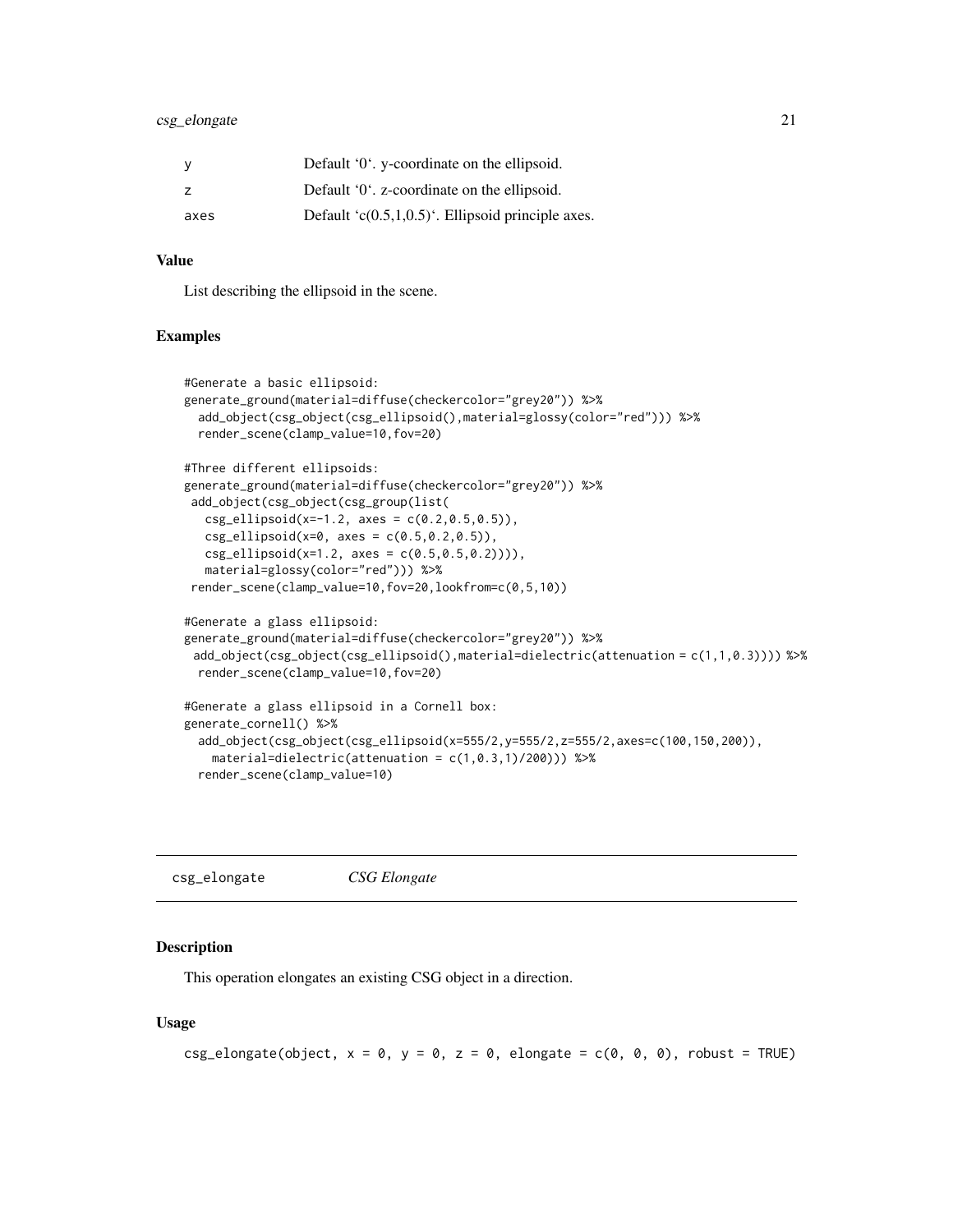#### **Arguments**

| object   | CSG object.                                                                  |
|----------|------------------------------------------------------------------------------|
| х        | Default '0'. Center of x-elongation.                                         |
|          | Default '0'. Center of y-elongation.                                         |
|          | Default '0'. Center of z-elongation.                                         |
| elongate | Default $(c(0,0,0))$ (no elongation). Elongation amount.                     |
| robust   | Default 'TRUE'. 'FALSE' switches to a faster (but less robust in 2D) method. |
|          |                                                                              |

# Value

List describing the triangle in the scene.

```
#Elongate a sphere to create a capsule in 1D or a rounded rectangle in 2D:
generate_ground(material=diffuse(checkercolor="grey20",color="dodgerblue4")) %>%
add_object(csg_object(csg_sphere(z=-3,x=-3),
                        material=glossy(color="purple"))) %>%
add\_object(csg\_object(csg\_elongate(csg\_sphere(z=-3,x=3),x=3,z=-3, elongate = c(0.8,0,0)),material=glossy(color="red"))) %>%
add\_object(csg\_object(csg\_elongate(csg\_sphere(z=2),z=2, elongate = c(0.8, 0, 0.8)),material=glossy(color="white"))) %>%
add_object(sphere(y=10,radius=3,material=light(intensity=8))) %>%
render_scene(clamp_value=10,fov=40,lookfrom=c(0,10,10))
#Elongate a torus:
generate_ground(material=diffuse(checkercolor="grey20",color="dodgerblue4")) %>%
add_object(csg_object(csg_torus(z=-3,x=-3),
                        material=glossy(color="purple"))) %>%
add_object(csg_object(csg_elongate(csg_torus(z=-3,x=3),x=3,z=-3, elongate = c(0.8,0,0)),
                        material=glossy(color="red"))) %>%
add\_object(csg\_object(csg\_elongate(csg\_torus(z=2),z=2, elongate = c(0.8,0,0.8)),material=glossy(color="white"))) %>%
add_object(sphere(y=10,radius=3,material=light(intensity=8))) %>%
render_scene(clamp_value=10,fov=40,lookfrom=c(0,10,10))
#Elongate a cylinder:
generate_ground(material=diffuse(checkercolor="grey20",color="dodgerblue4")) %>%
add\_object(csg\_object(csg\_cylinder(stat=c(-3,0,-3), end = c(-3,1,-3)),material=glossy(color="purple"))) %>%
add\_object(csg\_object(csg\_elongate(csg\_cylinder(stat=c(3,0,-3)), end = c(3,1,-3)), x=3, z=-3,
                       elongate = c(0.8, 0, 0),
                       material=glossy(color="red"))) %>%
add\_object(csg\_object(csg\_elongate(csg\_cylinder(stat=c(0,0,3)), end = c(0,1,3)), z=3,elongate = c(0.8, 0, 0.8),
                       material=glossy(color="white"))) %>%
add_object(sphere(y=10,radius=3,material=light(intensity=8))) %>%
render_scene(clamp_value=10,fov=40,lookfrom=c(0,10,10))
```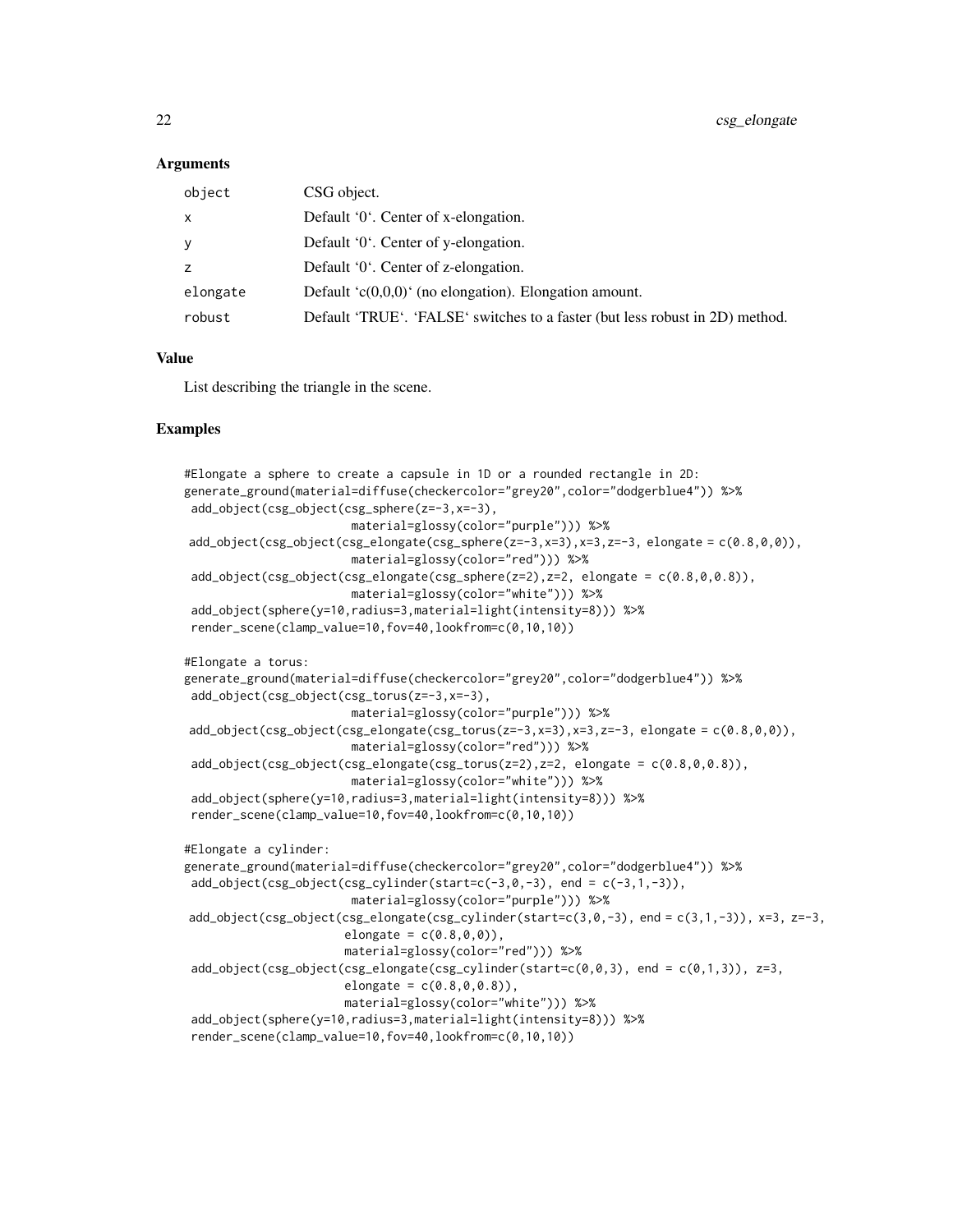```
#Elongate a pyramid:
generate_ground(material=diffuse(checkercolor="grey20",color="dodgerblue4")) %>%
add_object(csg_object(csg_pyramid(z=-3,x=-3),
                       material=glossy(color="purple"))) %>%
add_object(csg_object(csg_elongate(csg_pyramid(z=-3,x=3),x=3,z=-3, elongate = c(0.8,0,0)),
                       material=glossy(color="red"))) %>%
add\_object(csg\_object(csg\_elongate(csg\_pyramid(z=2),z=2, elongate = c(0.8, 0, 0.8)),material=glossy(color="white"))) %>%
add_object(sphere(y=10,radius=3,material=light(intensity=8))) %>%
render_scene(clamp_value=10,fov=40,lookfrom=c(0,10,10))
#Change the elongation point to start the elongation on the side of the pyramid:
generate_ground(material=diffuse(checkercolor="grey20",color="dodgerblue4")) %>%
add_object(csg_object(csg_pyramid(z=-3,x=-3),
                        material=glossy(color="purple"))) %>%
add_object(csg_object(csg_elongate(csg_pyramid(z=-3,x=3),x=2.75,z=-2.75, elongate = c(0.8,0,0)),
                        material=glossy(color="red"))) %>%
add_object(csg_object(csg_elongate(csg_pyramid(z=2),z=2.25, elongate = c(0.8,0,0.8)),
                        material=glossy(color="white"))) %>%
add_object(sphere(y=10,radius=3,material=light(intensity=8))) %>%
render_scene(clamp_value=10,fov=40,
             lookfrom=c(5,5,10),lookat=c(0,0,-1.5))
```
csg\_group *CSG Group*

#### Description

CSG Group

# Usage

```
csg_group(object_list)
```
#### Arguments

object\_list List of objects created with the csg\_\* functions. This will make all further operations be applied to this object as a group.

# Value

List describing the group in the scene.

```
#Group four spheres together and merge them with a box:
generate_ground(material=diffuse(checkercolor="grey20")) %>%
 add_object(csg_object(csg_combine(
```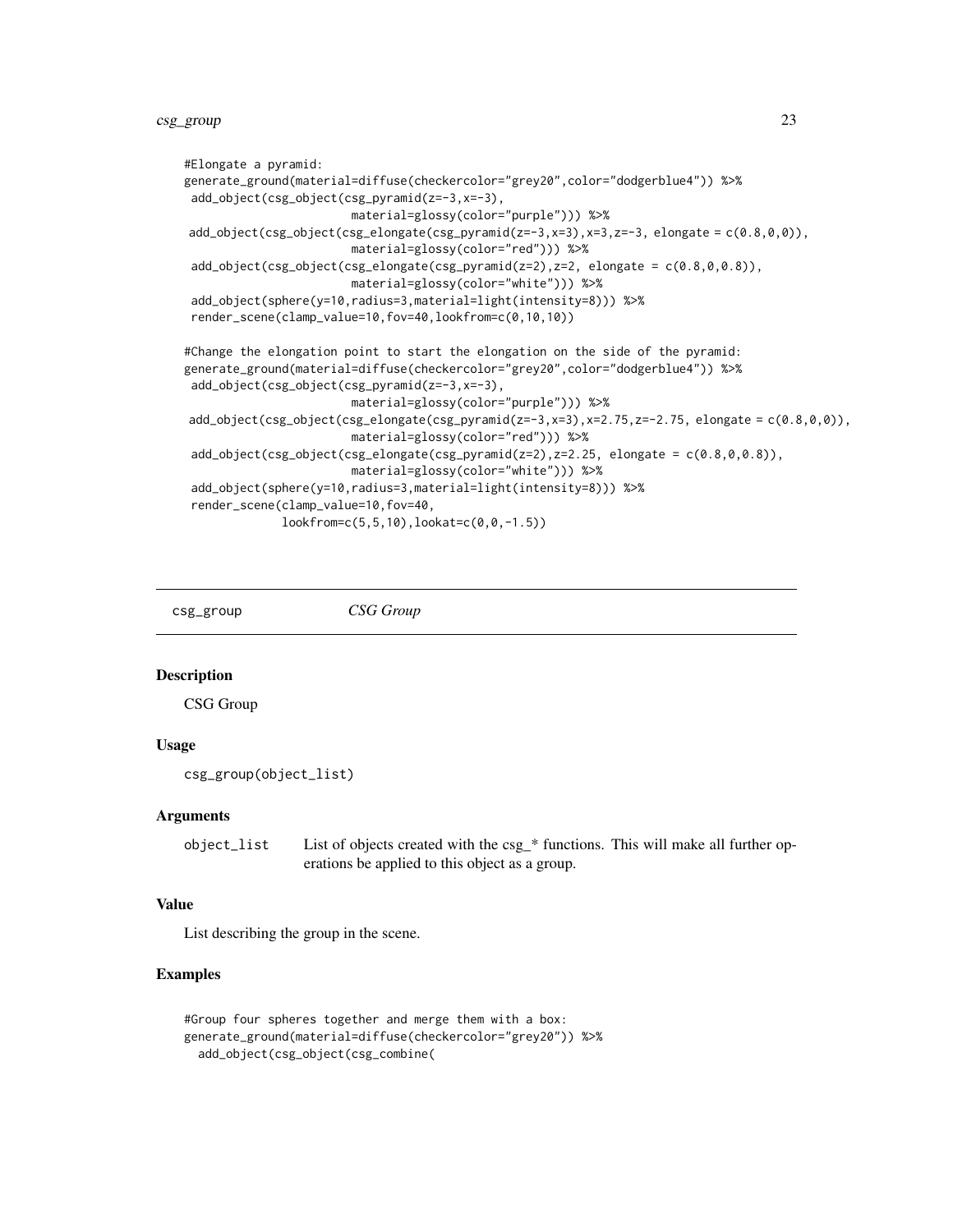```
csg_group(list(csg_sphere(x=1,z=1, radius=0.5),csg_sphere(x=-1,z=1, radius=0.5),
               csg_sphere(x=1,z=-1, radius=0.5),csg_sphere(x=-1,z=-1, radius=0.5))),
csg_box(y=0.5, width=c(2,0.2,2)), operation="blend"), material=glossy(color="red"))) %>%
add_object(sphere(y=10,x=-5,radius=3,material=light(intensity=10))) %>%
render_scene(clamp_value=10,lookfrom=c(5,5,10))
```
#### csg\_object *Constructive Solid Geometry Object*

# Description

This object takes an object constructed using the 'csg\_\*' functions. The object is drawn using ray marching/sphere tracing.

#### Usage

```
csg_object(
  object,
  x = 0,
  y = 0,
  z = 0,
  material = diffuse(),angle = c(0, 0, 0),order_rotation = c(1, 2, 3),
  flipped = FALSE,
  scale = c(1, 1, 1)\mathcal{E}
```
# Arguments

| object   | Object created with CSG interface.                                                                                                                                                                                                   |  |
|----------|--------------------------------------------------------------------------------------------------------------------------------------------------------------------------------------------------------------------------------------|--|
| X        | Default '0'. x-offset of the center of the object.                                                                                                                                                                                   |  |
| у        | Default '0'. y-offset of the center of the object.                                                                                                                                                                                   |  |
| z        | Default '0'. z-offset of the center of the object.                                                                                                                                                                                   |  |
| material | Default diffuse. The material, called from one of the material functions diffuse,<br>metal, or dielectric.                                                                                                                           |  |
| angle    | Default $(c(0, 0, 0)^t$ . Angle of rotation around the x, y, and z axes, applied in the<br>order specified in 'order rotation'.                                                                                                      |  |
|          | order_rotation Default 'c(1, 2, 3)'. The order to apply the rotations, referring to "x", "y", and<br>"z".                                                                                                                            |  |
| flipped  | Default 'FALSE'. Whether to flip the normals.                                                                                                                                                                                        |  |
| scale    | Default ' $c(1, 1, 1)$ '. Scale transformation in the x, y, and z directions. If this<br>is a single value, number, the object will be scaled uniformly. Note: emissive<br>objects may not currently function correctly when scaled. |  |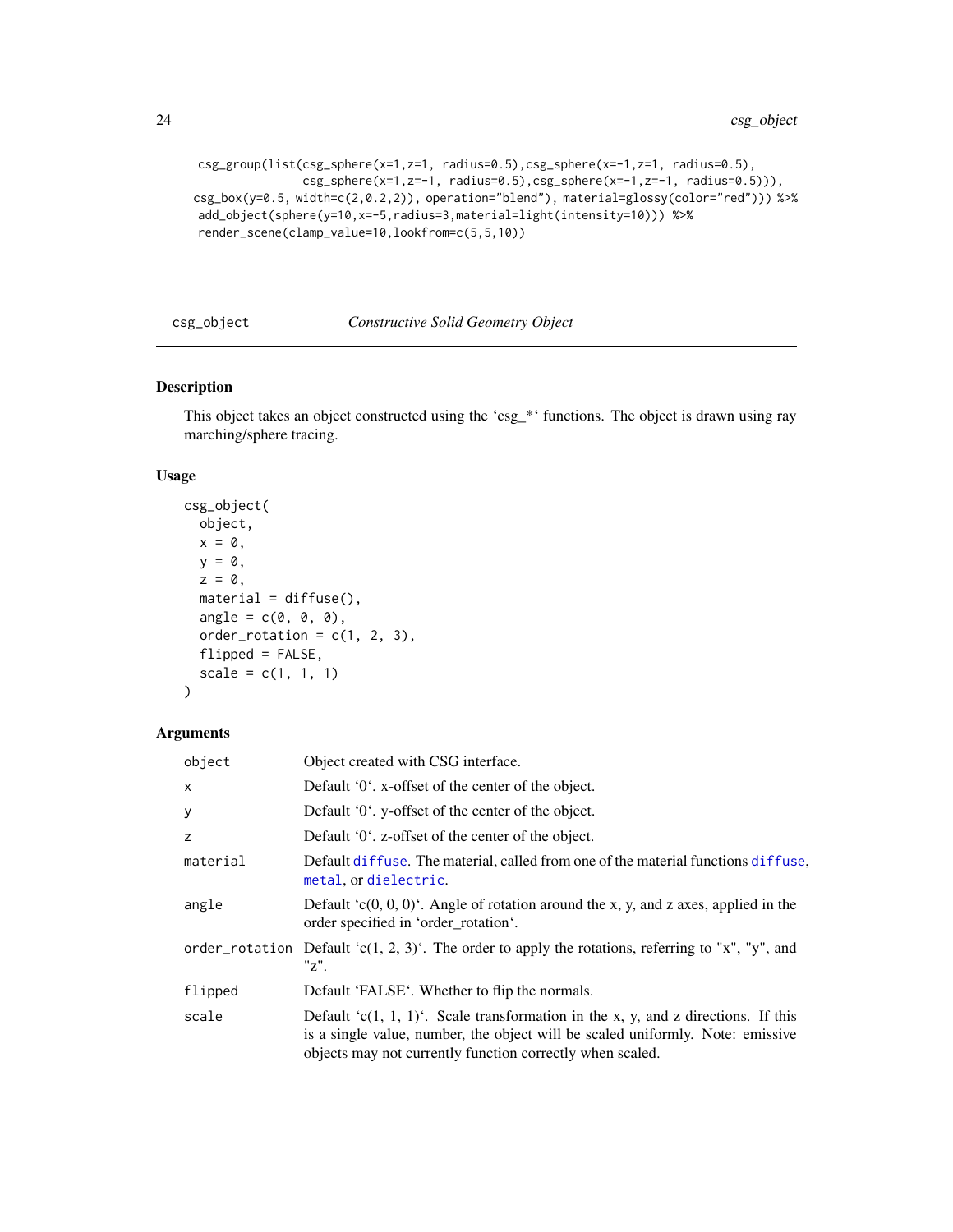#### csg\_object 25

#### Details

Note: For dielectric objects, any other objects not included in the CSG object and nested inside will be ignored.

#### Value

Single row of a tibble describing the sphere in the scene.

```
#We will combine these three objects:
generate_ground(material=diffuse(checkercolor="grey20")) %>%
 add_object(csg_object(csg_box(), material=glossy(color="red"))) %>%
 add_object(csg_object(csg_sphere(radius=0.707), material=glossy(color="green"))) %>%
 add_object(csg_object(csg_group(list(csg_cylinder(start=c(-1,0,0), end=c(1,0,0), radius=0.4),
                   csg_cylinder(stat=c(0,-1,0), end=c(0,1,0), radius=0.4),csg_cylinder(stat=c(0,0,-1), end=c(0,0,1), radius=0.4)),
                  material=glossy(color="blue"))) %>%
 add_object(sphere(y=5,x=3,radius=1,material=light(intensity=30))) %>%
  render_scene(clamp_value=10, fov=15,lookfrom=c(5,5,10),
               samples=256, sample_method="sobol_blue")
#Standard CSG sphere + box - crossed cylinder combination:
generate_ground(material=diffuse(checkercolor="grey20")) %>%
 add_object(csg_object(csg_combine(
   csg_combine(
     csg_box(),
     csg_sphere(radius=0.707),
     operation="intersection"),
    csg\_group(list(csg_cylinder(stat=c(-1,0,0), end=c(1,0,0), radius=0.4),csg_cylinder(stat=c(0,-1,0), end=c(0,1,0), radius=0.4),
                   csg_cylinder(stat=c(0,0,-1), end=c(0,0,1), radius=0.4)),
    operation="subtract"),
    material=glossy(color="red"))) %>%
 add_object(sphere(y=5,x=3,radius=1,material=light(intensity=30))) %>%
 render_scene(clamp_value=10, fov=10,lookfrom=c(5,5,10),
               samples=256, sample_method="sobol_blue")
#Blend them all instead:
generate_ground(material=diffuse(checkercolor="grey20")) %>%
 add_object(csg_object(csg_combine(
   csg_combine(
     csg_box(),
     csg_sphere(radius=0.707),
      operation="blend"),
    csg_group(list(csg_cylinder(start=c(-1,0,0), end=c(1,0,0), radius=0.4),
                   csg_cylinder(stat=c(0,-1,0), end=c(0,1,0), radius=0.4),csg_cylinder(stat=c(0,0,-1), end=c(0,0,1), radius=0.4)),
    operation="blend"),
    material=glossy(color="purple"))) %>%
  add_object(sphere(y=5,x=3,radius=1,material=light(intensity=30))) %>%
```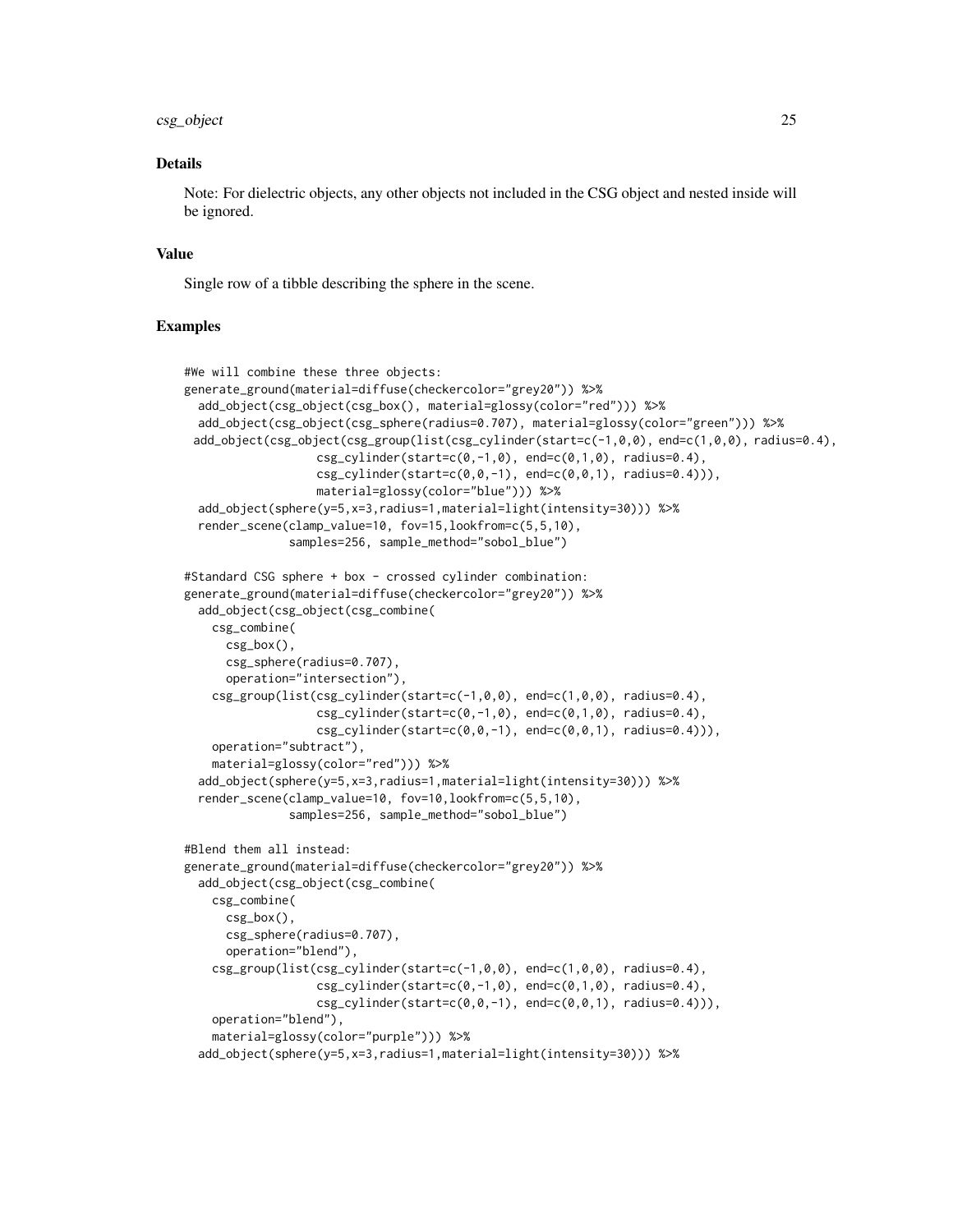#### <span id="page-25-0"></span>render\_scene(clamp\_value=10, fov=15,lookfrom=c(5,5,10), samples=256, sample\_method="sobol\_blue")

csg\_onion *CSG Onion*

#### Description

Note: This operation has no overt effect on the external appearance of an object–it carves regions on the interior. Thus, you will only see an effect with a transparent material or when you carve into the object.

#### Usage

```
csg\_onion(object, thickness = 0.1)
```
#### **Arguments**

| object    | CSG object.                       |
|-----------|-----------------------------------|
| thickness | Default '0.1'. Onioning distance. |

#### Value

List describing the triangle in the scene.

#### Examples

```
#Cut and onion a sphere:
generate_ground(material=diffuse(checkercolor="grey20")) %>%
 add_object(csg_object(csg_combine(
    csg\_onion(csg\_sphere(z=2,x=2,radius=1), thickness = 0.2),
   csg_box(y=1,width=c(10,2,10)), operation = "subtract"),
   material=glossy(color="red"))) %>%
   add_object(csg_object(csg_combine(
     csg\_onion(csg\_sphere(radius=1), thickness = 0.4),csg_box(y=1,width=c(10,2,10)), operation = "subtract"),
     material=glossy(color="purple"))) %>%
    add_object(csg_object(csg_combine(
     csg\_onion(csg\_sphere(z=-2.5,x=-2.5,radius=1), thickness = 0.6),csg_box(y=1,width=c(10,2,10)), operation = "subtract"),
     material=glossy(color="green"))) %>%
 add_object(sphere(y=5,x=5,radius=2,material=light())) %>%
 render_scene(clamp_value=10,lookat=c(0,-0.5,0),
              lookfrom=c(3,5,10),fov=35)
```
#Multiple onion layers:

```
generate_ground(material=diffuse(checkercolor="grey20")) %>%
```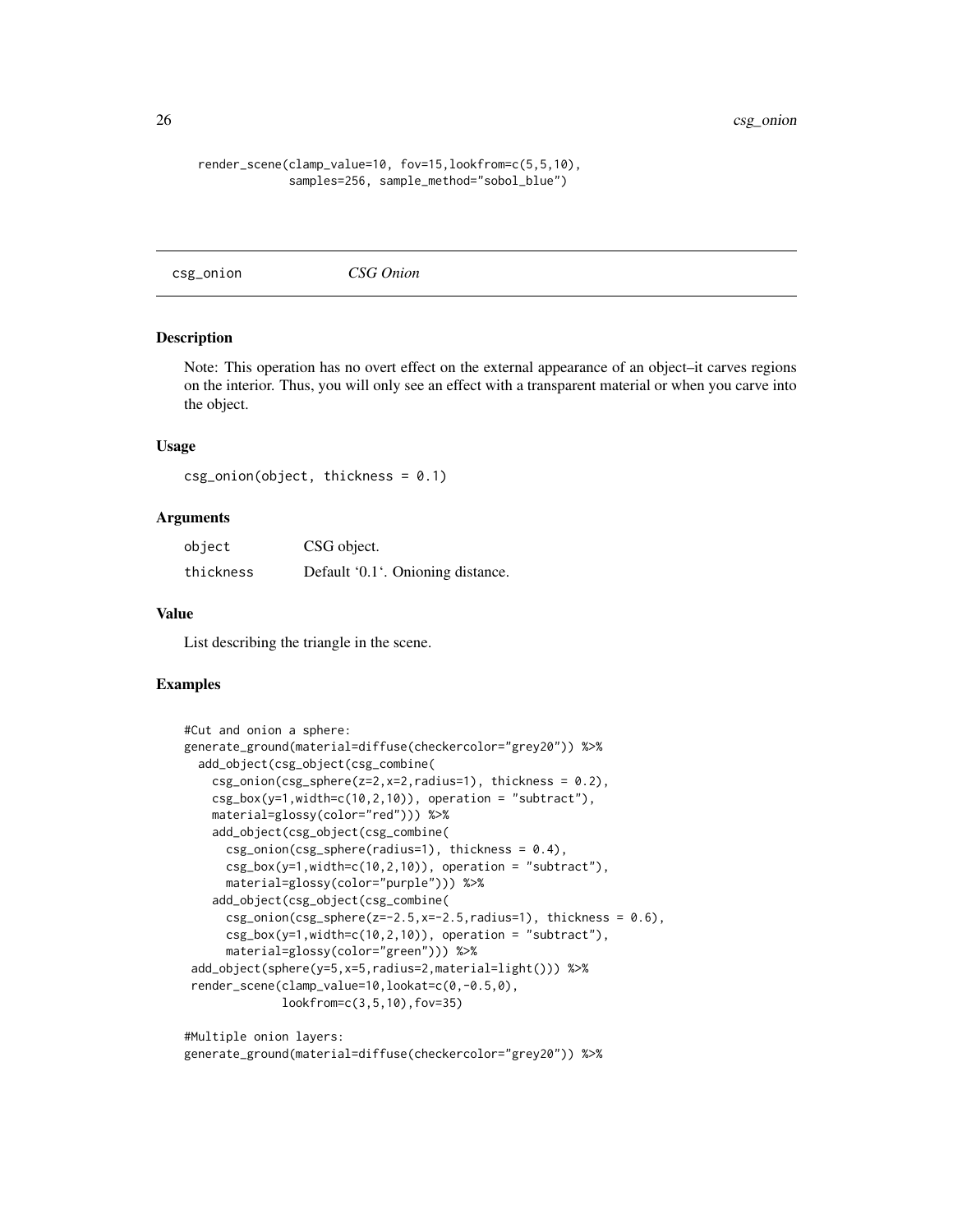```
add_object(csg_object(csg_combine(
   csg_onion(csg_onion(csg_onion(csg_sphere(radius=1), 0.4), 0.2),0.1),
   csg_box(y=1,width=c(10,2,10)), operation = "subtract"),
   material=glossy(color="purple"))) %>%
 add_object(sphere(y=5,x=5,radius=2,material=light())) %>%
 render_scene(clamp_value=10,lookat=c(0,-0.5,0),
              lookfrom=c(3,5,10),fov=20)
#Onion with dielectric sphere to make a bubble:
generate_cornell() %>%
 add_object(csg_object(
   csg_onion(csg_sphere(x=555/2,y=555/2,z=555/2, radius=150), 5),
    material=dielectric(attenuation=c(1,1,0.3)/100))) %>%
 render_scene(clamp_value=10)
#Multiple onion operations to make a bubble within a bubble:
generate_cornell() %>%
 add_object(csg_object(
   csg_onion(csg_onion(csg_sphere(x=555/2,y=555/2,z=555/2, radius=150), 10),5),
   material=dielectric(attenuation=c(1,1,0.3)/100))) %>%
 render_scene(clamp_value=10)
```
csg\_plane *CSG Plane*

#### Description

Note: This shape isn't closed, so there may be odd lighting issues if it's oriented the wrong way.

#### Usage

 $csg\_plane(x = 0, y = 0, z = 0, normal = c(0, 1, 0), width_x = 4, width_z = 4)$ 

#### **Arguments**

| $\mathsf{x}$   | Default '0'. An x-coordinate on the plane.           |  |
|----------------|------------------------------------------------------|--|
| y              | Default '0'. A y-coordinate on the plane.            |  |
| $\overline{z}$ | Default $0^{\circ}$ . A z-coordinate on the plane.   |  |
| normal         | Default ' $c(0,1,0)$ '. Surface normal of the plane. |  |
| $width_x$      | Default '10'.                                        |  |
| width z        | Default '10'.                                        |  |

#### Value

List describing the plane in the scene.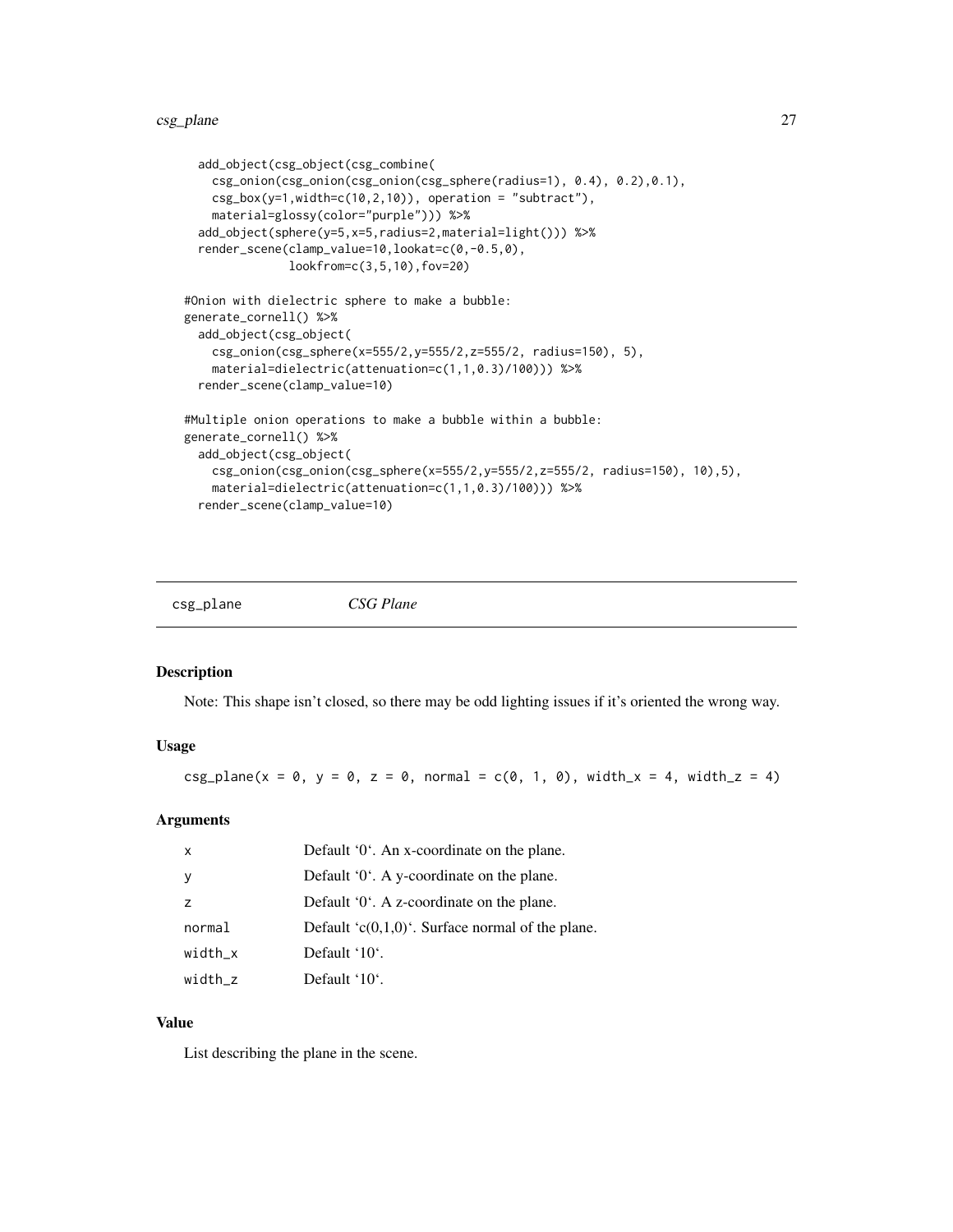# <span id="page-27-0"></span>Examples

```
#Generate a plane
csg_object(csg_plane(width_x=4, width_z=4), material=diffuse(checkercolor="purple")) %>%
 add_object(sphere(y=5,x=5,material=light(intensity=40))) %>%
 render_scene(clamp_value=10)
#Combine the plane with a sphere
csg_object(csg_combine(
   csg_sphere(radius=0.5),
   csg_plane(width_x=4, width_z=4,y=-0.5),
    operation="blend"),material=diffuse(checkercolor="purple")) %>%
 add_object(sphere(y=5,x=5,material=light(intensity=40))) %>%
 render_scene(clamp_value=10)
#Re-orient the plane using the normal and
csg_object(csg_combine(
   csg_sphere(radius=0.5),
   csg_plane(normal = c(1,1,0), width_x=4, width_z=4, y=-0.5),
    operation="blend"),material=diffuse(checkercolor="purple")) %>%
 add_object(sphere(y=5,x=5,material=light(intensity=40))) %>%
 render_scene(clamp_value=10)
```
csg\_pyramid *CSG Pyramid*

# Description

Note: This primitive slows down immensely for large values of base and height. Try using csg\_scale() with this object for large pyramids instead.

#### Usage

 $csg\_pyramid(x = 0, y = 0, z = 0, height = 1, base = 1)$ 

#### Arguments

| $\mathsf{x}$ | Default '0'. x-coordinate on the pyramid.           |
|--------------|-----------------------------------------------------|
| y            | Default '0'. y-coordinate on the pyramid.           |
| z            | Default $0^{\prime}$ . z-coordinate on the pyramid. |
| height       | Default '1'. Pyramid height.                        |
| base         | Default '1'. Pyramid base width.                    |

## Value

List describing the box in the scene.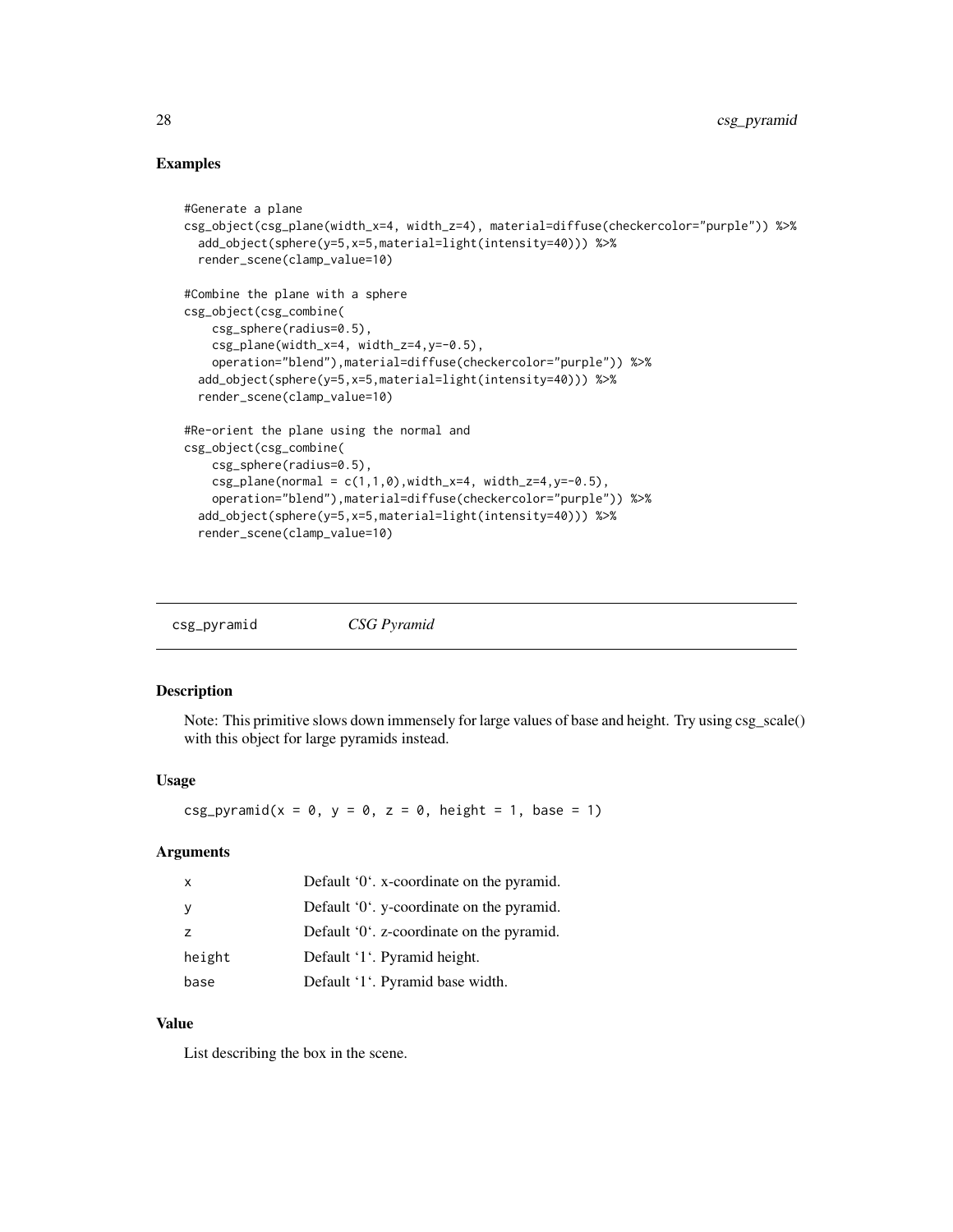# <span id="page-28-0"></span>csg\_rotate 29

## Examples

```
#Generate a simple pyramid:
generate_ground() %>%
 add_object(csg_object(csg_pyramid(y=-0.99),
                        material=glossy(color="red"))) %>%
 add_object(sphere(y=5,x=5,z=5,material=light(intensity=20))) %>%
 render_scene(clamp_value=10,lookfrom=c(-3,1,10),
               fov=15, lookate(c(0,-0.5,0))#Make a taller pyramid
generate_ground() %>%
 add_object(csg_object(csg_pyramid(y=-0.95, height=1.5),
                       material=glossy(color="red"))) %>%
 add_object(sphere(y=5,x=5,z=5,material=light(intensity=20))) %>%
 render_scene(clamp_value=10,lookfrom=c(-3,1,10),
               fov=15, lookat=c(0,-0.5,0))
#Make a wider pyramid
generate_ground() %>%
 add_object(csg_object(csg_pyramid(y=-0.95, base=1.5),
                       material=glossy(color="red"))) %>%
 add_object(sphere(y=5,x=5,z=5,material=light(intensity=20))) %>%
 render_scene(clamp_value=10,lookfrom=c(-3,1,10),
               fov=15, lookatec(0,-0.5,0))
```
csg\_rotate *CSG Rotate*

# Description

CSG Rotate

# Usage

```
csg_rotate(
  object,
  pivot\_point = c(0, 0, 0),
  angles = c(0, 0, 0),
  order_rotation = c(1, 2, 3),
  up = c(0, 1, 0),
  axis_x = NULL,axis_z = NULL)
```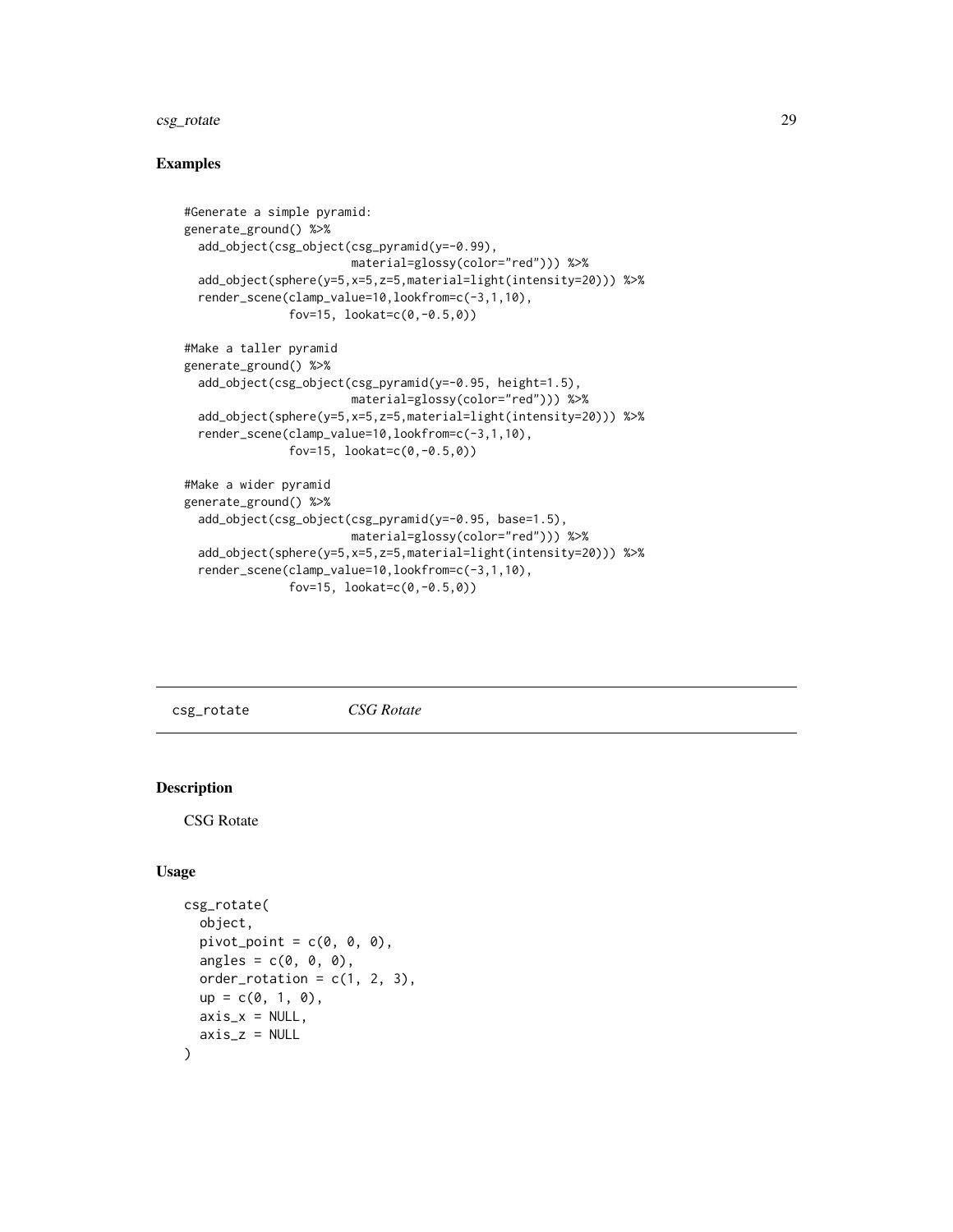#### **Arguments**

| object      | CSG object.                                                                                                                     |
|-------------|---------------------------------------------------------------------------------------------------------------------------------|
| pivot_point | Default ' $c(0,0,0)$ '. Pivot point for the rotation.                                                                           |
| angles      | Default $(c(0, 0, 0)^t$ . Angle of rotation around the x, y, and z axes, applied in the<br>order specified in 'order_rotation'. |
|             | order_rotation Default 'c(1, 2, 3)'. The order to apply the rotations, referring to "x", "y", and<br>$"z"$ .                    |
| <b>up</b>   | Default $(c(0,1,0))$ . Alternative method for specifying rotation-change the new<br>"up" vector.                                |
| $axis_x$    | Default 'NULL', computed automatically if not passed. Given the 'up' vector<br>as the y-axis, this is the x vector.             |
| $axis_z$    | Default 'NULL', computed automatically if not passed. Given the 'up' vector<br>as the y-axis, this is the z vector.             |

#### Value

List describing the triangle in the scene.

```
#Rotate a pyramid (translating it upwards because the object is scaled from the center):
generate_ground(material=diffuse(checkercolor="grey20")) %>%
 add_object(csg_object(csg_pyramid(z=1,y=-0.99),
                        material=glossy(color="red"))) %>%
 add_object(csg_object(csg_rotate(csg_pyramid(z=-1.5,y=-0.99),
                        pivot\_point = c(0, -0.99, -1.5), angle=c(0, 45, 0),
                        material=glossy(color="green"))) %>%
 add_object(sphere(y=5,x=5,z=5,material=light(intensity=40))) %>%
 render_scene(lookfrom=c(-3,4,10), fov=15,
               lookat=c(0,-0.5,0),clamp_value=10)
#Rotate by specifying a new up vector:
generate_ground(material=diffuse(checkercolor="grey20")) %>%
 add_object(csg_object(csg_pyramid(z=1,y=-0.99),
                        material=glossy(color="red"))) %>%
 add_object(csg_object(csg_rotate(csg_pyramid(z=-1.5,y=-0.49),
                        pivot_point = c(\emptyset, -\emptyset.49, -1.5), up =c(1,1,\emptyset)),
                        material=glossy(color="green"))) %>%
 add_object(sphere(y=5,x=5,z=5,material=light(intensity=40))) %>%
 render_scene(lookfrom=c(-3,4,10), fov=15,
```

```
lookat=c(0,-0.5,0),clamp_value=10)
```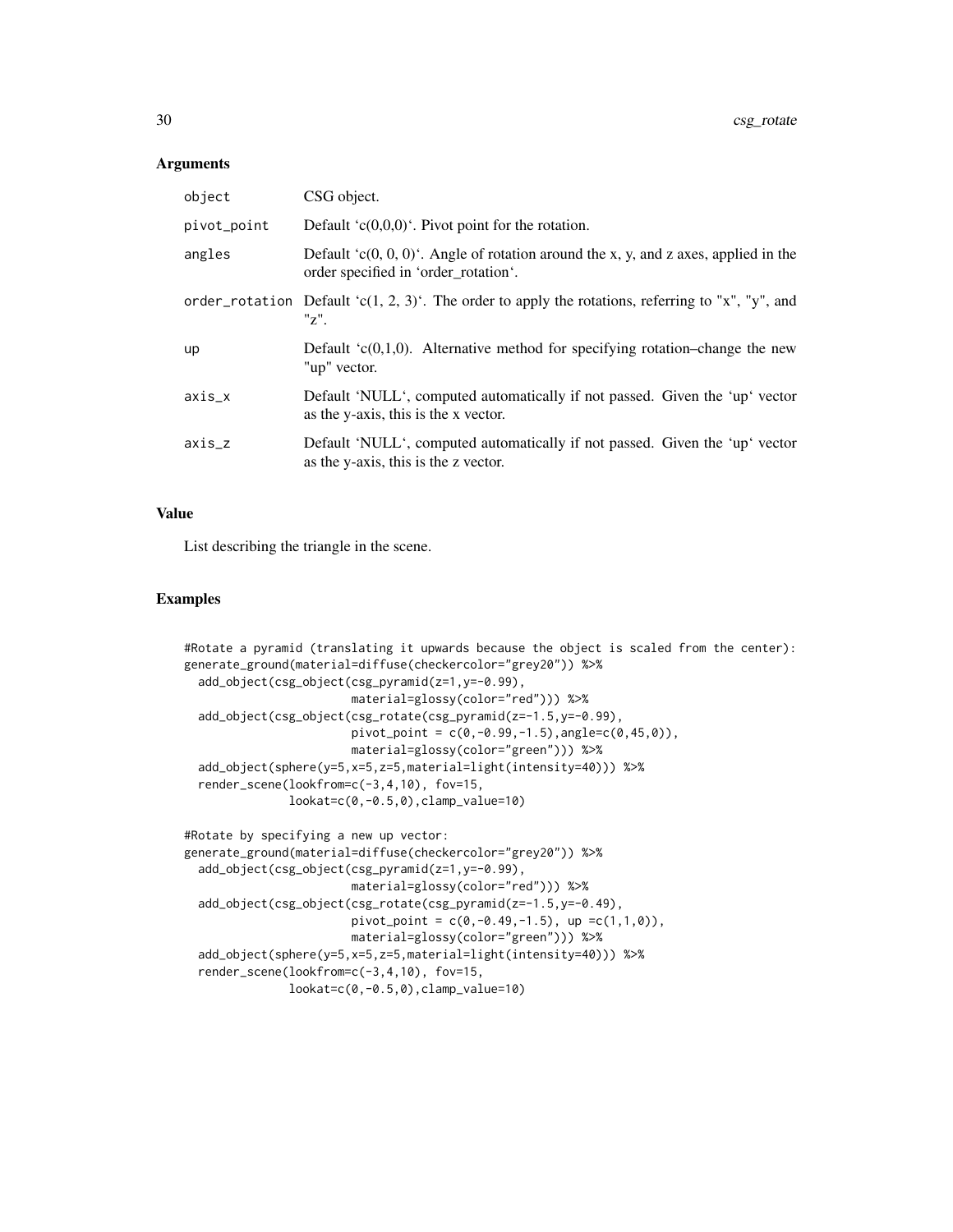<span id="page-30-0"></span>

# Description

CSG Round

# Usage

 $csg_{\text{round}}(\text{object}, \text{radius} = 0.1)$ 

#### Arguments

| object | CSG object.                       |
|--------|-----------------------------------|
| radius | Default '0.1'. Rounding distance. |

# Value

List describing the triangle in the scene.

```
#Generate a rounded pyramid:
generate_ground(material=diffuse(checkercolor="grey20")) %>%
 add_object(csg_object(csg_pyramid(x=-1,y=-0.99,z=1),
                        material=glossy(color="red"))) %>%
 add_object(csg_object(csg_round(csg_pyramid(x=1,y=-0.89)),
                        material=glossy(color="blue"))) %>%
 add_object(csg_object(csg_round(csg_pyramid(x=0,z=-2,y=-0.5), radius=0.5),
                        material=glossy(color="green"))) %>%
 add_object(sphere(y=5,x=5,z=5,radius=1,material=light(intensity=50))) %>%
 render_scene(lookfrom=c(-3,4,10), fov=22,
               lookat=c(0,-0.5,0),clamp_value=10)
#Round a blend of two objects
generate_ground(material=diffuse(checkercolor="grey20")) %>%
 add_object(csg_object(csg_round(csg_combine(
    csg_pyramid(x=-0.5,y=-0.99,z=1.5),
    csg_pyramid(x=0.5,y=-0.99,z=2), operation="blend"), radius=0),
                        material=glossy(color="red"))) %>%
 add_object(csg_object(csg_round(csg_combine(
    csg_pyramid(x=-0.5,y=-0.79,z=-1.5),
    csg_pyramid(x=0.5,y=-0.79,z=-1), operation="blend"), radius=0.2),
                        material=glossy(color="green"))) %>%
 add_object(sphere(y=5,x=5,z=5,radius=1,material=light(intensity=50))) %>%
 render_scene(lookfrom=c(-3,5,10), fov=22,
               lookat=c(0,-0.5,0),clamp_value=10)
```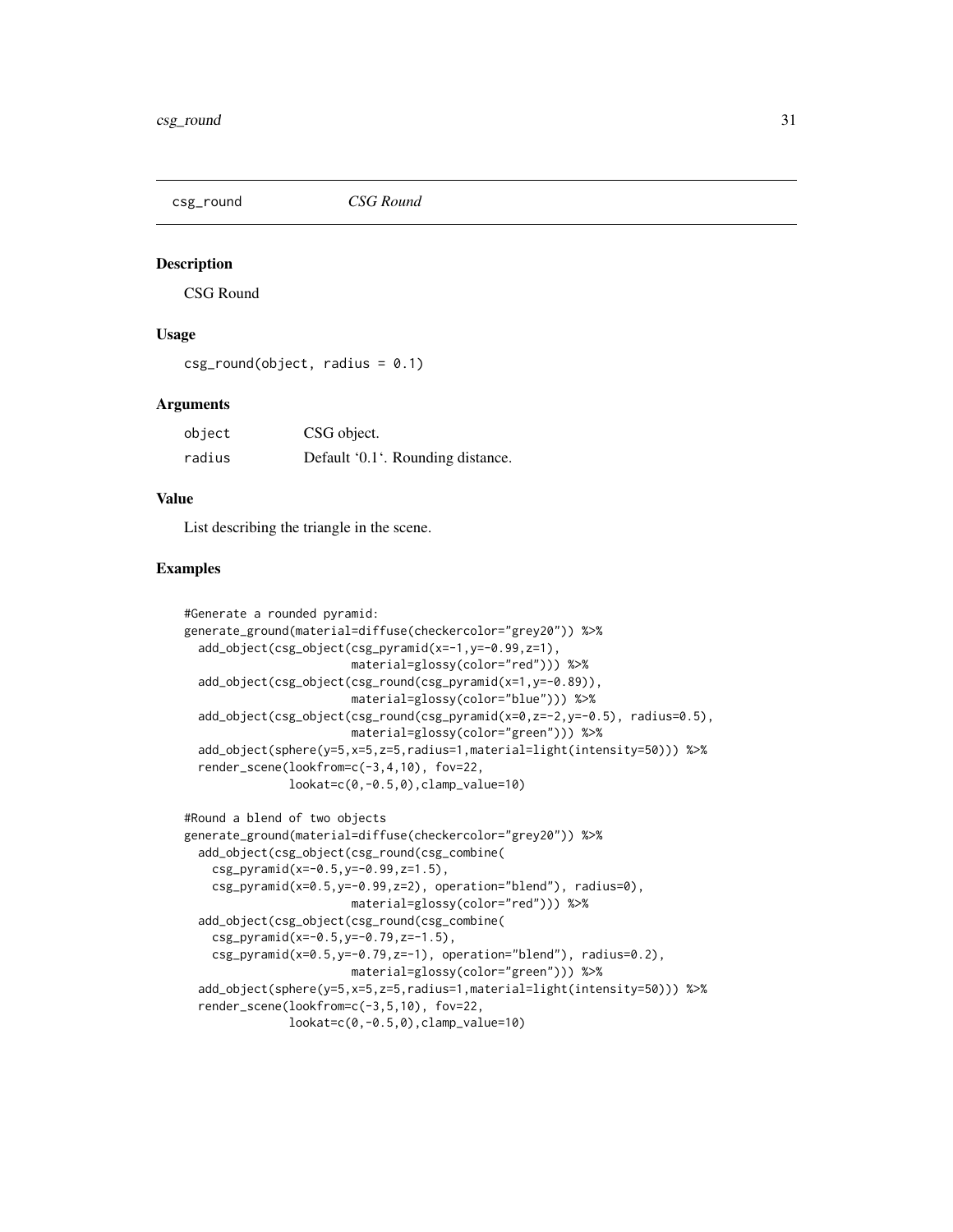<span id="page-31-0"></span>csg\_rounded\_cone *CSG Rounded Cone*

#### Description

CSG Rounded Cone

### Usage

```
csg_rounded_cone(
  start = c(0, 0, 0),
  end = c(0, 1, 0),
  radius = 0.5,
  upper_radius = 0.2)
```
#### Arguments

| start        | Default 'c(0, 0, 0)'. Start point of the cone, specifing 'x', 'y', 'z'. |
|--------------|-------------------------------------------------------------------------|
| end          | Default 'c(0, 1, 0)'. End point of the cone, specifing 'x', 'y', 'z'.   |
| radius       | Default '0.5'. Radius of the bottom of the cone.                        |
| upper_radius | Default '0.2'. Radius from the top of the cone.                         |

#### Value

List describing the box in the scene.

```
#Generate a basic rounded cone:
generate_ground(material=diffuse(checkercolor="grey20")) %>%
 add_object(csg_object(csg_rounded_cone(),material=glossy(color="red"))) %>%
 render_scene(clamp_value=10,fov=20)
#Change the orientation by specifying a start and end
generate_ground(material=diffuse(color="dodgerblue4",checkercolor="grey10")) %>%
 add\_object(csg\_object(csg\_rounded\_conded\_cone(start = c(-1, 0.5, -2), end = c(1, 0.5, -2),radius=0.5),material=glossy(checkercolor="red"))) %>%
 render_scene(clamp_value=10,fov=20,
               lookat=c(0,0.5,-2),lookfrom=c(3,3,10))
#Show the effect of changing the radius
generate_ground(material=diffuse(color="dodgerblue4",checkercolor="grey10")) %>%
 add_object(csg_object(
   csg_combine(
   csg\_rounded\_cone(start = c(-1, 0.5, -2), end = c(1, 0.5, -2), radius=0.5),csg_rounded_cone(start = c(-0.5, 1.5, -2), end = c(0.5, 1.5, -2), radius=0.2,upper_radius = 0.5)),
```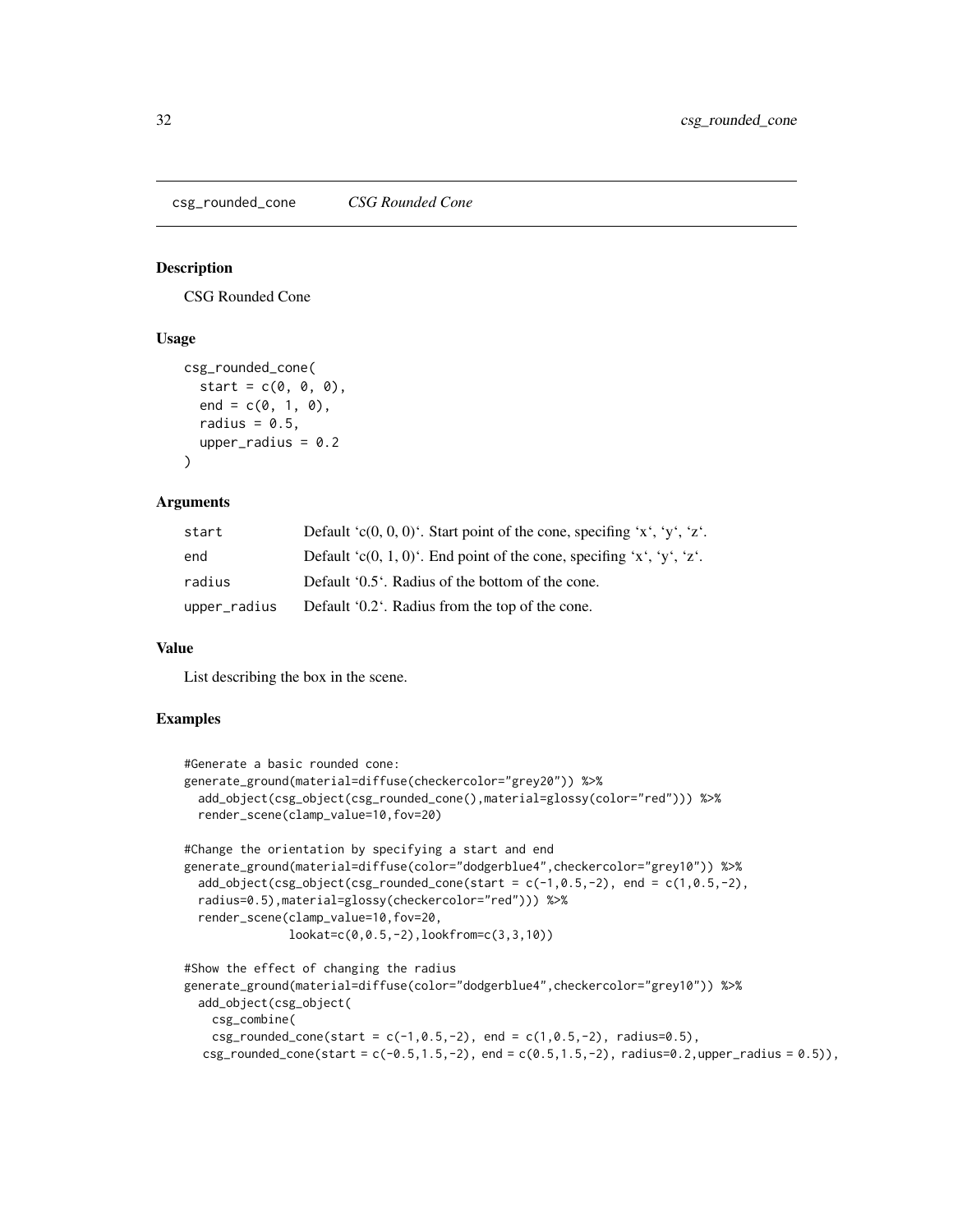```
material=glossy(checkercolor="red"))) %>%
 render_scene(clamp_value=10,fov=20,
              lookat=c(0,0.5,-2),lookfrom=c(-3,3,10))
#Render a glass rounded cone in a Cornell box
generate_cornell() %>%
 add_object(csg_object(
  csg_rounded_cone(start = c(555/2,555/2-100,555/2), end = c(555/2,555/2+100,555/2), radius=100),
   material=dielectric(attenuation=c(1,1,0.3)/100))) %>%
 render_scene(clamp_value=10)
```
csg\_scale *CSG Scale*

#### Description

CSG Scale

#### Usage

csg\_scale(object, scale = 1)

#### Arguments

| object | CSG object.  |
|--------|--------------|
| scale  | Default '1'. |

#### Value

List describing the triangle in the scene.

```
#Scale a pyramid (translating it upwards because the object is scaled from the center):
generate_ground(material=diffuse(checkercolor="grey20")) %>%
 add_object(csg_object(csg_pyramid(z=1,y=-0.99),
                        material=glossy(color="red"))) %>%
 add_object(csg_object(csg_scale(csg_pyramid(z=-1,y=-0.5),2),
                       material=glossy(color="green"))) %>%
 add_object(sphere(y=5,x=5,z=5,material=light(intensity=40))) %>%
 render_scene(lookfrom=c(-3,4,10), fov=20,
              lookat=c(0,-0.5,-0.5),clamp_value=10)
```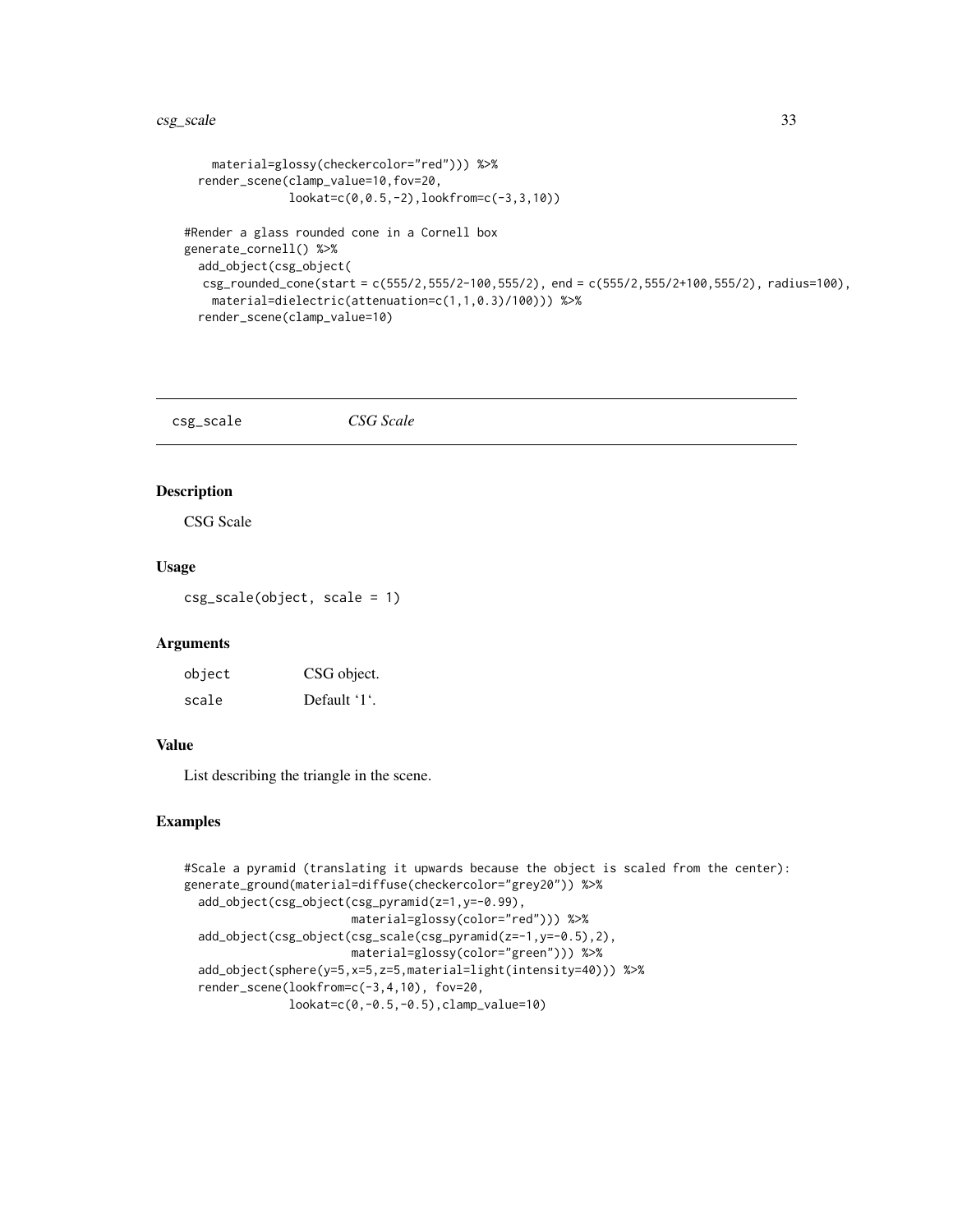<span id="page-33-0"></span>

#### Description

CSG Sphere

# Usage

 $csg_sphere(x = 0, y = 0, z = 0, radius = 1)$ 

#### Arguments

| radius   | Default '1'. Radius of the sphere.                              |
|----------|-----------------------------------------------------------------|
| <b>7</b> | Default $0^{\circ}$ . z-coordinate of the center of the sphere. |
| - V      | Default '0', y-coordinate of the center of the sphere.          |
|          | Default '0'. x-coordinate of the center of the sphere.          |

# Value

List describing the sphere in the scene.

```
#Generate a simple sphere:
generate_ground() %>%
 add_object(csg_object(csg_sphere(),
                        material=glossy(color="purple"))) %>%
 render_scene(clamp_value=10)
#Generate a bigger sphere in the cornell box.
generate_cornell() %>%
 add_object(csg_object(csg_sphere(x=555/2,y=555/2,z=555/2,radius=100),
                        material=glossy(checkercolor="purple", checkerperiod=100))) %>%
 render_scene(clamp_value=10)
#Combine two spheres of different sizes
generate_cornell() %>%
 add_object(csg_object(
   csg_combine(
     csg_sphere(x=555/2,y=555/2-50,z=555/2,radius=100),
     csg_sphere(x=555/2,y=555/2+50,z=555/2,radius=80)),
   material=glossy(color="purple"))) %>%
 render_scene(clamp_value=10)
#Subtract two spheres to create an indented region
```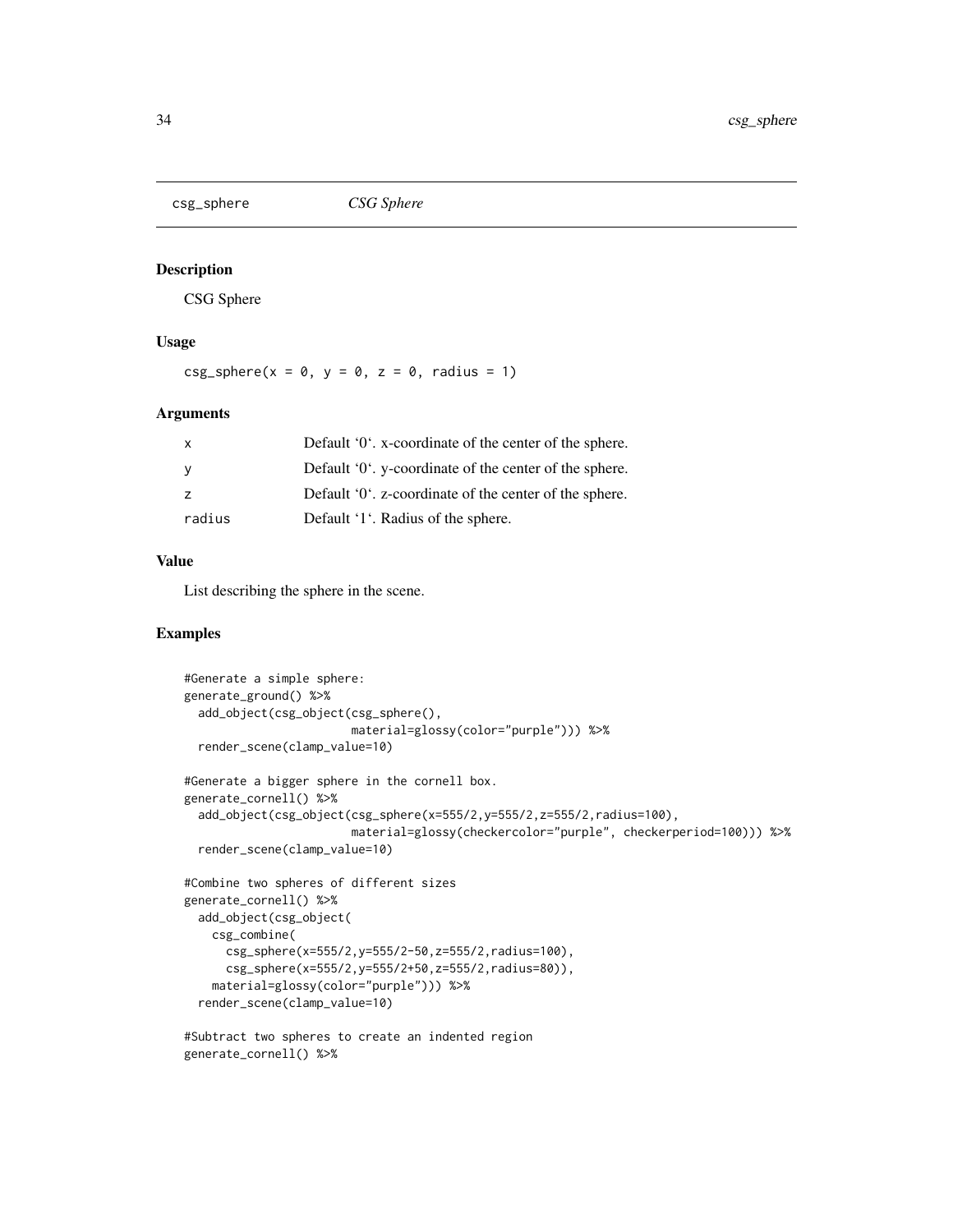#### <span id="page-34-0"></span>csg\_torus 35

```
add_object(csg_object(
   csg_combine(
     csg_sphere(x=555/2,y=555/2-50,z=555/2,radius=100),
     csg_sphere(x=555/2+30,y=555/2+20,z=555/2-90,radius=40),
     operation="subtract"),
   material=glossy(color="grey20"))) %>%
 render_scene(clamp_value=10)
#Use csg_combine(operation="blend") to melt the two together
generate_cornell() %>%
 add_object(csg_object(
   csg_combine(
     csg_sphere(x=555/2,y=555/2-50,z=555/2,radius=100),
     csg_sphere(x=555/2,y=555/2+50,z=555/2,radius=80),
     operation="blend", radius=20),
   material=glossy(color="purple"))) %>%
 render_scene(clamp_value=10)
```
csg\_torus *CSG Torus*

# Description

CSG Torus

#### Usage

 $csg\_torus(x = 0, y = 0, z = 0, radius = 1, minor\_radius = 0.5)$ 

#### Arguments

| $\mathsf{x}$   | Default '0'. x-coordinate on the torus.           |
|----------------|---------------------------------------------------|
| <b>y</b>       | Default '0'. y-coordinate on the torus.           |
| $\overline{z}$ | Default '0'. z-coordinate on the torus.           |
| radius         | Default '1'. Torus radius.                        |
| minor radius   | Default '0.5'. Cross section radius of the torus. |

# Value

List describing the torus in the scene.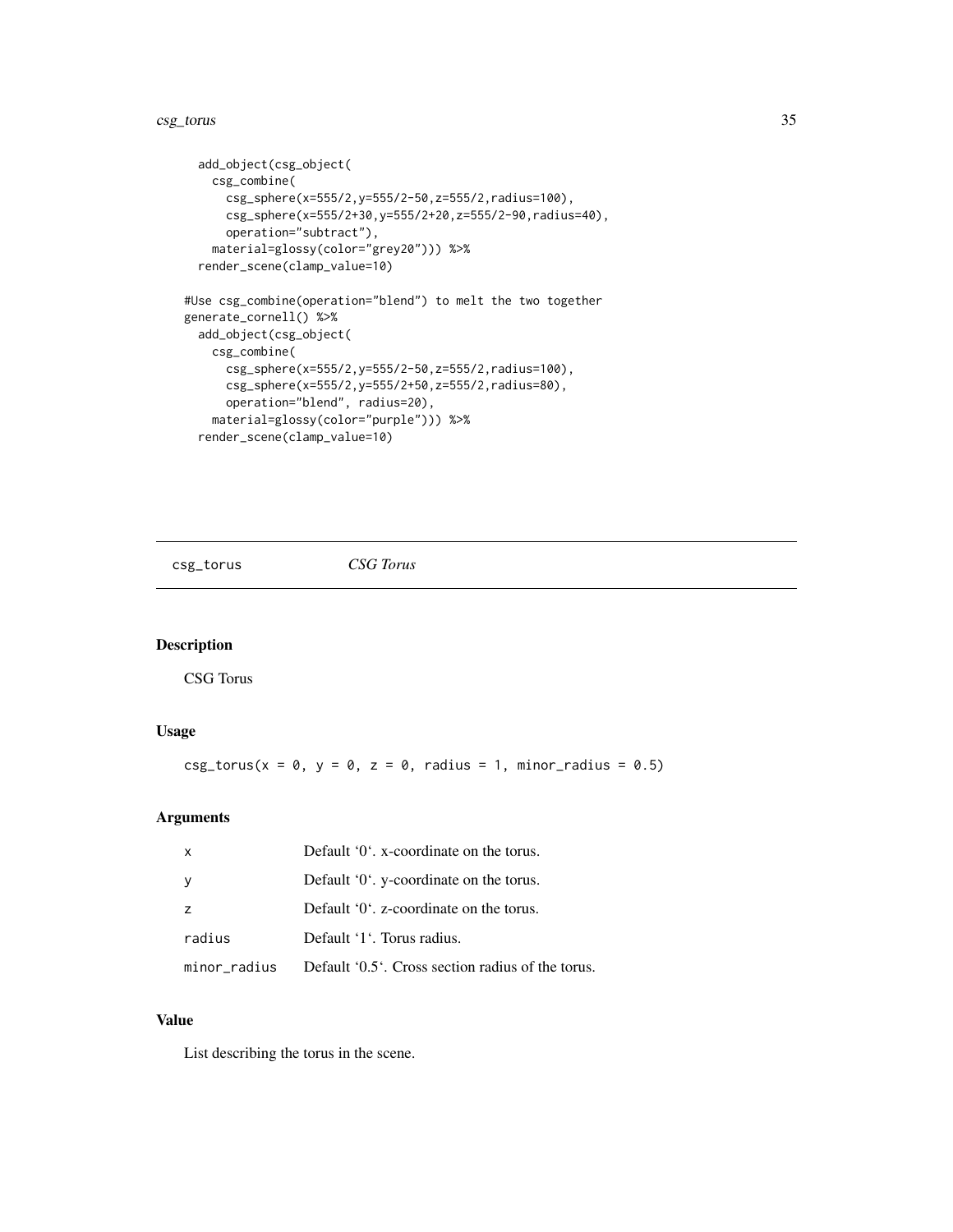# Examples

```
#Generate a torus:
generate_ground(material=diffuse(checkercolor="grey20")) %>%
 add_object(csg_object(csg_torus(), material=glossy(color="dodgerblue4"))) %>%
 add_object(sphere(y=5,x=5,radius=3,material=light(intensity=10))) %>%
 render_scene(clamp_value=10,lookfrom=c(0,5,10),fov=30)
#Change the radius of the torus:
generate_ground(material=diffuse(checkercolor="grey20")) %>%
 add_object(csg_object(csg_torus(radius=2), material=glossy(color="dodgerblue4"))) %>%
 add_object(sphere(y=5,x=5,radius=3,material=light(intensity=10))) %>%
 render_scene(clamp_value=10,lookfrom=c(0,5,10),fov=30)
#Change the minor radius of the torus:
generate_ground(material=diffuse(checkercolor="grey20")) %>%
 add_object(csg_object(csg_torus(radius=2, minor_radius=0.25),
                        material=glossy(color="dodgerblue4"))) %>%
 add_object(sphere(y=5,x=5,radius=3,material=light(intensity=10))) %>%
 render_scene(clamp_value=10,lookfrom=c(0,5,10),fov=30)
#Generate a rotated torus in the Cornell Box
generate_cornell() %>%
 add_object(csg_object(csg_rotate(
    csg_torus(x=555/2,y=555/2,z=555/2,radius=100, minor_radius=50),
   pivot_point = c(555/2, 555/2, 555/2), up =c(0, 1, -1)),
                        material=glossy(color="dodgerblue4"))) %>%
 render_scene(clamp_value=10)
```
csg\_translate *CSG Translate*

#### **Description**

CSG Translate

#### Usage

```
csg_translate(object, x = 0, y = 0, z = 0)
```
#### Arguments

| object         | CSG object.                           |
|----------------|---------------------------------------|
| $\mathsf{x}$   | Default '0'. x translation.           |
| У              | Default '0'. y translation.           |
| $\overline{z}$ | Default $0^{\prime}$ . z translation. |

<span id="page-35-0"></span>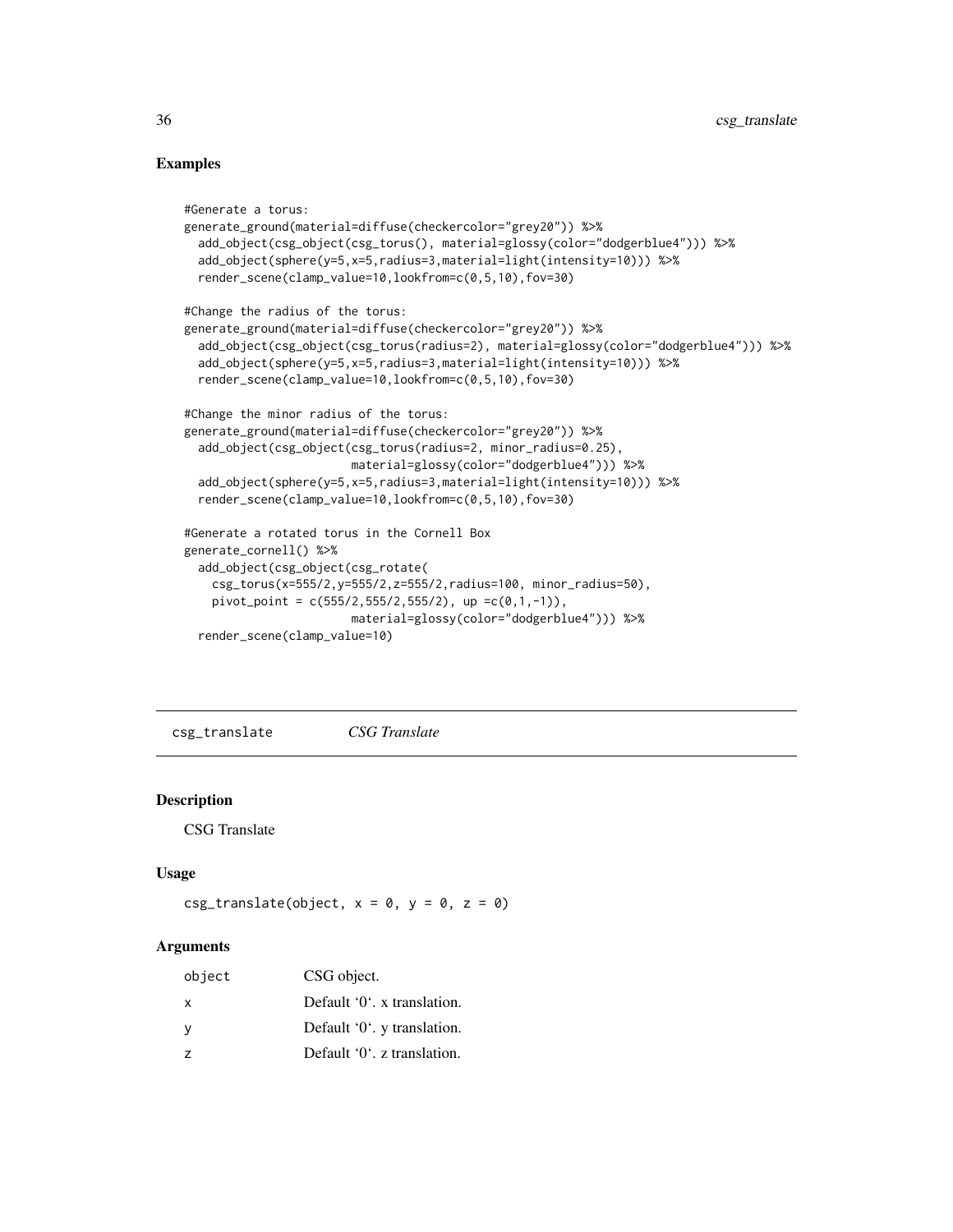# csg\_triangle 37

# Value

List describing the triangle in the scene.

## Examples

```
#Translate a simple object:
generate_ground(material=diffuse(checkercolor="grey20")) %>%
 add_object(csg_object(csg_torus(), material=glossy(color="dodgerblue4"))) %>%
 add_object(csg_object(csg_translate(csg_torus(),x=-2,y=1,z=-2),
                        material=glossy(color="red"))) %>%
 add_object(sphere(y=5,x=5,radius=3,material=light(intensity=10))) %>%
 render_scene(clamp_value=10,lookfrom=c(0,5,10),fov=30,
               lookat=c(-1,0.5,-1))
#Translate a blended object:
generate_ground(material=diffuse(checkercolor="grey20")) %>%
 add_object(csg_object(csg_combine(
    csg_torus(),
  csg_torus(y=1, radius=0.8), operation="blend"), material=glossy(color="dodgerblue4"))) %>%
 add_object(csg_object(csg_translate(
   csg_combine(
     csg_torus(),
     csg_torus(y=1, radius=0.8), operation="blend"),
    x=-3,y=1,z=-3),
    material=glossy(color="red"))) %>%
 add_object(sphere(y=5,x=5,radius=3,material=light(intensity=10))) %>%
 render_scene(clamp_value=10,lookfrom=c(0,5,10),fov=30,
               lookat=c(-1.5,0.5,-1.5))
```
csg\_triangle *CSG Triangle*

#### Description

CSG Triangle

# Usage

 $csg_{}triangle(v1 = c(0, 1, 0), v2 = c(1, 0, 0), v3 = c(-1, 0, 0))$ 

| v1 | Default ' $c(0,1,0)$ '. First vertex.  |
|----|----------------------------------------|
| v2 | Default ' $c(1,0,0)$ '. Second vertex. |
| v3 | Default ' $c(-1,0,0)$ '. Third vertex. |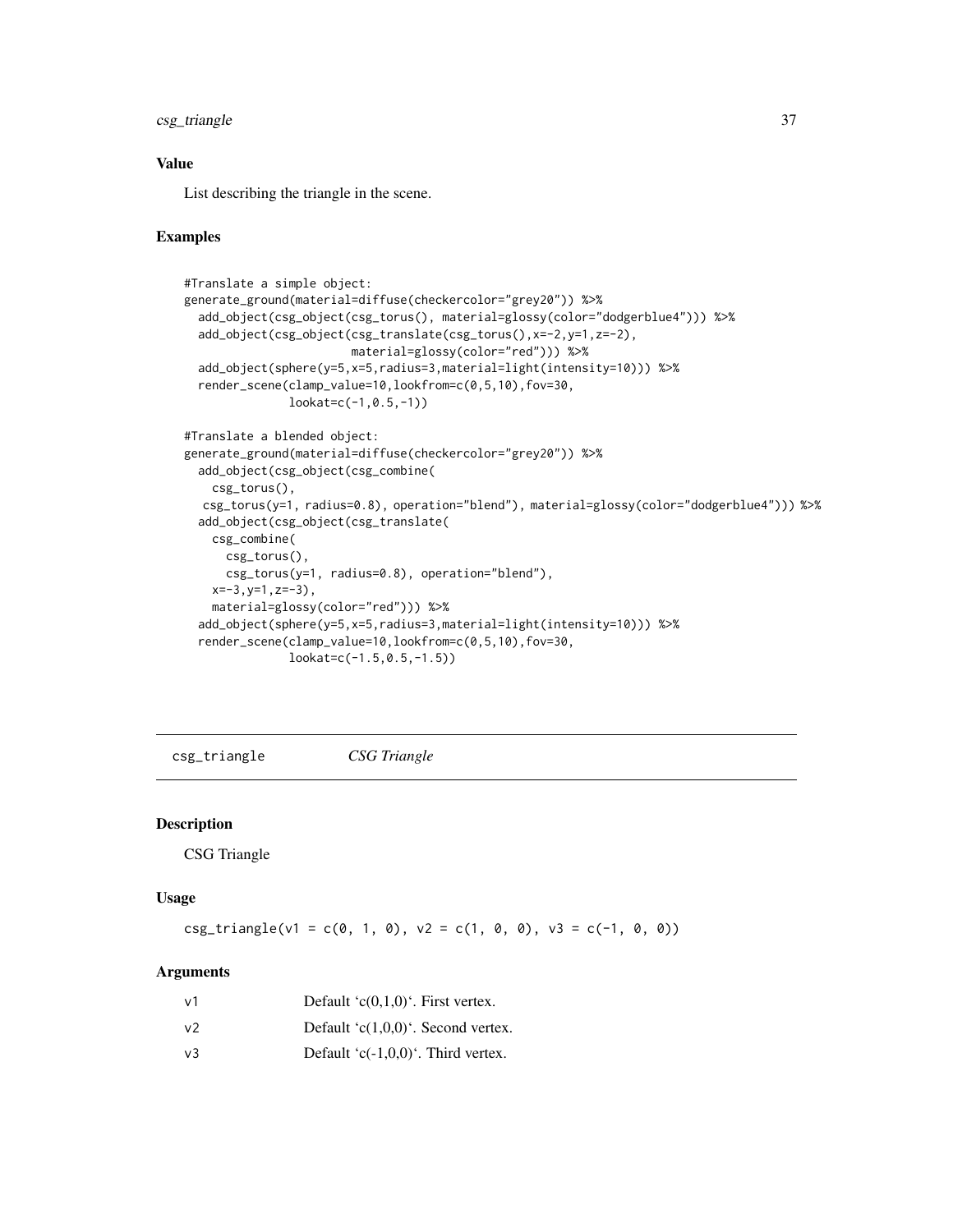## Value

List describing the triangle in the scene.

## Examples

```
#Generate a basic triangle:
generate_ground(material=diffuse(checkercolor="grey20")) %>%
 add_object(csg_object(csg_triangle(),material=diffuse(color="red"))) %>%
 add_object(sphere(y=5,z=3,material=light(intensity=30))) %>%
 render_scene(clamp_value=10,fov=20)
#Change a vertex:
generate_ground(material=diffuse(checkercolor="grey20")) %>%
 add_object(csg_object(csg_triangle(v1 = c(1,1,0)),material=diffuse(color="green"))) %>%
 add_object(sphere(y=5,z=3,material=light(intensity=30))) %>%
 render_scene(clamp_value=10,fov=20)
#Change all three vertices:
generate_ground(material=diffuse(checkercolor="grey20")) %>%
 add_object(csg_object(csg_triangle(v1 = c(0.5,1,0), v2 = c(1,-0.5,0), v3 = c(-1,0.5,0)),
                        material=diffuse(color="blue"))) %>%
 add_object(sphere(y=5,z=3,material=light(intensity=30))) %>%
 render_scene(clamp_value=10,fov=20,lookfrom=c(0,5,10))
```
#### cube *Cube Object*

#### Description

Cube Object

```
cube(
 x = 0,
 y = 0,
 z = 0,
 width = 1,
 xwidth = 1,ywidth = 1,
 zwidth = 1,
 material = diffuse(),
  angle = c(0, 0, 0),
  order_rotation = c(1, 2, 3),
  flipped = FALSE,scale = c(1, 1, 1))
```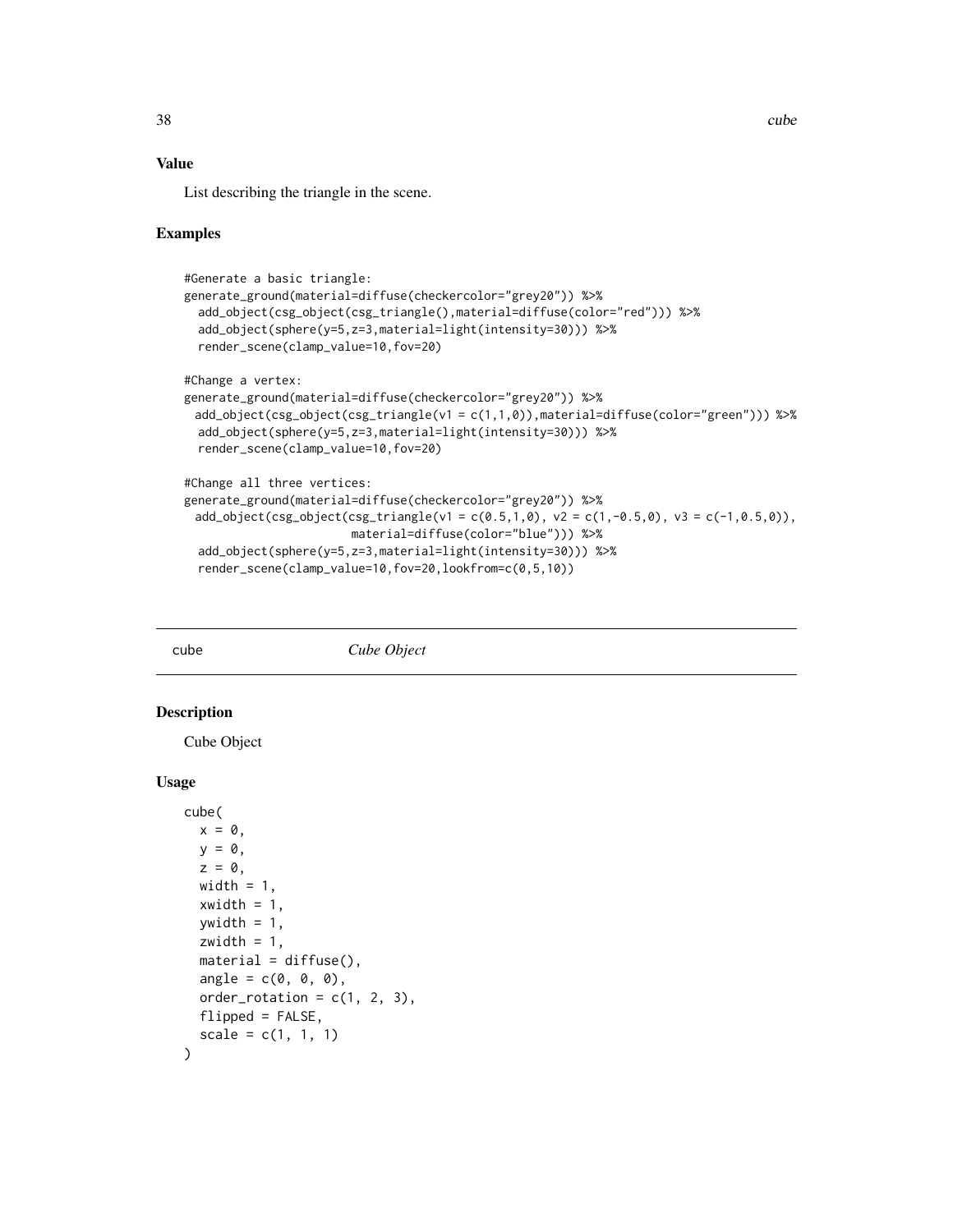#### cube 39

## **Arguments**

| $\times$ | Default $0^{\prime}$ . x-coordinate of the center of the cube                                                                                                                                                                        |
|----------|--------------------------------------------------------------------------------------------------------------------------------------------------------------------------------------------------------------------------------------|
| У        | Default '0'. y-coordinate of the center of the cube                                                                                                                                                                                  |
| z        | Default '0'. z-coordinate of the center of the cube                                                                                                                                                                                  |
| width    | Default '1'. Cube width.                                                                                                                                                                                                             |
| xwidth   | Default '1'. x-width of the cube. Overrides 'width' argument for x-axis.                                                                                                                                                             |
| ywidth   | Default '1'. y-width of the cube. Overrides 'width' argument for y-axis.                                                                                                                                                             |
| zwidth   | Default '1'. z-width of the cube. Overrides 'width' argument for z-axis.                                                                                                                                                             |
| material | Default diffuse. The material, called from one of the material functions diffuse.<br>metal, or dielectric.                                                                                                                           |
| angle    | Default $(c(0, 0, 0)^t$ . Angle of rotation around the x, y, and z axes, applied in the<br>order specified in 'order rotation'.                                                                                                      |
|          | order_rotation Default 'c(1, 2, 3)'. The order to apply the rotations, referring to "x", "y", and<br>"z".                                                                                                                            |
| flipped  | Default 'FALSE'. Whether to flip the normals.                                                                                                                                                                                        |
| scale    | Default ' $c(1, 1, 1)$ '. Scale transformation in the x, y, and z directions. If this<br>is a single value, number, the object will be scaled uniformly. Note: emissive<br>objects may not currently function correctly when scaled. |

### Value

Single row of a tibble describing the cube in the scene.

# Examples

#Generate a cube in the cornell box.

```
generate_cornell() %>%
 add\_object(cube(x = 555/2, y = 100, z = 555/2,xwidth = 200, ywidth = 200, zwidth = 200, angle = c(0, 30, 0))) %>%
 render_scene(lookfrom = c(278, 278, -800), lookat = c(278, 278, 0), fov = 40,
              ambient_light = FALSE, samples = 500, parallel = TRUE, clamp_value = 5)
```
#Generate a gold cube in the cornell box

```
generate_cornell() %>%
 add\_object(cube(x = 555/2, y = 100, z = 555/2,xwidth = 200, ywidth = 200, zwidth = 200, angle = 200, angle = c(0, 30, 0),
                  material = metal(color = "gold", fuzz = (0.2))) %>%
 render_scene(lookfrom = c(278, 278, -800), lookat = c(278, 278, 0), fov = 40,
               ambient_{light} = FALSE, samples = 500, parallel = TRUE, clamp_value = 5)
```
#Generate a rotated dielectric box in the cornell box

```
generate_cornell() %>%
 add\_object(cube(x = 555/2, y = 200, z = 555/2,
```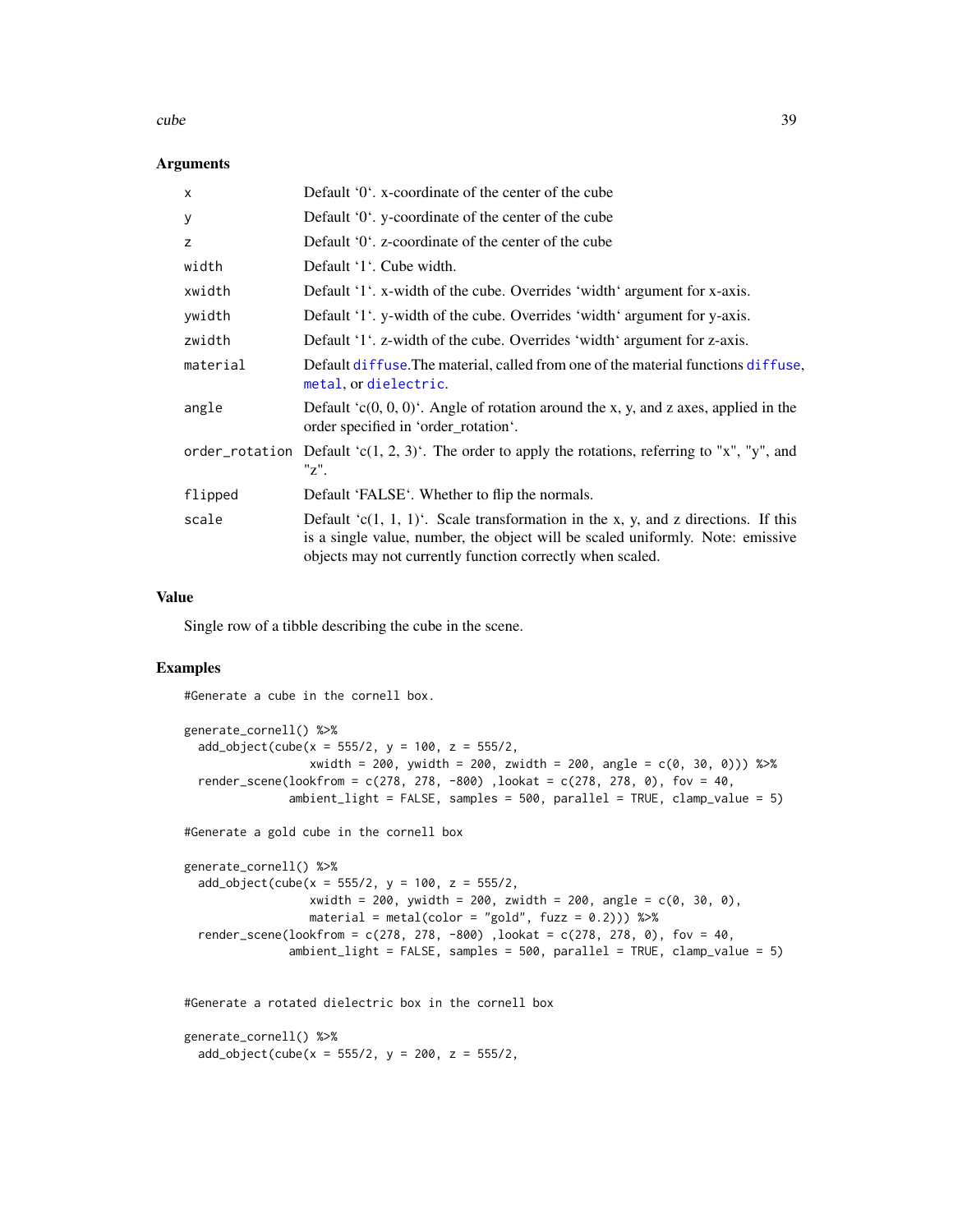```
xwidth = 200, ywidth = 100, zwidth = 200, angle = c(-30, 30, -30),
               material = dielectric())) %>%
render_scene(lookfrom = c(278, 278, -800) ,lookat = c(278, 278, 0), fov = 40,
             ambient_light = FALSE, samples = 500, parallel = TRUE, clamp_value = 5)
```
cylinder *Cylinder Object*

# Description

Cylinder Object

## Usage

```
cylinder(
 x = 0,
 y = 0,
 z = 0,
 radius = 1,
 length = 1,
 phi_min = 0,
 phi_{max} = 360,
 material = diffuse(),angle = c(0, 0, 0),order_rotation = c(1, 2, 3),
 flipped = FALSE,scale = c(1, 1, 1),capped = TRUE
)
```

| $\mathsf{x}$ | Default '0'. x-coordinate of the center of the cylinder                                                                     |
|--------------|-----------------------------------------------------------------------------------------------------------------------------|
| У            | Default $0'$ . y-coordinate of the center of the cylinder                                                                   |
| z            | Default '0'. z-coordinate of the center of the cylinder                                                                     |
| radius       | Default '1'. Radius of the cylinder.                                                                                        |
| length       | Default '1'. Length of the cylinder.                                                                                        |
| phi_min      | Default '0'. Minimum angle around the segment.                                                                              |
| phi_max      | Default '360'. Maximum angle around the segment.                                                                            |
| material     | Default diffuse. The material, called from one of the material functions diffuse,<br>metal, or dielectric.                  |
| angle        | Default 'c(0, 0, 0)'. Angle of rotation around the x, y, and z axes, applied in the<br>order specified in 'order rotation'. |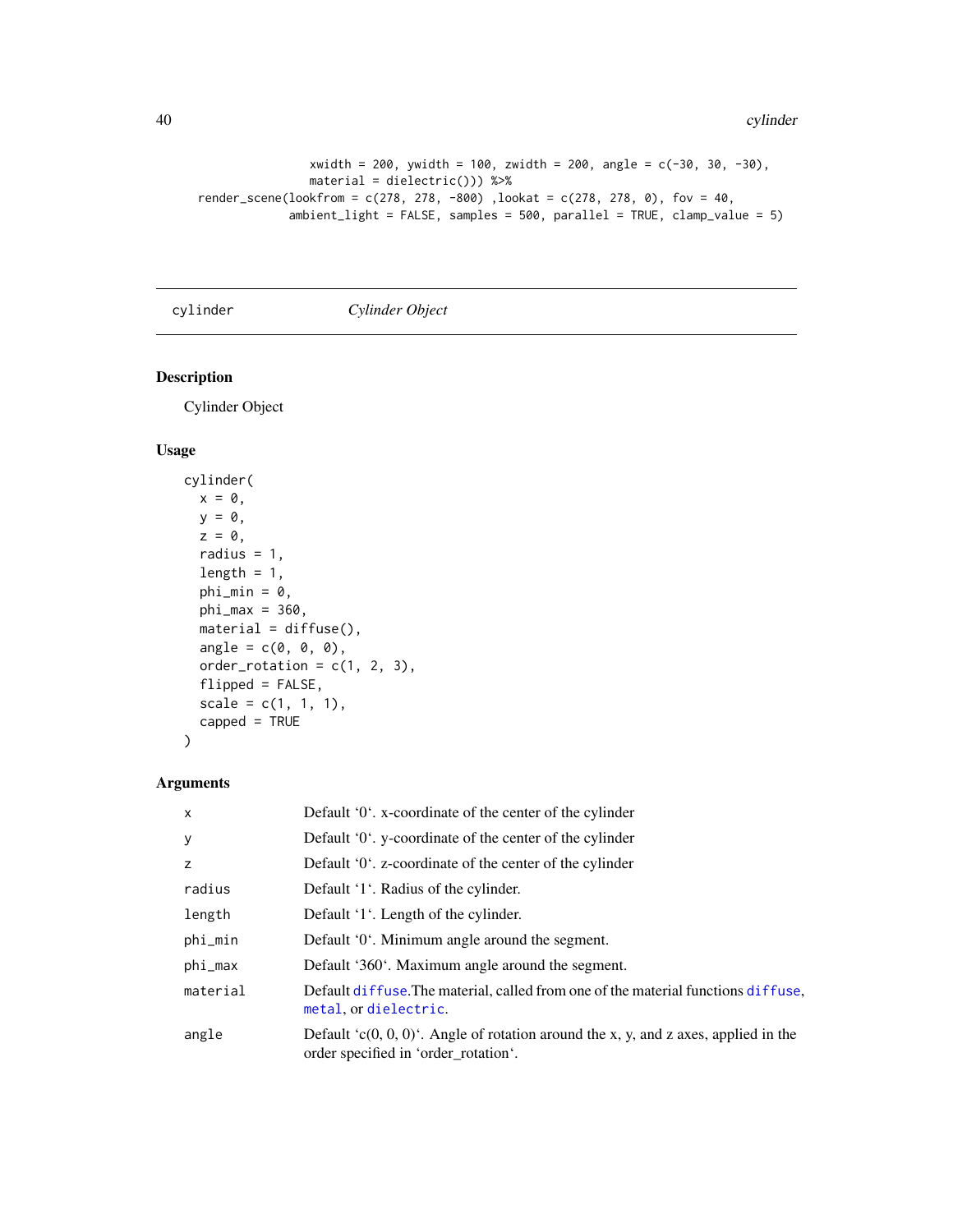#### dielectric 41

|         | order_rotation Default 'c(1, 2, 3)'. The order to apply the rotations, referring to "x", "y", and<br>$"z"$ .                                                                     |
|---------|----------------------------------------------------------------------------------------------------------------------------------------------------------------------------------|
| flipped | Default 'FALSE'. Whether to flip the normals.                                                                                                                                    |
| scale   | Default 'c(1, 1, 1)'. Scale transformation in the x, y, and z directions. If this is a<br>single value, number, the object will be scaled uniformly.                             |
| capped  | Default 'TRUE'. Whether to add caps to the segment. Turned off when using the<br>'light()' material. Note: emissive objects may not currently function correctly<br>when scaled. |

## Value

Single row of a tibble describing the cylinder in the scene.

## Examples

#Generate a cylinder in the cornell box. Add a cap to both ends.

```
generate_cornell() %>%
 add\_object(cylinder(x = 555/2, y = 250, z = 555/2,length = 300, radius = 100, material = metal())) %>%
 render_scene(lookfrom = c(278, 278, -800) ,lookat = c(278, 278, 0), fov = 40,
               ambient_light = FALSE, samples = 400, parallel = TRUE, clamp_value = 5)
```
#Rotate the cylinder

```
generate_cornell() %>%
 add_object(cylinder(x = 555/2, y = 250, z = 555/2,
                     length = 300, radius = 100, angle = c(0, 0, 45),
                     material = diffuse()) %>%
 render_scene(lookfrom = c(278, 278, -800), lookat = c(278, 278, 0), fov = 40,
               ambient_light = FALSE, samples = 400, parallel = TRUE, clamp_value = 5)
```
# Only render a subtended arc of the cylinder,

```
generate_cornell(lightintensity=3) %>%
 add\_object(cylinder(x = 555/2, y = 250, z = 555/2, capped = FALSE,length = 300, radius = 100, angle = c(45, 0, 0), phi_min = 0, phi_max = 180,
                      material = diffuse())) %>%
 render_scene(lookfrom = c(278, 278, -800) ,lookat = c(278, 278, 0), fov = 40,
               ambient_light = FALSE, samples = 400, parallel = TRUE, clamp_value = 5)
```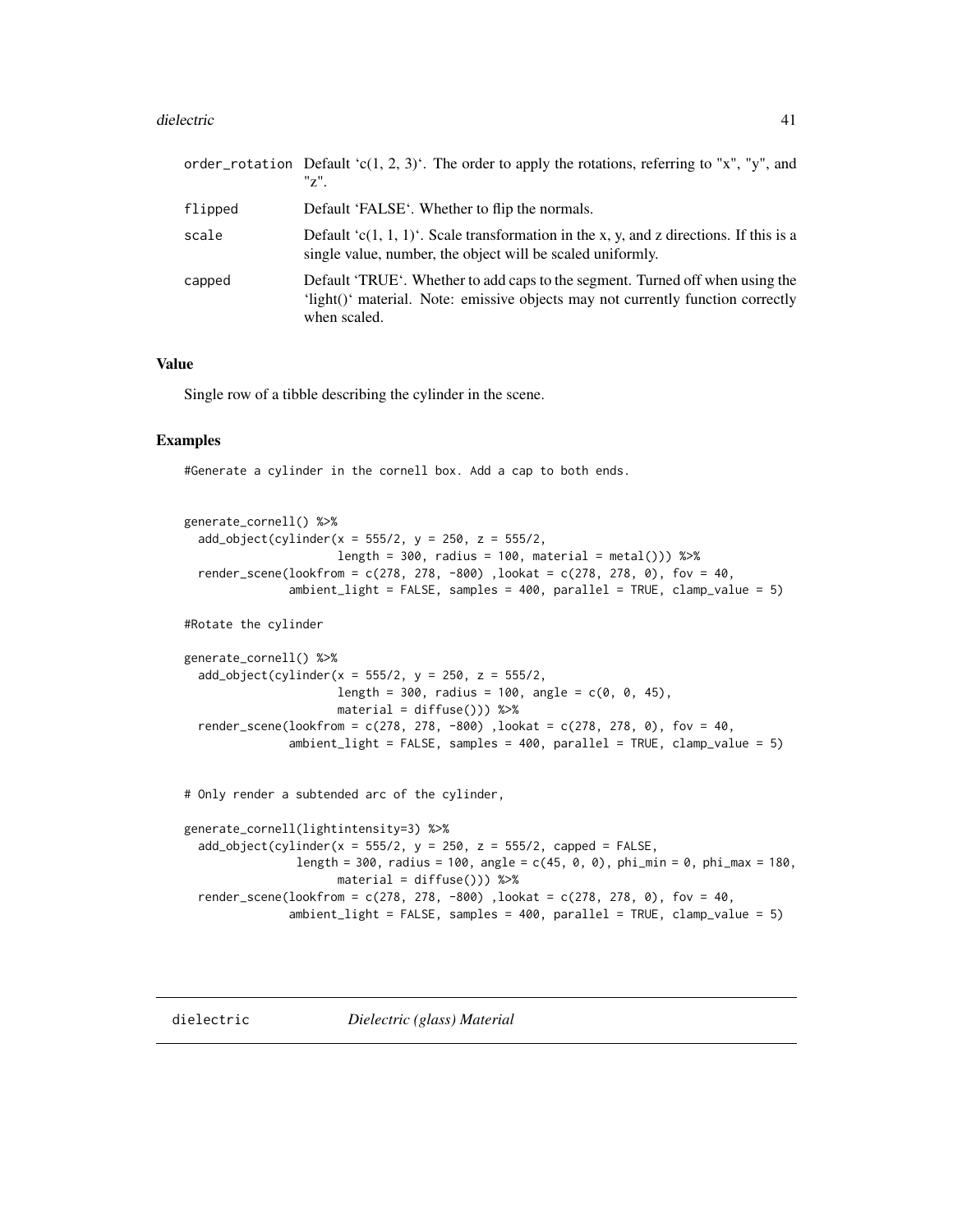# Description

Dielectric (glass) Material

# Usage

```
dielectric(
  color = "white",refraction = 1.5,
  attenuation = c(\emptyset, \emptyset, \emptyset),
  priority = 0,
  importance_sample = FALSE,
  bump_texture = NA,
  bump_intensity = 1
\mathcal{L}
```
# Arguments

| color             | Default 'white'. The color of the surface. Can be either a hexadecimal code, R<br>color string, or a numeric rgb vector listing three intensities between '0' and '1'.                                                                                                                                                                              |
|-------------------|-----------------------------------------------------------------------------------------------------------------------------------------------------------------------------------------------------------------------------------------------------------------------------------------------------------------------------------------------------|
| refraction        | Default $1.5$ . The index of refraction.                                                                                                                                                                                                                                                                                                            |
| attenuation       | Default $(c(0,0,0))$ . The Beer-Lambert color-channel specific exponential atten-<br>uation through the material. Higher numbers will result in less of that color<br>making it through the material. Note: This assumes the object has a closed<br>surface.                                                                                        |
| priority          | Default '0'. When two dielectric materials overlap, the one with the lower prior-<br>ity value is used for intersection. NOTE: If the camera is placed inside a dielec-<br>tric object, its priority value will not be taken into account when determining<br>hits to other objects also inside the object.                                         |
| importance_sample |                                                                                                                                                                                                                                                                                                                                                     |
|                   | Default 'FALSE'. If 'TRUE', the object will be sampled explicitly during the<br>rendering process. If the object is particularly important in contributing to the<br>light paths in the image (e.g. light sources, refracting glass ball with caustics,<br>metal objects concentrating light), this will help with the convergence of the<br>image. |
| bump_texture      | Default 'NA'. A matrix, array, or filename (specifying a greyscale image) to be<br>used to specify a bump map for the surface.                                                                                                                                                                                                                      |
|                   | bump_intensity Default '1'. Intensity of the bump map. High values may lead to unphysical<br>results.                                                                                                                                                                                                                                               |

# Value

Single row of a tibble describing the dielectric material.

```
#Generate a checkered ground
scene = generate_ground(depth=-0.5, material = diffuse(checkercolor="grey30",checkerperiod=2))
```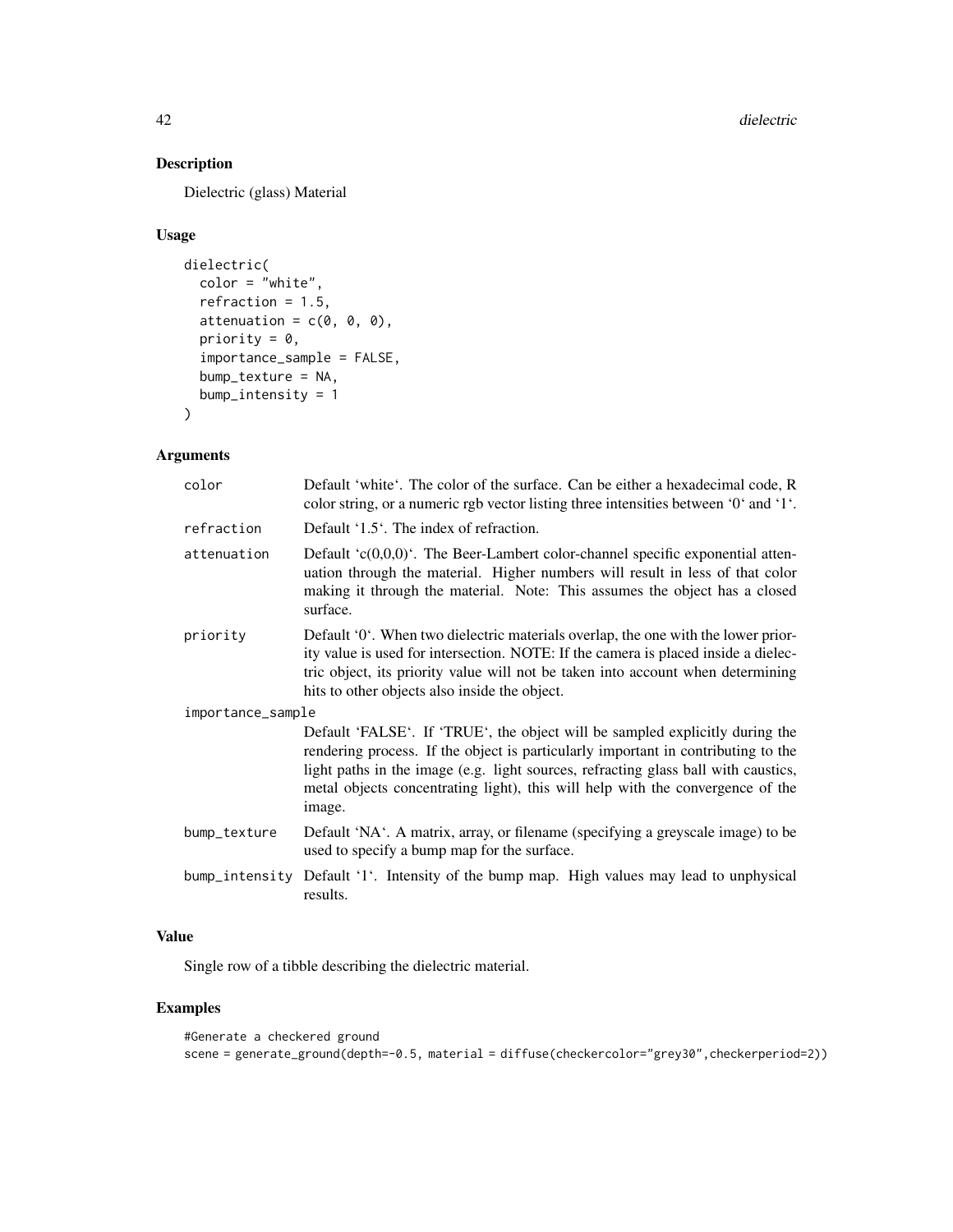#### dielectric 43

```
render_scene(scene,parallel=TRUE)
#Add a glass sphere
scene %>%
 add_object(sphere(x=-0.5,radius=0.5,material=dielectric())) %>%
 render_scene(parallel=TRUE,samples=400)
#Add a rotated colored glass cube
scene %>%
 add_object(sphere(x=-0.5,radius=0.5,material=dielectric())) %>%
 add_object(cube(x=0.5,xwidth=0.5,material=dielectric(color="darkgreen"),angle=c(0,-45,0))) %>%
 render_scene(parallel=TRUE,samples=400)
#Add an area light behind and at an angle and turn off the ambient lighting
scene %>%
 add_object(sphere(x=-0.5,radius=0.5,material=dielectric())) %>%
 add_object(cube(x=0.5,xwidth=0.5,material=dielectric(color="darkgreen"),angle=c(0,-45,0))) %>%
 add_object(yz_rect(z=-3,y=1,x=0,zwidth=3,ywidth=1.5,
                     material=light(intensity=15),
                     angle=c(0,-90,45), order_rotation = c(3,2,1)) %>%
  render_scene(parallel=TRUE,aperture=0, ambient_light=FALSE,samples=1000)
#Color glass using Beer-Lambert attenuation, which attenuates light on a per-channel
#basis as it travels through the material. This effect is what gives some types of glass
#a green glow at the edges. We will get this effect by setting a lower attenuation value
#for the `green` (second) channel in the dielectric `attenuation` argument.
generate_ground(depth=-0.5,material=diffuse(checkercolor="grey30",checkerperiod=2)) %>%
 add_object(sphere(z=-5,x=-0.5,y=1,material=light(intensity=10))) %>%
```

```
add_object(cube(y=0.3,ywidth=0.1,xwidth=2,zwidth=2,
               material=dielectric(attenuation=c(1.2,0.2,1.2)),angle=c(45,110,0))) %>%
render_scene(parallel=TRUE, samples = 1000)
```
#If you have overlapping dielectrics, the `priority` value can help disambiguate what #object wins. Here, I place a bubble inside a cube by setting a lower priority value and #making the inner sphere have a index of refraction of 1. I also place spheres at the corners.

```
generate_ground(depth=-0.51,material=diffuse(checkercolor="grey30",checkerperiod=2)) %>%
 add_object(cube(material = dielectric(priority=2, attenuation = c(10,3,10)))) %>%
 add_object(sphere(radius=0.49,material = dielectric(priority=1, refraction=1))) %>%
 add_object(sphere(radius=0.25,x=0.5,z=-0.5,y=0.5,
                   material = dielectric(priority=0,attenuation = c(10,3,10) ))) %>%
 add_object(sphere(radius=0.25,x=-0.5,z=0.5,y=0.5,
                   material = dielectric(priority=0,attenuation = c(10,3,10)))) %>%
```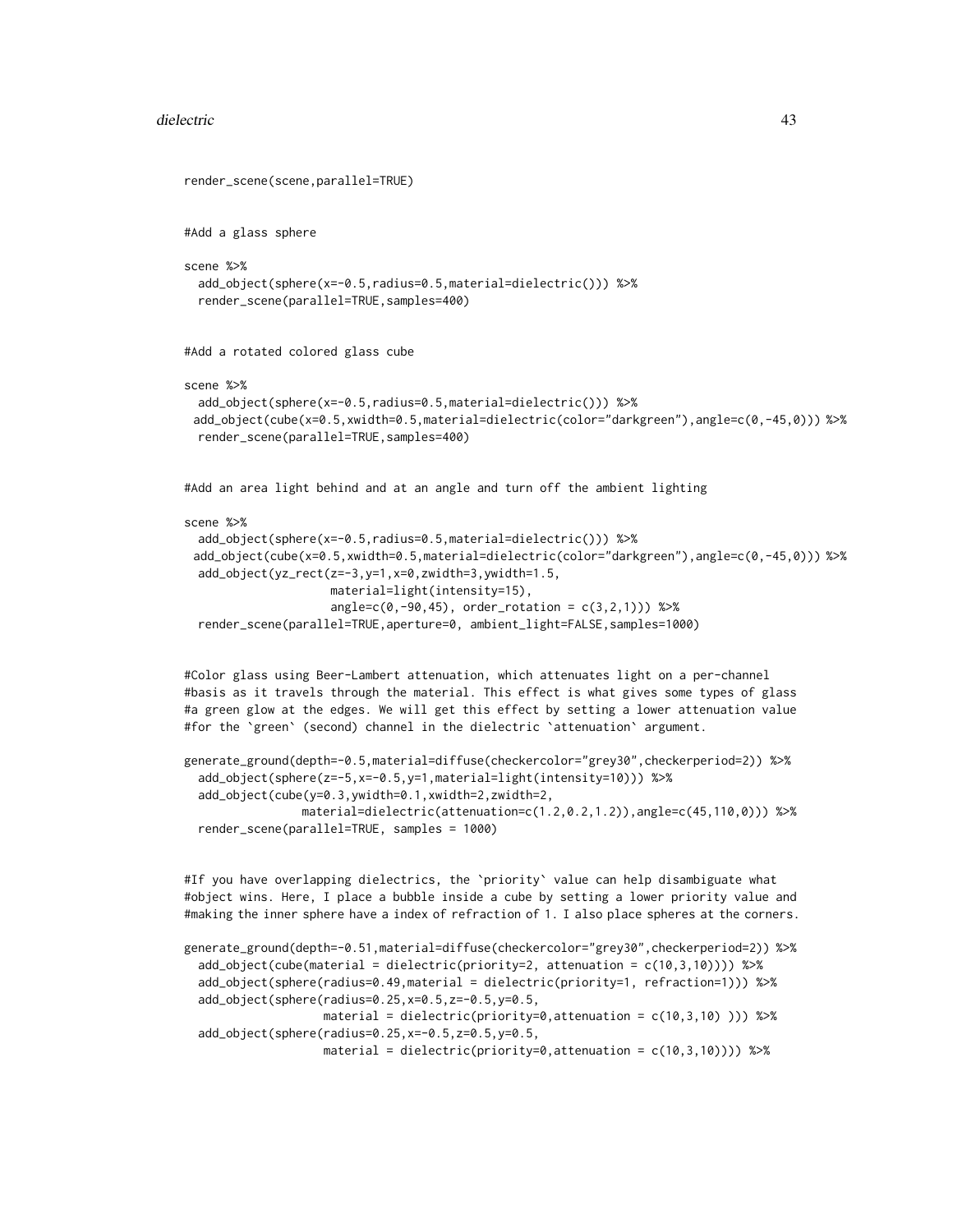```
render_scene(parallel=TRUE, samples = 400,lookfrom=c(5,1,5))
# We can also use this as a basic Constructive Solid Geometry interface by setting
# the index of refraction equal to empty space, 1. This will subtract out those regions.
# Here I make a concave lens by subtracting two spheres from a cube.
generate_ground(depth=-0.51,material=diffuse(checkercolor="grey30",checkerperiod=2,sigma=90)) %>%
 add_object(cube(material = dielectric(attenuation = c(3,3,1),priority=1))) %>%
 add_object(sphere(radius=1,x=1.01,
                    material = dielectric(priority=0,refraction=1))) %>%
 add_object(sphere(radius=1,x=-1.01,
                    material = dielectric(priority=0,refraction=1))) %>%
 add_object(sphere(y=10,x=3,material=light(intensit=150))) %>%
 render_scene(parallel=TRUE, samples = 400,lookfrom=c(5,3,5))
```

```
diffuse Diffuse Material
```
# Description

Diffuse Material

```
diffuse(
  color = "#ffffff",checkercolor = NA,
  checkerperiod = 3,
  noise = 0,
  noisephase = 0,
  noiseintensity = 10,
  noisecolor = "#000000",
  gradient_color = NA,
  gradient_transpose = FALSE,
  gradient_point_start = NA,
  gradient_point_end = NA,
  gradient_type = "hsv",
  image_texture = NA,
  image\_repeat = 1,
  alpha_texture = NA,
  bump_texture = NA,
  bump_intensity = 1,
  fog = FALSE,
  fogdensity = 0.01,
  signa = NULL,importance_sample = FALSE
)
```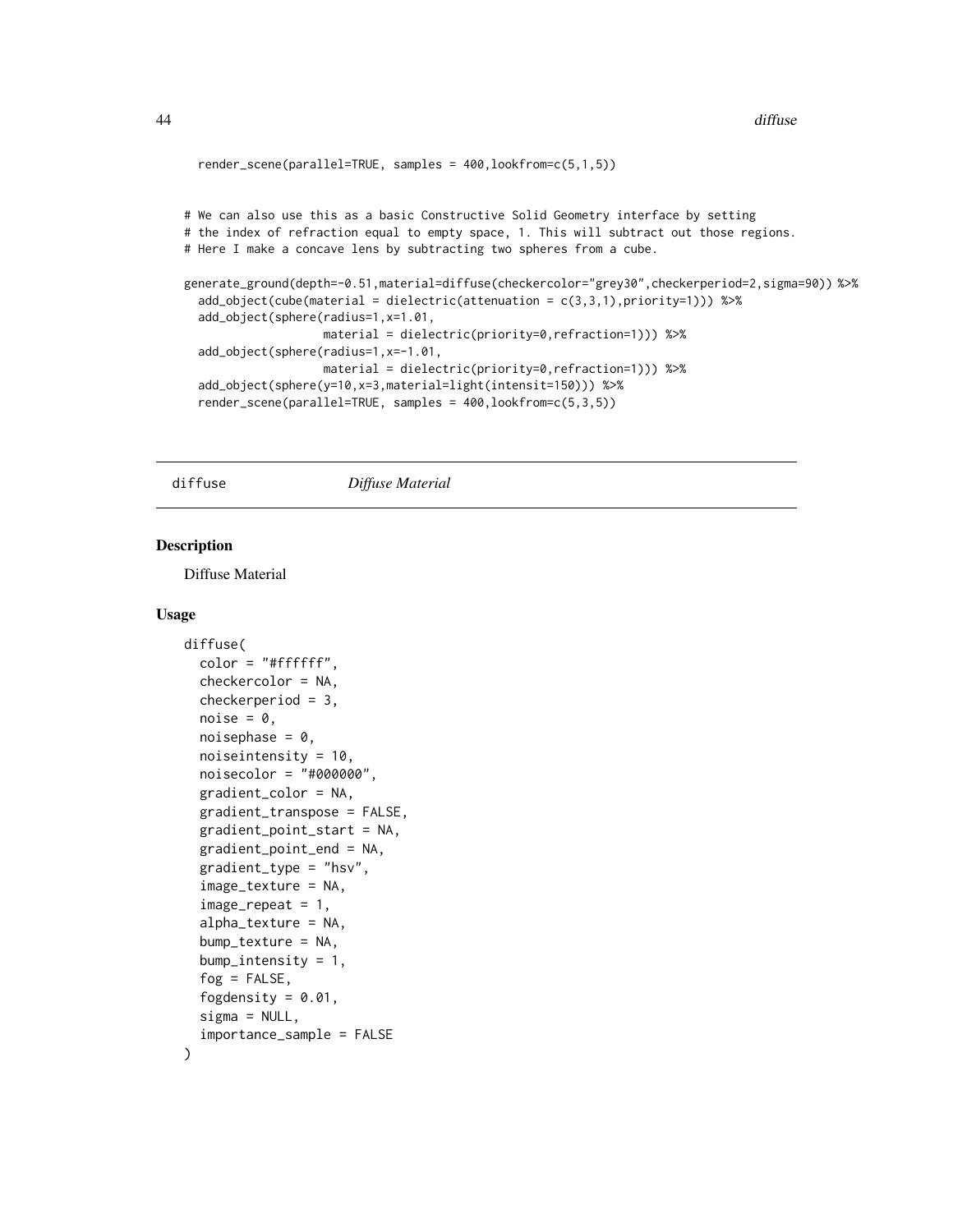#### diffuse **45**

| color                | Default 'white'. The color of the surface. Can be either a hexadecimal code, R<br>color string, or a numeric rgb vector listing three intensities between '0' and '1'.                                                                                          |
|----------------------|-----------------------------------------------------------------------------------------------------------------------------------------------------------------------------------------------------------------------------------------------------------------|
| checkercolor         | Default 'NA'. If not 'NA', determines the secondary color of the checkered<br>surface. Can be either a hexadecimal code, or a numeric rgb vector listing three<br>intensities between '0' and '1'.                                                              |
| checkerperiod        | Default '3'. The period of the checker pattern. Increasing this value makes the<br>checker pattern bigger, and decreasing it makes it smaller                                                                                                                   |
| noise                | Default '0'. If not '0', covers the surface in a turbulent marble pattern. This<br>value will determine the amount of turbulence in the texture.                                                                                                                |
| noisephase           | Default '0'. The phase of the noise. The noise will repeat at '360'.                                                                                                                                                                                            |
|                      | noiseintensity Default '10'. Intensity of the noise.                                                                                                                                                                                                            |
| noisecolor           | Default '#000000'. The secondary color of the noise pattern. Can be either a<br>hexadecimal code, or a numeric rgb vector listing three intensities between '0'<br>and $\lq$ 1.                                                                                 |
|                      | gradient_color Default 'NA'. If not 'NA', creates a secondary color for a linear gradient be-<br>tween the this color and color specified in 'color'. Direction is determined by<br>'gradient_transpose'.                                                       |
| gradient_transpose   |                                                                                                                                                                                                                                                                 |
|                      | Default 'FALSE'. If 'TRUE', this will use the 'v' coordinate texture instead of<br>the 'u' coordinate texture to map the gradient.                                                                                                                              |
| gradient_point_start |                                                                                                                                                                                                                                                                 |
|                      | Default 'NA'. If not 'NA', this changes the behavior from mapping texture<br>coordinates to mapping to world space coordinates. This should be a length-<br>3 vector specifying the x,y, and z points where the gradient begins with value<br>'color'.          |
| gradient_point_end   |                                                                                                                                                                                                                                                                 |
|                      | Default 'NA'. If not 'NA', this changes the behavior from mapping texture<br>coordinates to mapping to world space coordinates. This should be a length-<br>3 vector specifying the x,y, and z points where the gradient begins with value<br>'gradient_color'. |
| gradient_type        | Default 'hsv'. Colorspace to calculate the gradient. Alternative 'rgb'.                                                                                                                                                                                         |
| image_texture        | Default 'NA'. A 3-layer RGB array or filename to be used as the texture on the<br>surface of the object.                                                                                                                                                        |
| image_repeat         | Default '1'. Number of times to repeat the image across the surface. 'u' and 'v'<br>repeat amount can be set independently if user passes in a length-2 vector.                                                                                                 |
| alpha_texture        | Default 'NA'. A matrix or filename (specifying a greyscale image) to be used to<br>specify the transparency.                                                                                                                                                    |
| bump_texture         | Default 'NA'. A matrix, array, or filename (specifying a greyscale image) to be<br>used to specify a bump map for the surface.                                                                                                                                  |
|                      | bump_intensity Default '1'. Intensity of the bump map. High values may lead to unphysical<br>results.                                                                                                                                                           |
| fog                  | Default 'FALSE'. If 'TRUE', the object will be a volumetric scatterer.                                                                                                                                                                                          |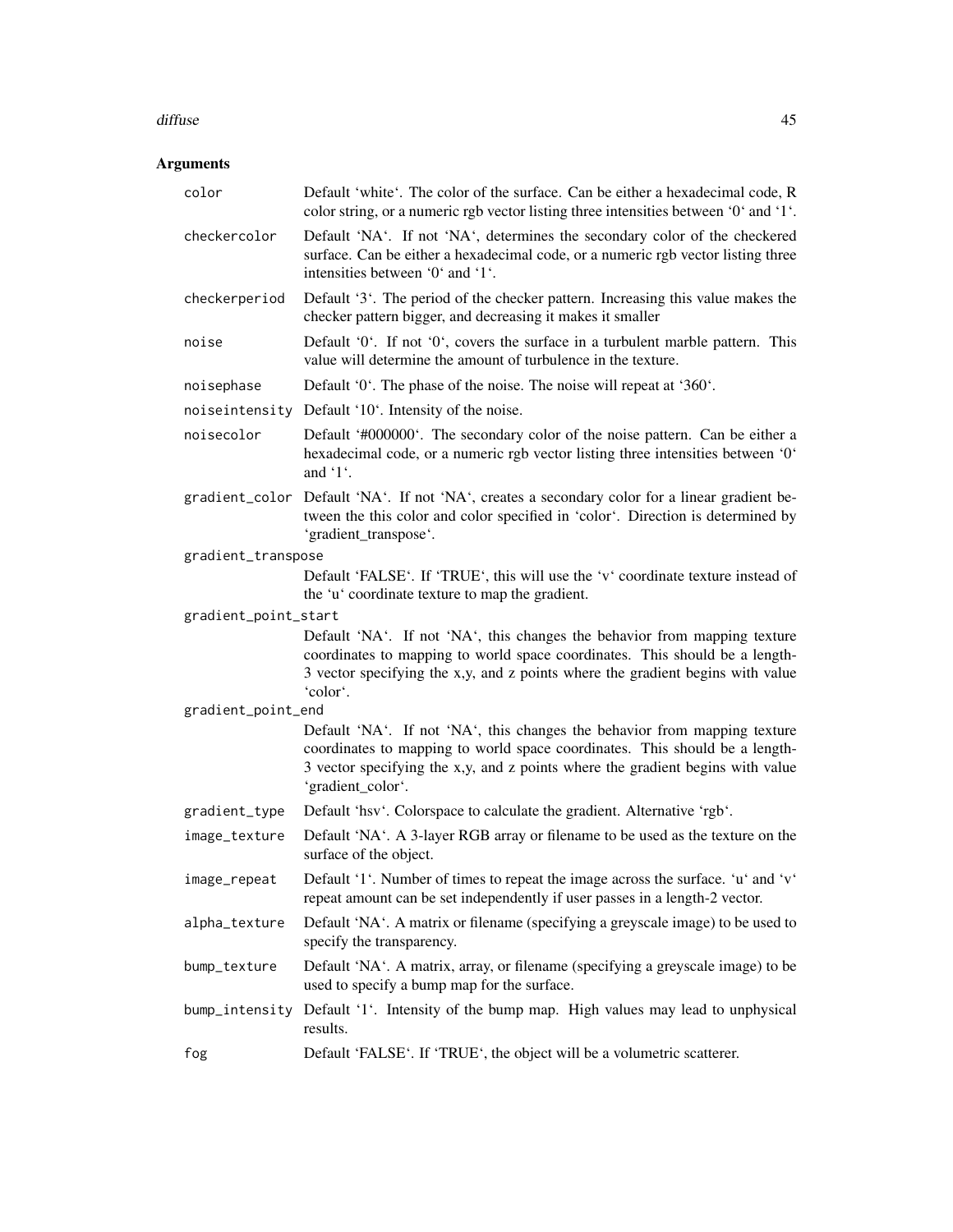| fogdensity        | Default '0.01'. The density of the fog. Higher values will produce more opaque<br>objects.                                                                                                                                                                                                                                                          |  |
|-------------------|-----------------------------------------------------------------------------------------------------------------------------------------------------------------------------------------------------------------------------------------------------------------------------------------------------------------------------------------------------|--|
| sigma             | Default 'NULL'. A number between 0 and Infinity specifying the roughness<br>of the surface using the Oren-Nayar microfacet model. Higher numbers indi-<br>cate a roughed surface, where sigma is the standard deviation of the microfacet<br>orientation angle. When 0, this reverts to the default lambertian behavior.                            |  |
| importance_sample |                                                                                                                                                                                                                                                                                                                                                     |  |
|                   | Default 'FALSE'. If 'TRUE', the object will be sampled explicitly during the<br>rendering process. If the object is particularly important in contributing to the<br>light paths in the image (e.g. light sources, refracting glass ball with caustics,<br>metal objects concentrating light), this will help with the convergence of the<br>image. |  |

#### Value

Single row of a tibble describing the diffuse material.

```
#Generate the cornell box and add a single white sphere to the center
scene = generate_cornell() %>%
 add_object(sphere(x=555/2,y=555/2,z=555/2,radius=555/8,material=diffuse()))
render_scene(scene, lookfrom=c(278,278,-800),lookat = c(278,278,0), samples=500,
             aperture=0, fov=40, ambient_light=FALSE, parallel=TRUE)
#Add a checkered rectangular cube below
scene = scene %>%
 add_object(cube(x=555/2,y=555/8,z=555/2,xwidth=555/2,ywidth=555/4,zwidth=555/2,
 material = diffuse(checkercolor="purple",checkerperiod=20)))
render_scene(scene, lookfrom=c(278,278,-800),lookat = c(278,278,0), samples=500,
             aperture=0, fov=40, ambient_light=FALSE, parallel=TRUE)
#Add a marbled sphere
scene = scene %>%
 add_object(sphere(x=555/2+555/4,y=555/2,z=555/2,radius=555/8,
 material = diffuse(noise=1/20)))
render_scene(scene, lookfrom=c(278,278,-800),lookat = c(278,278,0), samples=500,
             aperture=0, fov=40, ambient_light=FALSE, parallel=TRUE)
#Add an orange volumetric (fog) cube
scene = scene %>%
 add_object(cube(x=555/2-555/4,y=555/2,z=555/2,xwidth=555/4,ywidth=555/4,zwidth=555/4,
 material = diffuse(fog=TRUE, fogdensity=0.05,color="orange")))
```

```
render_scene(scene, lookfrom=c(278,278,-800),lookat = c(278,278,0), samples=500,
```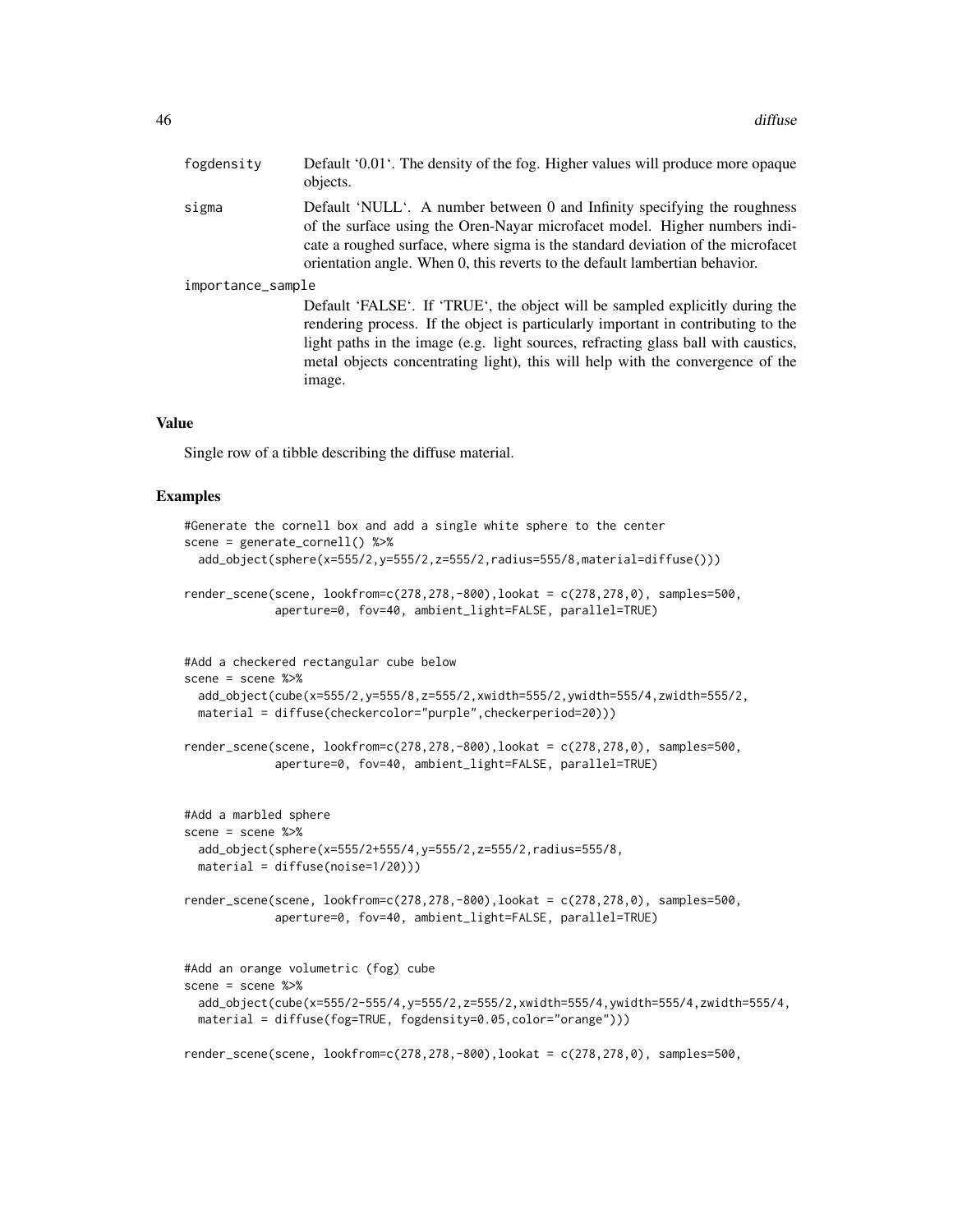```
disk and the contract of the contract of the contract of the contract of the contract of the contract of the contract of the contract of the contract of the contract of the contract of the contract of the contract of the c
```

```
aperture=0, fov=40, ambient_light=FALSE, parallel=TRUE)
```

```
#' #Add an line segment with a color gradient
scene = scene %>%
  add\_object(segment(start = c(555, 450, 450), end=c(0, 450, 450), radius = 50,material = diffuse(color="#1f7326", gradient_color = "#a60d0d")))
render_scene(scene, lookfrom=c(278,278,-800),lookat = c(278,278,0), samples=500,
             aperture=0, fov=40, ambient_light=FALSE, parallel=TRUE)
```
disk *Disk Object*

## Description

Disk Object

# Usage

```
disk(
 x = 0,
 y = 0,
  z = 0,
 radius = 1,
  inner\_radius = 0,
 material = diffuse(),
  angle = c(0, 0, 0),order_rotation = c(1, 2, 3),
 flipped = FALSE,
  scale = c(1, 1, 1))
```

| $\mathsf{x}$ | Default $0^{\prime}$ . x-coordinate of the center of the disk                                                                   |
|--------------|---------------------------------------------------------------------------------------------------------------------------------|
| У            | Default $0'$ . y-coordinate of the center of the disk                                                                           |
| z            | Default $0^{\prime}$ . z-coordinate of the center of the disk                                                                   |
| radius       | Default '1'. Radius of the disk.                                                                                                |
| inner_radius | Default '0'. Inner radius of the disk.                                                                                          |
| material     | Default diffuse. The material, called from one of the material functions diffuse,<br>metal, or dielectric.                      |
| angle        | Default $(c(0, 0, 0)^t$ . Angle of rotation around the x, y, and z axes, applied in the<br>order specified in 'order_rotation'. |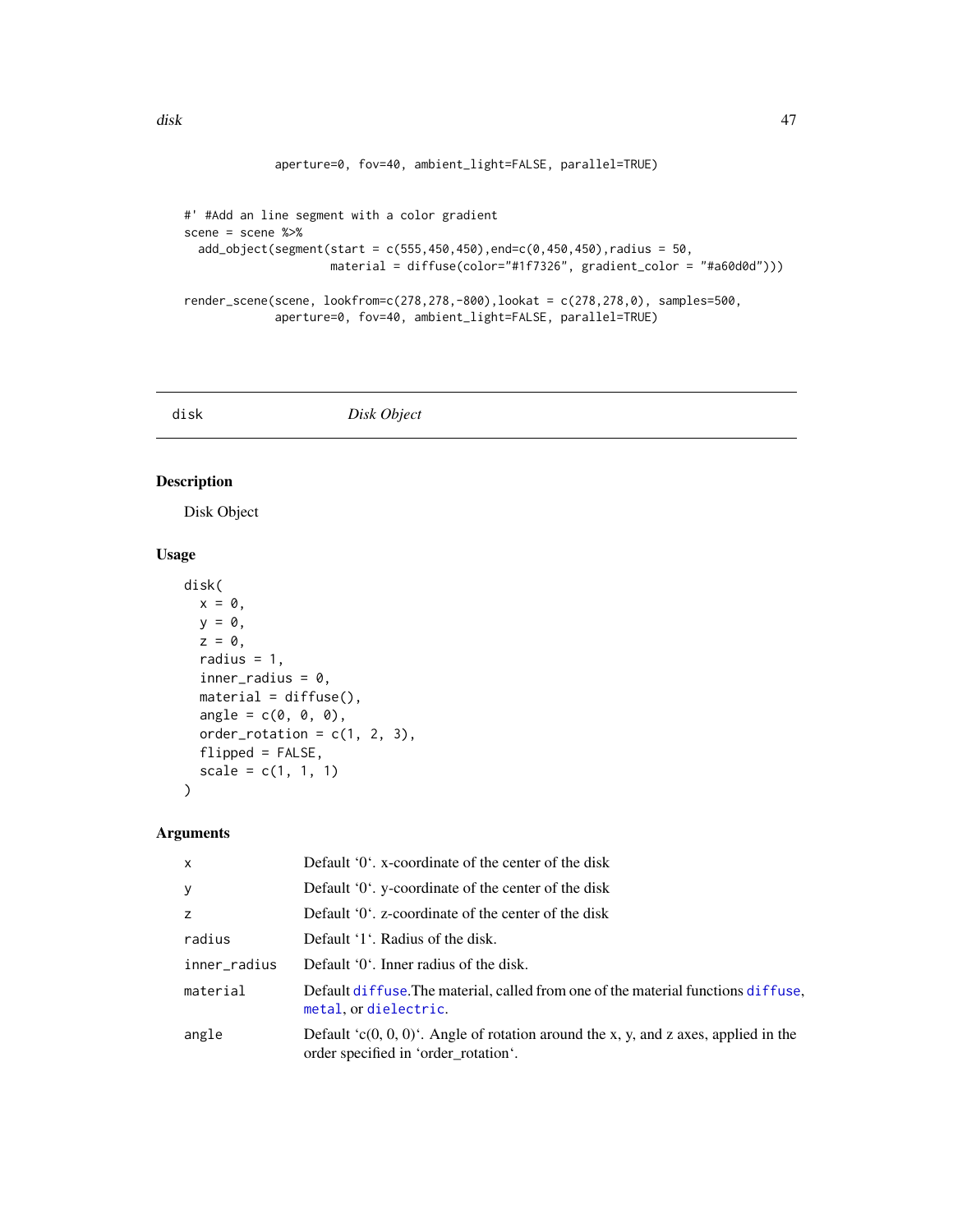|         | order_rotation Default 'c(1, 2, 3)'. The order to apply the rotations, referring to "x", "y", and<br>"z"                                                                                                                         |
|---------|----------------------------------------------------------------------------------------------------------------------------------------------------------------------------------------------------------------------------------|
| flipped | Default 'FALSE'. Whether to flip the normals.                                                                                                                                                                                    |
| scale   | Default 'c(1, 1, 1)'. Scale transformation in the x, y, and z directions. If this<br>is a single value, number, the object will be scaled uniformly. Note: emissive<br>objects may not currently function correctly when scaled. |

### Value

Single row of a tibble describing the disk in the scene.

#### Examples

#Generate a disk in the cornell box.

```
generate_cornell() %>%
 add\_object(disk(x = 555/2, y = 50, z = 555/2, radius = 150,material = diffuse(color = "orange"))) %>%
 render_scene(lookfrom = c(278, 278, -800), lookat = c(278, 278, 0), fov = 40,
               ambient_light = FALSE, samples = 400, parallel = TRUE, clamp_value = 5)
```
#Rotate the disk.

```
generate_cornell() %>%
 add\_object(disk(x = 555/2, y = 555/2, z = 555/2, radius = 150, angle = c(-45, 0, 0),material = diffuse(color = "orange"))) %>%
 render_scene(lookfrom = c(278, 278, -800), lookat = c(278, 278, 0), fov = 40,
               ambient_light = FALSE, samples = 400, parallel = TRUE, clamp_value = 5)
```
#Pass a value for the inner radius.

```
generate_cornell() %>%
 add_object(disk(x = 555/2, y = 555/2, z = 555/2,
                  radius = 150, inner_radius = 75, angle = c(-45, 0, 0),
                 material = diffuse(color = "orange"))) %>%
 render_scene(lookfrom = c(278, 278, -800), lookat = c(278, 278, 0), fov = 40,
               ambient_light = FALSE, samples = 400, parallel = TRUE, clamp_value = 5)
```
ellipsoid *Ellipsoid Object*

#### Description

Note: light importance sampling for this shape is currently approximated by a sphere. This will fail for ellipsoids with large differences between axes.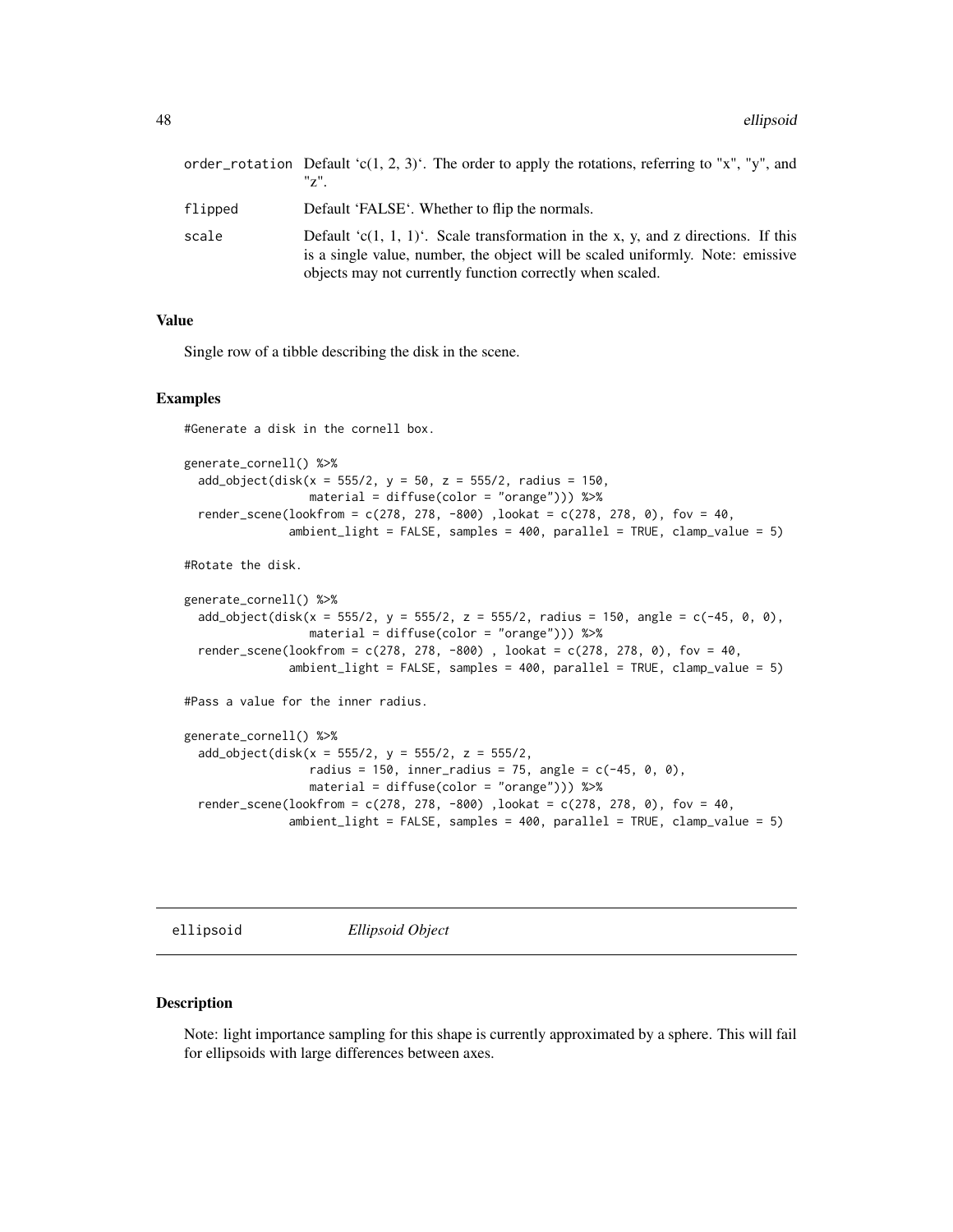## ellipsoid 49

# Usage

```
ellipsoid(
  x = 0,
  y = 0,
  z = 0,
  a = 1,b = 1,c = 1,
  material = diffuse(),
  angle = c(\emptyset, \emptyset, \emptyset),
  order_rotation = c(1, 2, 3),
  flipped = FALSE,
  scale = c(1, 1, 1)\mathcal{L}
```
# Arguments

| $\boldsymbol{\mathsf{x}}$ | Default '0'. x-coordinate of the center of the ellipsoid.                                                                                                                                                                            |
|---------------------------|--------------------------------------------------------------------------------------------------------------------------------------------------------------------------------------------------------------------------------------|
| y                         | Default '0'. y-coordinate of the center of the ellipsoid.                                                                                                                                                                            |
| z                         | Default '0'. z-coordinate of the center of the ellipsoid.                                                                                                                                                                            |
| a                         | Default '1'. Principal x-axis of the ellipsoid.                                                                                                                                                                                      |
| b                         | Default '1'. Principal y-axis of the ellipsoid.                                                                                                                                                                                      |
| C                         | Default '1'. Principal z-axis of the ellipsoid.                                                                                                                                                                                      |
| material                  | Default diffuse. The material, called from one of the material functions diffuse,<br>metal, or dielectric.                                                                                                                           |
| angle                     | Default $(c(0, 0, 0)^t$ . Angle of rotation around the x, y, and z axes, applied in the<br>order specified in 'order_rotation'.                                                                                                      |
|                           | order_rotation Default 'c(1, 2, 3)'. The order to apply the rotations, referring to "x", "y", and<br>"z".                                                                                                                            |
| flipped                   | Default 'FALSE'. Whether to flip the normals.                                                                                                                                                                                        |
| scale                     | Default ' $c(1, 1, 1)$ '. Scale transformation in the x, y, and z directions. If this<br>is a single value, number, the object will be scaled uniformly. Note: emissive<br>objects may not currently function correctly when scaled. |

## Value

Single row of a tibble describing the ellipsoid in the scene.

```
#Generate an ellipsoid in a Cornell box
generate_cornell() %>%
  add\_object(ellipsoid(x = 555/2, y = 555/2, z = 555/2,a = 100, b = 50, c = 50) %>%
  render_scene(lookfrom = c(278, 278, -800), lookat = c(278, 278, 0), fov = 40,
```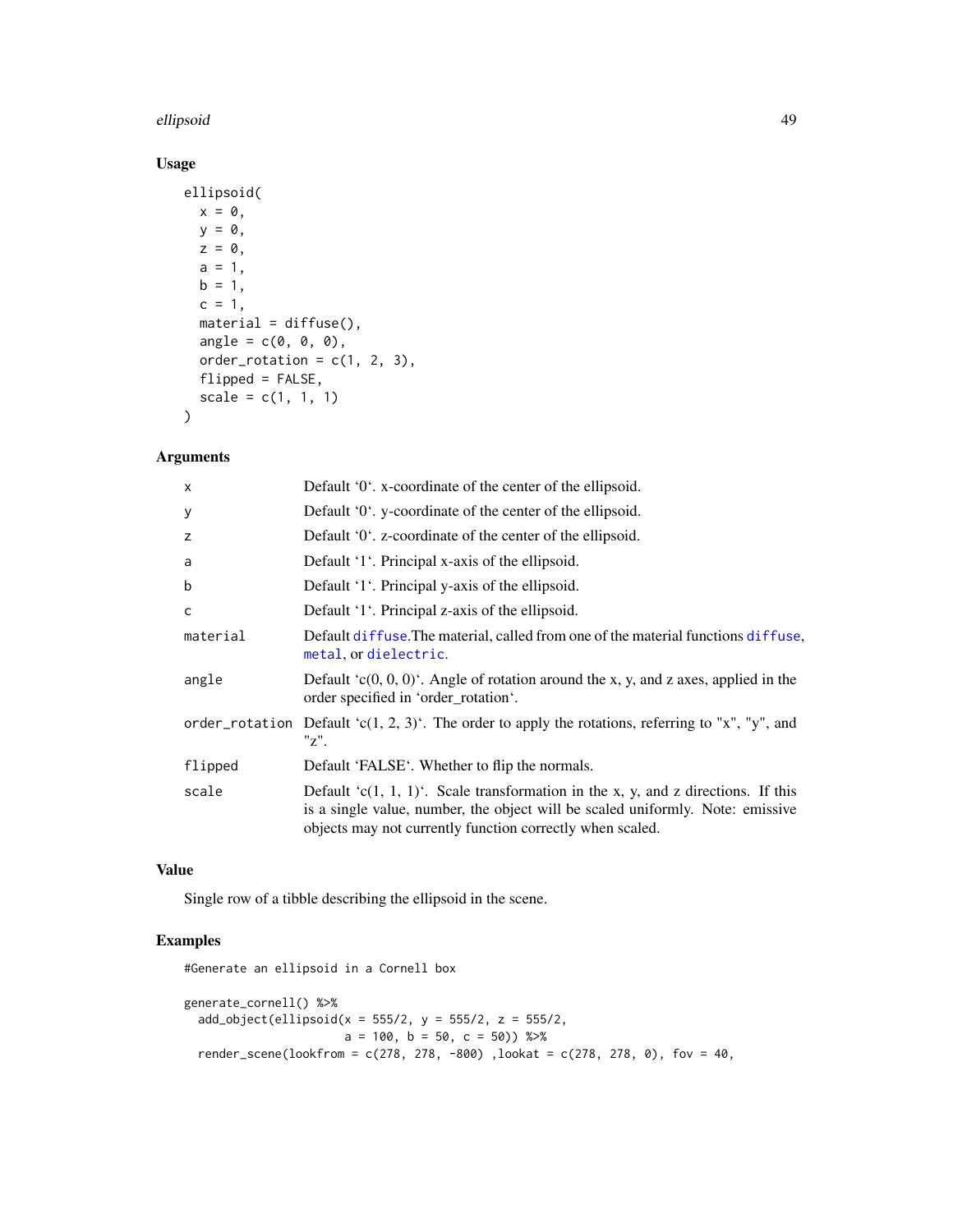```
ambient_light = FALSE, samples = 500, parallel = TRUE, clamp_value = 5)
#Change the axes to make it taller rather than wide:
generate_cornell() %>%
 add\_object(ellipsoid(x = 555/2, y = 555/2, z = 555/2,a = 100, b = 200, c = 100, material = metal())) %>%
 render_scene(lookfrom = c(278, 278, -800), lookat = c(278, 278, 0), fov = 40,
               ambient_light = FALSE, samples = 500, parallel = TRUE, clamp_value = 5)
#Rotate it and make it dielectric:
generate_cornell() %>%
 add\_object(ellipsoid(x = 555/2, y = 555/2, z = 555/2,a = 100, b = 200, c = 100, angle = c(0, 0, 45),
                      material = dielectric())) %>%
 render_scene(lookfrom = c(278, 278, -800), lookat = c(278, 278, 0), fov = 40,
               ambient_light = FALSE, samples = 500, parallel = TRUE, clamp_value = 5)
```
extruded\_polygon *Extruded Polygon Object*

## Description

Extruded Polygon Object

```
extruded_polygon(
  polygon = NULL,
  x = 0,
 y = 0,
  z = 0,
  plane = "xz",top = 1,
  bottom = 0,
  holes = NULL,
  angle = c(\emptyset, \emptyset, \emptyset),
  order_rotation = c(1, 2, 3),
  pivot\_point = c(0, 0, 0),
  material = diffuse(),
  center = FALSE,
  flip_horizontal = FALSE,flip_vertical = FALSE,
  data_column_top = NULL,
  data_column_bottom = NULL,
```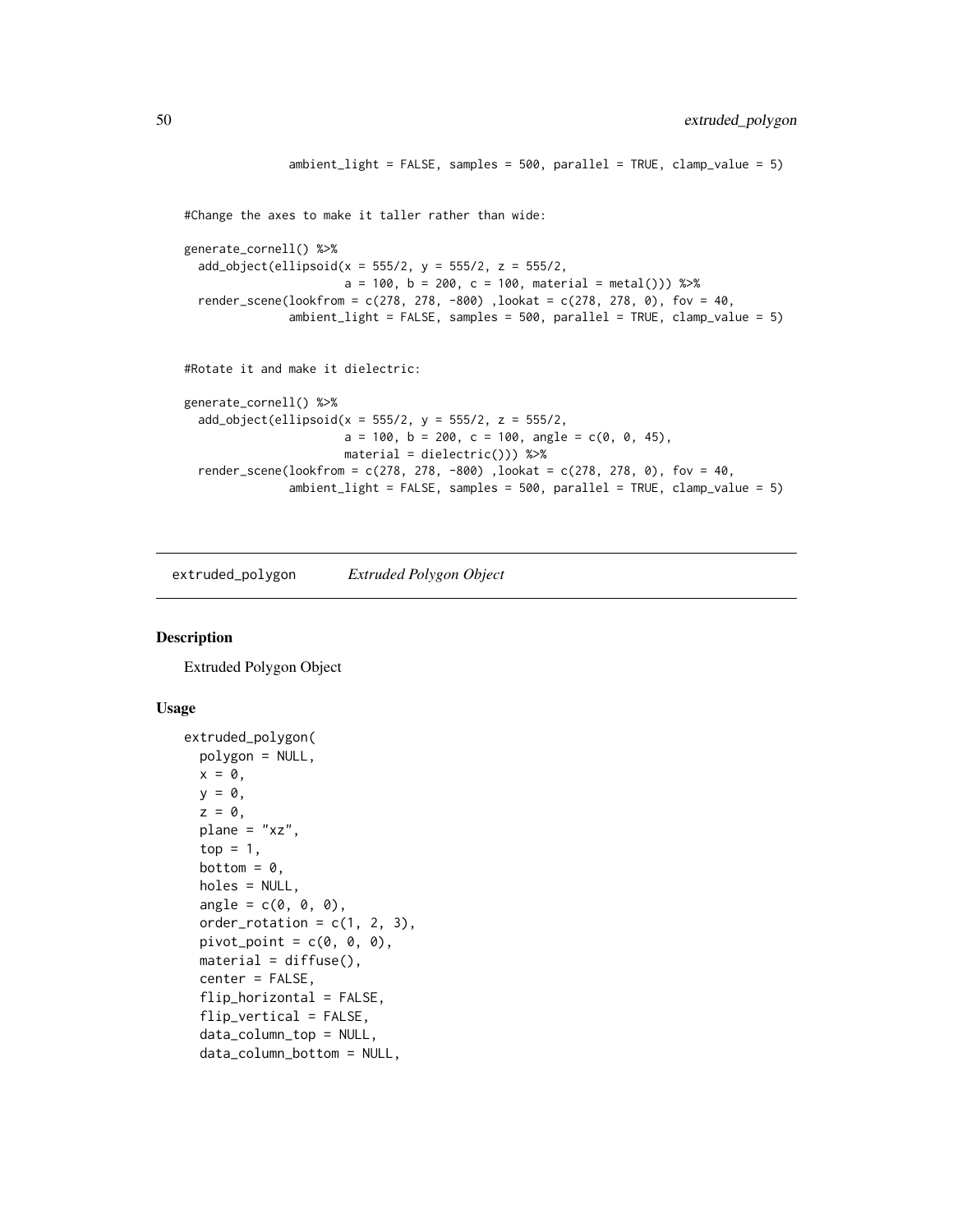# extruded\_polygon 51

```
scale_data = 1,
  scale = c(1, 1, 1),material_id = NA\mathcal{L}
```

| polygon            | 'sf' object, "SpatialPolygon" 'sp' object, or xy coordinates of polygon repre-<br>sented in a way that can be processed by 'xy.coords()'. If xy-coordinate based<br>polygons are open, they will be closed by adding an edge from the last point to<br>the first. |
|--------------------|-------------------------------------------------------------------------------------------------------------------------------------------------------------------------------------------------------------------------------------------------------------------|
| Χ                  | Default '0'. x-coordinate to offset the extruded model.                                                                                                                                                                                                           |
| y                  | Default '0'. y-coordinate to offset the extruded model.                                                                                                                                                                                                           |
| z                  | Default '0'. z-coordinate to offset the extruded model.                                                                                                                                                                                                           |
| plane              | Default 'xz'. The plane the polygon is drawn in. All possibile orientations are<br>'xz', 'zx', 'xy', 'yx', 'yz', and 'zy'.                                                                                                                                        |
| top                | Default '1'. Extruded top distance. If this equals 'bottom', the polygon will not<br>be extruded and just the one side will be rendered.                                                                                                                          |
| bottom             | Default '0'. Extruded bottom distance. If this equals 'top', the polygon will not<br>be extruded and just the one side will be rendered.                                                                                                                          |
| holes              | Default '0'. If passing in a polygon directly, this specifies which index repre-<br>sents the holes in the polygon. See the 'earcut' function in the 'decido' package<br>for more information.                                                                    |
| angle              | Default $(c(0, 0, 0)^t$ . Angle of rotation around the x, y, and z axes, applied in the<br>order specified in 'order_rotation'.                                                                                                                                   |
|                    | order_rotation Default 'c(1, 2, 3)'. The order to apply the rotations, referring to "x", "y", and<br>"z".                                                                                                                                                         |
| pivot_point        | Default ' $c(0,0,0)$ '. Point at which to rotate the polygon around.                                                                                                                                                                                              |
| material           | Default diffuse. The material, called from one of the material functions diffuse,<br>metal, or dielectric.                                                                                                                                                        |
| center             | Default 'FALSE'. Whether to center the polygon at the origin.                                                                                                                                                                                                     |
| flip_horizontal    |                                                                                                                                                                                                                                                                   |
|                    | Default 'FALSE'. Flip polygon horizontally in the plane defined by 'plane'.                                                                                                                                                                                       |
| flip_vertical      | Default 'FALSE'. Flip polygon vertically in the plane defined by 'plane'.                                                                                                                                                                                         |
| data_column_top    |                                                                                                                                                                                                                                                                   |
|                    | Default 'NULL'. A string indicating the column in the 'sf' object to use to<br>specify the top of the extruded polygon.                                                                                                                                           |
| data_column_bottom |                                                                                                                                                                                                                                                                   |
|                    | Default 'NULL'. A string indicating the column in the 'sf' object to use to<br>specify the bottom of the extruded polygon.                                                                                                                                        |
| scale_data         | Default '1'. If specifying 'data_column_top' or 'data_column_bottom', how<br>much to scale that value when rendering.                                                                                                                                             |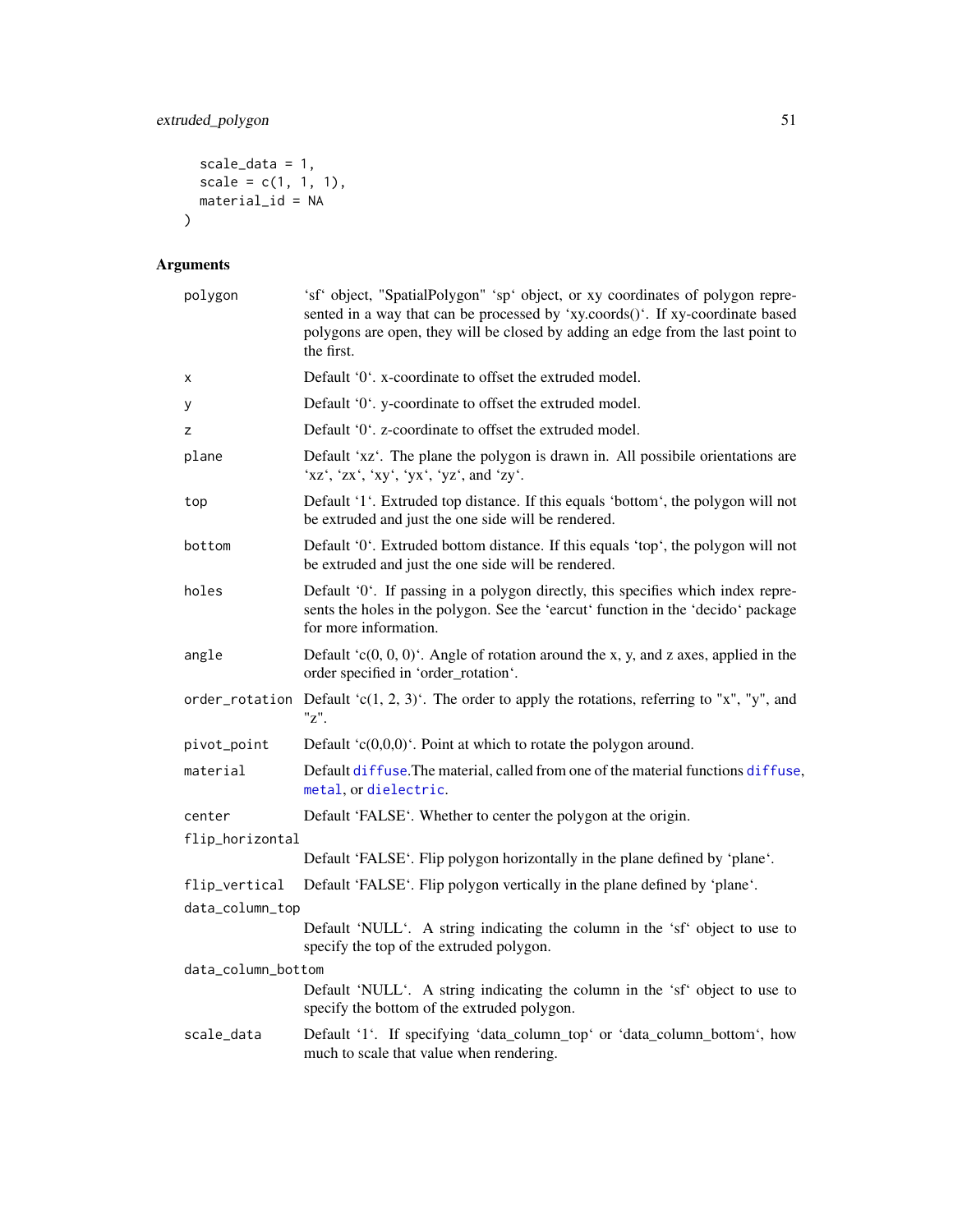| scale       | Default 'c(1, 1, 1)'. Scale transformation in the x, y, and z directions. If this                                                                                                                  |
|-------------|----------------------------------------------------------------------------------------------------------------------------------------------------------------------------------------------------|
|             | is a single value, number, the object will be scaled uniformly. Note: emissive<br>objects may not currently function correctly when scaled.                                                        |
| material_id | Default 'NA'. A unique label/number to ensure the material is shared between<br>all triangles that make up the extruded polygon. Required if the material is<br>$'$ dielectric $()$ <sup>'</sup> . |

### Value

Multiple row tibble describing the extruded polygon in the scene.

#### Examples

```
#Manually create a polygon object, here a star:
```

```
angles = seq(0, 360, by=36)xx = rev(c(rep(c(1, 0.5), 5), 1) * sinpi(angles/180))yy = rev(c(rep(c(1, 0.5), 5), 1) * cospi(angles/180))star_polygon = data.frame(x=xx,y=yy)
```

```
generate_ground(depth=0,
                material = diffuse(color="grey50",checkercolor="grey20")) %>%
 add_object(extruded_polygon(star_polygon,top=0.5,bottom=0,
                             material=diffuse(color="red",sigma=90))) %>%
 add_object(sphere(y=4,x=-3,z=-3,material=light(intensity=30))) %>%
 render_scene(parallel=TRUE,lookfrom = c(0,2,3),samples=400,lookat=c(0,0.5,0),fov=60)
```
#Now, let's add a hole to the center of the polygon. We'll make the polygon #hollow by shrinking it, combining it with the normal size polygon, #and specify with the `holes` argument that everything after `nrow(star\_polygon)` #in the following should be used to draw a hole:

```
hollow_star = rbind(star_polygon,0.8*star_polygon)
```

```
generate_ground(depth=-0.01,
               material = diffuse(color="grey50",checkercolor="grey20")) %>%
 add_object(extruded_polygon(hollow_star,top=0.25,bottom=0, holes = nrow(star_polygon) + 1,
                             material=diffuse(color="red",sigma=90))) %>%
 add_object(sphere(y=4,x=-3,z=-3,material=light(intensity=30))) %>%
 render_scene(parallel=TRUE,lookfrom = c(0,2,4),samples=400,lookat=c(0,0,0),fov=30)
# Render one in the y-x plane as well by changing the `plane` argument,
# as well as offset it slightly.
```

```
generate_ground(depth=-0.01,
               material = diffuse(color="grey50",checkercolor="grey20")) %>%
 add_object(extruded_polygon(hollow_star,top=0.25,bottom=0, holes = nrow(star_polygon),
                             material=diffuse(color="red",sigma=90))) %>%
```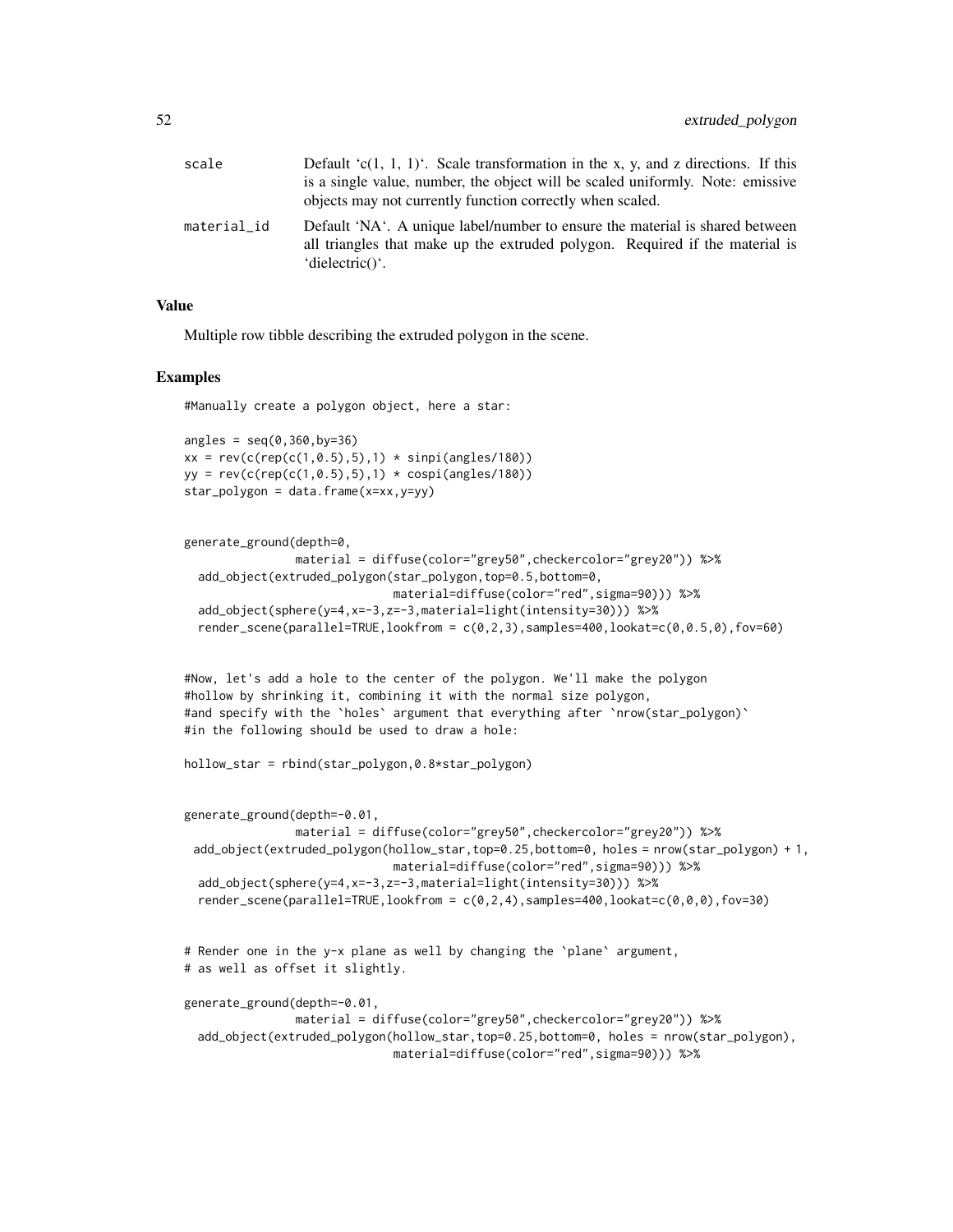```
add_object(extruded_polygon(hollow_star,top=0.25,bottom=0, y=1.2, z=-1.2,
                              holes = nrow(start_polygon) + 1, plane = "yx",
                              material=diffuse(color="green",sigma=90))) %>%
 add_object(sphere(y=4,x=-3,material=light(intensity=30))) %>%
 render_scene(parallel=TRUE,lookfrom = c(0,2,4),samples=400,lookat=c(0,0.9,0),fov=40)
# Now add the zy plane:
generate_ground(depth=-0.01,
                material = diffuse(color="grey50",checkercolor="grey20")) %>%
 add_object(extruded_polygon(hollow_star,top=0.25,bottom=0, holes = nrow(star_polygon) + 1,
                              material=diffuse(color="red",sigma=90))) %>%
  add_object(extruded_polygon(hollow_star,top=0.25,bottom=0, y=1.2, z=-1.2,
                              holes = nrow(start\_polygon) + 1, plane = "yx",
                              material=diffuse(color="green",sigma=90))) %>%
 add_object(extruded_polygon(hollow_star,top=0.25,bottom=0, y=1.2, x=1.2,
                              holes = nrow(start\_polygon) + 1, plane = "zy",
                              material=diffuse(color="blue",sigma=90))) %>%
  add_object(sphere(y=4,x=-3,material=light(intensity=30))) %>%
 render_scene(parallel=TRUE,lookfrom = c(-4,2,4), samples=400,lookat=c(0,0.9,0),fov=40)
#We can also directly pass in sf polygons:
if(length(find.package("spData",quiet=TRUE)) > 0) {
 us_states = spData::us_states
  texas = us_states[us_states$NAME == "Texas",]
 #Fix no sfc class in us_states geometry data
 class(texas$geometry) = c("list","sfc")
}
#This uses the raw coordinates, unless `center = TRUE`, which centers the bounding box
#of the polygon at the origin.
generate_ground(depth=-0.01,
                material = diffuse(color="grey50",checkercolor="grey20")) %>%
 add_object(extruded_polygon(texas, center = TRUE,
                              material=diffuse(color="#ff2222",sigma=90))) %>%
  add_object(sphere(y=30,x=-30,radius=10,
                    material=light(color="lightblue",intensity=40))) %>%
  render_scene(parallel=TRUE,lookfrom = c(0,10,-10),samples=400,fov=60)
#Here we use the raw coordinates, but offset the polygon manually.
generate_ground(depth=-0.01,
                material = diffuse(color="grey50",checkercolor="grey20")) %>%
 add_object(extruded_polygon(us_states, x=-96,z=-40, top=2,
                              material=diffuse(color="#ff2222",sigma=90))) %>%
 add_object(sphere(y=30,x=-100,radius=10,
                    material=light(color="lightblue",intensity=200))) %>%
  add_object(sphere(y=30,x=100,radius=10,
                    material=light(color="orange",intensity=200))) %>%
```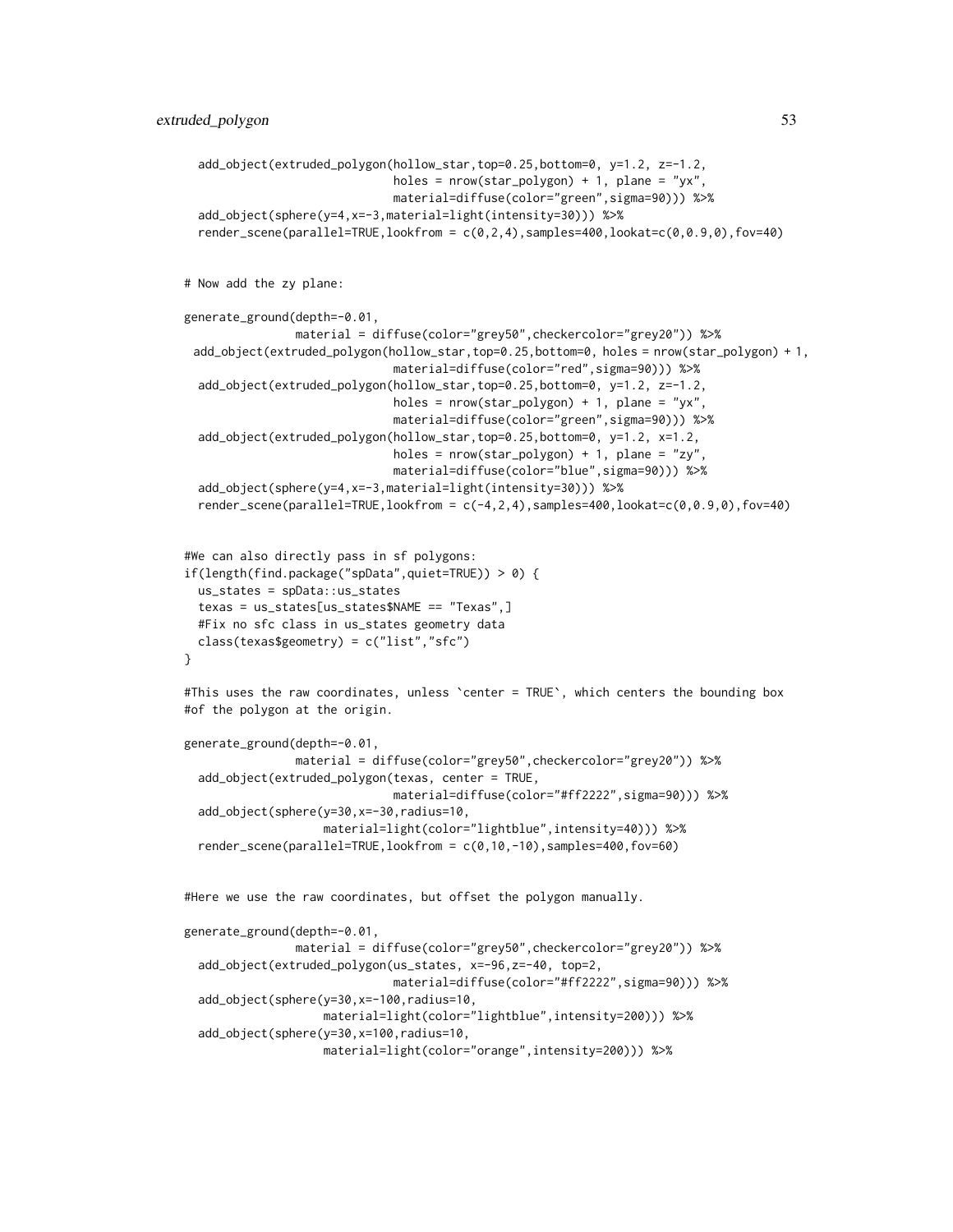```
render_scene(parallel=TRUE,lookfrom = c(0,120,-120),samples=400,fov=20)
```
#We can also set the map the height of each polygon to a column in the sf object, #scaling it down by the maximum population state.

```
generate_ground(depth=0,
                material = diffuse(color="grey50",checkercolor="grey20",sigma=90)) %>%
 add_object(extruded_polygon(us_states, x=-96,z=-45, data_column_top = "total_pop_15",
                              scale_data = 1/max(us_states$total_pop_15)*5,
                              material=diffuse(color="#ff2222",sigma=90))) %>%
 add_object(sphere(y=30,x=-100,z=60,radius=10,
                    material=light(color="lightblue",intensity=250))) %>%
 add_object(sphere(y=30,x=100,z=-60,radius=10,
                    material=light(color="orange",intensity=250))) %>%
 render_scene(parallel=TRUE,lookfrom = c(-60,50,-40),lookat=c(0,-5,0),samples=400,fov=30)
```
generate\_camera\_motion

*Generate Camera Movement*

#### **Description**

Takes a series of key frame camera positions and smoothly interpolates between them. Generates a data.frame that can be passed to 'render\_animation()'.

```
generate_camera_motion(
  positions,
  lookats = NULL,apertures = 0,
  fovs = 40,
  focal_distances = NULL,
  ortho\_dims = NULL,camera_ups = NULL,
  type = "bezier",
  frames = 30,
  closed = FALSE,
  aperture_linear = TRUE,
  fov_linear = TRUE,
  focal_linear = TRUE,
  ortho_linear = TRUE,
  constant_step = TRUE,
  curvature_adjust = "none",
  curvature_scale = 30,
```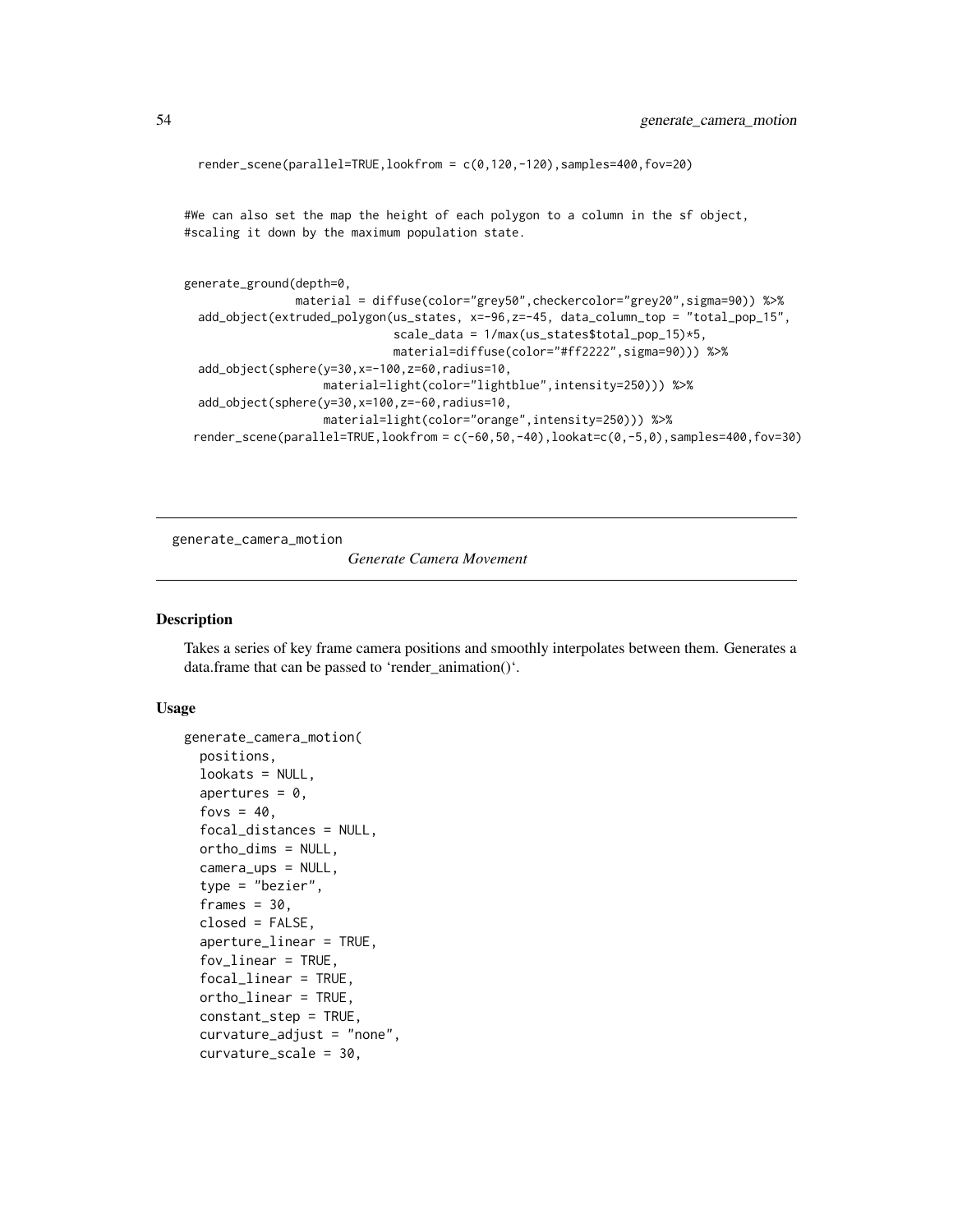```
offset\_lookat = 0,progress = TRUE
\mathcal{L}
```

| positions               | A list or 3-column XYZ matrix of camera positions. These will serve as key<br>frames for the camera position.                                                                                                                                                                                                                                                                                                                                                                                                                                                                   |
|-------------------------|---------------------------------------------------------------------------------------------------------------------------------------------------------------------------------------------------------------------------------------------------------------------------------------------------------------------------------------------------------------------------------------------------------------------------------------------------------------------------------------------------------------------------------------------------------------------------------|
| lookats                 | Default 'NULL', which sets the camera lookat to the origin ' $c(0,0,0)$ ' for the<br>animation. A list or 3-column XYZ matrix of 'lookat' points. Must be the same<br>number of points as 'positions'.                                                                                                                                                                                                                                                                                                                                                                          |
| apertures               | Default '0'. A numeric vector of aperture values.                                                                                                                                                                                                                                                                                                                                                                                                                                                                                                                               |
| fovs<br>focal_distances | Default '40'. A numeric vector of field of view values.                                                                                                                                                                                                                                                                                                                                                                                                                                                                                                                         |
|                         | Default 'NULL', automatically the distance between positions and lookats. Nu-<br>meric vector of focal distances.                                                                                                                                                                                                                                                                                                                                                                                                                                                               |
| ortho_dims              | Default 'NULL', which results in ' $c(1,1)$ ' orthographic dimensions. A list or<br>2-column matrix of orthographic dimensions.                                                                                                                                                                                                                                                                                                                                                                                                                                                 |
| camera_ups              | Default 'NULL', which gives at up vector of ' $c(0,1,0)$ '. Camera up orientation.                                                                                                                                                                                                                                                                                                                                                                                                                                                                                              |
| type                    | Default 'bezier'. Type of transition between keyframes. Other options are 'lin-<br>ear', 'quad', 'cubic', 'exp', and 'manual'. 'manual' just returns the values<br>passed in, properly formatted to be passed to 'render_animation()'.                                                                                                                                                                                                                                                                                                                                          |
| frames                  | Default '30'. Total number of frames.                                                                                                                                                                                                                                                                                                                                                                                                                                                                                                                                           |
| closed                  | Default 'FALSE'. Whether to close the camera curve so the first position matches<br>the last. Set this to 'TRUE' for perfect loops.                                                                                                                                                                                                                                                                                                                                                                                                                                             |
| aperture_linear         |                                                                                                                                                                                                                                                                                                                                                                                                                                                                                                                                                                                 |
|                         | Default 'TRUE'. This linearly interpolates focal distances, rather than using a<br>smooth Bezier curve or easing function.                                                                                                                                                                                                                                                                                                                                                                                                                                                      |
| fov_linear              | Default 'TRUE'. This linearly interpolates focal distances, rather than using a<br>smooth Bezier curve or easing function.                                                                                                                                                                                                                                                                                                                                                                                                                                                      |
| focal_linear            | Default 'TRUE'. This linearly interpolates focal distances, rather than using a<br>smooth Bezier curve or easing function.                                                                                                                                                                                                                                                                                                                                                                                                                                                      |
| ortho_linear            | Default 'TRUE'. This linearly interpolates orthographic dimensions, rather than<br>using a smooth Bezier curve or easing function.                                                                                                                                                                                                                                                                                                                                                                                                                                              |
| constant_step           | Default 'TRUE'. This will make the camera travel at a constant speed.                                                                                                                                                                                                                                                                                                                                                                                                                                                                                                           |
| curvature_adjust        |                                                                                                                                                                                                                                                                                                                                                                                                                                                                                                                                                                                 |
|                         | Default 'none'. Other options are 'position', 'lookat', and 'both'. Whether to<br>slow down the camera at areas of high curvature to prevent fast swings. Only<br>used for curve 'type = bezier'. This does not preserve key frame positions.<br>Note: This feature will likely result in the 'lookat' and 'position' diverging if<br>they do not have similar curvatures at each point. This feature is best used<br>when passing the same set of points to 'positions' and 'lookats' and providing<br>an 'offset_lookat' value, which ensures the curvature will be the same. |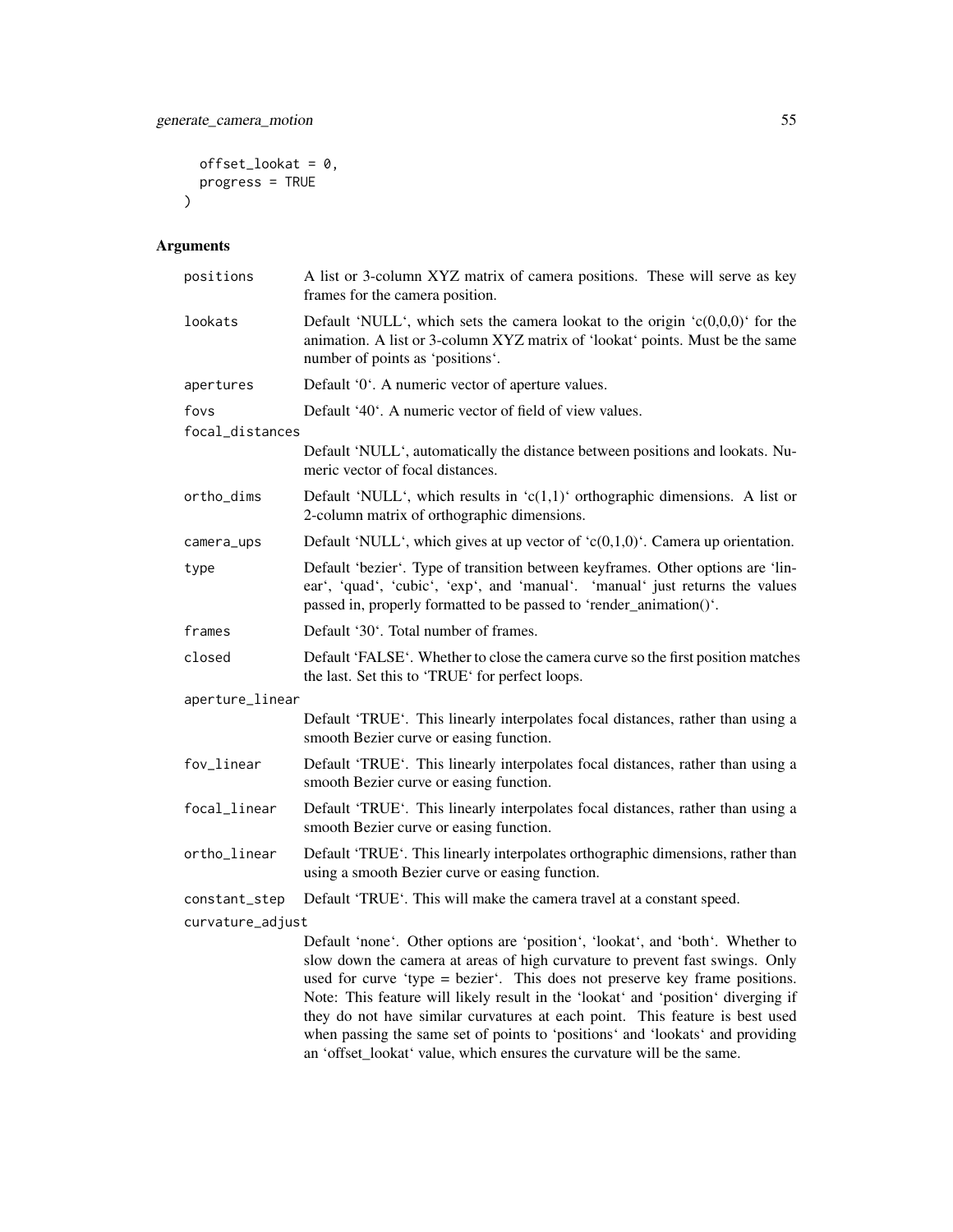| curvature_scale |                                                                                                                                                                                                                                                                                                                                               |
|-----------------|-----------------------------------------------------------------------------------------------------------------------------------------------------------------------------------------------------------------------------------------------------------------------------------------------------------------------------------------------|
|                 | Default '30'. Constant dividing factor for curvature. Higher values will sub-<br>divide the path more, potentially finding a smoother path, but increasing the<br>calculation time. Only used for curve 'type = bezier'. Increasing this value after<br>a certain point will not increase the quality of the path, but it is scene-dependent. |
| offset_lookat   | Default '0'. Amount to offset the lookat position, either along the path (if 'con-<br>stant $step = TRUE'$ or towards the derivative of the Bezier curve.                                                                                                                                                                                     |
| progress        | Default 'TRUE'. Whether to display a progress bar.                                                                                                                                                                                                                                                                                            |

## Value

Data frame of camera positions, orientations, apertures, focal distances, and field of views

#### Examples

#Create and animate flying through a scene on a simulated roller coaster

```
set.seed(3)
elliplist = list()
ellip_colors = rainbow(8)
for(i in 1:1200) {
 elliplist[[i]] = ellipsoid(x=10*runif(1)-5,y=10*runif(1)-5,z=10*runif(1)-5,
                             angle = 360*runif(3), a=0.1,b=0.05,c=0.1,
                             material=glossy(color=sample(ellip_colors,1)))
}
ellip_scene = do.call(rbind, elliplist)
camera_pos = list(c(\emptyset, 1, 15), c(5, -5, 5), c(-5, 5, -5), c(\emptyset, 1, -15))#Plot the camera path and render from above using the path object:
generate_ground(material=diffuse(checkercolor="grey20"),depth=-10) %>%
 add_object(ellip_scene) %>%
 add_object(sphere(y=50,radius=10,material=light(intensity=30))) %>%
 add_object(path(camera_pos, material=diffuse(color="red"))) %>%
 render_scene(lookfrom=c(0,20,0), width=800,height=800,samples=32,
               camera_up = c(0, 0, 1),
               fov=80)
#Side view
generate_ground(material=diffuse(checkercolor="grey20"),depth=-10) %>%
 add_object(ellip_scene) %>%
 add_object(sphere(y=50,radius=10,material=light(intensity=30))) %>%
 add_object(path(camera_pos, material=diffuse(color="red"))) %>%
 render_scene(lookfrom=c(20,0,0),width=800,height=800,samples=32,
                 fov=80)
#View from the start
generate_ground(material=diffuse(checkercolor="grey20"),depth=-10) %>%
 add_object(ellip_scene) %>%
 add_object(sphere(y=50,radius=10,material=light(intensity=30))) %>%
 add_object(path(camera_pos, material=diffuse(color="red"))) %>%
 render_scene(lookfrom=c(0,1.5,16),width=800,height=800,samples=32,
```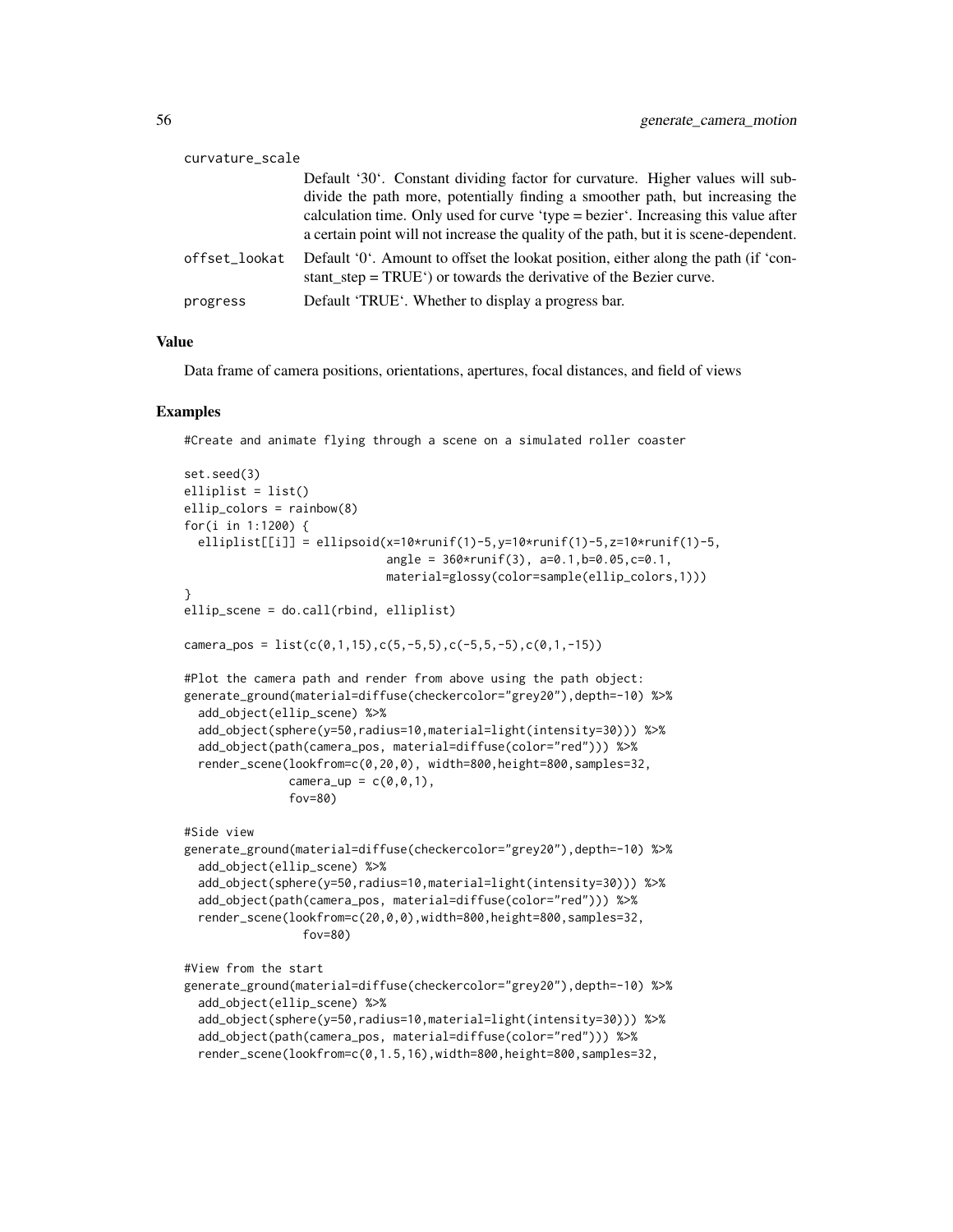fov=80)

#Generate Camera movement, setting the lookat position to be same as camera position, but offset #slightly in front. We'll render 12 frames, but you'd likely want more in a real animation.

```
camera_motion = generate_camera_motion(positions = camera_pos, lookats = camera_pos,
                                       offset_lookat = 1, fovs=80, frames=12)
```
#This returns a data frame of individual camera positions, interpolated by cubic bezier curves. camera\_motion

#Pass NA filename to plot to the device. We'll keep the path and offset it slightly to see #where we're going. This results in a "roller coaster" effect. generate\_ground(material=diffuse(checkercolor="grey20"),depth=-10) %>% add\_object(ellip\_scene) %>% add\_object(sphere(y=50,radius=10,material=light(intensity=30))) %>% add\_object(obj\_model(r\_obj(),x=10,y=-10,scale\_obj=3, angle=c(0,-45,0), material=dielectric(attenuation=c(1,1,0.3)))) %>% add\_object(pig(x=-7,y=10,z=-5,scale=1,angle=c(0,-45,80),emotion="angry")) %>% add\_object(pig(x=0,y=-0.25,z=-15,scale=1,angle=c(0,225,-20), emotion="angry", spider=TRUE)) %>% add\_object(path(camera\_pos, y=-0.2,material=diffuse(color="red"))) %>% render\_animation(filename = NA, camera\_motion = camera\_motion, samples=100, sample\_method="sobol\_blue", clamp\_value=10, width=400, height=400)

generate\_cornell *Generate Cornell Box*

#### **Description**

Generate Cornell Box

```
generate_cornell(
  light = TRUE,lightintensity = 5,
  lightcolor = "white",
  lightwidth = 332,
  lightdepth = 343,sigma = 0,
  leftcolor = "#1f7326",
  rightcolor = "#a60d0d",
  roomcolor = "#bababa",
  importance_sample = TRUE
)
```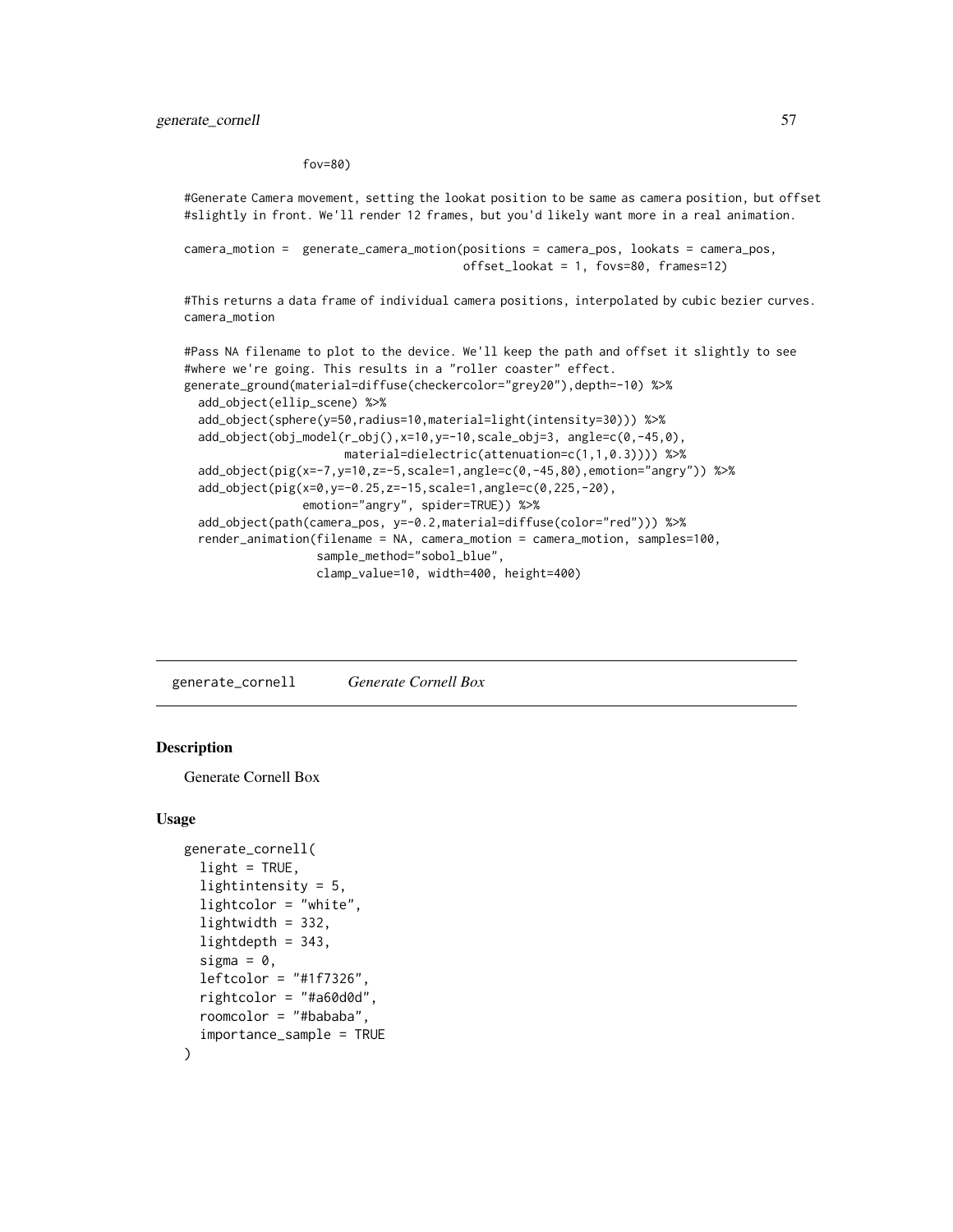### Arguments

| light             | Default 'TRUE'. Whether to include a light on the ceiling of the box. |
|-------------------|-----------------------------------------------------------------------|
| lightintensity    | Default '5'. The intensity of the light.                              |
| lightcolor        | Default 'white'. The color the of the light.                          |
| lightwidth        | Default '332'. Width $(z)$ of the light.                              |
| lightdepth        | Default '343'. Depth $(x)$ of the light.                              |
| sigma             | Default '0'. Oren-Nayar microfacet angle.                             |
| leftcolor         | Default '#1f7326' (green).                                            |
| rightcolor        | Default '#a60d0d' (red).                                              |
| roomcolor         | Default '#bababa' (light grey).                                       |
| importance_sample |                                                                       |
|                   | Default 'TRUE'. Importance sample the light in the room.              |

## Value

Tibble containing the scene description of the Cornell box.

```
#Generate and render the default Cornell box.
scene = generate_cornell()
render_scene(scene, samples=400,aperture=0, fov=40, ambient_light=FALSE, parallel=TRUE)
#Make a much smaller light in the center of the room.
scene = generate_cornell(lightwidth=200,lightdepth=200)
render_scene(scene, samples=400,aperture=0, fov=40, ambient_light=FALSE, parallel=TRUE)
#Place a sphere in the middle of the box.
scene = scene %>%
 add_object(sphere(x=555/2,y=555/2,z=555/2,radius=555/4))
render_scene(scene, samples=400,aperture=0, fov=40, ambient_light=FALSE, parallel=TRUE)
#Reduce "fireflies" by setting a clamp_value in render_scene()
render_scene(scene, samples=400,aperture=0, fov=40, ambient_light=FALSE,
             parallel=TRUE,clamp_value=3)
# Change the color scheme of the cornell box
new_cornell = generate_cornell(leftcolor="purple", rightcolor="yellow")
render_scene(new_cornell, samples=400,aperture=0, fov=40, ambient_light=FALSE,
             parallel=TRUE,clamp_value=3)
```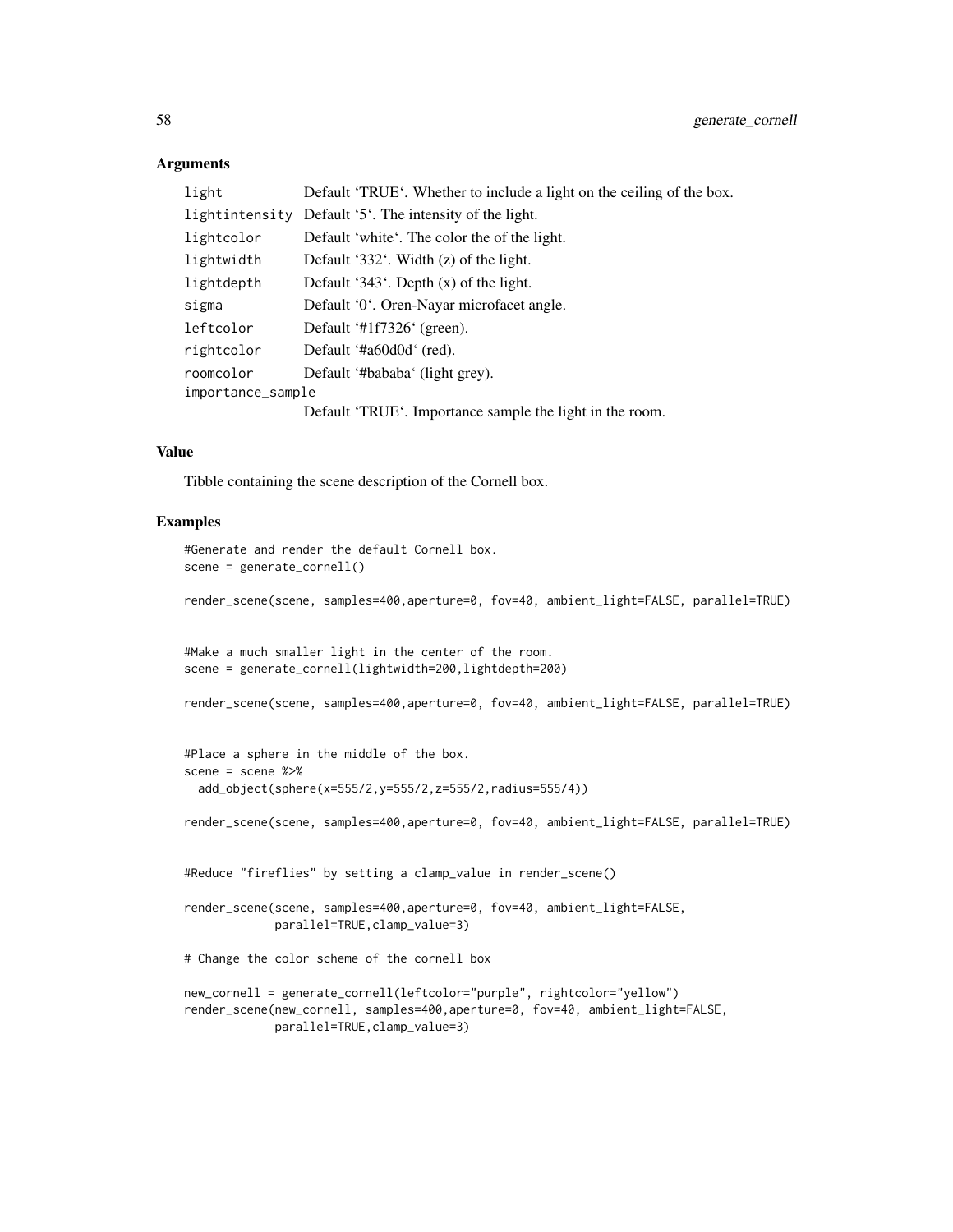generate\_ground *Generate Ground*

#### Description

Generates a large sphere that can be used as the ground for a scene.

## Usage

```
generate_ground(
  depth = -1,
  spheresize = 1000,
 material = diffuse(color = "#ccff00")
\lambda
```
## Arguments

| depth      | Default '-1'. Depth of the surface.                                                                                                                     |
|------------|---------------------------------------------------------------------------------------------------------------------------------------------------------|
| spheresize | Default '1000'. Radius of the sphere representing the surface.                                                                                          |
| material   | Default diffuse with 'color="#ccff00". The material, called from one of the<br>material functions diffuse, metal, or dielectric.                        |
| color      | Default '#ccff00'. The color of the sphere. Can be either a hexadecimal code,<br>or a numeric rgb vector listing three intensities between '0' and '1'. |

#### Value

Single row of a tibble describing the ground.

```
#Generate the ground and add some objects
scene = generate_ground(depth=-0.5,
                       material = diffuse(noise=1,noisecolor="blue",noisephase=10)) %>%
 add_object(cube(x=0.7,material=diffuse(color="red"),angle=c(0,-15,0))) %>%
 add_object(sphere(x=-0.7,radius=0.5,material=dielectric(color="white")))
render_scene(scene, parallel=TRUE,lookfrom=c(0,2,10))
```

```
# Make the sphere representing the ground larger and make it a checkered surface.
scene = generate_ground(depth=-0.5, spheresize=10000,
                       material = diffuse(checkercolor="grey50")) %>%
 add_object(cube(x=0.7,material=diffuse(color="red"),angle=c(0,-15,0))) %>%
 add_object(sphere(x=-0.7,radius=0.5,material=dielectric(color="white")))
```

```
render_scene(scene, parallel=TRUE,lookfrom=c(0,1,10))
```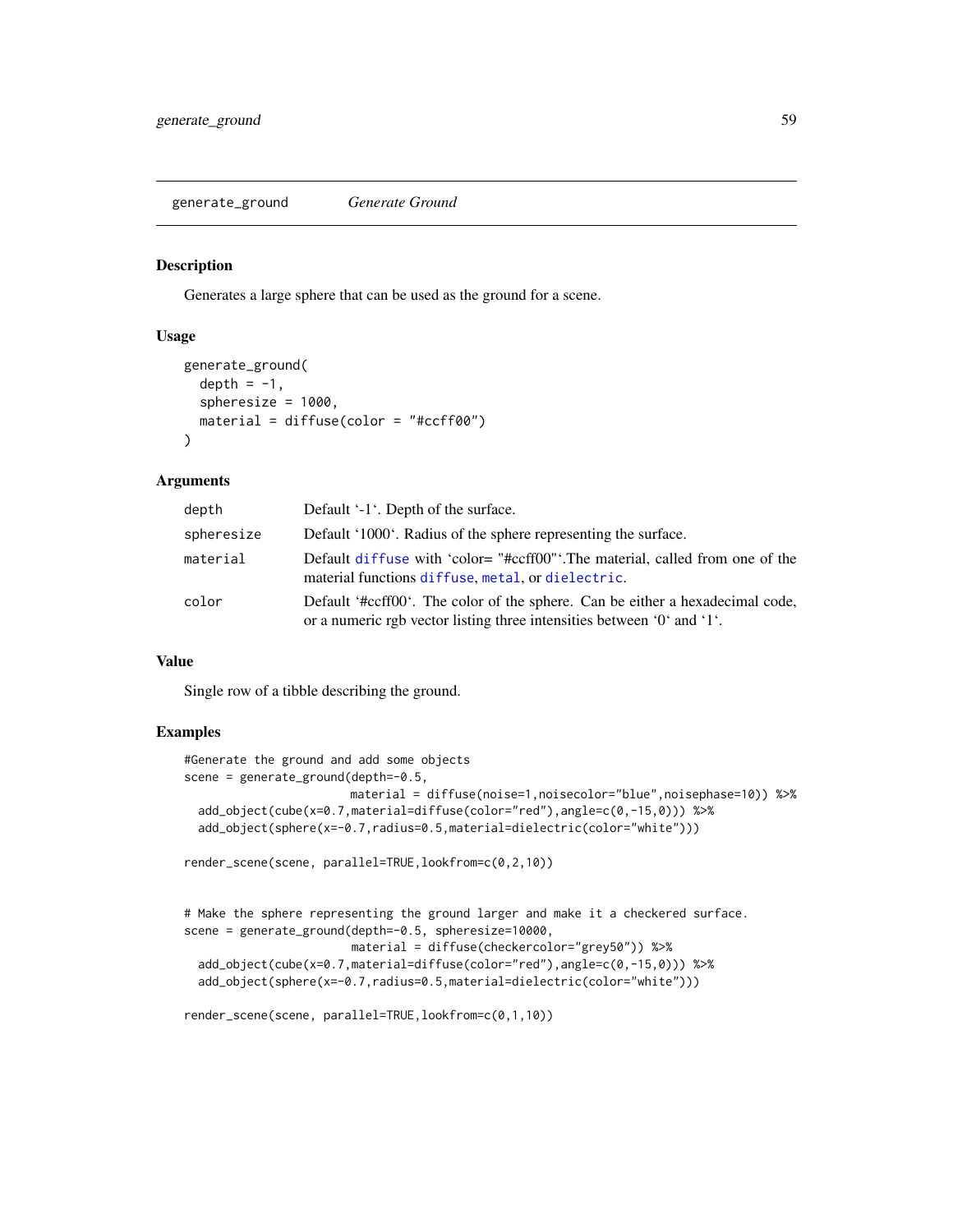generate\_studio *Generate Studio*

## Description

Generates a curved studio backdrop.

## Usage

```
generate_studio(
  depth = -1,
  distance = -10,
 width = 100,
 height = 100,
  curvature = 8,
 material = diffuse()
)
```
## Arguments

| depth     | Default '-1'. Depth of the ground in the scene.                                                                                  |
|-----------|----------------------------------------------------------------------------------------------------------------------------------|
| distance  | Default '-10'. Distance to the backdrop in the scene from the origin, on the<br>$z$ -axis.                                       |
| width     | Default '100'. Width of the backdrop.                                                                                            |
| height    | Default '100', height of the backdrop.                                                                                           |
| curvature | Default '2'. Radius of the curvature connecting the bottom plane to the vertical<br>backdrop.                                    |
| material  | Default diffuse with 'color="#ccff00"'.The material, called from one of the<br>material functions diffuse, metal, or dielectric. |

## Value

Tibble representing the scene.

# Examples

```
#Generate the ground and add some objects
```

```
scene = generate_studio(depth=-1, material = diffuse(color="white")) %>%
 add_object(obj_model(r_obj(),y=-1,x=0.7,material=glossy(color="darkred"),angle=c(0,-20,0))) %>%
 add_object(sphere(x=-0.7,radius=0.5,material=dielectric())) %>%
 add_object(sphere(y=3,x=-2,z=20,material=light(intensity=600)))
```
render\_scene(scene, parallel=TRUE,lookfrom=c(0,2,10),fov=20,clamp\_value=10,samples=500)

#Zooming out to show the full default scene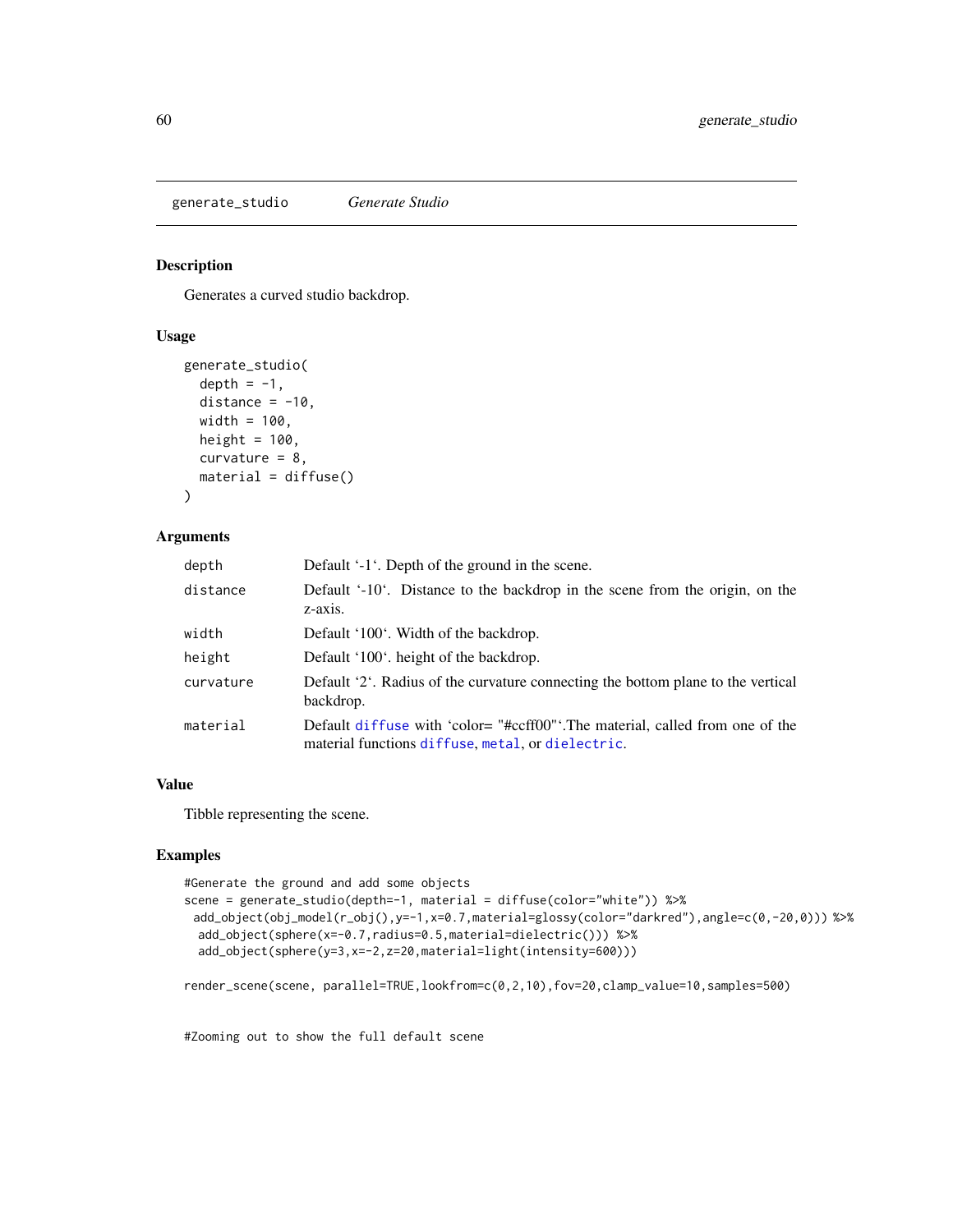#### glossy 61

render\_scene(scene, parallel=TRUE,lookfrom=c(0,200,400),clamp\_value=10,samples=500)

glossy *Glossy Material*

## Description

Glossy Material

## Usage

```
glossy(
  color = "white",
  gloss = 1,
  reflectance = 0.05,
 microfacet = "tbr",
  checkercolor = NA,
  checkerperiod = 3,
  noise = 0,
  noisephase = 0,
  noiseintensity = 10,
  noisecolor = "#000000",
  gradient_color = NA,
  gradient_transpose = FALSE,
  gradient_point_start = NA,
  gradient_point_end = NA,
  gradient_type = "hsv",
  image_texture = NA,
  image\_repeat = 1,
  alpha_texture = NA,
  bump_texture = NA,
  roughness_texture = NA,
  bump_intensity = 1,
  roughness_range = c(1e-04, 0.2),
  roughness_flip = FALSE,
  importance_sample = FALSE
)
```

| color | Default 'white'. The color of the surface. Can be either a hexadecimal code, R                                                                              |
|-------|-------------------------------------------------------------------------------------------------------------------------------------------------------------|
|       | color string, or a numeric rgb vector listing three intensities between '0' and '1'.                                                                        |
| gloss | Default '0.8'. Gloss of the surface, between '1' (completely glossy) and '0'<br>(rough glossy). Can be either a single number, or two numbers indicating an |
|       | anisotropic distribution of normals (as in 'microfacet()').                                                                                                 |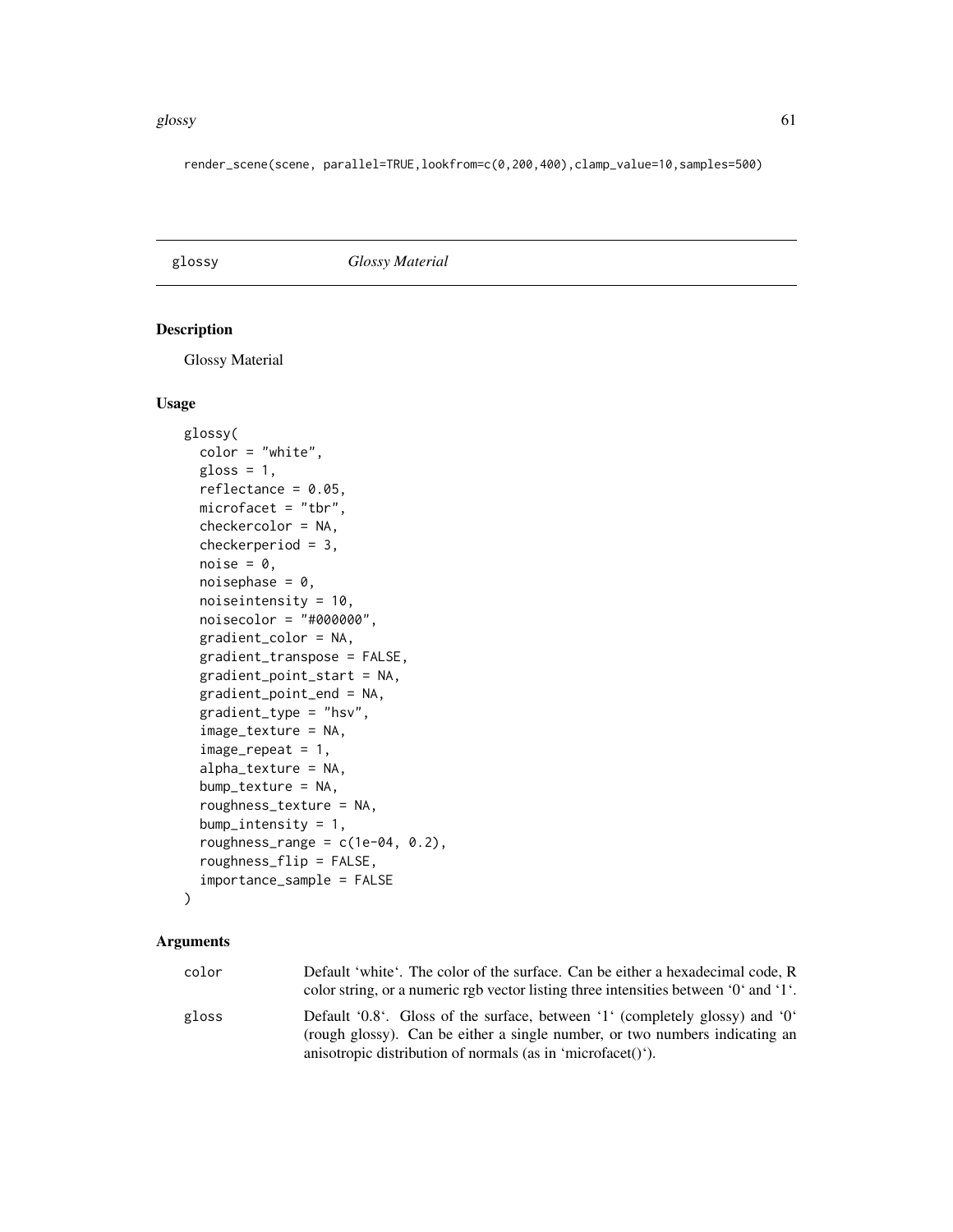| reflectance          | Default '0.03'. The reflectivity of the surface. '1' is a full mirror, '0' is diffuse<br>with a glossy highlight.                                                                                                                                               |
|----------------------|-----------------------------------------------------------------------------------------------------------------------------------------------------------------------------------------------------------------------------------------------------------------|
| microfacet           | Default 'tbr'. Type of microfacet distribution. Alternative option 'beckmann'.                                                                                                                                                                                  |
| checkercolor         | Default 'NA'. If not 'NA', determines the secondary color of the checkered<br>surface. Can be either a hexadecimal code, or a numeric rgb vector listing three<br>intensities between '0' and '1'.                                                              |
| checkerperiod        | Default '3'. The period of the checker pattern. Increasing this value makes the<br>checker pattern bigger, and decreasing it makes it smaller                                                                                                                   |
| noise                | Default '0'. If not '0', covers the surface in a turbulent marble pattern. This<br>value will determine the amount of turbulence in the texture.                                                                                                                |
| noisephase           | Default '0'. The phase of the noise. The noise will repeat at '360'.                                                                                                                                                                                            |
|                      | noiseintensity Default '10'. Intensity of the noise.                                                                                                                                                                                                            |
| noisecolor           | Default '#000000'. The secondary color of the noise pattern. Can be either a<br>hexadecimal code, or a numeric rgb vector listing three intensities between '0'<br>and '1'.                                                                                     |
|                      | gradient_color Default 'NA'. If not 'NA', creates a secondary color for a linear gradient be-<br>tween the this color and color specified in 'color'. Direction is determined by<br>'gradient_transpose'.                                                       |
| gradient_transpose   |                                                                                                                                                                                                                                                                 |
|                      | Default 'FALSE'. If 'TRUE', this will use the 'v' coordinate texture instead of<br>the 'u' coordinate texture to map the gradient.                                                                                                                              |
| gradient_point_start |                                                                                                                                                                                                                                                                 |
|                      | Default 'NA'. If not 'NA', this changes the behavior from mapping texture<br>coordinates to mapping to world space coordinates. This should be a length-<br>3 vector specifying the x,y, and z points where the gradient begins with value<br>'color'.          |
| gradient_point_end   |                                                                                                                                                                                                                                                                 |
|                      | Default 'NA'. If not 'NA', this changes the behavior from mapping texture<br>coordinates to mapping to world space coordinates. This should be a length-<br>3 vector specifying the x,y, and z points where the gradient begins with value<br>'gradient_color'. |
| gradient_type        | Default 'hsv'. Colorspace to calculate the gradient. Alternative 'rgb'.                                                                                                                                                                                         |
| image_texture        | Default 'NA'. A 3-layer RGB array or filename to be used as the texture on the<br>surface of the object.                                                                                                                                                        |
| image_repeat         | Default '1'. Number of times to repeat the image across the surface. 'u' and 'v'<br>repeat amount can be set independently if user passes in a length-2 vector.                                                                                                 |
| alpha_texture        | Default 'NA'. A matrix or filename (specifying a greyscale image) to be used to<br>specify the transparency.                                                                                                                                                    |
| bump_texture         | Default 'NA'. A matrix, array, or filename (specifying a greyscale image) to be                                                                                                                                                                                 |
| roughness_texture    |                                                                                                                                                                                                                                                                 |
|                      | used to specify a bump map for the surface.<br>Default 'NA'. A matrix, array, or filename (specifying a greyscale image) to be                                                                                                                                  |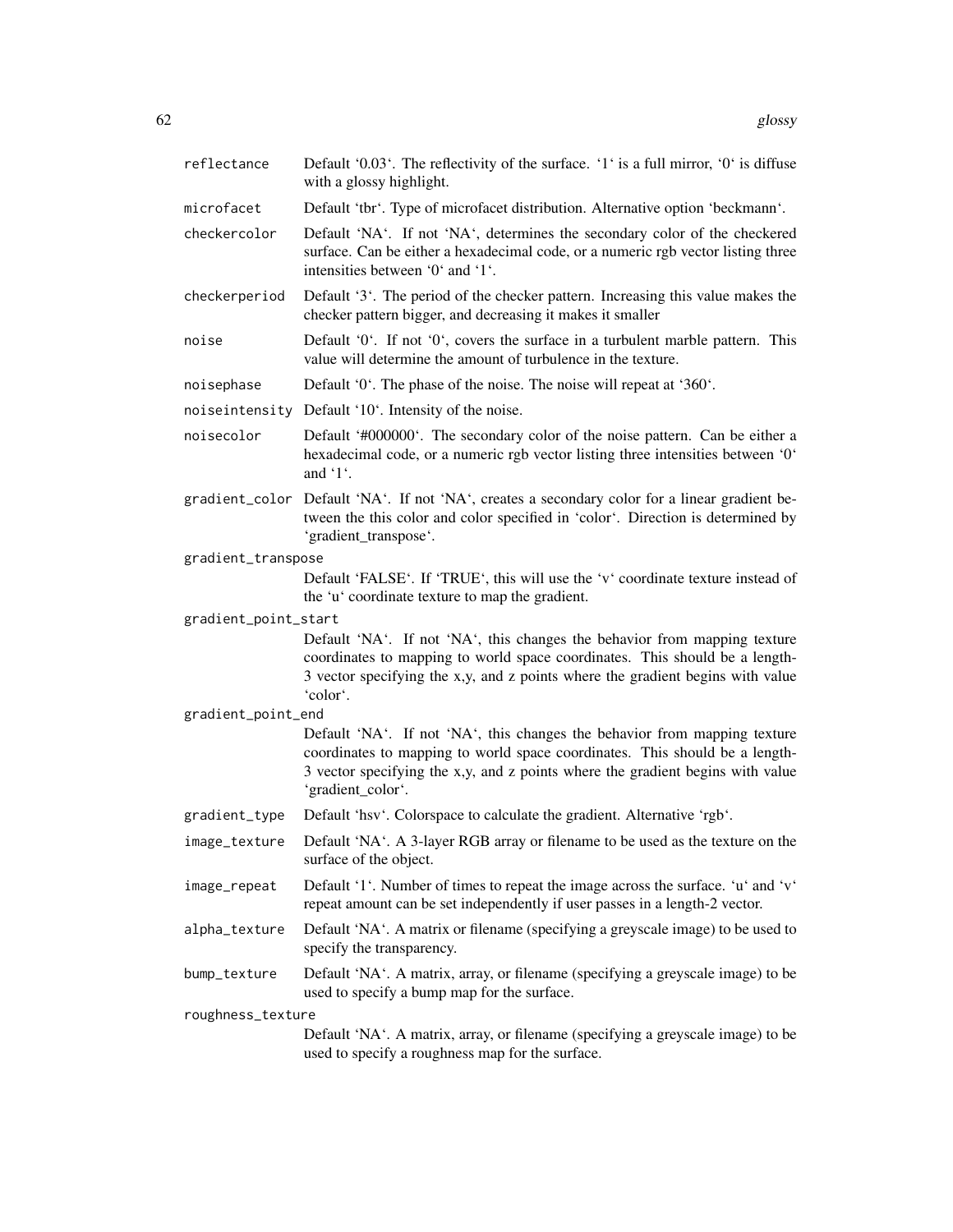|                   | results.                                                                                                                                                                                                                                                                                                                                            |  |
|-------------------|-----------------------------------------------------------------------------------------------------------------------------------------------------------------------------------------------------------------------------------------------------------------------------------------------------------------------------------------------------|--|
| roughness_range   |                                                                                                                                                                                                                                                                                                                                                     |  |
|                   | Default ' $c(0.0001, 0.2)$ '. This is a length-2 vector that specifies the range of<br>roughness values that the 'roughness_texture' can take.                                                                                                                                                                                                      |  |
|                   | roughness_flip Default 'FALSE'. Setting this to 'TRUE' flips the roughness values specified in<br>the 'roughness_texture' so high values are now low values and vice versa.                                                                                                                                                                         |  |
| importance_sample |                                                                                                                                                                                                                                                                                                                                                     |  |
|                   | Default 'FALSE'. If 'TRUE', the object will be sampled explicitly during the<br>rendering process. If the object is particularly important in contributing to the<br>light paths in the image (e.g. light sources, refracting glass ball with caustics,<br>metal objects concentrating light), this will help with the convergence of the<br>image. |  |

bump\_intensity Default '1'. Intensity of the bump map. High values may lead to unphysical

#### Value

Single row of a tibble describing the glossy material.

```
#Generate a glossy sphere
generate_ground(material=diffuse(sigma=90)) %>%
 add_object(sphere(y=0.2,material=glossy(color="#2b6eff"))) %>%
 add_object(sphere(y=2.8,material=light())) %>%
 render_scene(parallel=TRUE,clamp_value=10,samples=256,sample_method="sobol_blue")
#Change the color of the underlying diffuse layer
generate_ground(material=diffuse(sigma=90)) %>%
 add_object(sphere(y=0.2,x=-2.1,material=glossy(color="#fc3d03"))) %>%
 add_object(sphere(y=0.2,material=glossy(color="#2b6eff"))) %>%
 add_object(sphere(y=0.2,x=2.1,material=glossy(color="#2fed4f"))) %>%
  add_object(sphere(y=8,z=-5,radius=3,material=light(intensity=20))) %>%
 render_scene(parallel=TRUE,clamp_value=10,samples=256,fov=40,sample_method="sobol_blue")
#Change the amount of gloss
generate_ground(material=diffuse(sigma=90)) %>%
 add_object(sphere(y=0.2,x=-2.1,material=glossy(gloss=1,color="#fc3d03"))) %>%
 add_object(sphere(y=0.2,material=glossy(gloss=0.5,color="#2b6eff"))) %>%
 add_object(sphere(y=0.2,x=2.1,material=glossy(gloss=0,color="#2fed4f"))) %>%
 add_object(sphere(y=8,z=-5,radius=3,material=light(intensity=20))) %>%
 render_scene(parallel=TRUE,clamp_value=10,samples=256,fov=40,sample_method="sobol_blue")
#Add gloss to a pattern
generate_ground(material=diffuse(sigma=90)) %>%
 add_object(sphere(y=0.2,x=-2.1,material=glossy(noise=2,noisecolor="black"))) %>%
 add_object(sphere(y=0.2,material=glossy(color="#ff365a",checkercolor="#2b6eff"))) %>%
 add_object(sphere(y=0.2,x=2.1,material=glossy(color="blue",gradient_color="#2fed4f"))) %>%
 add_object(sphere(y=8,z=-5,radius=3,material=light(intensity=20))) %>%
 render_scene(parallel=TRUE,clamp_value=10,samples=256,fov=40,sample_method="sobol_blue")
```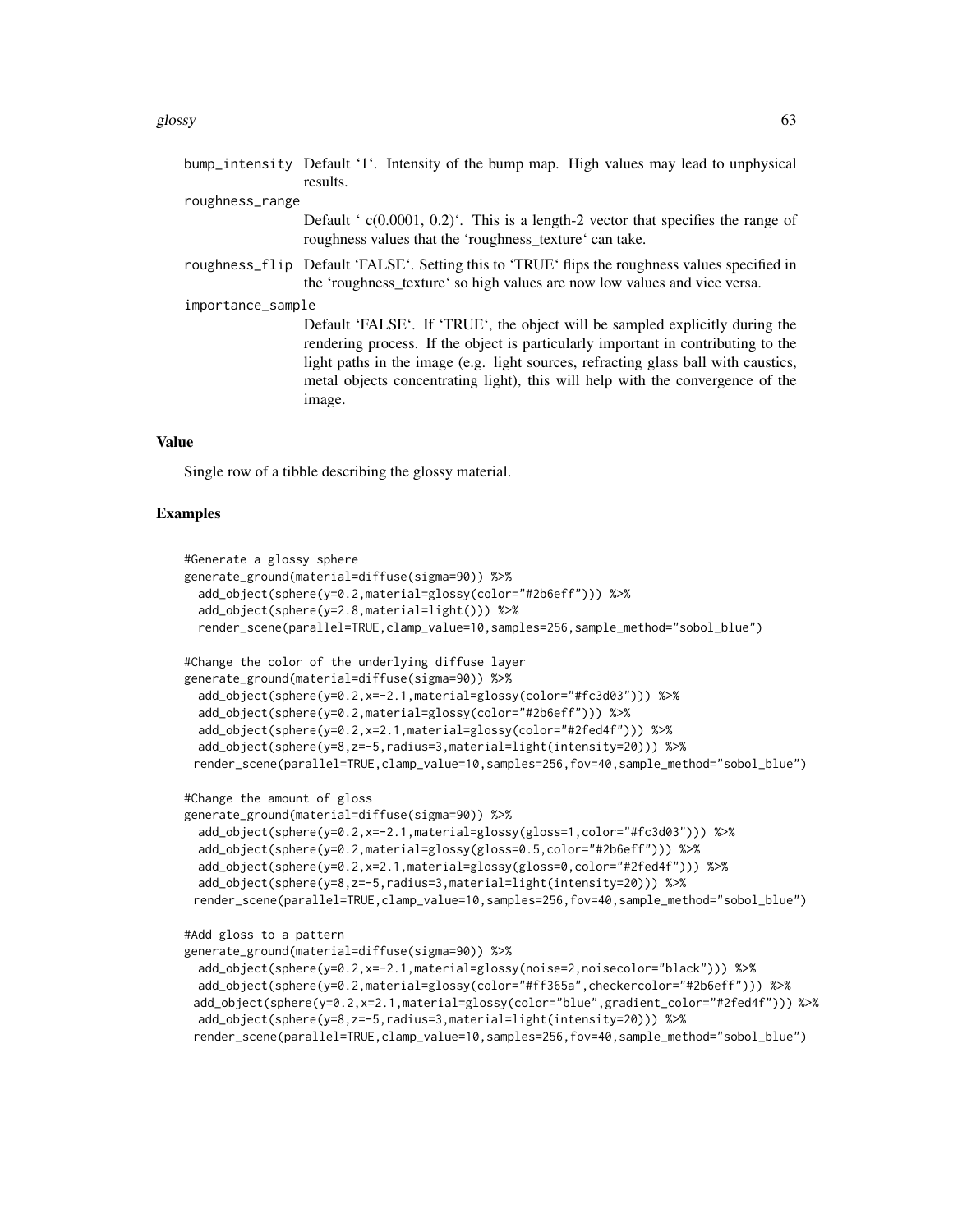```
#Add an R and a fill light (this may look familiar)
generate_ground(material=diffuse()) %>%
  add_object(sphere(y=0.2,material=glossy(color="#2b6eff",reflectance=0.05))) %>%
  add_object(obj_model(r_obj(),z=1,y=-0.05,scale_obj=0.45,material=diffuse())) %>%
  add_object(sphere(y=6,z=1,radius=4,material=light(intensity=3))) %>%
  add_object(sphere(z=15,material=light(intensity=50))) %>%
  render_scene(parallel=TRUE,clamp_value=10,samples=256,sample_method="sobol_blue")
```
group\_objects *Group Objects*

# Description

Group and transform objects together.

## Usage

```
group_objects(
  scene,
  pivot\_point = c(0, 0, 0),
  translate = c(\emptyset, \emptyset, \emptyset),
  angle = c(0, 0, 0),
  order_rotation = c(1, 2, 3),
  scale = c(1, 1, 1),axis_rotation = NA
)
```
## Arguments

| scene         | Tibble of pre-existing object locations and properties to group together.                                                     |
|---------------|-------------------------------------------------------------------------------------------------------------------------------|
| pivot_point   | Default ' $c(0,0,0)$ '. The point about which to pivot, scale, and move the group.                                            |
| translate     | Default $(c(0,0,0))$ . Vector indicating where to offset the group.                                                           |
| angle         | Default ' $c(0,0,0)$ '. Angle of rotation around the x, y, and z axes, applied in the<br>order specified in 'order_rotation'. |
|               | order_rotation Default ' $c(1,2,3)$ '. The order to apply the rotations, referring to "x", "y", and<br>$"z"$ .                |
| scale         | Default ' $c(1,1,1)$ '. Scaling factor for x, y, and z directions for all objects in<br>group.                                |
| axis_rotation | Default 'NA'. Provide an axis of rotation and a single angle (via 'angle') of<br>rotation around that axis.                   |

# Value

Tibble of grouped object locations and properties.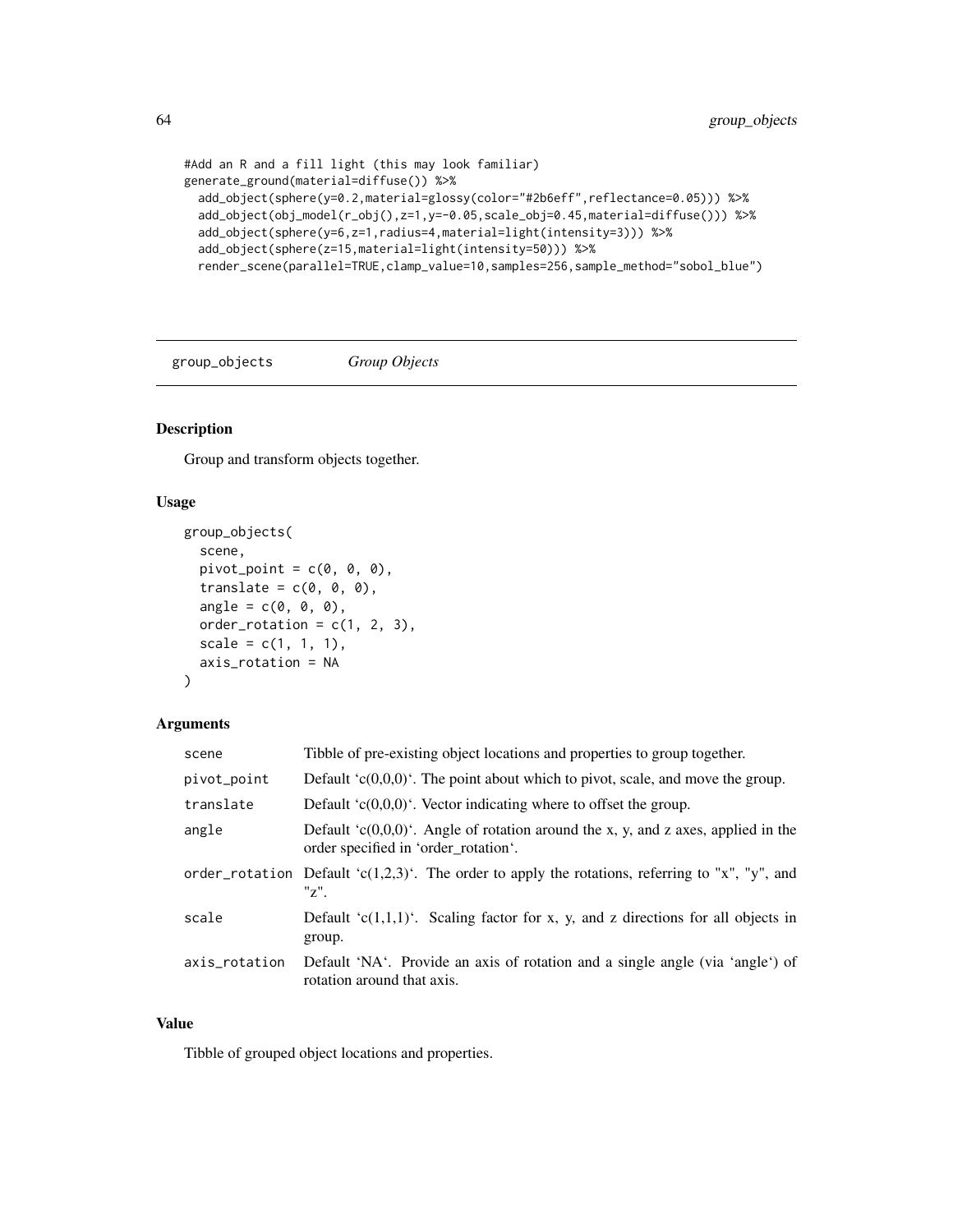# group\_objects 65

### Examples

```
#Generate the ground and add some objects
scene = generate_cornell() %>%
        add_object(cube(x=555/2,y=555/8,z=555/2,width=555/4)) %>%
        add_object(cube(x=555/2,y=555/4+555/16,z=555/2,width=555/8))
render_scene(scene,lookfrom=c(278,278,-800),lookat = c(278,278,0), aperture=0,
             samples=500, fov=50, parallel=TRUE, clamp_value=5)
#Group the entire room and rotate around its center, but keep the cubes in the same place.
scene2 = group_objects(generate_cornell(),
                       pivot_point=c(555/2,555/2,555/2),
                       angle=c(0,30,0)) %>%
         add_object(cube(x=555/2,y=555/8,z=555/2,width=555/4)) %>%
        add_object(cube(x=555/2,y=555/4+555/16,z=555/2,width=555/8))
render_scene(scene2,lookfrom=c(278,278,-800),lookat = c(278,278,0), aperture=0,
             samples=500, fov=50, parallel=TRUE, clamp_value=5)
.
#Now group the cubes instead of the Cornell box, and rotate/translate them together
twocubes = cube(x=555/2,y=555/8,z=555/2,width=555/4) %>%
           add_object(cube(x=555/2, y=555/4 + 555/16, z=555/2, width=555/8))
scene3 = generate_cornell() %>%
         add_object(group_objects(twocubes, translate = c(\emptyset, 5\emptyset, \emptyset), angle = c(\emptyset, 45, \emptyset),
         pivot_point = c(555/2,0,555/2)))
render_scene(scene3,lookfrom=c(278,278,-800),lookat = c(278,278,0), aperture=0,
             samples=500, fov=50, parallel=TRUE, clamp_value=5)
#Flatten and stretch the cubes together on two axes
scene4 = generate_cornell() %>%
         add\_object(group\_objects(twocubes, translate = c(0, -40, 0)),angle = c(0, 45, 0), scale = c(2, 0.5, 1),
                                   pivot\_point = c(555/2, 0, 555/2))render_scene(scene4,lookfrom=c(278,278,-800),lookat = c(278,278,0), aperture=0,
             samples=500, fov=50, parallel=TRUE, clamp_value=5)
```
#Add another layer of grouping, including the Cornell box

scene4 %>%

```
group_objects(pivot_point = c(555/2,555/2,555/2),scale=c(1.5,0.5,0.3), angle=c(-20,0,20)) %>%
render_scene(lookfrom=c(278,278,-800),lookat = c(278,278,0), aperture=0,
           samples=509, fov=50, parallel=TRUE, clamp_value=5)
```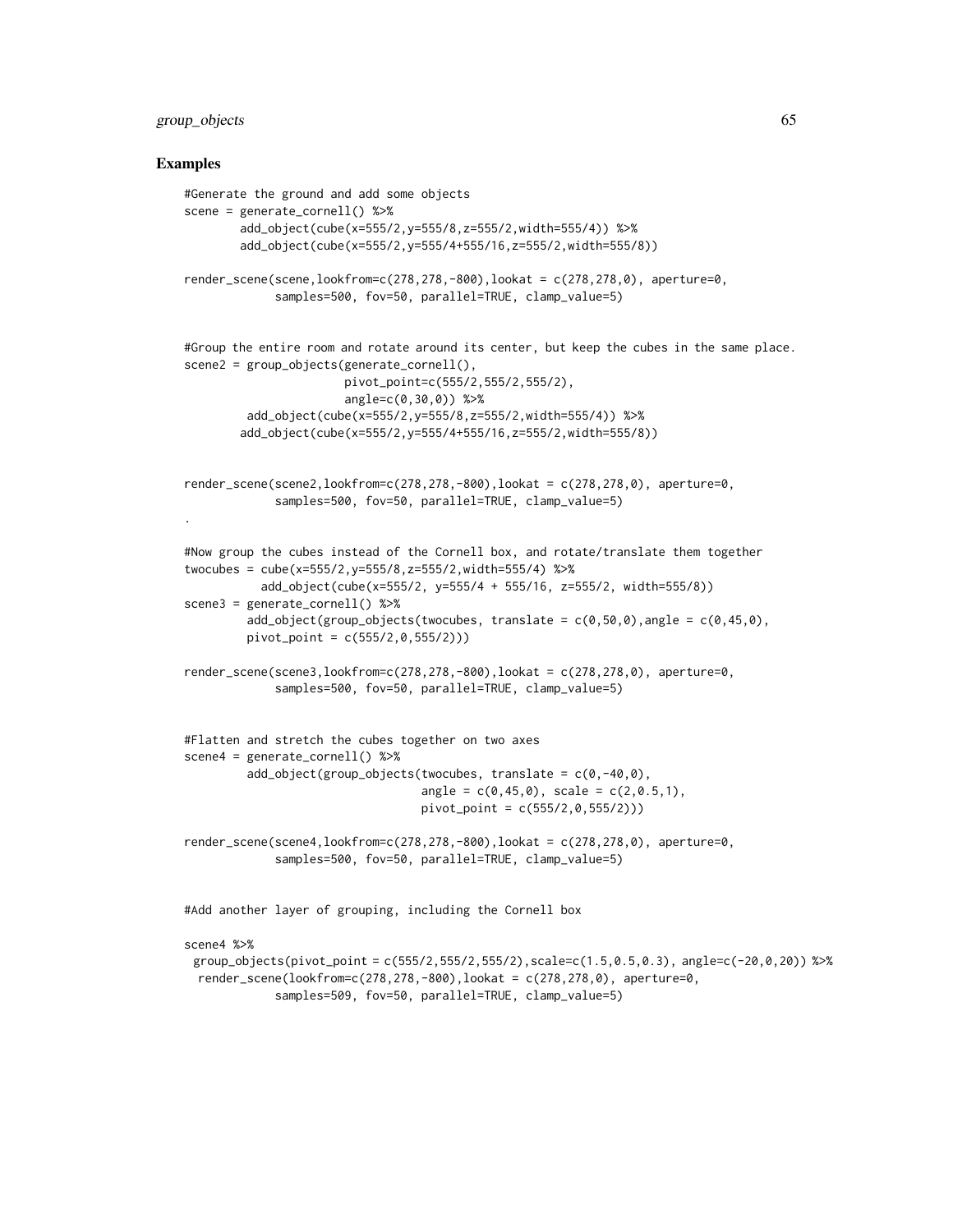# Description

Hair Material

# Usage

```
hair(
  pigment = 1.3,
  red_pigment = 0,
  color = NA,
  sigma_a = NA,
  eta = 1.55,
  beta_m = 0.3,
  beta_n = 0.3,
  alpha = 2
)
```
# Arguments

| pigment     | Default '1.3'. Concentration of the eumelanin pigment in the hair. Blonde hair<br>has concentrations around 0.3, brown around 1.3, and black around 8. |
|-------------|--------------------------------------------------------------------------------------------------------------------------------------------------------|
| red_pigment | Default '0'. Concentration of the pheomelanin pigment in the hair. Pheomelanin<br>makes red hair red.                                                  |
| color       | Default 'NA'. Approximate color. Overrides 'pigment'/'redness' arguments.                                                                              |
| sigma_a     | Default 'NA'. Attenuation. Overrides 'color' and 'pigment'/'redness' argu-<br>ments.                                                                   |
| eta         | Default '1.55'. Index of refraction of the hair medium.                                                                                                |
| beta_m      | Default '0.3'. Longitudinal roughness of the hair. Should be between 0 and 1.<br>This roughness controls the size and shape of the hair highlight.     |
| beta_n      | Default '0.3'. Azimuthal roughness of the hair. Should be between 0 and 1.                                                                             |
| alpha       | Default '2'. Angle of scales on the hair surface, in degrees.                                                                                          |

## Value

Single row of a tibble describing the hair material.

# Examples

#Create a hairball

```
#Generate rendom points on a sphere
lengthval = 0.5theta = acos(2*runif(10000)-1.0);
```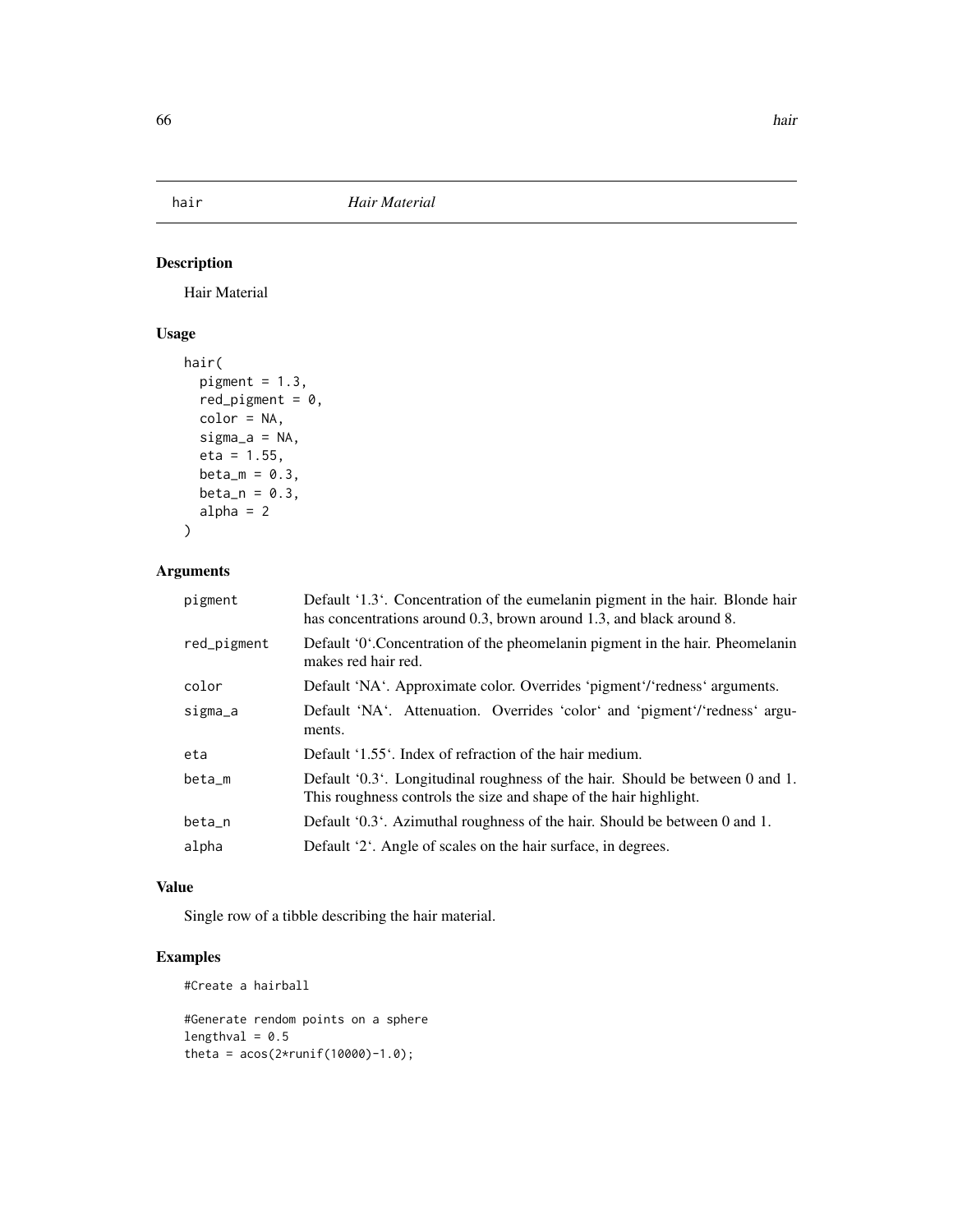#### lambertian 67

```
phi = 2*pi*(runif(10000))
bezier\_list = list()#Grow the hairs
for(i in 1:length(phi)) {
  pointval = c(sin(theta[i]) * sin(phi[i]),cos(theta[i]),
               sin(theta[i]) * cos(phi[i]))
  bezier_list[[i]] = bezier_curve(width=0.01, width_end=0.008,
                                  p1 = pointval,
                                  p2 = (1+(lengthval*0.33))*pointval,p3 = (1+(lengthval*\theta.66)) * pointval,p4 = (1+(lengthval)) * pointval,material=hair(pigment = 0.3, red_pigment = 1.3,
                                                 beta_m = 0.3, beta_n = 0.3,
                                  type="flat")
}
hairball = dplyr::bind_rows(bezier_list)
generate_ground(depth=-2,material=diffuse(color="grey20")) %>%
  add_object(sphere()) %>%
  add_object(hairball) %>%
 add_object(sphere(y=20,z=20,radius=5,material=light(color="white",intensity = 100))) %>%
  render_scene(samples=64, lookfrom=c(0,3,10),clamp_value = 10,
               fov=20)
#Specify the color directly and increase hair roughness
for(i in 1:length(phi)) {
  pointval = c(sin(theta[i]) * sin(phi[i]),cos(theta[i]),
               sin(theta[i]) * cos(phi[i]))
  bezier_list[[i]] = bezier_curve(width=0.01, width_end=0.008,
                                  p1 = pointval,
                                  p2 = (1+(lengthval * 0.33))*pointval,p3 = (1+(lengthval * 0.66)) * point val,p4 = (1+(lengthval)) * pointval,material=hair(color="purple",
                                                 beta_m = 0.5, beta_n = 0.5,
                                  type="flat")
}
hairball = dplyr::bind_rows(bezier_list)
generate_ground(depth=-2,material=diffuse(color="grey20")) %>%
  add_object(sphere()) %>%
  add_object(hairball) %>%
 add_object(sphere(y=20,z=20,radius=5,material=light(color="white",intensity = 100))) %>%
  render_scene(samples=64, lookfrom=c(0,3,10),clamp_value = 10,
               fov=20)
```
lambertian *Lambertian Material (deprecated)*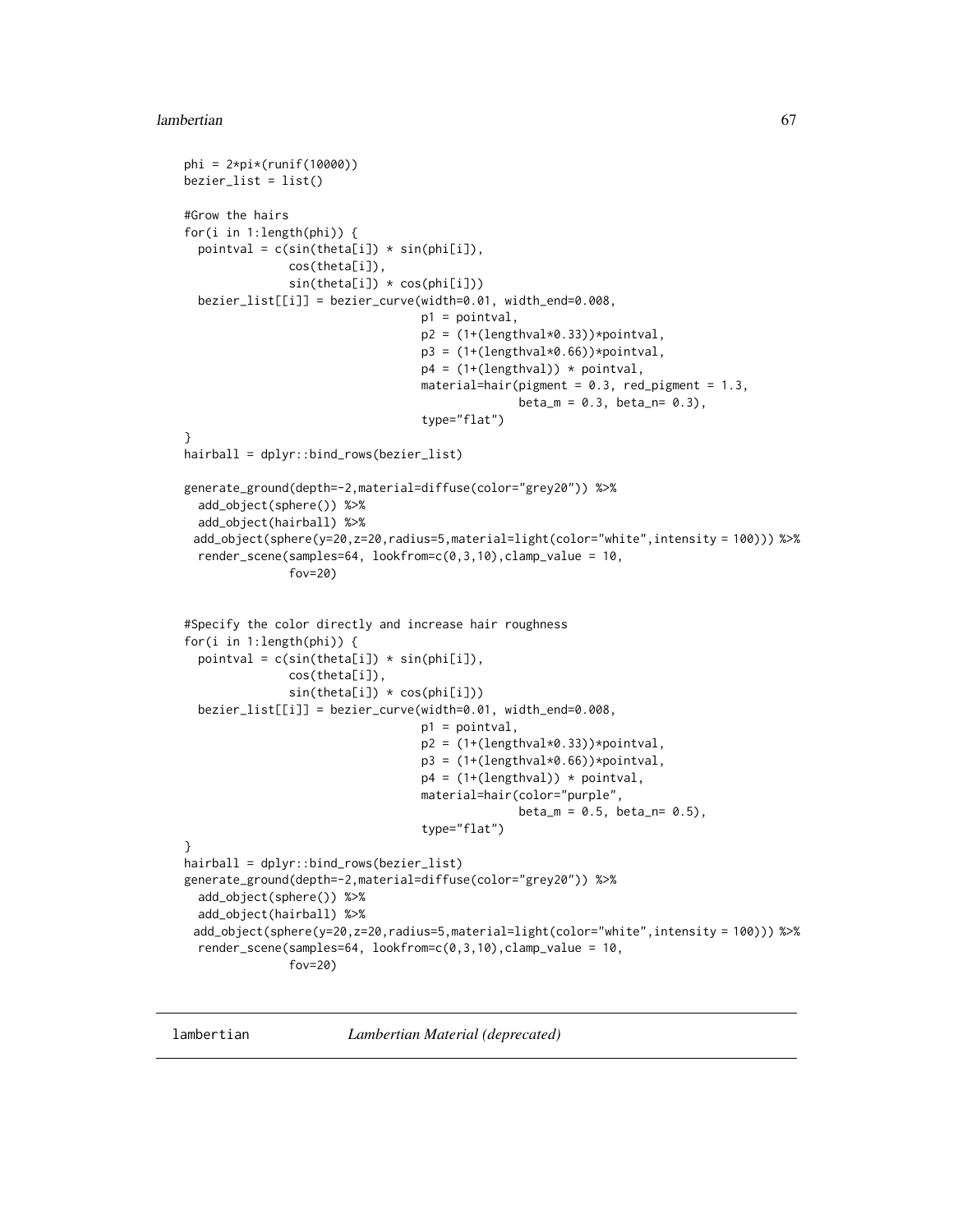# Description

Lambertian Material (deprecated)

### Usage

```
lambertian(...)
```
## Arguments

... Arguments to pass to diffuse() function.

## Value

Single row of a tibble describing the diffuse material.

# Examples

#Deprecated lambertian material. Will display a warning.

```
scene = generate_cornell() %>%
 add_object(sphere(x=555/2,y=555/2,z=555/2,radius=555/8,material=lambertian()))
 render_scene(scene, lookfrom=c(278,278,-800),lookat = c(278,278,0), samples=10,
            aperture=0, fov=40, ambient_light=FALSE, parallel=TRUE)
```
light *Light Material*

## Description

Light Material

```
light(
  color = "#ffffff",
  intensity = 10,
  importance_sample = TRUE,
  spotlight_focus = NA,
  spotlight_width = 30,
  spotlight_start_falloff = 15,
  invisible = FALSE,
  image_texture = NA,
  image\_repeat = 1,
  gradient_color = NA,
  gradient_transpose = FALSE,
  gradient_point_start = NA,
  gradient_point_end = NA,
```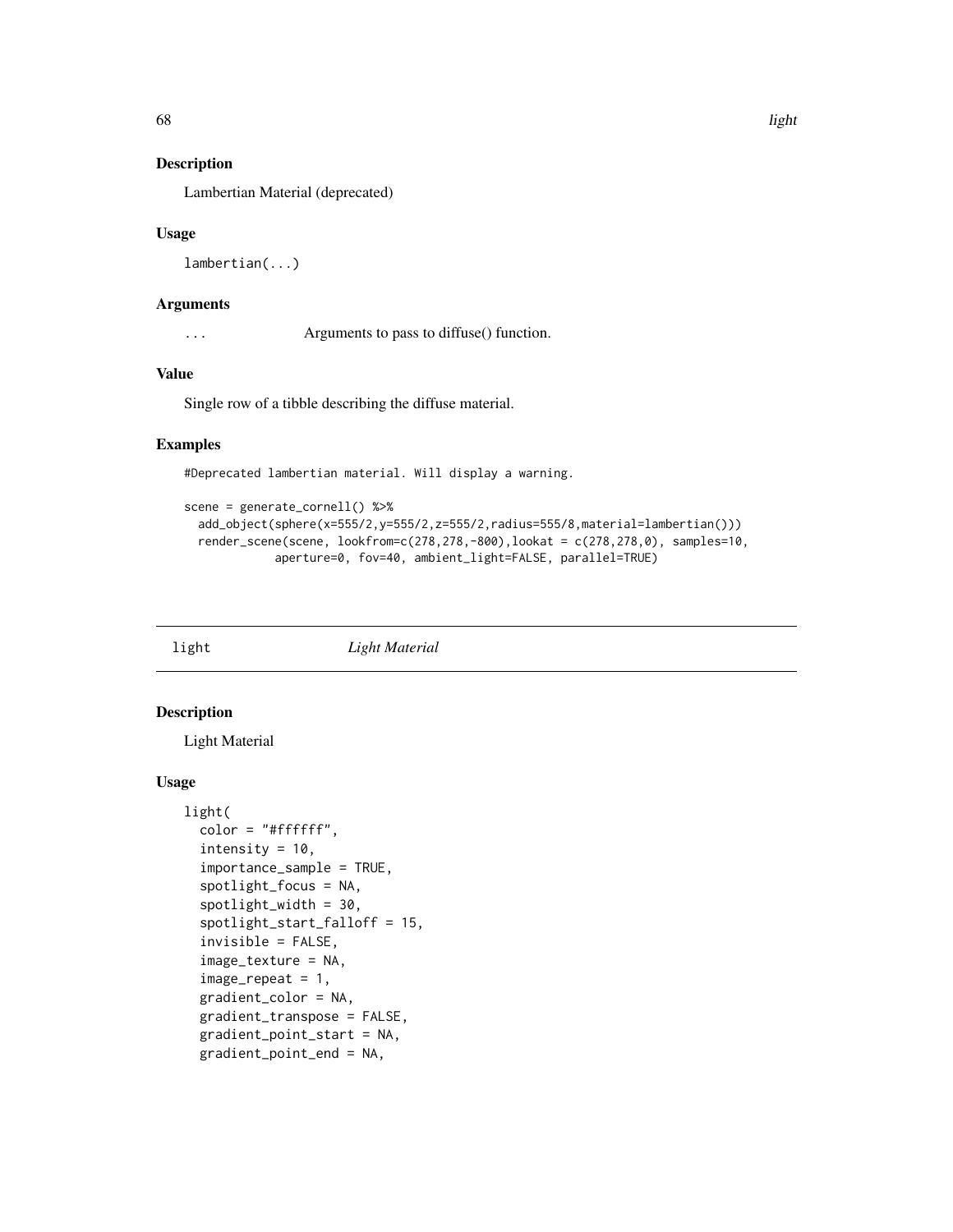light 69 and 200 and 200 and 200 and 200 and 200 and 200 and 200 and 200 and 200 and 200 and 200 and 200 and 20

```
gradient_type = "hsv"
\mathcal{L}
```

| color                   | Default 'white'. The color of the light Can be either a hexadecimal code, R color<br>string, or a numeric rgb vector listing three intensities between '0' and '1'.                                                                                                                                                                                                |  |
|-------------------------|--------------------------------------------------------------------------------------------------------------------------------------------------------------------------------------------------------------------------------------------------------------------------------------------------------------------------------------------------------------------|--|
| intensity               | Default 'NA'. If a positive value, this will turn this object into a light emitting<br>the value specified in 'color' (ignoring other properties). Higher values will<br>produce a brighter light.                                                                                                                                                                 |  |
| importance_sample       |                                                                                                                                                                                                                                                                                                                                                                    |  |
|                         | Default 'TRUE'. Keeping this on for lights improves the convergence of the<br>rendering algorithm, in most cases. If the object is particularly important in<br>contributing to the light paths in the image (e.g. light sources, refracting glass<br>ball with caustics, metal objects concentrating light), this will help with the<br>convergence of the image. |  |
| spotlight_focus         |                                                                                                                                                                                                                                                                                                                                                                    |  |
|                         | Default 'NA', no spotlight. Otherwise, a length-3 numeric vector specifying<br>the x/y/z coordinates that the spotlight should be focused on. Only works for<br>spheres and rectangles.                                                                                                                                                                            |  |
| spotlight_width         |                                                                                                                                                                                                                                                                                                                                                                    |  |
|                         | Default '30'. Angular width of the spotlight.                                                                                                                                                                                                                                                                                                                      |  |
| spotlight_start_falloff |                                                                                                                                                                                                                                                                                                                                                                    |  |
|                         | Default '15'. Angle at which the light starts fading in intensity.                                                                                                                                                                                                                                                                                                 |  |
| invisible               | Default 'FALSE'. If 'TRUE', the light itself will be invisible.                                                                                                                                                                                                                                                                                                    |  |
| image_texture           | Default 'NA'. A 3-layer RGB array or filename to be used as the texture on the<br>surface of the object.                                                                                                                                                                                                                                                           |  |
| image_repeat            | Default '1'. Number of times to repeat the image across the surface. 'u' and 'v'<br>repeat amount can be set independently if user passes in a length-2 vector.                                                                                                                                                                                                    |  |
|                         | gradient_color Default 'NA'. If not 'NA', creates a secondary color for a linear gradient be-<br>tween the this color and color specified in 'color'. Direction is determined by<br>'gradient_transpose'.                                                                                                                                                          |  |
| gradient_transpose      |                                                                                                                                                                                                                                                                                                                                                                    |  |
|                         | Default 'FALSE'. If 'TRUE', this will use the 'v' coordinate texture instead of<br>the 'u' coordinate texture to map the gradient.                                                                                                                                                                                                                                 |  |
| gradient_point_start    |                                                                                                                                                                                                                                                                                                                                                                    |  |
|                         | Default 'NA'. If not 'NA', this changes the behavior from mapping texture<br>coordinates to mapping to world space coordinates. This should be a length-<br>3 vector specifying the x,y, and z points where the gradient begins with value<br>'color'.                                                                                                             |  |
| gradient_point_end      |                                                                                                                                                                                                                                                                                                                                                                    |  |
|                         | Default 'NA'. If not 'NA', this changes the behavior from mapping texture<br>coordinates to mapping to world space coordinates. This should be a length-<br>3 vector specifying the x,y, and z points where the gradient begins with value<br>'gradient_color'.                                                                                                    |  |
| gradient_type           | Default 'hsv'. Colorspace to calculate the gradient. Alternative 'rgb'.                                                                                                                                                                                                                                                                                            |  |
|                         |                                                                                                                                                                                                                                                                                                                                                                    |  |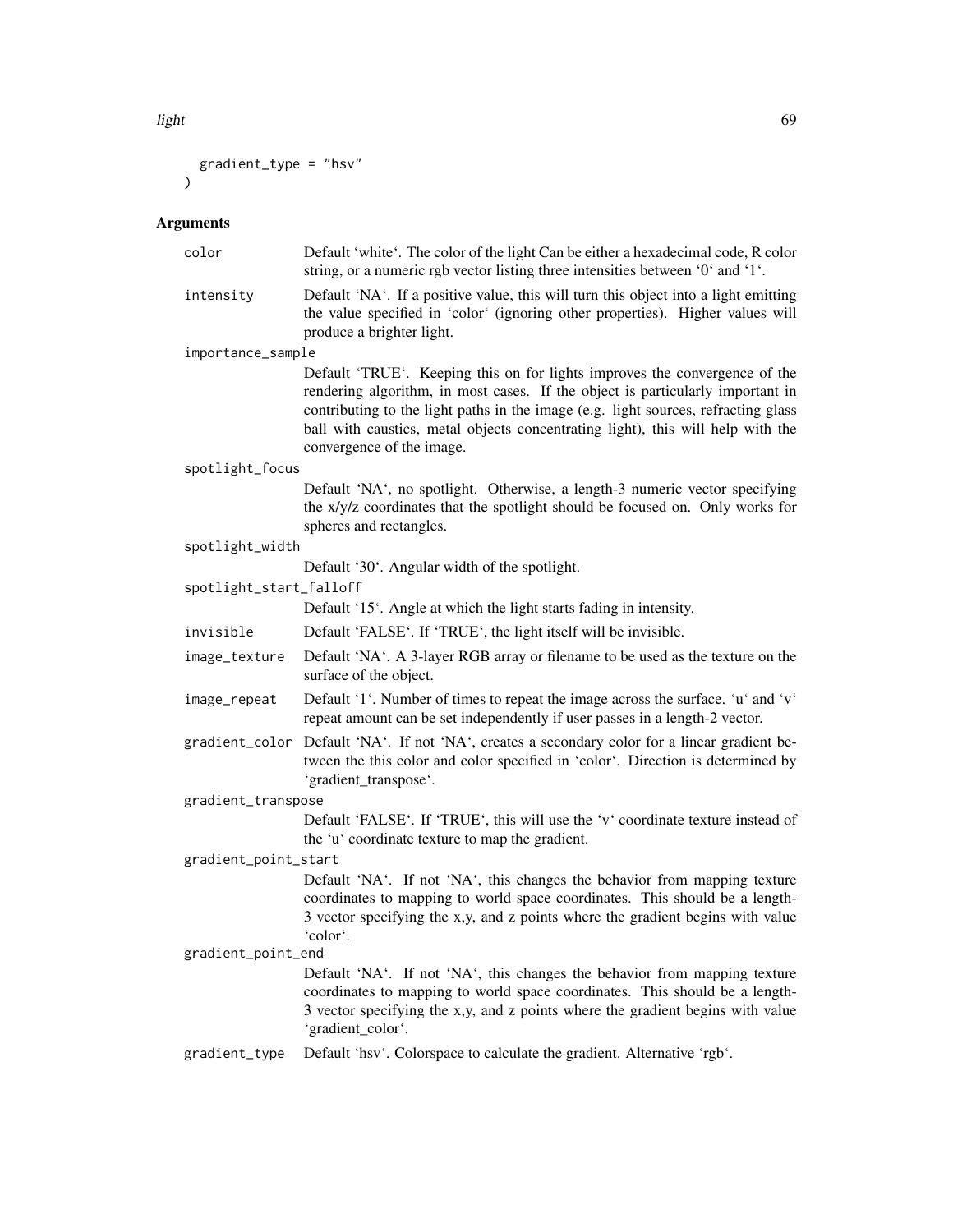Single row of a tibble describing the light material.

#### Examples

```
#Generate the cornell box without a light and add a single white sphere to the center
scene = generate_cornell(light=FALSE) %>%
 add_object(sphere(x=555/2,y=555/2,z=555/2,radius=555/8,material=light()))
render_scene(scene, lookfrom=c(278,278,-800),lookat = c(278,278,0), samples=500,
             aperture=0, fov=40, ambient_light=FALSE, parallel=TRUE)
#Remove the light for direct camera rays, but keep the lighting
scene = generate_cornell(light=FALSE) %>%
 add_object(sphere(x=555/2,y=555/2,z=555/2,radius=555/8,
             material=light(intensity=15,invisible=TRUE)))
render_scene(scene, lookfrom=c(278,278,-800),lookat = c(278,278,0), samples=500,
             aperture=0, fov=40, ambient_light=FALSE, parallel=TRUE)
#All gather around the orb
scene = generate_ground(material = diffuse(checkercolor="grey50")) %>%
 add_object(sphere(radius=0.5,material=light(intensity=5,color="red"))) %>%
 add\_object(obj\_model(r\_obj(), z=-3, x=-1.5, y=-1, angle=c(0, 45, 0))) %>%
 add_object(pig(scale=0.3, x=1.5,z=-2,y=-1.5,angle=c(0,-135,0)))
render_scene(scene, samples=500, parallel=TRUE, clamp_value=10)
```
mesh3d\_model *'mesh3d' model*

### Description

Load an 'mesh3d' (or 'shapelist3d') object, as specified in the 'rgl' package.

```
mesh3d_model(
  mesh,
 x = 0,
  y = 0,
  z = 0,
  swap_yz = FALSE,
  reverse = FALSE,
  scale_mesh = 1,
  verbose = FALSE,
```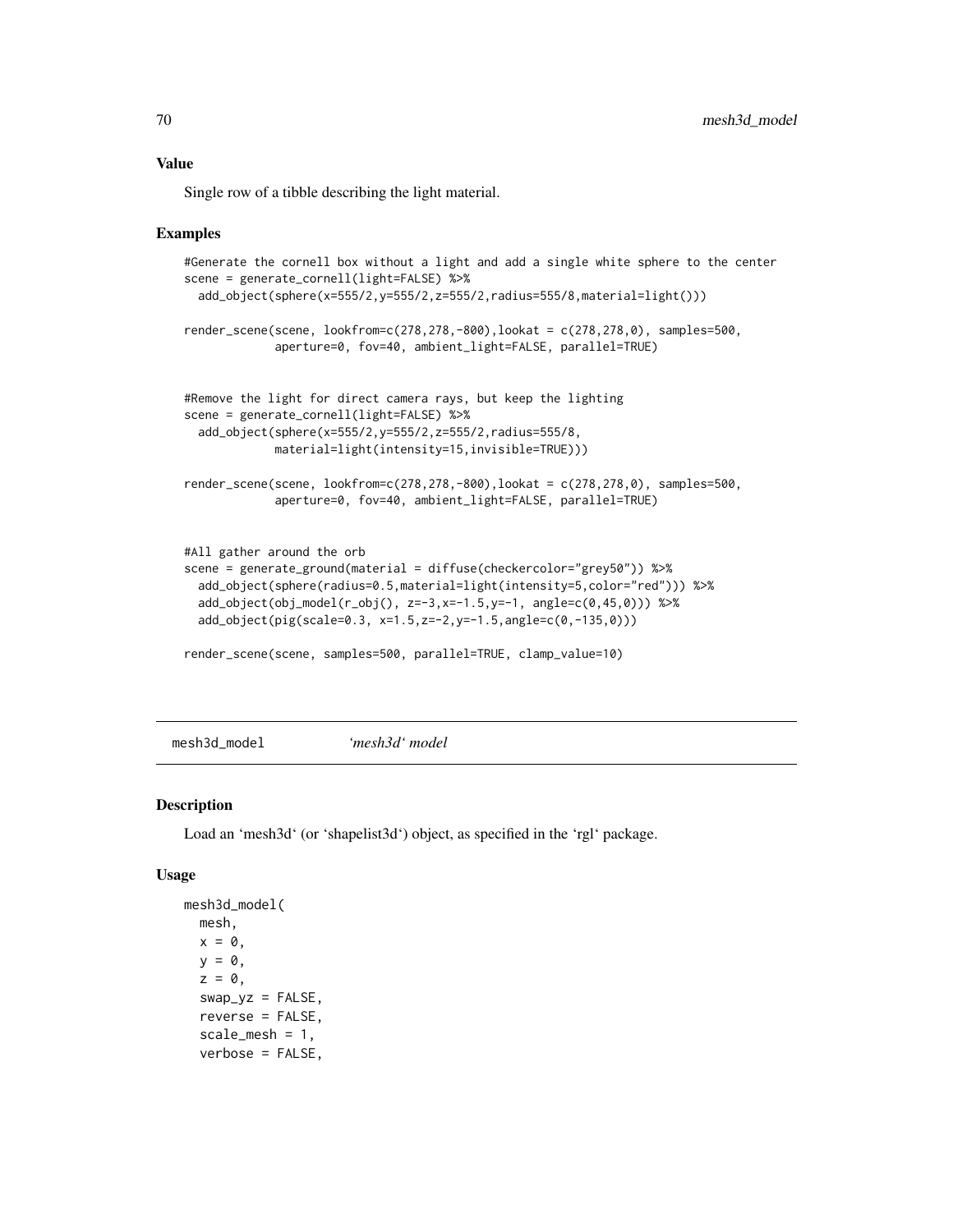# mesh3d\_model 71

```
override_material = FALSE,
 material = diffuse(),
 angle = c(\emptyset, \emptyset, \emptyset),
 order_rotation = c(1, 2, 3),
 flipped = FALSE,
  scale = c(1, 1, 1))
```

```
Arguments
```

| mesh              | A 'mesh3d' or 'shapelist3d' object. Pulls the vertex, index, texture coordinates,<br>normals, and material information. If the material references an image texture,<br>the 'mesh\$material\$texture' argument should be set to the image filename. The<br>'mesh3d' format only supports one image texture per mesh. All quads will be<br>triangulated. |
|-------------------|---------------------------------------------------------------------------------------------------------------------------------------------------------------------------------------------------------------------------------------------------------------------------------------------------------------------------------------------------------|
| x                 | Default '0'. x-coordinate to offset the model.                                                                                                                                                                                                                                                                                                          |
| у                 | Default '0'. y-coordinate to offset the model.                                                                                                                                                                                                                                                                                                          |
| z                 | Default '0', z-coordinate to offset the model.                                                                                                                                                                                                                                                                                                          |
| swap_yz           | Default 'FALSE'. Swap the Y and Z coordinates.                                                                                                                                                                                                                                                                                                          |
| reverse           | Default 'FALSE'. Reverse the orientation of the indices, flipping their normals.                                                                                                                                                                                                                                                                        |
| scale_mesh        | Default '1'. Amount to scale the size of the mesh in all directions.                                                                                                                                                                                                                                                                                    |
| verbose           | Default 'FALSE'. If 'TRUE', prints information about the mesh to the console.                                                                                                                                                                                                                                                                           |
| override_material |                                                                                                                                                                                                                                                                                                                                                         |
|                   | Default 'FALSE'. If 'TRUE', overrides the material specified in the 'mesh3d'<br>object with the one specified in 'material'.                                                                                                                                                                                                                            |
| material          | Default diffuse. The material, called from one of the material functions diffuse,<br>metal, or dielectric.                                                                                                                                                                                                                                              |
| angle             | Default ' $c(0, 0, 0)$ '. Angle of rotation around the x, y, and z axes, applied in the<br>order specified in 'order_rotation'.                                                                                                                                                                                                                         |
|                   | order_rotation Default 'c(1, 2, 3)'. The order to apply the rotations, referring to "x", "y", and<br>"z".                                                                                                                                                                                                                                               |
| flipped           | Default 'FALSE'. Whether to flip the normals.                                                                                                                                                                                                                                                                                                           |
| scale             | Default 'c(1, 1, 1)'. Scale transformation in the x, y, and z directions. If this<br>is a single value, number, the object will be scaled uniformly. Note: emissive<br>objects may not currently function correctly when scaled.                                                                                                                        |

## Value

Single row of a tibble describing the mesh3d model in the scene.

```
#Load a mesh3d object (from the Rvcg) and render it:
if(length(find.package("Rcvg", quiet=TRUE)) > 0) {
  library(Rvcg)
  data(humface)
```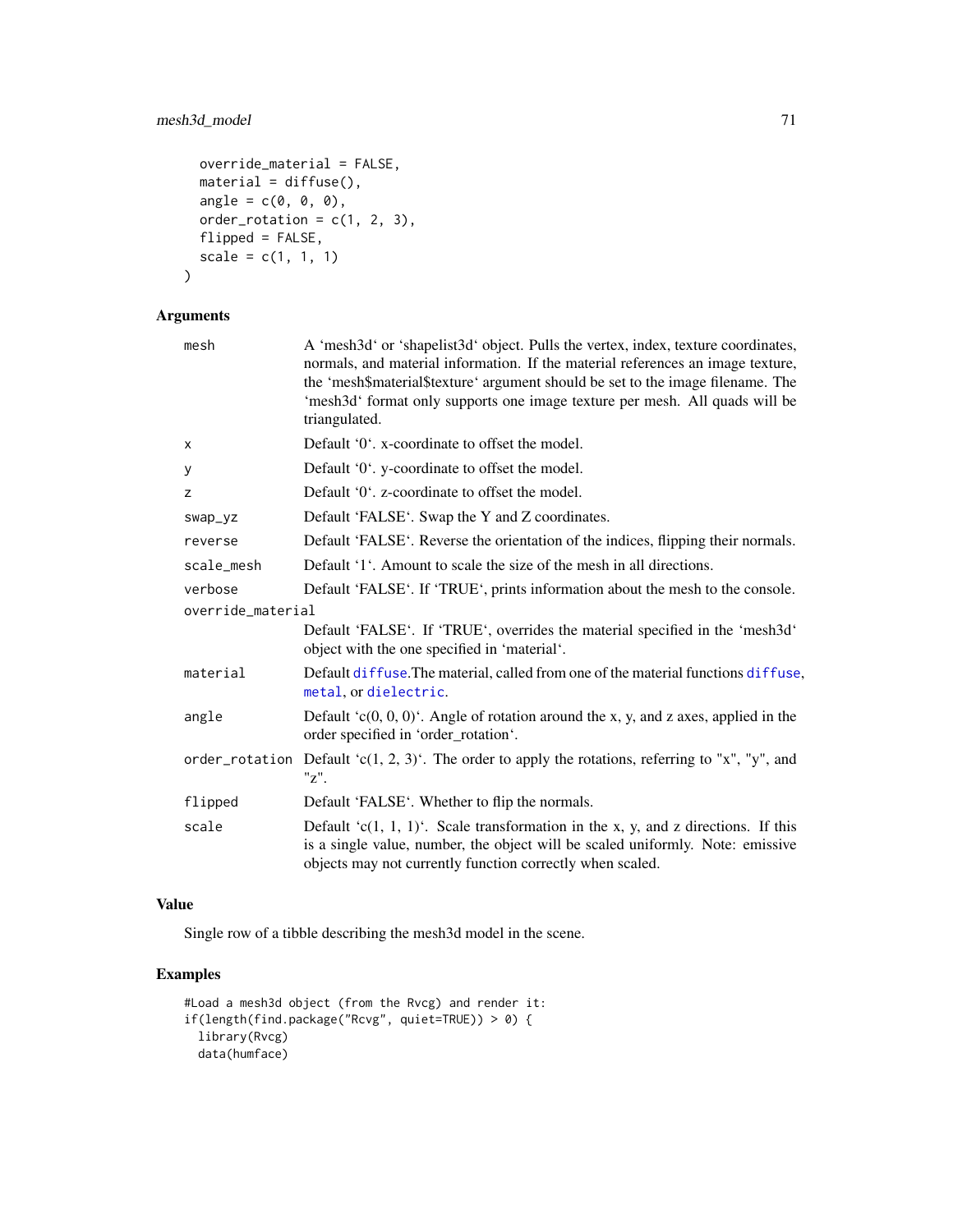```
generate_studio() %>%
    add_object(mesh3d_model(humface,y=-0.3,x=0,z=0,
                          material=glossy(color="dodgerblue4"), scale_mesh = 1/70)) %>%
    add_object(sphere(y=5,x=5,z=5,material=light(intensity=50))) %>%
    render_scene(samples=500,width=800,height=800,
                 lookat = c(0, 0.5, 1), aperture=0.0)}
```
#### <span id="page-71-0"></span>metal *Metallic Material*

## Description

Metallic Material

### Usage

```
metal(
  color = "#ffffff",
  eta = 0,
 kappa = \theta,
  fuzz = 0,
  checkercolor = NA,
  checkerperiod = 3,
  noise = \theta,
  noisephase = 0,
  noiseintensity = 10,
  noisecolor = "#000000",
  gradient_color = NA,
  gradient_transpose = FALSE,
  gradient_point_start = NA,
  gradient_point_end = NA,
  gradient_type = "hsv",
  image_texture = NA,
  image\_repeat = 1,
  alpha_texture = NA,
  bump_texture = NA,
  bump_intensity = 1,
  importance_sample = FALSE
```

```
)
```

| color | Default 'white'. The color of the sphere. Can be either a hexadecimal code, R        |
|-------|--------------------------------------------------------------------------------------|
|       | color string, or a numeric rgb vector listing three intensities between '0' and '1'. |
| eta   | Default '0'. Wavelength dependent refractivity of the material (red, green, and      |
|       | blue channels). If single number, will be repeated across all three channels.        |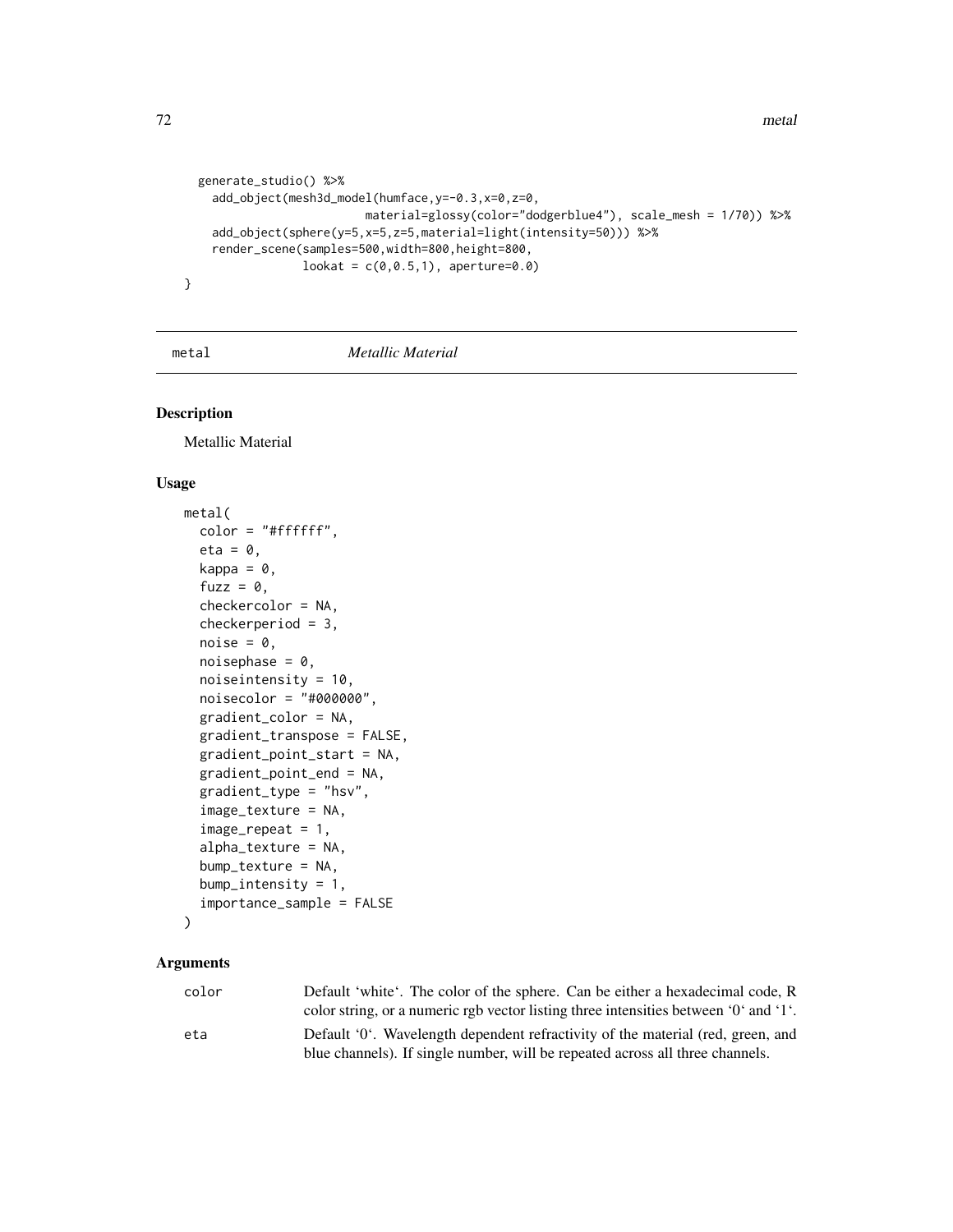metal 73

| kappa                | Default '0'. Wavelength dependent absorption of the material (red, green, and<br>blue channels). If single number, will be repeated across all three channels.                                                                                                  |
|----------------------|-----------------------------------------------------------------------------------------------------------------------------------------------------------------------------------------------------------------------------------------------------------------|
| fuzz                 | Default '0'. Deprecated–Use the microfacet material instead, as it is designed<br>for rough metals. The roughness of the metallic surface. Maximum '1'.                                                                                                         |
| checkercolor         | Default 'NA'. If not 'NA', determines the secondary color of the checkered<br>surface. Can be either a hexadecimal code, or a numeric rgb vector listing three<br>intensities between '0' and '1'.                                                              |
| checkerperiod        | Default '3'. The period of the checker pattern. Increasing this value makes the<br>checker pattern bigger, and decreasing it makes it smaller                                                                                                                   |
| noise                | Default '0'. If not '0', covers the surface in a turbulent marble pattern. This<br>value will determine the amount of turbulence in the texture.                                                                                                                |
| noisephase           | Default '0'. The phase of the noise. The noise will repeat at '360'.                                                                                                                                                                                            |
|                      | noiseintensity Default '10'. Intensity of the noise.                                                                                                                                                                                                            |
| noisecolor           | Default '#000000'. The secondary color of the noise pattern. Can be either a<br>hexadecimal code, or a numeric rgb vector listing three intensities between '0'<br>and $'1'$ .                                                                                  |
|                      | gradient_color Default 'NA'. If not 'NA', creates a secondary color for a linear gradient be-<br>tween the this color and color specified in 'color'. Direction is determined by<br>'gradient_transpose'.                                                       |
| gradient_transpose   |                                                                                                                                                                                                                                                                 |
|                      | Default 'FALSE'. If 'TRUE', this will use the 'v' coordinate texture instead of<br>the 'u' coordinate texture to map the gradient.                                                                                                                              |
| gradient_point_start |                                                                                                                                                                                                                                                                 |
|                      | Default 'NA'. If not 'NA', this changes the behavior from mapping texture<br>coordinates to mapping to world space coordinates. This should be a length-<br>3 vector specifying the x,y, and z points where the gradient begins with value<br>'color'.          |
| gradient_point_end   |                                                                                                                                                                                                                                                                 |
|                      | Default 'NA'. If not 'NA', this changes the behavior from mapping texture<br>coordinates to mapping to world space coordinates. This should be a length-<br>3 vector specifying the x,y, and z points where the gradient begins with value<br>'gradient_color'. |
| gradient_type        | Default 'hsv'. Colorspace to calculate the gradient. Alternative 'rgb'.                                                                                                                                                                                         |
| image_texture        | Default 'NA'. A 3-layer RGB array or filename to be used as the texture on the<br>surface of the object.                                                                                                                                                        |
| image_repeat         | Default '1'. Number of times to repeat the image across the surface. 'u' and 'v'<br>repeat amount can be set independently if user passes in a length-2 vector.                                                                                                 |
| alpha_texture        | Default 'NA'. A matrix or filename (specifying a greyscale image) to be used to<br>specify the transparency.                                                                                                                                                    |
| bump_texture         | Default 'NA'. A matrix, array, or filename (specifying a greyscale image) to be<br>used to specify a bump map for the surface.                                                                                                                                  |
| bump_intensity       | Default '1'. Intensity of the bump map. High values may lead to unphysical<br>results.                                                                                                                                                                          |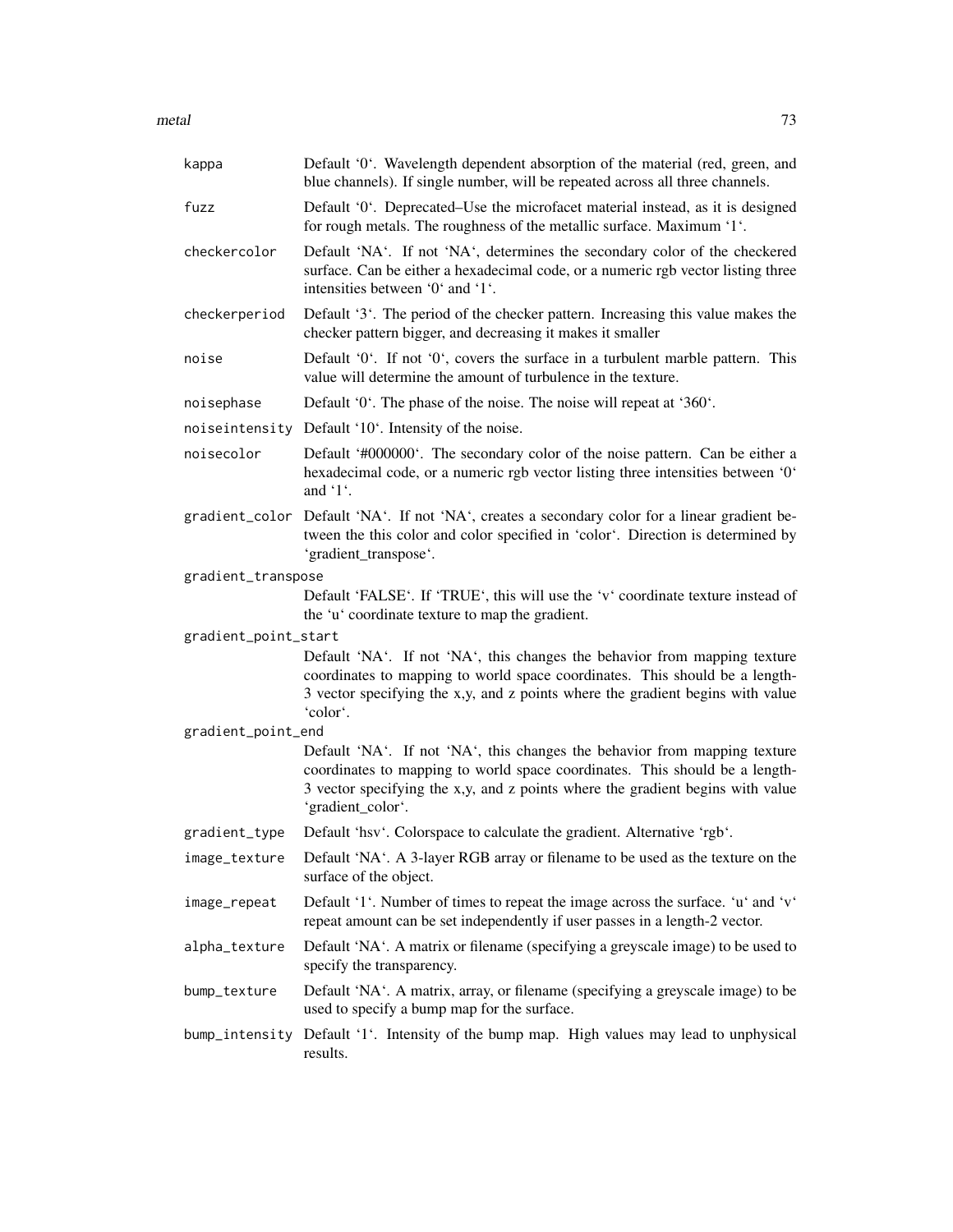#### importance\_sample

Default 'FALSE'. If 'TRUE', the object will be sampled explicitly during the rendering process. If the object is particularly important in contributing to the light paths in the image (e.g. light sources, refracting glass ball with caustics, metal objects concentrating light), this will help with the convergence of the image.

#### Value

Single row of a tibble describing the metallic material.

#### Examples

```
# Generate the cornell box with a single chrome sphere in the center. For other metals,
# See the website refractiveindex.info for eta and k data, use wavelengths 5
# 80nm (R), 530nm (G), and 430nm (B).
scene = generate_cornell() %>%
 add_object(sphere(x=555/2,y=555/2,z=555/2,radius=555/8,
 material=metal(eta=c(3.2176,3.1029,2.1839), k = c(3.3018,3.33,3.0339))))
render_scene(scene, lookfrom=c(278,278,-800),lookat = c(278,278,0), samples=50,
             aperture=0, fov=40, ambient_light=FALSE, parallel=TRUE)
#Add an aluminum rotated shiny metal block
scene = scene %>%
 add_object(cube(x=380,y=150/2,z=200,xwidth=150,ywidth=150,zwidth=150,
 material = metal(eta = c(1.07, 0.8946, 0.523), k = c(6.7144, 6.188, 4.95)), angle=c(0.45, 0)))
render_scene(scene, lookfrom=c(278,278,-800),lookat = c(278,278,0), samples=500,
             aperture=0, fov=40, ambient_light=FALSE, parallel=TRUE)
#Add a copper metal cube
scene = scene %>%
 add_object(cube(x=150,y=150/2,z=300,xwidth=150,ywidth=150,zwidth=150,
                  material = metal (eta = c(0.497, 0.8231, 1.338),
                                   k = c(2.898, 2.476, 2.298),
                  angle=c(0,-30,0)))
render_scene(scene, lookfrom=c(278,278,-800),lookat = c(278,278,0), samples=500,
             aperture=0, fov=40, ambient_light=FALSE, parallel=TRUE)
#Finally, let's add a lead pipe
scene2 = scene %>%
 add_object(cylinder(x=450,y=200,z=400,length=400,radius=30,
                  material = metal (eta = c(1.44, 1.78, 1.9),k = c(3.18, 3.36, 3.43),
                  angle=c(0,-30,0)))
render_scene(scene2, lookfrom=c(278,278,-800),lookat = c(278,278,0), samples=500,
             aperture=0, fov=40, ambient_light=FALSE, parallel=TRUE)
```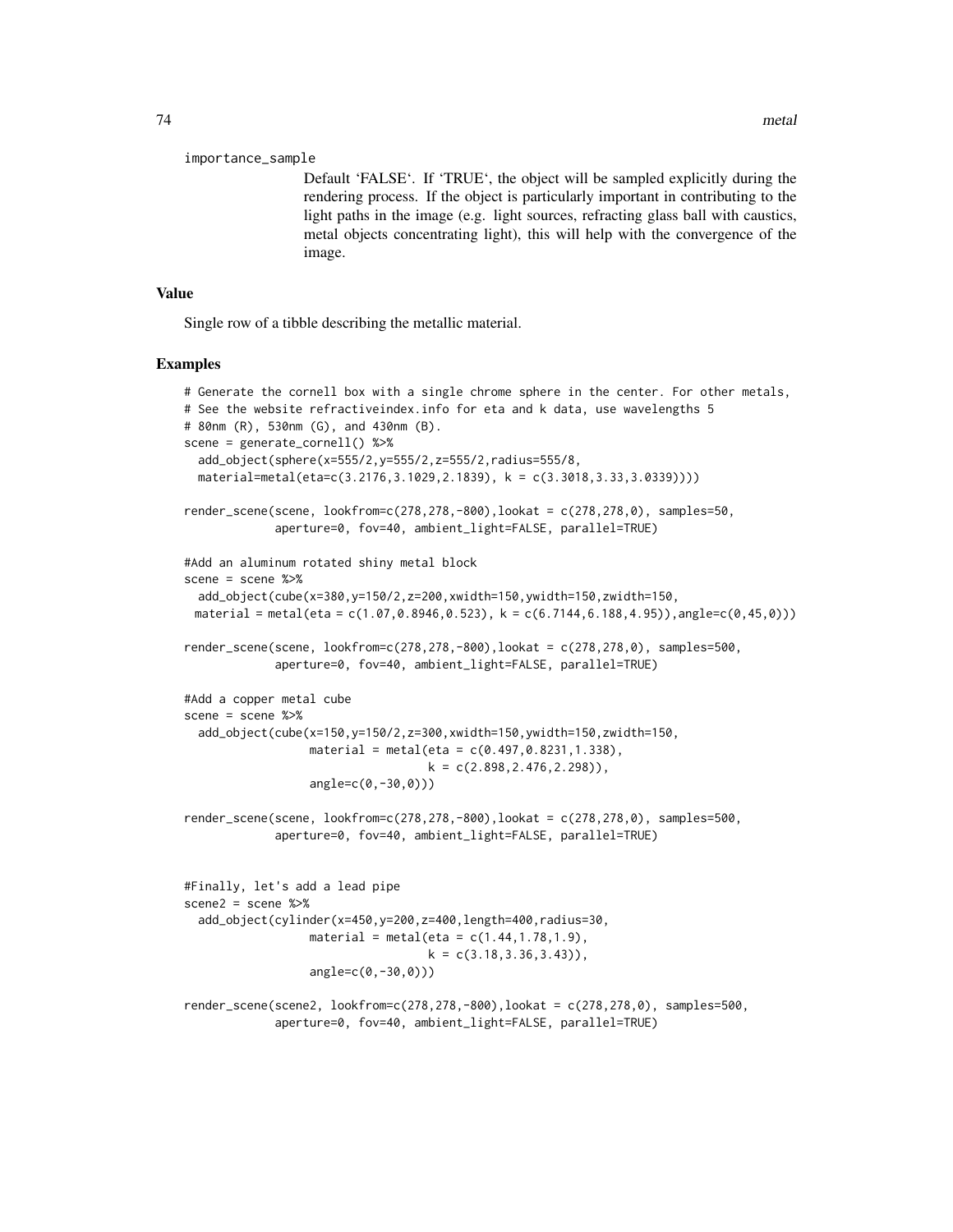# Description

Microfacet Material

# Usage

```
microfacet(
  color = "white",roughness = 1e-04,
  transmission = FALSE,
  eta = 0,
  kappa = \theta,
  microfacet = "tbr",
  checkercolor = NA,
  checkerperiod = 3,
  noise = \theta,
  noisephase = 0,
  noiseintensity = 10,
  noisecolor = "#000000",
  gradient_color = NA,
  gradient_transpose = FALSE,
  gradient_point_start = NA,
  gradient_point_end = NA,
  gradient_type = "hsv",
  image_texture = NA,
  image\_repeat = 1,
  alpha_texture = NA,
  bump_texture = NA,
  bump_intensity = 1,
  roughness_texture = NA,
  roughness_range = c(1e-04, 0.2),
  roughness_flip = FALSE,
  importance_sample = FALSE
\mathcal{L}
```

| color     | Default 'white'. The color of the surface. Can be either a hexadecimal code, R<br>color string, or a numeric rgb vector listing three intensities between $0^{\circ}$ and $1^{\circ}$ .                                                                                                                                                                                                                                        |
|-----------|--------------------------------------------------------------------------------------------------------------------------------------------------------------------------------------------------------------------------------------------------------------------------------------------------------------------------------------------------------------------------------------------------------------------------------|
| roughness | Default '0.0001'. Roughness of the surface, between '0' (smooth) and '1' (dif-<br>fuse). Can be either a single number, or two numbers indicating an anisotropic<br>distribution of normals. '0' is a smooth surface, while '1' is extremely rough.<br>This can be used to create a wide-variety of materials (e.g. $(0-0.01)$ is specu-<br>lar metal, '0.02'-'0.1' is brushed metal, '0.1'-'0.3' is a rough metallic surface, |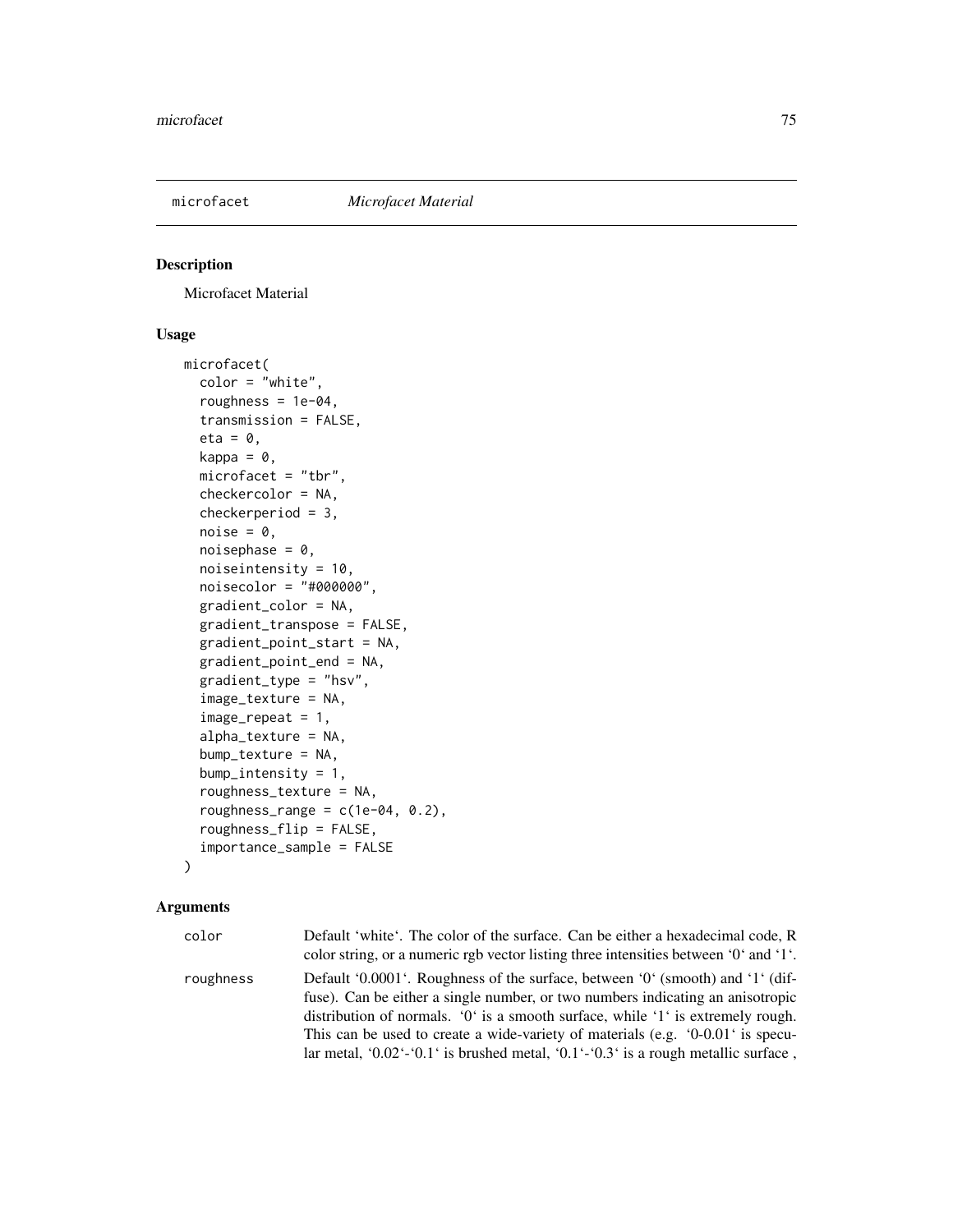|                      | $0.3 - 0.5$ is diffuse, and above that is a rough satin-like material). Two numbers<br>will specify the x and y roughness separately (e.g. 'roughness = $c(0.01, 0.001)$ '<br>gives an etched metal effect). If '0', this defaults to the 'metal()' material for<br>faster evaluation.                                   |
|----------------------|--------------------------------------------------------------------------------------------------------------------------------------------------------------------------------------------------------------------------------------------------------------------------------------------------------------------------|
| transmission         | Default 'FALSE'. If 'TRUE', this material will be a rough dielectric instead of<br>a rough metallic surface.                                                                                                                                                                                                             |
| eta                  | Default '0'. Wavelength dependent refractivity of the material (red, green, and<br>blue channels). If single number, will be repeated across all three channels. If<br>'transmission = TRUE', this is a single value representing the index of refraction<br>of the material.                                            |
| kappa                | Default '0'. Wavelength dependent absorption of the material (red, green, and<br>blue channels). If single number, will be repeated across all three channels.<br>If 'transmission = $TRUE$ ', this length-3 vector specifies the attenuation of the<br>dielectric (analogous to the dielectric 'attenuation' argument). |
| microfacet           | Default 'tbr'. Type of microfacet distribution. Alternative option 'beckmann'.                                                                                                                                                                                                                                           |
| checkercolor         | Default 'NA'. If not 'NA', determines the secondary color of the checkered<br>surface. Can be either a hexadecimal code, or a numeric rgb vector listing three<br>intensities between '0' and '1'.                                                                                                                       |
| checkerperiod        | Default '3'. The period of the checker pattern. Increasing this value makes the<br>checker pattern bigger, and decreasing it makes it smaller                                                                                                                                                                            |
| noise                | Default '0'. If not '0', covers the surface in a turbulent marble pattern. This<br>value will determine the amount of turbulence in the texture.                                                                                                                                                                         |
| noisephase           | Default '0'. The phase of the noise. The noise will repeat at '360'.                                                                                                                                                                                                                                                     |
|                      | noiseintensity Default '10'. Intensity of the noise.                                                                                                                                                                                                                                                                     |
| noisecolor           | Default '#000000'. The secondary color of the noise pattern. Can be either a<br>hexadecimal code, or a numeric rgb vector listing three intensities between '0'<br>and $\lq$ 1.                                                                                                                                          |
|                      | gradient_color Default 'NA'. If not 'NA', creates a secondary color for a linear gradient be-<br>tween the this color and color specified in 'color'. Direction is determined by<br>'gradient_transpose'.                                                                                                                |
| gradient_transpose   |                                                                                                                                                                                                                                                                                                                          |
|                      | Default 'FALSE'. If 'TRUE', this will use the 'v' coordinate texture instead of<br>the 'u' coordinate texture to map the gradient.                                                                                                                                                                                       |
| gradient_point_start |                                                                                                                                                                                                                                                                                                                          |
|                      | Default 'NA'. If not 'NA', this changes the behavior from mapping texture<br>coordinates to mapping to world space coordinates. This should be a length-<br>3 vector specifying the x,y, and z points where the gradient begins with value<br>'color'.                                                                   |
| gradient_point_end   |                                                                                                                                                                                                                                                                                                                          |
|                      | Default 'NA'. If not 'NA', this changes the behavior from mapping texture<br>coordinates to mapping to world space coordinates. This should be a length-<br>3 vector specifying the x,y, and z points where the gradient begins with value<br>'gradient_color'.                                                          |
| gradient_type        | Default 'hsv'. Colorspace to calculate the gradient. Alternative 'rgb'.                                                                                                                                                                                                                                                  |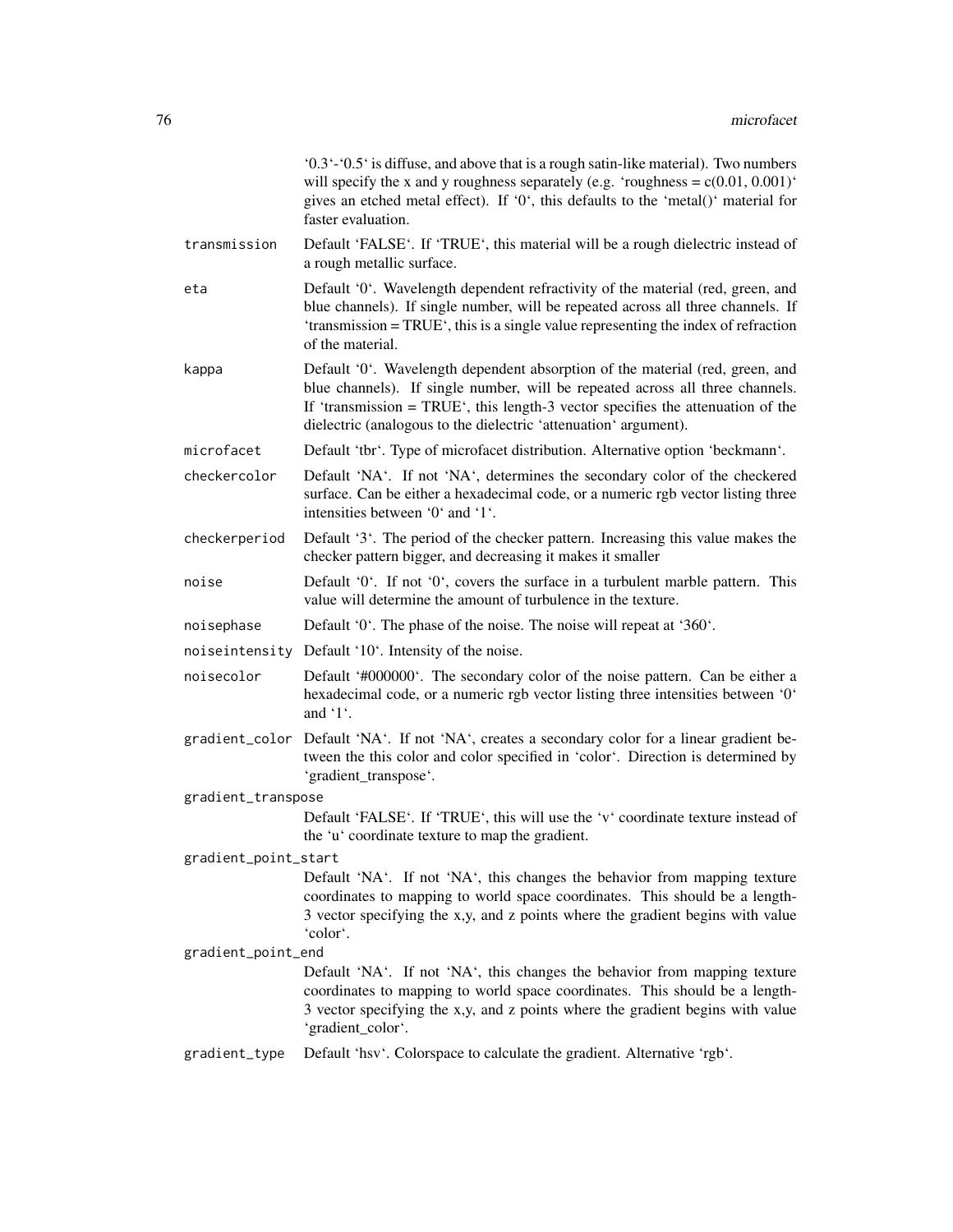#### microfacet 77

| image_texture     | Default 'NA'. A 3-layer RGB array or filename to be used as the texture on the<br>surface of the object.                                                                                                                                                                                                                                            |  |
|-------------------|-----------------------------------------------------------------------------------------------------------------------------------------------------------------------------------------------------------------------------------------------------------------------------------------------------------------------------------------------------|--|
| image_repeat      | Default '1'. Number of times to repeat the image across the surface. 'u' and 'v'<br>repeat amount can be set independently if user passes in a length-2 vector.                                                                                                                                                                                     |  |
| alpha_texture     | Default 'NA'. A matrix or filename (specifying a greyscale image) to be used to<br>specify the transparency.                                                                                                                                                                                                                                        |  |
| bump_texture      | Default 'NA'. A matrix, array, or filename (specifying a greyscale image) to be<br>used to specify a bump map for the surface.                                                                                                                                                                                                                      |  |
| bump_intensity    | Default '1'. Intensity of the bump map. High values may lead to unphysical<br>results.                                                                                                                                                                                                                                                              |  |
| roughness_texture |                                                                                                                                                                                                                                                                                                                                                     |  |
|                   | Default 'NA'. A matrix, array, or filename (specifying a greyscale image) to be<br>used to specify a roughness map for the surface.                                                                                                                                                                                                                 |  |
| roughness_range   |                                                                                                                                                                                                                                                                                                                                                     |  |
|                   | Default ' $c(0.0001, 0.2)$ '. This is a length-2 vector that specifies the range of<br>roughness values that the 'roughness_texture' can take.                                                                                                                                                                                                      |  |
|                   | roughness_flip Default 'FALSE'. Setting this to 'TRUE' flips the roughness values specified in<br>the 'roughness_texture' so high values are now low values and vice versa.                                                                                                                                                                         |  |
| importance_sample |                                                                                                                                                                                                                                                                                                                                                     |  |
|                   | Default 'FALSE'. If 'TRUE', the object will be sampled explicitly during the<br>rendering process. If the object is particularly important in contributing to the<br>light paths in the image (e.g. light sources, refracting glass ball with caustics,<br>metal objects concentrating light), this will help with the convergence of the<br>image. |  |

#### Value

Single row of a tibble describing the microfacet material.

# Examples

```
# Generate a golden egg, using eta and kappa taken from physical measurements
# See the website refractiveindex.info for eta and k data, use
# wavelengths 580nm (R), 530nm (G), and 430nm (B).
generate_cornell() %>%
 add_object(ellipsoid(x=555/2,555/2,y=150, a=100,b=150,c=100,
            material=microfacet(roughness=0.1,
                        eta=c(0.216,0.42833,1.3184), kappa=c(3.239,2.4599,1.8661)))) %>%
render_scene(lookfrom=c(278,278,-800),lookat = c(278,278,0), samples=500,
             aperture=0, fov=40, parallel=TRUE,clamp_value=10)
#Make the roughness anisotropic (either horizontal or vertical), adding an extra light in front
#to show off the different microfacet orientations
```

```
generate_cornell() %>%
 add_object(sphere(x=555/2,z=50,y=75,radius=20,material=light())) %>%
 add_object(ellipsoid(x=555-150,555/2,y=150, a=100,b=150,c=100,
            material=microfacet(roughness=c(0.3,0.1),
```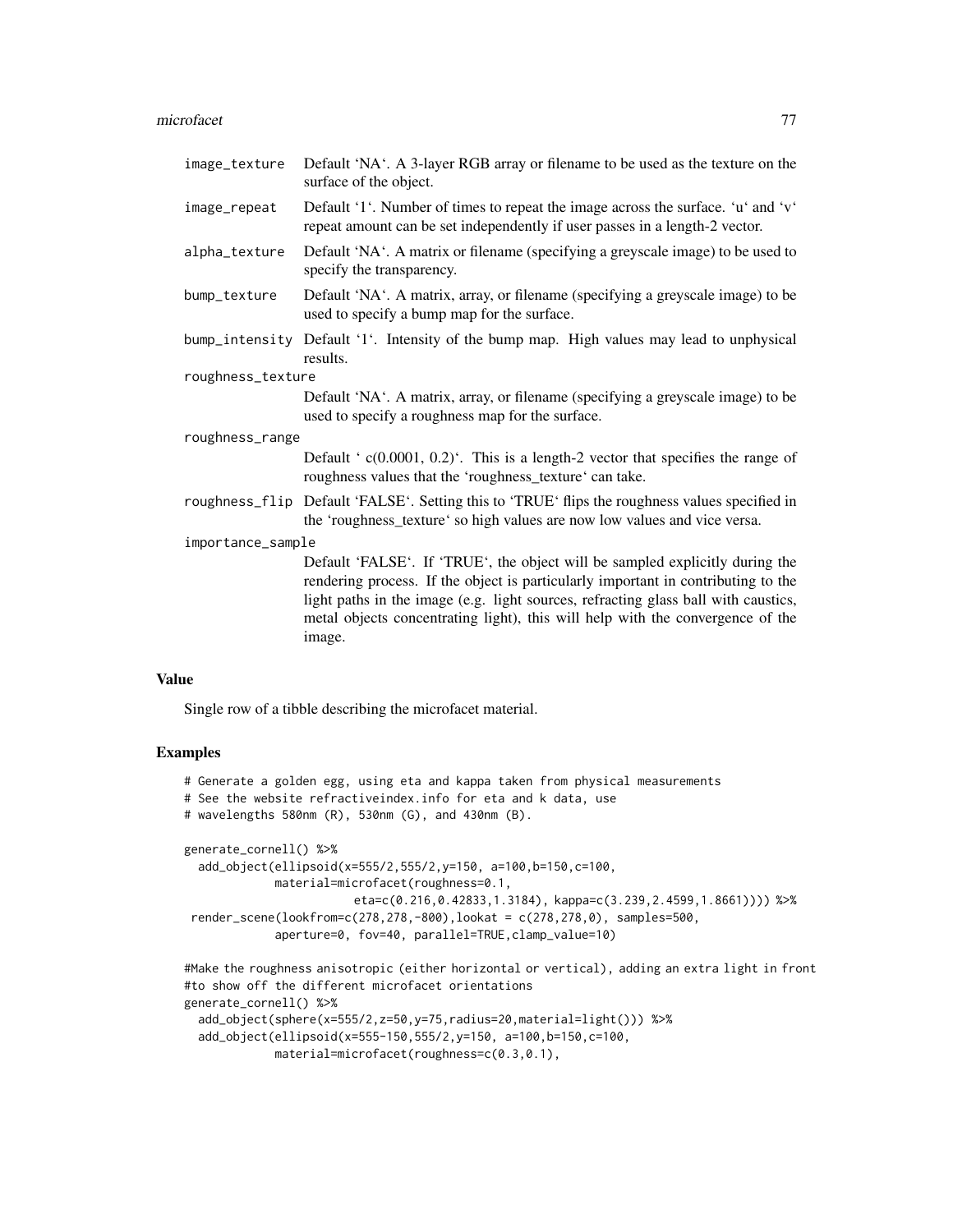```
eta=c(0.216,0.42833,1.3184), kappa=c(3.239,2.4599,1.8661)))) %>%
add_object(ellipsoid(x=150,555/2,y=150, a=100,b=150,c=100,
            material=microfacet(roughness=c(0.1,0.3),
                        eta=c(0.216,0.42833,1.3184), kappa=c(3.239,2.4599,1.8661)))) %>%
render_scene(lookfrom=c(278,278,-800),lookat = c(278,278,0), samples=500,
            aperture=0, fov=40, parallel=TRUE,clamp_value=10)
#Render a rough silver R with a smaller golden egg in front
generate_cornell() %>%
 add_object(obj_model(r_obj(),x=555/2,z=350,y=0, scale_obj = 200, angle=c(0,200,0),
            material=microfacet(roughness=0.2,
                         eta=c(1.1583,0.9302,0.5996), kappa=c(6.9650,6.396,5.332)))) %>%
add_object(ellipsoid(x=200,z=200,y=80, a=50,b=80,c=50,
            material=microfacet(roughness=0.1,
                        eta=c(0.216,0.42833,1.3184), kappa=c(3.239,2.4599,1.8661)))) %>%
render_scene(lookfrom=c(278,278,-800),lookat = c(278,278,0), samples=500,
            aperture=0, fov=40, parallel=TRUE,clamp_value=10)
#Increase the roughness
generate_cornell() %>%
 add_object(obj_model(r_obj(),x=555/2,z=350,y=0, scale_obj = 200, angle=c(0,200,0),
            material=microfacet(roughness=0.5,
                         eta=c(1.1583,0.9302,0.5996), kappa=c(6.9650,6.396,5.332)))) %>%
add_object(ellipsoid(x=200,z=200,y=80, a=50,b=80,c=50,
            material=microfacet(roughness=0.3,
                        eta=c(0.216,0.42833,1.3184), kappa=c(3.239,2.4599,1.8661)))) %>%
render_scene(lookfrom=c(278,278,-800),lookat = c(278,278,0), samples=500,
            aperture=0, fov=40, parallel=TRUE,clamp_value=10)
#Use transmission for a rough dielectric
generate_cornell() %>%
 add_object(obj_model(r_obj(),x=555/2,z=350,y=0, scale_obj = 200, angle=c(0,200,0),
            material=microfacet(roughness=0.3, transmission=T, eta=1.6))) %>%
add_object(ellipsoid(x=200,z=200,y=80, a=50,b=80,c=50,
            material=microfacet(roughness=0.3, transmission=T, eta=1.6))) %>%
render_scene(lookfrom=c(278,278,-800),lookat = c(278,278,0), samples=500,
```

```
aperture=0, fov=40, parallel=TRUE,clamp_value=10, min_variance=1e-6)
```
obj\_model *'obj' File Object*

#### Description

Load an obj file via a filepath. Currently only supports the diffuse texture with the 'texture' argument. Note: light importance sampling currently not supported for this shape.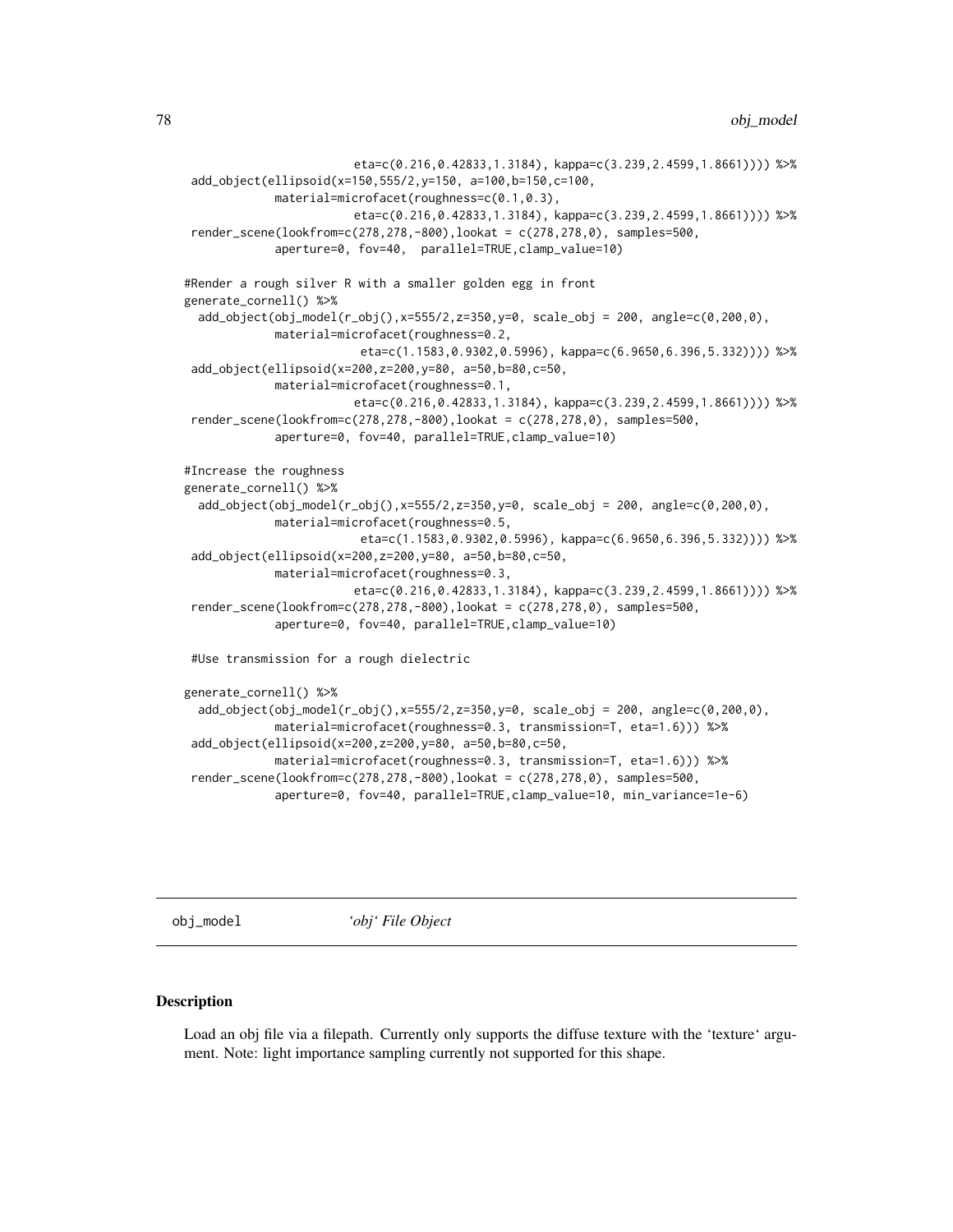# obj\_model 79

# Usage

```
obj_model(
  filename,
  x = 0,
  y = 0,
  z = 0,
  scale_obj = 1,
  texture = FALSE,
  vertex_colors = FALSE,
  material = diffuse(),angle = c(\emptyset, \emptyset, \emptyset),
  order_rotation = c(1, 2, 3),
  flipped = FALSE,
  scale = c(1, 1, 1))
```
# Arguments

| filename      | Filename and path to the 'obj' file. Can also be a 'txt' file, if it's in the correct<br>'obj' internally.                                                                                                                           |
|---------------|--------------------------------------------------------------------------------------------------------------------------------------------------------------------------------------------------------------------------------------|
| X             | Default '0'. x-coordinate to offset the model.                                                                                                                                                                                       |
| у             | Default '0'. y-coordinate to offset the model.                                                                                                                                                                                       |
| z             | Default '0'. z-coordinate to offset the model.                                                                                                                                                                                       |
| scale_obj     | Default '1'. Amount to scale the model. Use this to scale the object up or down<br>on all axes, as it is more robust to numerical precision errors than the generic<br>scale option.                                                 |
| texture       | Default 'FALSE'. Whether to load the obj file texture.                                                                                                                                                                               |
| vertex_colors | Default 'FALSE'. Set to 'TRUE' if the OBJ file has vertex colors to apply them<br>to the model.                                                                                                                                      |
| material      | Default diffuse. The material, called from one of the material functions diffuse,<br>metal, or dielectric.                                                                                                                           |
| angle         | Default $(c(0, 0, 0)^t$ . Angle of rotation around the x, y, and z axes, applied in the<br>order specified in 'order_rotation'.                                                                                                      |
|               | order_rotation Default 'c(1, 2, 3)'. The order to apply the rotations, referring to "x", "y", and<br>"Z".                                                                                                                            |
| flipped       | Default 'FALSE'. Whether to flip the normals.                                                                                                                                                                                        |
| scale         | Default ' $c(1, 1, 1)$ '. Scale transformation in the x, y, and z directions. If this<br>is a single value, number, the object will be scaled uniformly. Note: emissive<br>objects may not currently function correctly when scaled. |

# Value

Single row of a tibble describing the obj model in the scene.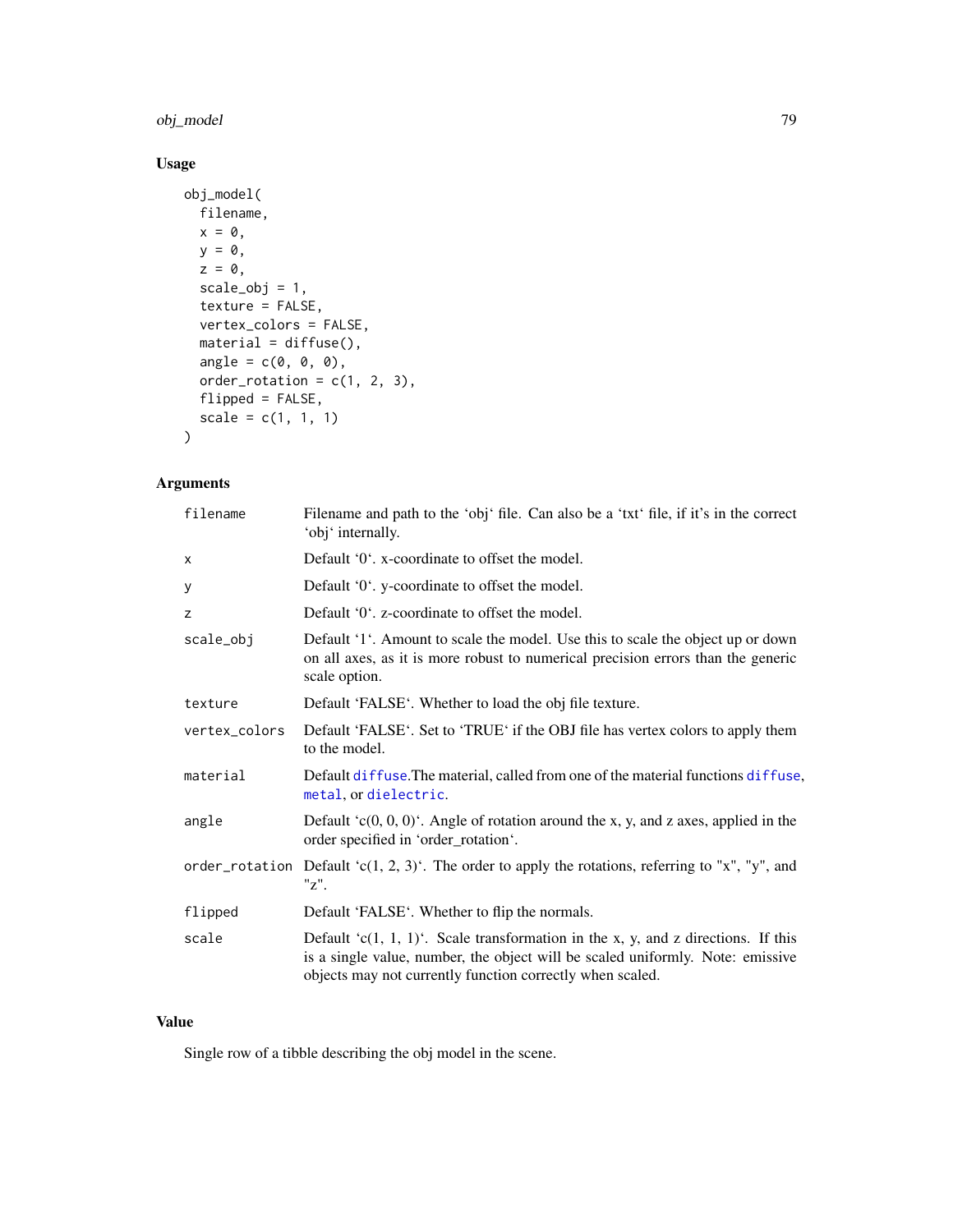#### Examples

#Load the included example R object file, by calling the r\_obj() function. This #returns the local file path to the `r.txt` obj file. The file extension is "txt" #due to package constraints, but the file contents are identical and it does not #affect the function.

```
generate_ground(material = diffuse(checkercolor = "grey50")) %>%
 add\_object(obj\_model(y = -0.8, filename = r\_obj(),material = microfacet(color = "gold", roughness = 0.05)) %>%
 add\_object(obj\_model(x = 1.8, y = -0.8, filename = r\_obj(),material = diffuse(color = "dodgerblue"))) %>%
 add\_object(obj\_model(x = -1.8, y = -0.8, filename = r\_obj(),
                      material = dielectric(attenuation = c(1, 0.3, 1)*2)) %>%
 add\_object(sphere(z = 20, x = 20, y = 20, radius = 10,material = light(intensity = 10)) %>%
 render_scene(parallel = TRUE, samples = 500, aperture = 0.05,
              fov = 32, lookfrom = c(0, 2, 10)
```
#Use scale\_obj to make objects bigger--this is more robust than the generic scale argument.

```
generate_ground(material = diffuse(checkercolor = "grey50")) %>%
 add\_object(obj\_model(y = -0.8, filename = r\_obj(), scale\_obj = 2,material = diffuse(noise = TRUE, noiseintensity = 10,noisephase=45))) %>%
 add_object(sphere(z = 20, x = 20, y = 20, radius = 10,
                   material = light(intensity = 10)) %>%
 render_scene(parallel = TRUE, samples = 500, ambient = TRUE,
              backgroundhigh="blue", backgroundlow="red",
               aperture = 0.05, fov = 32, lookfrom = c(0, 2, 10),
              lookat = c(0,1,0)
```
path *Path Object*

#### Description

Either a closed or open path made up of bezier curves that go through the specified points (with continuous first and second derivatives), or straight line segments.

#### Usage

path( points,  $x = 0$ ,  $y = 0$ ,  $z = 0$ ,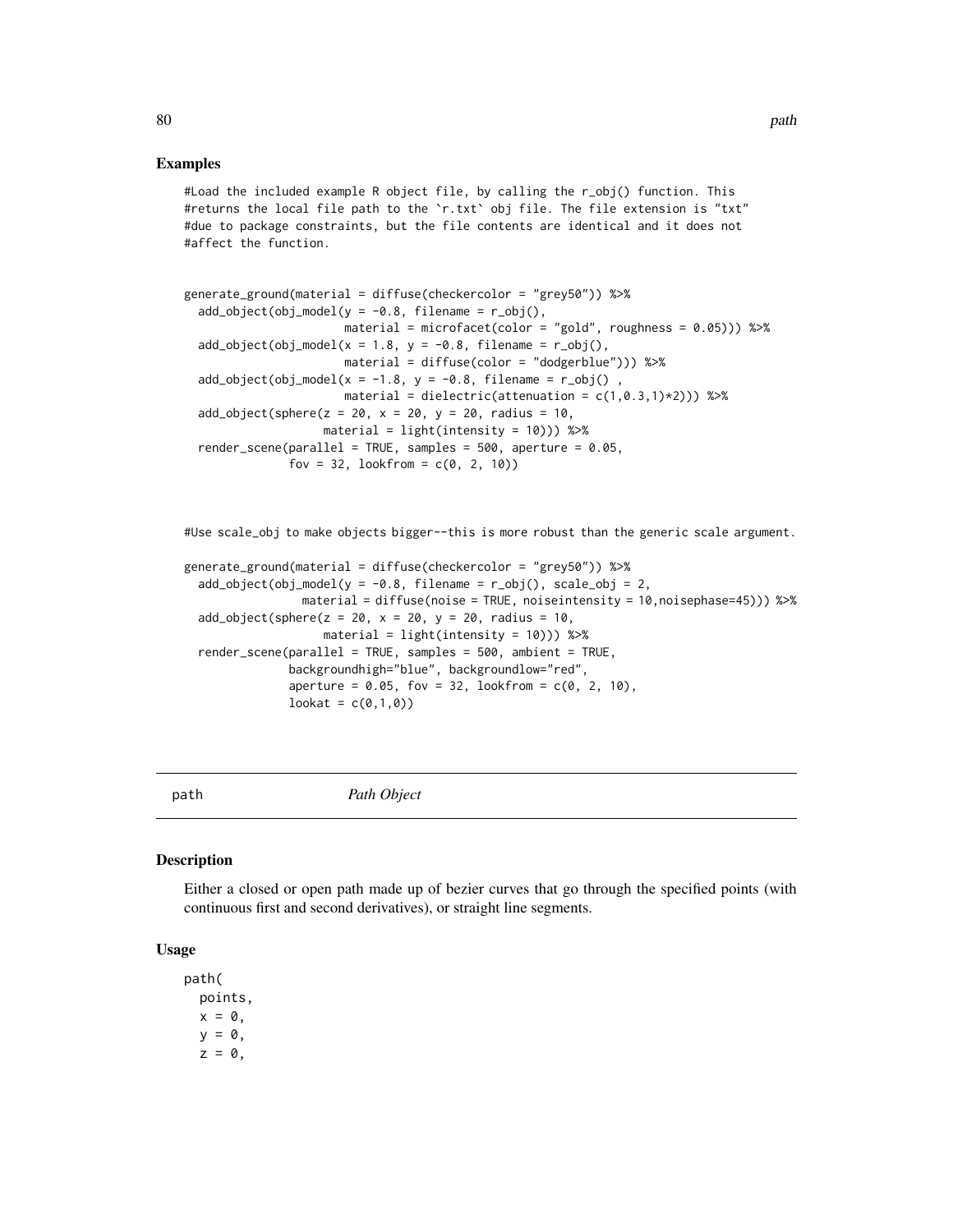path 81

```
closed = FALSE,
 straight = FALSE,
 precomputed_control_points = FALSE,
 width = 0.1,
 width_end = NA,
 u_{min} = 0,
 u_{max} = 1,
  type = "cylinder",
 normal = c(0, 0, -1),normal_end = NA,
 material = diffuse(),
 angle = c(\emptyset, \emptyset, \emptyset),
 order\_rotation = c(1, 2, 3),flipped = FALSE,
 scale = c(1, 1, 1))
```

| points                     | Either a list of length-3 numeric vectors or 3-column matrix/data.frame specify-<br>ing the x/y/z points that the path should go through.                                                                                   |
|----------------------------|-----------------------------------------------------------------------------------------------------------------------------------------------------------------------------------------------------------------------------|
| X                          | Default '0'. x-coordinate offset for the path.                                                                                                                                                                              |
| у                          | Default '0'. y-coordinate offset for the path.                                                                                                                                                                              |
| Z                          | Default '0'. z-coordinate offset for the path.                                                                                                                                                                              |
| closed                     | Default 'FALSE'. If 'TRUE', a final segment will be added that connects the<br>first and last points (unless they are already the same). Note: This final connec-<br>tion does not have continuous 1st and 2nd derivatives. |
| straight                   | Default 'FALSE'. If 'TRUE', straight lines will be used to connect the points<br>instead of bezier curves.                                                                                                                  |
| precomputed_control_points |                                                                                                                                                                                                                             |
|                            | Default 'FALSE'. If 'TRUE', 'points' argument will expect a list of control<br>points calculated with the internal rayrender function 'rayrender:::calculate_control_points()'.                                             |
| width                      | Default '0.1'. Curve width.                                                                                                                                                                                                 |
| width_end                  | Default 'NA'. Width at end of path. Same as 'width', unless specified.                                                                                                                                                      |
| $u$ _min                   | Default '0'. Minimum parametric coordinate for the path.                                                                                                                                                                    |
| $u_{max}$                  | Default '1'. Maximum parametric coordinate for the path.                                                                                                                                                                    |
| type                       | Default 'cylinder'. Other options are 'flat' and 'ribbon'.                                                                                                                                                                  |
| normal                     | Default ' $c(0,0,-1)$ '. Orientation surface normal for the start of ribbon curves.                                                                                                                                         |
| normal end                 | Default 'NA'. Orientation surface normal for the start of ribbon curves. If not<br>specified, same as 'normal'.                                                                                                             |
| material                   | Default diffuse. The material, called from one of the material functions diffuse,<br>metal, or dielectric.                                                                                                                  |
| angle                      | Default $(c(0, 0, 0)^t$ . Angle of rotation around the x, y, and z axes, applied in the<br>order specified in 'order_rotation'.                                                                                             |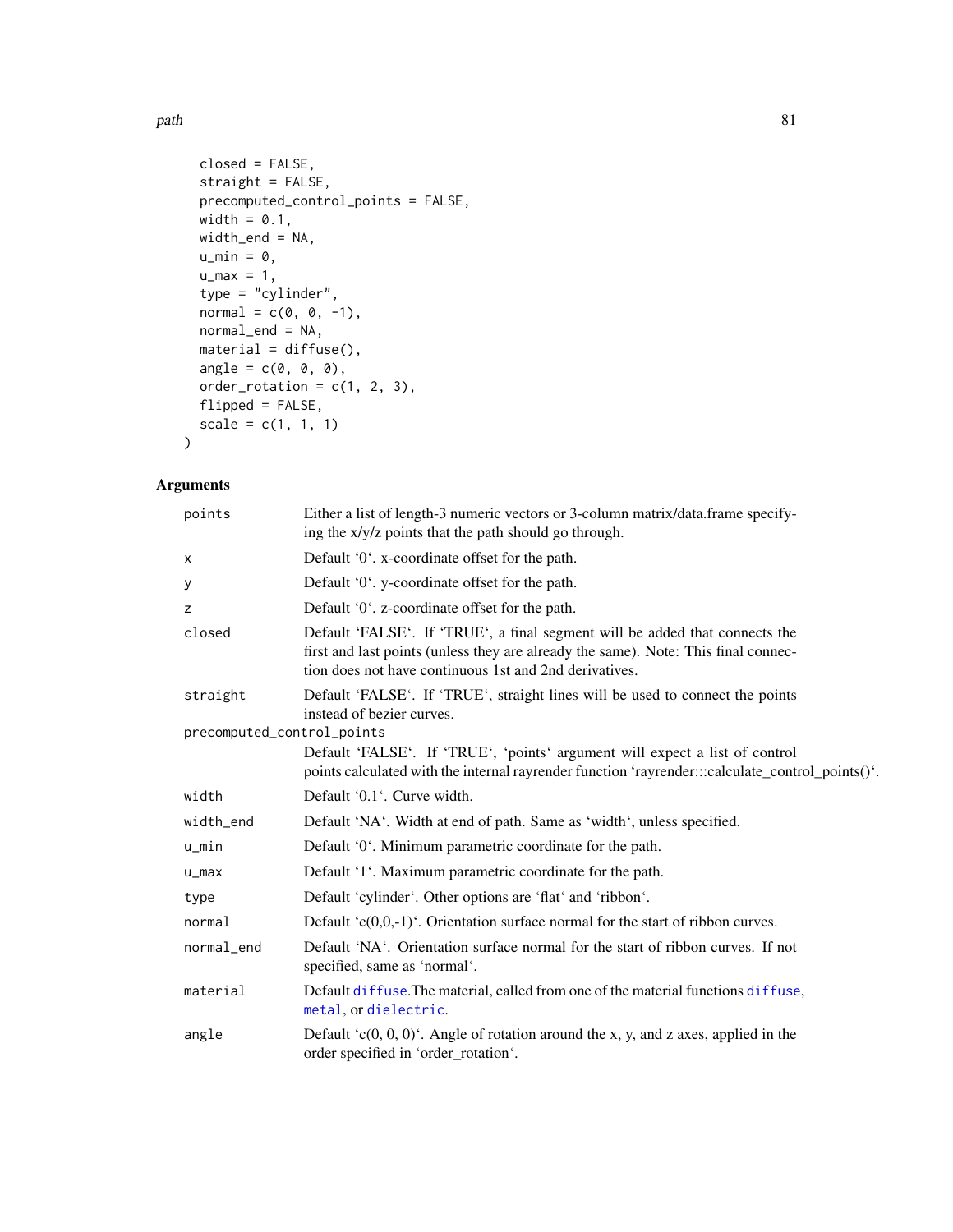|         | order_rotation Default 'c(1, 2, 3)'. The order to apply the rotations, referring to "x", "y", and<br>$"z"$ .                                                                                                                     |
|---------|----------------------------------------------------------------------------------------------------------------------------------------------------------------------------------------------------------------------------------|
| flipped | Default 'FALSE'. Whether to flip the normals.                                                                                                                                                                                    |
| scale   | Default 'c(1, 1, 1)'. Scale transformation in the x, y, and z directions. If this<br>is a single value, number, the object will be scaled uniformly. Note: emissive<br>objects may not currently function correctly when scaled. |

### Value

Single row of a tibble describing the cube in the scene.

#### Examples

```
#Generate a wavy line, showing the line goes through the specified points:
wave = list(c(-2,1,0),c(-1,-1,0),c(0,1,0),c(1,-1,0),c(2,1,0))point_mat = glossy(color="green")
generate_studio(depth=-1.5) %>%
 add_object(path(points = wave,material=glossy(color="red"))) %>%
 add_object(sphere(x=-2,y=1,radius=0.1,material=point_mat)) %>%
 add_object(sphere(x=-1,y=-1,radius=0.1,material=point_mat)) %>%
 add_object(sphere(x=0,y=1,radius=0.1,material=point_mat)) %>%
 add_object(sphere(x=1,y=-1,radius=0.1,material=point_mat)) %>%
 add_object(sphere(x=2,y=1,radius=0.1,material=point_mat)) %>%
 add_object(sphere(z=5,x=5,y=5,radius=2,material=light(intensity=15))) %>%
 render_scene(samples=500, clamp_value=10,fov=30)
#Here we use straight lines by setting `straight = TRUE`:
generate_studio(depth=-1.5) %>%
 add_object(path(points = wave,straight = TRUE, material=glossy(color="red"))) %>%
 add_object(sphere(z=5,x=5,y=5,radius=2,material=light(intensity=15))) %>%
 render_scene(samples=500, clamp_value=10,fov=30)
#We can also pass a matrix of values, specifying the x/y/z coordinates. Here,
#we'll create a random curve:
set.seed(21)
random_mat = matrix(runif(3*9)*2-1, ncol=3)
generate_studio(depth=-1.5) %>%
 add_object(path(points=random_mat, material=glossy(color="red"))) %>%
 add_object(sphere(y=5,radius=1,material=light(intensity=30))) %>%
 render_scene(samples=500, clamp_value=10)
#We can ensure the curve is closed by setting `closed = TRUE`
generate_studio(depth=-1.5) %>%
 add_object(path(points=random_mat, closed = TRUE, material=glossy(color="red"))) %>%
 add_object(sphere(y=5,radius=1,material=light(intensity=30))) %>%
  render_scene(samples=500, clamp_value=10)
#Finally, let's render a pretzel to show how you can render just a subset of the curve:
pretzel = list(c(-0.8,-0.5,0.1),c(0,-0.2,-0.1),c(0,0.3,0.1),c(-0.5,0.5,0.1),c(-0.6,-0.5,-0.1),
               c(0,-0.8,-0.1),
          c(0.6,-0.5,-0.1), c(0.5,0.5,-0.1), c(0,0.3,-0.1), c(-0,-0.2,0.1), c(0.8,-0.5,0.1))
```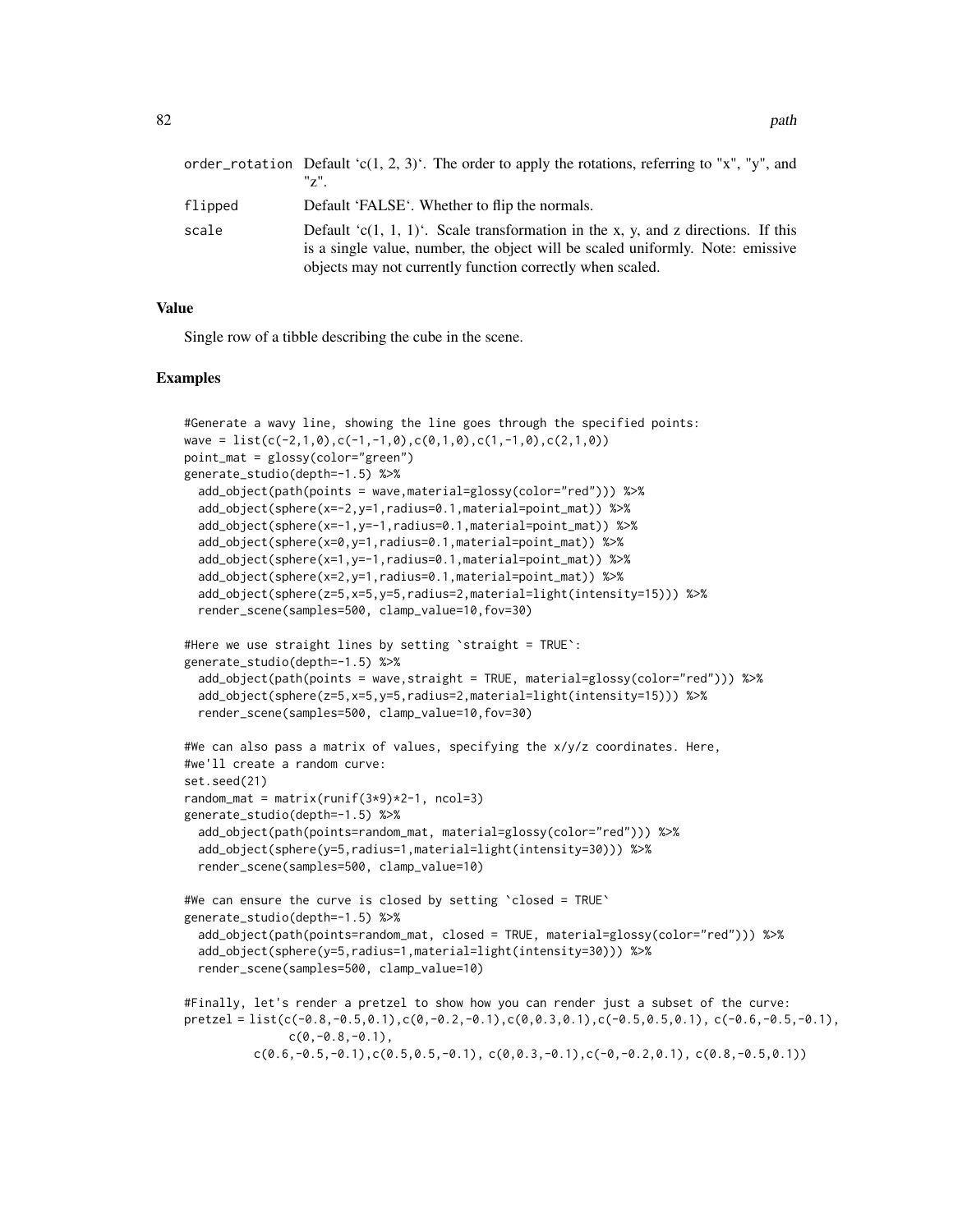```
#Render the full pretzel:
generate_studio(depth = -1.1) %>%
 add_object(path(pretzel, width=0.17, material = glossy(color="#db5b00"))) %>%
 add\_object(sphere(y=5,x=2,z=4,material=light(intensity=20,spotlight_focus = c(0,0,0)))) %>%
 render_scene(samples=500, clamp_value=10)
#Here, we'll render only the first third of the pretzel by setting \mu_{max} = 0.33generate_studio(depth = -1.1) %>%
 add_object(path(pretzel, width=0.17, u_max=0.33, material = glossy(color="#db5b00"))) %>%
 add_object(sphere(y=5,x=2,z=4,material=light(intensity=20,spotlight_focus = c(\theta, \theta, \theta)))) %>%
 render_scene(samples=500, clamp_value=10)
#Here's the last third, by setting 'u_min = 0.66'
generate_studio(depth = -1.1) %>%
 add_object(path(pretzel, width=0.17, u_min=0.66, material = glossy(color="#db5b00"))) %>%
 add_object(sphere(y=5,x=2,z=4,material=light(intensity=20,spotlight_focus = c(0,0,0)))) %>%
 render_scene(samples=500, clamp_value=10)
#Here's the full pretzel, decomposed into thirds using the u_min and u_max coordinates
generate_studio(depth = -1.1) %>%
 add\_object(path(pretzel, width=0.17, u_max=0.33, x = -0.8, y = 0.6,material = glossy(color="#db5b00"))) %>%
 add\_object(path(pretzel, width=0.17, u\_min=0.66, x = 0.8, y = 0.6,material = glossy(color="#db5b00"))) %>%
 add_object(path(pretzel, width=0.17, u_min=0.33, u_max=0.66, x=0,
                  material = glossy(color="#db5b00"))) %>%
 add_object(sphere(y=5,x=2,z=4,material=light(intensity=20,spotlight_focus = c(0,0,0)))) %>%
 render_scene(samples=500, clamp_value=10, lookfrom=c(0,3,10))
```
# pig *Pig Object*

## Description

Pig Object

#### Usage

```
pig(
  x = 0,
  y = 0,
  z = 0,
  emotion = "neutral",
  spider = FALSE,
  angle = c(0, 0, 0),
  order_rotation = c(1, 2, 3),
  scale = c(1, 1, 1),diffuse_sigma = 0)
```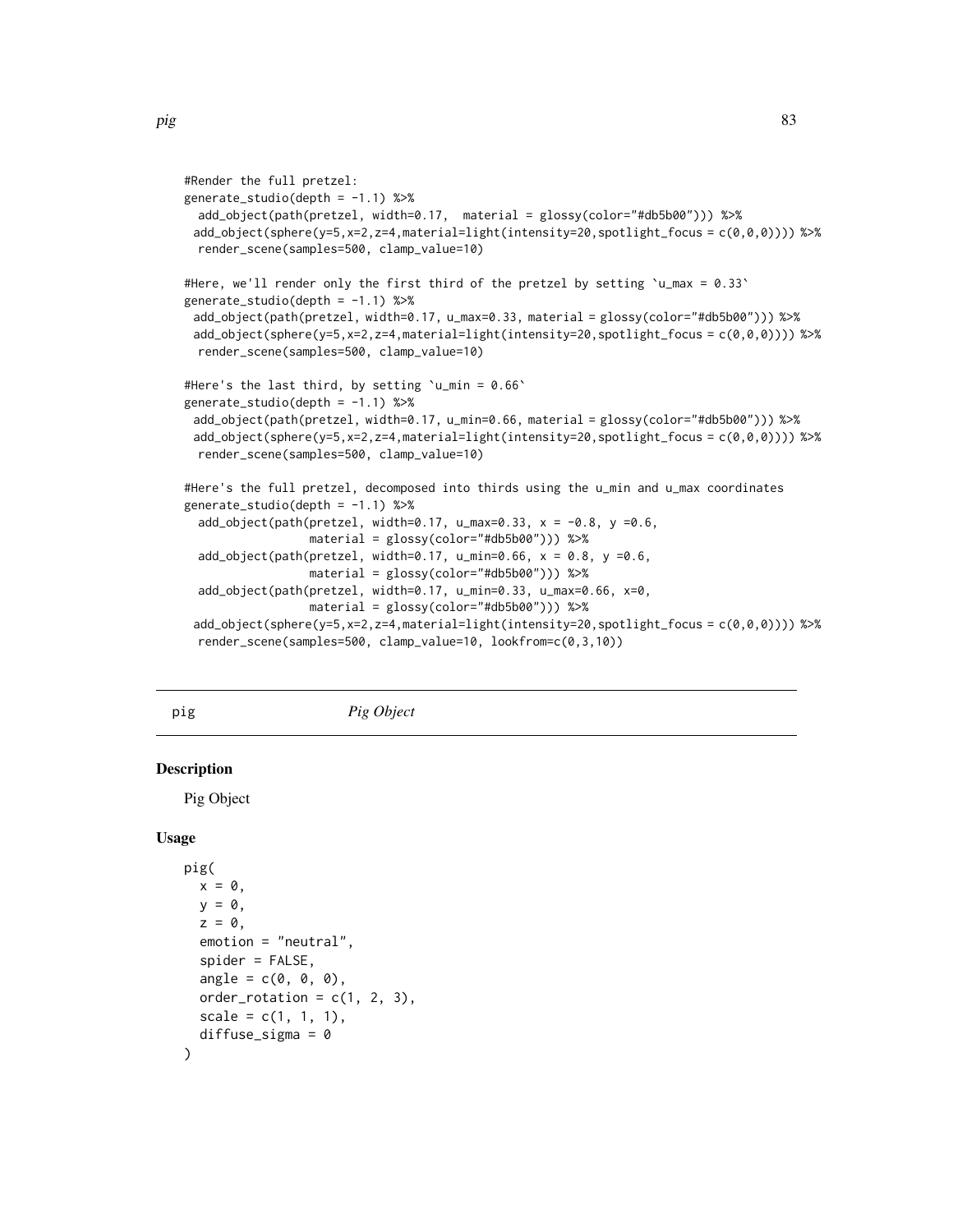## **Arguments**

| X             | Default '0'. x-coordinate of the center of the pig.                                                                                                  |
|---------------|------------------------------------------------------------------------------------------------------------------------------------------------------|
| У             | Default '0'. y-coordinate of the center of the pig.                                                                                                  |
| z             | Default '0'. z-coordinate of the center of the pig.                                                                                                  |
| emotion       | Default 'neutral'. Other options include 'skeptical', 'worried', and 'angry'.                                                                        |
| spider        | Default 'FALSE'. Spiderpig.                                                                                                                          |
| angle         | Default $(c(0, 0, 0)^t$ . Angle of rotation around the x, y, and z axes, applied in the<br>order specified in 'order rotation'.                      |
|               | order_rotation Default 'c(1, 2, 3)'. The order to apply the rotations, referring to "x", "y", and<br>"z".                                            |
| scale         | Default 'c(1, 1, 1)'. Scale transformation in the x, y, and z directions. If this is a<br>single value, number, the object will be scaled uniformly. |
| diffuse_sigma | Default '0'. Controls the Oren-Nayar sigma parameter for the pig's diffuse ma-<br>terial.                                                            |

# Value

Single row of a tibble describing the pig in the scene.

#### Examples

#Generate a pig in the cornell box.

```
generate_cornell() %>%
  add_object(pig(x=555/2,z=555/2,y=120,
  scale=c(80,80,80), angle = c(0,135,0))) %>%
  render_scene(parallel=TRUE, samples=400,clamp_value=10)
# Show the pig staring into a mirror, worried
generate_cornell() %>%
  add_object(pig(x=555/2-70,z=555/2+50,y=120,scale=c(80,80,80),
                 angle = c(0, -40, 0), emotion = "worried")) %>%
  add_object(cube(x=450,z=450,y=250, ywidth=500, xwidth=200,
                  angle = c(0, 45, 0), material = metal())) %>%
  render_scene(parallel=TRUE, samples=500,clamp_value=10)
# Render many small pigs facing random directions, with an evil pig overlord
set.seed(1)
lots_of_pigs = list()
for(i in 1:10) {
  \text{lots\_of\_pigs[[i]] = pig(x=50 + 450 * runif(1), z = 50 + 450 * runif(1), y=50,scale = c(30, 30, 30), angle = c(0, 360*runif(1), 0), emotion = "worried")
}
many_pigs_scene = do.call(rbind, lots_of_pigs) %>%
 add_object(generate_cornell(lightintensity=30, lightwidth=100)) %>%
```

```
add_object(pig(z=500,x=555/2,y=350, emotion = "angry",
```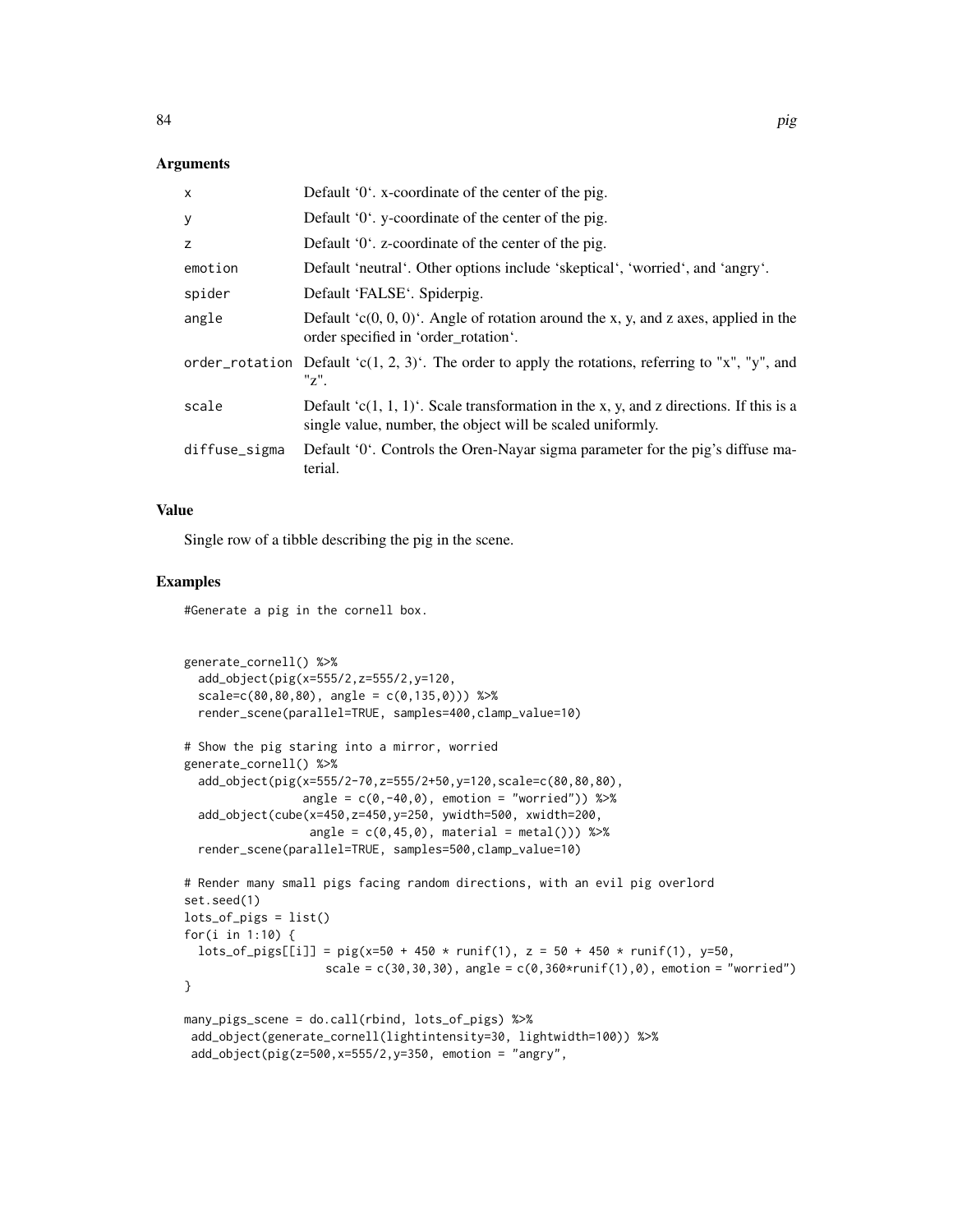```
scale=c(100,100,100),angle=c(-30,90,0), order_rotation=c(3,2,1)))
render_scene(many_pigs_scene,parallel=TRUE,clamp_value=10, samples=500)
#Render spiderpig
generate_studio() %>%
 add_object(pig(y=-1,angle=c(0,-100,0), scale=1/2,spider=TRUE)) %>%
 add_object(sphere(y=5,z=5,x=5,material=light(intensity=100))) %>%
 render_scene(samples=500,lookfrom=c(0,2,10),clamp_value=10)
```
ply\_model *'ply' File Object*

#### Description

Load an PLY file via a filepath. Note: light importance sampling currently not supported for this shape.

# Usage

```
ply_model(
 filename,
 x = 0,
 y = 0,
 z = 0,
 scale_ply = 1,
 material = diffuse(),angle = c(0, 0, 0),order_rotation = c(1, 2, 3),
 flipped = FALSE,
 scale = c(1, 1, 1))
```

| filename     | Filename and path to the 'ply' file. Can also be a 'txt' file, if it's in the correct<br>'ply' internally.                                                                           |
|--------------|--------------------------------------------------------------------------------------------------------------------------------------------------------------------------------------|
| $\mathsf{x}$ | Default '0'. x-coordinate to offset the model.                                                                                                                                       |
| y            | Default '0'. y-coordinate to offset the model.                                                                                                                                       |
| z            | Default '0'. z-coordinate to offset the model.                                                                                                                                       |
| scale_ply    | Default '1'. Amount to scale the model. Use this to scale the object up or down<br>on all axes, as it is more robust to numerical precision errors than the generic<br>scale option. |
| material     | Default diffuse. The material, called from one of the material functions diffuse.<br>metal, or dielectric.                                                                           |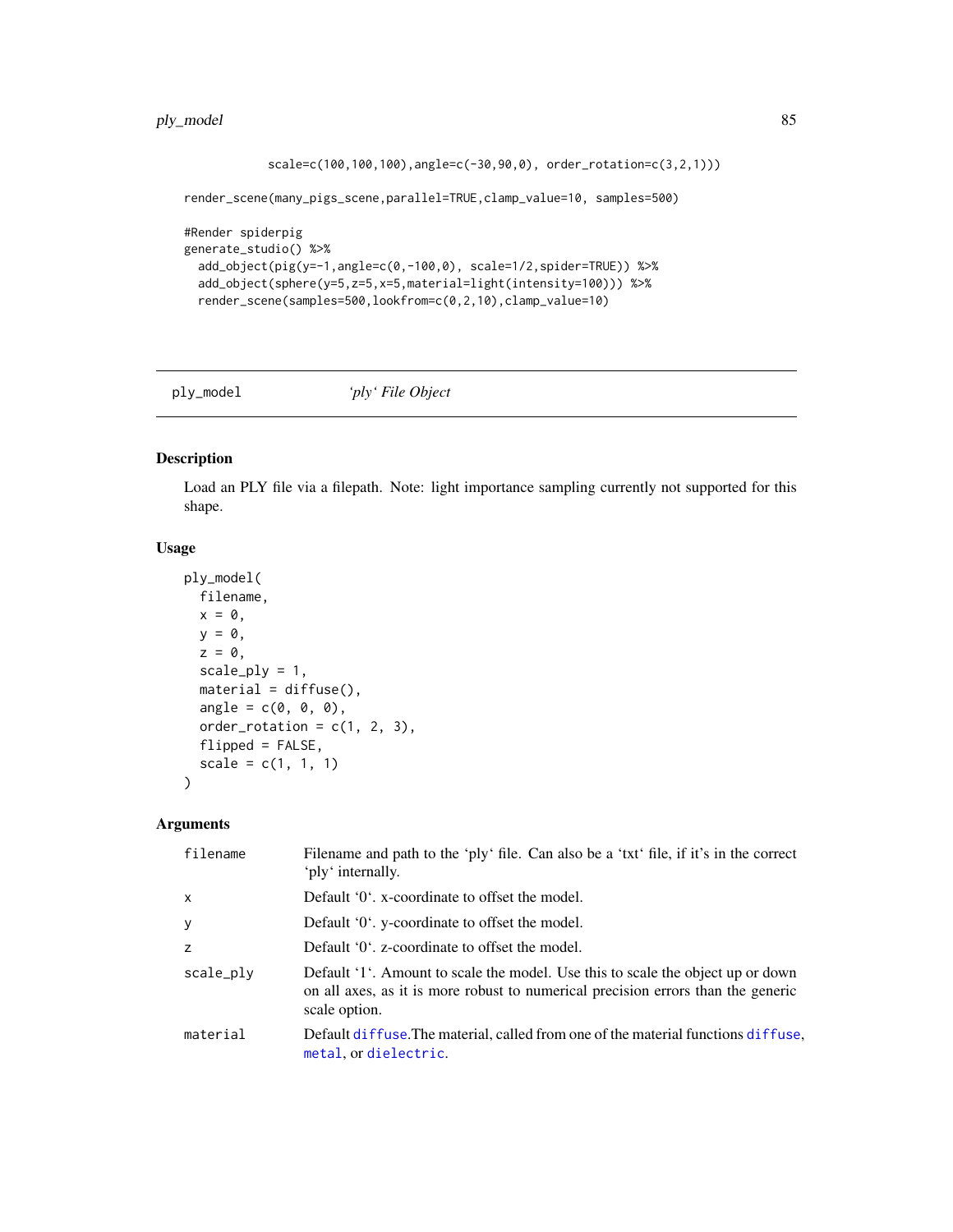| angle   | Default $(c(0, 0, 0)^t$ . Angle of rotation around the x, y, and z axes, applied in the<br>order specified in 'order rotation'.                                                                                                  |
|---------|----------------------------------------------------------------------------------------------------------------------------------------------------------------------------------------------------------------------------------|
|         | order_rotation Default 'c(1, 2, 3)'. The order to apply the rotations, referring to "x", "y", and<br>$"z"$ .                                                                                                                     |
| flipped | Default 'FALSE'. Whether to flip the normals.                                                                                                                                                                                    |
| scale   | Default 'c(1, 1, 1)'. Scale transformation in the x, y, and z directions. If this<br>is a single value, number, the object will be scaled uniformly. Note: emissive<br>objects may not currently function correctly when scaled. |

# Value

Single row of a tibble describing the obj model in the scene.

#### Examples

#See the documentation for `obj\_model()`--no example PLY models are included with this package, #but the process of loading a model is the same (without support for vertex colors).

render\_animation *Render Animation*

## Description

Takes the scene description and renders an image, either to the device or to a filename.

# Usage

```
render_animation(
  scene,
  camera_motion,
  start_frame = 1,
 width = 400,
  height = 400,
  samples = 100,
 min_variance = 5e-05,
 min_adaptive_size = 8,
  sample_method = "sobol",
  max\_depth = 50,
  roulette_active_depth = 10,
  ambient_light = FALSE,
  clamp_value = Inf,
  filename = "rayimage",
  backgroundhigh = "#8@b4ff",
  backgroundlow = "#ffffff",
  shutteropen = 0,
  shutterclose = 1,
  focal_distance = NULL,
```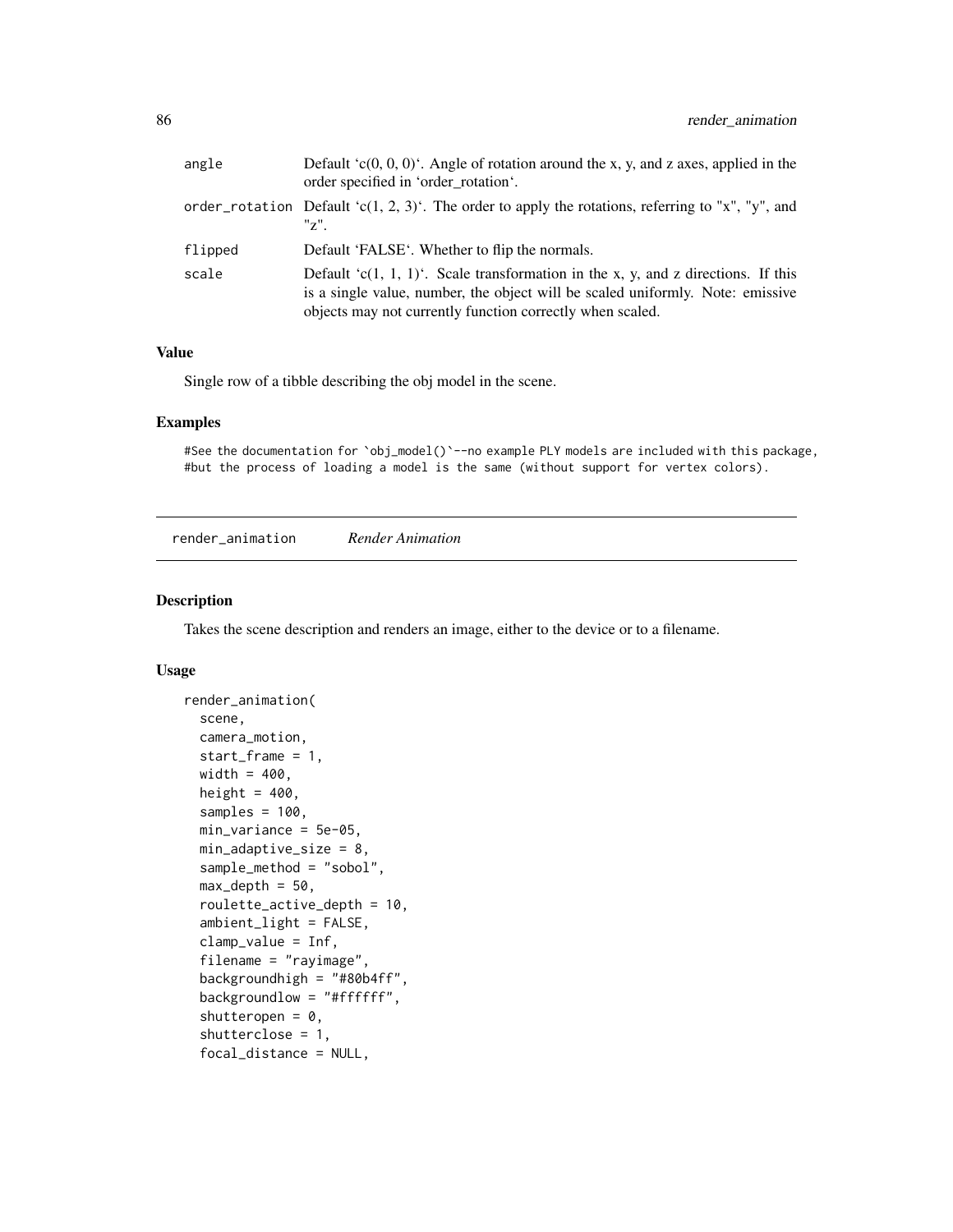# render\_animation 87

```
ortho_dimensions = c(1, 1),
  tonemap = "gamma",
 bloom = TRUE,
 parallel = TRUE,
 bvh_type = "sah",environment_light = NULL,
  rotate_env = 0,
  intensity_env = 1,
 debug_channel = "none",
 return_raw_array = FALSE,
 progress = interactive(),
 verbose = FALSE,
 preview_light_direction = c(0, -1, 0),
 preview_exponent = 6
\mathcal{L}
```

| scene                 | Tibble of object locations and properties.                                                                                                                                                                                                                                                                                        |  |
|-----------------------|-----------------------------------------------------------------------------------------------------------------------------------------------------------------------------------------------------------------------------------------------------------------------------------------------------------------------------------|--|
| camera_motion         | Data frame of camera motion vectors, calculated with 'generate_camera_motion()'.                                                                                                                                                                                                                                                  |  |
| start_frame           | Default '1'. Frame to start the animation.                                                                                                                                                                                                                                                                                        |  |
| width                 | Default '400'. Width of the render, in pixels.                                                                                                                                                                                                                                                                                    |  |
| height                | Default '400'. Height of the render, in pixels.                                                                                                                                                                                                                                                                                   |  |
| samples               | Default '100'. The maximum number of samples for each pixel. If this is<br>a length-2 vector and the 'sample_method' is 'stratified', this will control the<br>number of strata in each dimension. The total number of samples in this case<br>will be the product of the two numbers.                                            |  |
| min variance          | Default '0.00005'. Minimum acceptable variance for a block of pixels for the<br>adaptive sampler. Smaller numbers give higher quality images, at the expense of<br>longer rendering times. If this is set to zero, the adaptive sampler will be turned<br>off and the renderer will use the maximum number of samples everywhere. |  |
| min_adaptive_size     |                                                                                                                                                                                                                                                                                                                                   |  |
|                       | Default '8'. Width of the minimum block size in the adaptive sampler.                                                                                                                                                                                                                                                             |  |
| sample_method         | Default 'sobol'. The type of sampling method used to generate random num-<br>bers. The other options are 'random' (worst quality but simple), 'stratified' (only<br>implemented for completion), and 'sobol_blue' (best option for sample counts<br>below 256).                                                                   |  |
| max_depth             | Default '50'. Maximum number of bounces a ray can make in a scene.                                                                                                                                                                                                                                                                |  |
| roulette_active_depth |                                                                                                                                                                                                                                                                                                                                   |  |
|                       | Default '10'. Number of ray bounces until a ray can stop bouncing via Russian<br>roulette.                                                                                                                                                                                                                                        |  |
| ambient_light         | Default 'FALSE', unless there are no emitting objects in the scene. If 'TRUE',<br>the background will be a gradient varying from 'backgroundhigh' directly up<br>$(+y)$ to 'backgroundlow' directly down $(-y)$ .                                                                                                                 |  |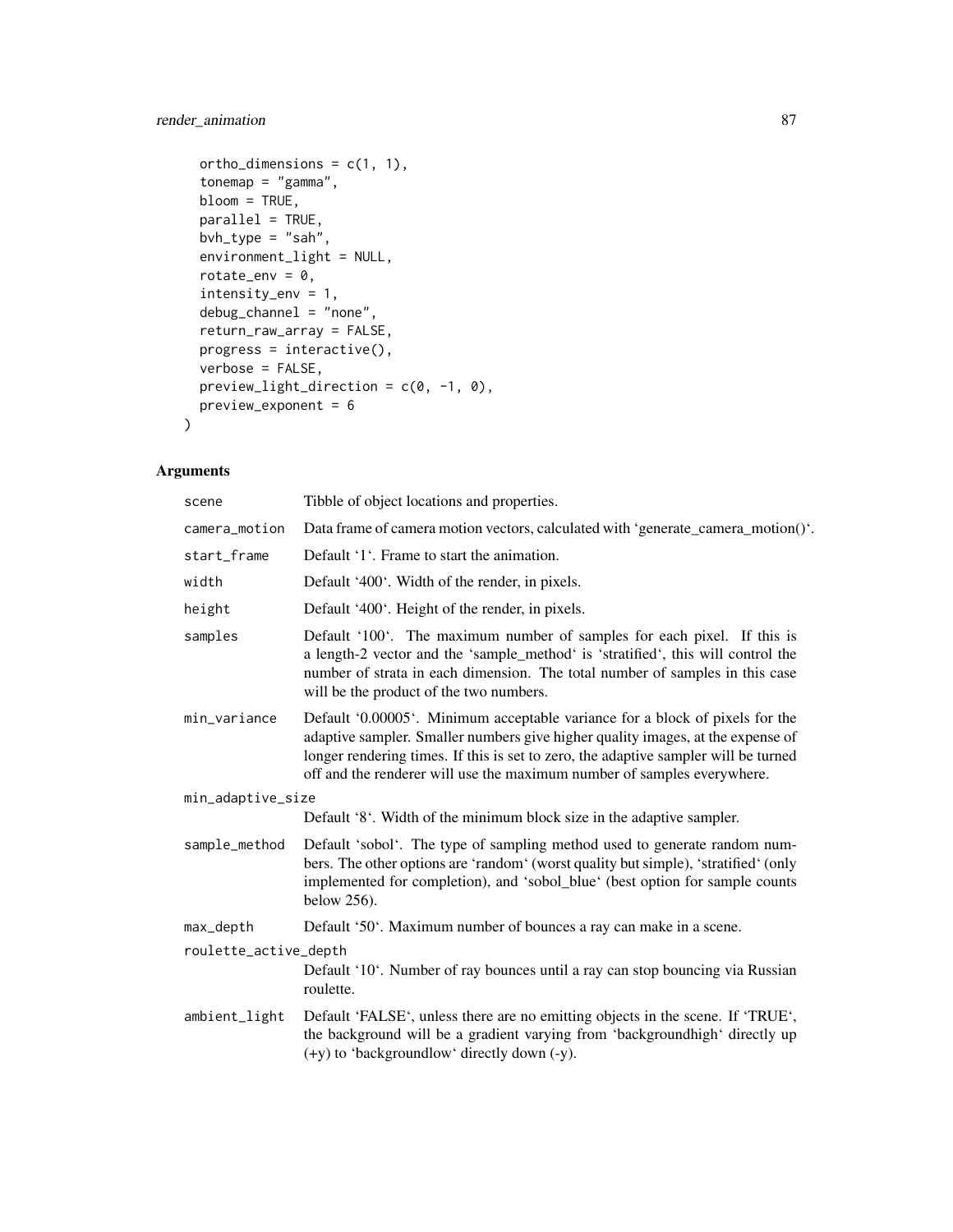| clamp_value       | Default 'Inf'. If a bright light or a reflective material is in the scene, occasionally<br>there will be bright spots that will not go away even with a large number of<br>samples. These can be removed (at the cost of slightly darkening the image) by<br>setting this to a small number greater than 1.                                                                                                                                                                                                                                                                                                                  |
|-------------------|------------------------------------------------------------------------------------------------------------------------------------------------------------------------------------------------------------------------------------------------------------------------------------------------------------------------------------------------------------------------------------------------------------------------------------------------------------------------------------------------------------------------------------------------------------------------------------------------------------------------------|
| filename          | Default 'NULL'. If present, the renderer will write to the filename instead of<br>the current device.                                                                                                                                                                                                                                                                                                                                                                                                                                                                                                                        |
|                   | backgroundhigh Default '#80b4ff'. The "high" color in the background gradient. Can be either a<br>hexadecimal code, or a numeric rgb vector listing three intensities between '0'<br>and '1'.                                                                                                                                                                                                                                                                                                                                                                                                                                |
| backgroundlow     | Default '#ffffff'. The "low" color in the background gradient. Can be either a<br>hexadecimal code, or a numeric rgb vector listing three intensities between '0'<br>and $'1'$ .                                                                                                                                                                                                                                                                                                                                                                                                                                             |
| shutteropen       | Default '0'. Time at which the shutter is open. Only affects moving objects.                                                                                                                                                                                                                                                                                                                                                                                                                                                                                                                                                 |
| shutterclose      | Default '1'. Time at which the shutter is open. Only affects moving objects.                                                                                                                                                                                                                                                                                                                                                                                                                                                                                                                                                 |
|                   | focal_distance Default 'NULL', automatically set to the 'lookfrom-lookat' distance unless oth-<br>erwise specified.                                                                                                                                                                                                                                                                                                                                                                                                                                                                                                          |
| ortho_dimensions  |                                                                                                                                                                                                                                                                                                                                                                                                                                                                                                                                                                                                                              |
|                   | Default ' $c(1,1)$ '. Width and height of the orthographic camera. Will only be<br>used if 'fov = $0'$ .                                                                                                                                                                                                                                                                                                                                                                                                                                                                                                                     |
| tonemap           | Default 'gamma'. Choose the tone mapping function, Default 'gamma' solely<br>adjusts for gamma and clamps values greater than 1 to 1. 'reinhold' scales val-<br>ues by their individual color channels 'color/(1+color)' and then performs the<br>gamma adjustment. 'uncharted' uses the mapping developed for Uncharted 2 by<br>John Hable. 'hbd' uses an optimized formula by Jim Hejl and Richard Burgess-<br>Dawson. Note: If set to anything other than 'gamma', objects with material<br>'light()' may not be anti-aliased. If 'raw', the raw array of HDR values will be<br>returned, rather than an image or a plot. |
| bloom             | Default 'TRUE'. Set to 'FALSE' to get the raw, pathtraced image. Otherwise,<br>this performs a convolution of the HDR image of the scene with a sharp, long-<br>tailed exponential kernel, which does not visibly affect dimly pixels, but does<br>result in emitters light slightly bleeding into adjacent pixels. This provides an<br>antialiasing effect for lights, even when tonemapping the image. Pass in a matrix<br>to specify the convolution kernel manually, or a positive number to control the<br>intensity of the bloom (higher number = more bloom).                                                         |
| parallel          | Default 'FALSE'. If 'TRUE', it will use all available cores to render the image<br>(or the number specified in 'options("cores")' if that option is not 'NULL').                                                                                                                                                                                                                                                                                                                                                                                                                                                             |
| bvh_type          | Default "sah"', "surface area heuristic". Method of building the bounding vol-<br>ume hierarchy structure used when rendering. Other option is "equal", which<br>splits tree into groups of equal size.                                                                                                                                                                                                                                                                                                                                                                                                                      |
| environment_light |                                                                                                                                                                                                                                                                                                                                                                                                                                                                                                                                                                                                                              |
|                   | Default 'NULL'. An image to be used for the background for rays that escape<br>the scene. Supports both HDR ('.hdr') and low-dynamic range ('.png', '.jpg')<br>images.                                                                                                                                                                                                                                                                                                                                                                                                                                                       |
| rotate_env        | Default '0'. The number of degrees to rotate the environment map around the<br>scene.                                                                                                                                                                                                                                                                                                                                                                                                                                                                                                                                        |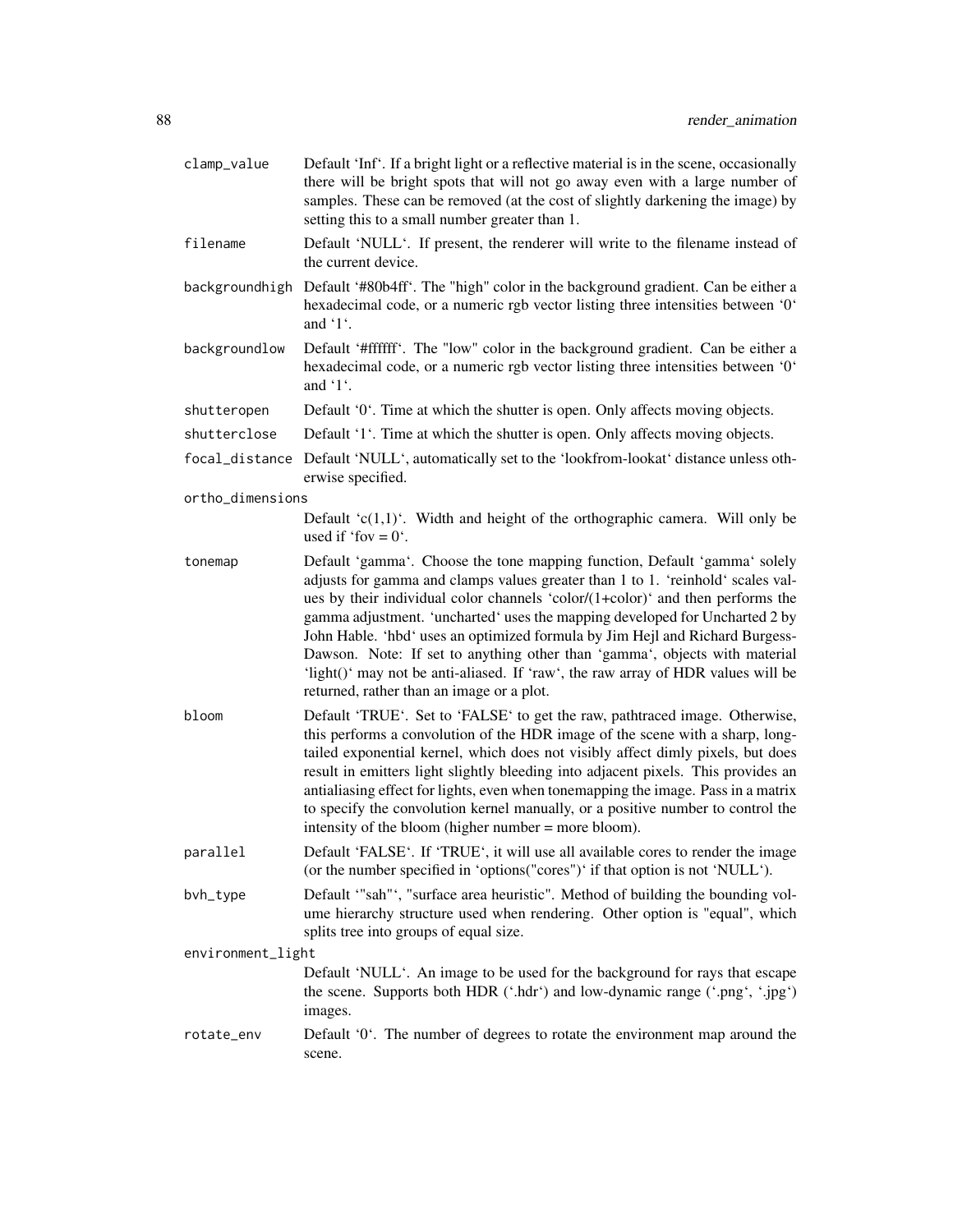intensity\_env Default '1'. The amount to increase the intensity of the environment lighting. Useful if using a LDR (JPEG or PNG) image as an environment map.

debug\_channel Default 'none'. If 'depth', function will return a depth map of rays into the scene instead of an image. If 'normals', function will return an image of scene normals, mapped from 0 to 1. If 'uv', function will return an image of the uv coords. If 'variance', function will return an image showing the number of samples needed to take for each block to converge. If 'dpdu' or 'dpdv', function will return an image showing the differential 'u' and 'u' coordinates. If 'color', function will return the raw albedo values (with white for 'metal' and 'dielectric' materials). If 'preview', an image rendered with 'render\_preview()' will be returned.

return\_raw\_array

Default 'FALSE'. If 'TRUE', function will return raw array with RGB intensity information.

- progress Default 'TRUE' if interactive session, 'FALSE' otherwise.
- verbose Default 'FALSE'. Prints information and timing information about scene construction and raytracing progress.
- preview\_light\_direction

Default  $(c(0,-1,0))$ . Vector specifying the orientation for the global light using for phong shading.

preview\_exponent

Default '6'. Phong exponent.

#### Value

Raytraced plot to current device, or an image saved to a file.

# Examples

#Create and animate flying through a scene on a simulated roller coaster

```
set.seed(3)
elliplist = list()
ellip_colors = rainbow(8)
for(i in 1:1200) {
 elliplist[[i]] =ellipsoid(x=10*runif(1)-5,y=10*runif(1)-5,z=10*runif(1)-5,
                             angle = 360*runif(3), a=0.1,b=0.05,c=0.1,
                             material=glossy(color=sample(ellip_colors,1)))
}
ellip_scene = do.call(rbind, elliplist)
camera_pos = list(c(0,1,15),c(5,-5,5),c(-5,5,-5),c(0,1,-15))#Plot the camera path and render from above using the path object:
generate_ground(material=diffuse(checkercolor="grey20"),depth=-10) %>%
 add_object(ellip_scene) %>%
 add_object(sphere(y=50,radius=10,material=light(intensity=30))) %>%
 add_object(path(camera_pos, material=diffuse(color="red"))) %>%
 render_scene(lookfrom=c(0,20,0), width=800,height=800,samples=32,
```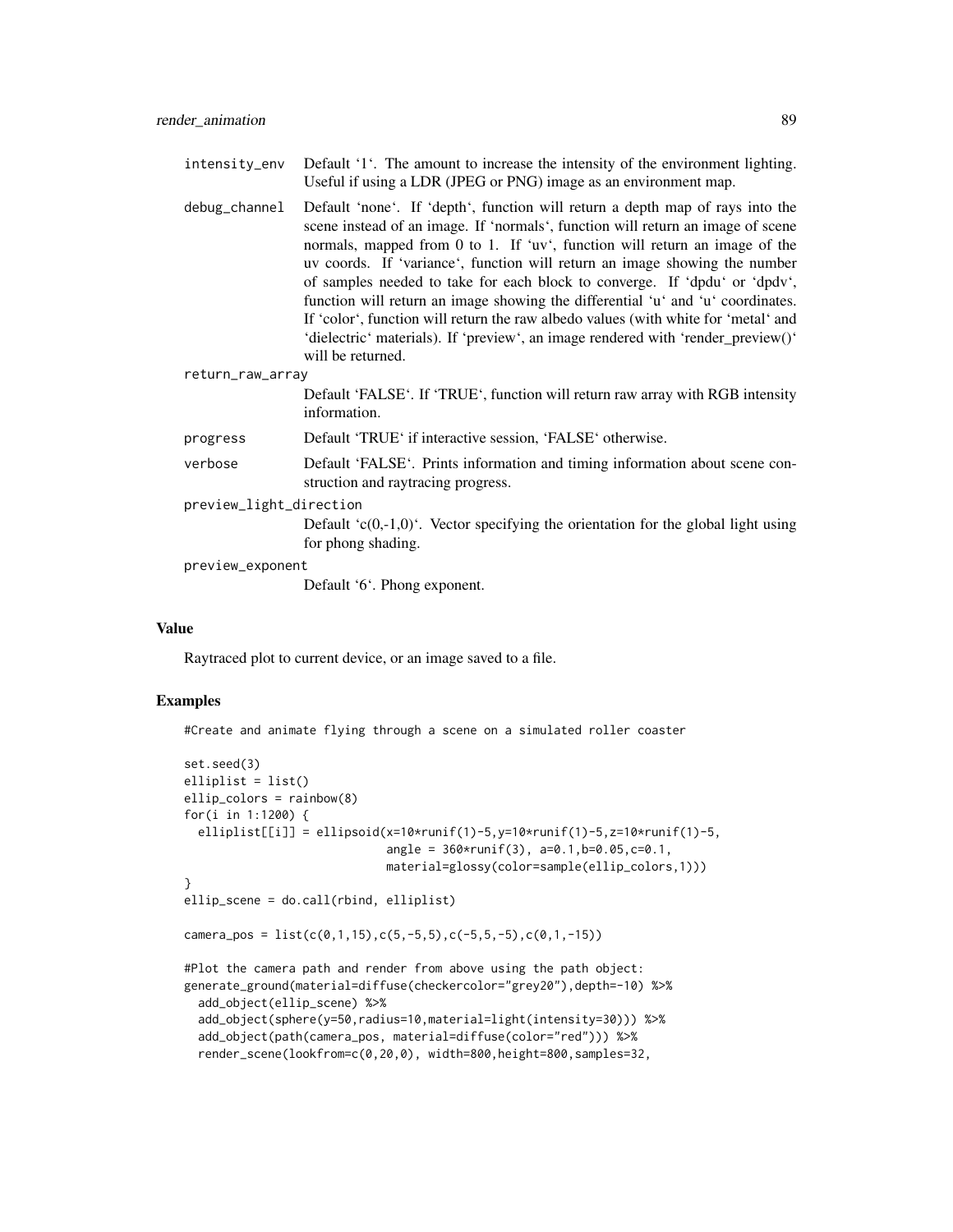```
camera_up = c(\emptyset, \emptyset, 1),
fov=80)
```
#Side view

```
generate_ground(material=diffuse(checkercolor="grey20"),depth=-10) %>%
 add_object(ellip_scene) %>%
 add_object(sphere(y=50,radius=10,material=light(intensity=30))) %>%
 add_object(path(camera_pos, material=diffuse(color="red"))) %>%
 render_scene(lookfrom=c(20,0,0),width=800,height=800,samples=32,
                fov=80)
```
#View from the start

```
generate_ground(material=diffuse(checkercolor="grey20"),depth=-10) %>%
 add_object(ellip_scene) %>%
 add_object(sphere(y=50,radius=10,material=light(intensity=30))) %>%
 add_object(path(camera_pos, material=diffuse(color="red"))) %>%
 render_scene(lookfrom=c(0,1.5,16),width=800,height=800,samples=32,
                fov=80)
```
#Generate Camera movement, setting the lookat position to be same as camera position, but offset #slightly in front. We'll render 12 frames, but you'd likely want more in a real animation.

```
camera_motion = generate_camera_motion(positions = camera_pos, lookats = camera_pos,
                                       offset_lookat = 1, fovs=80, frames=12)
```
#This returns a data frame of individual camera positions, interpolated by cubic bezier curves. camera\_motion

```
#Pass NA filename to plot to the device. We'll keep the path and offset it slightly to see
#where we're going. This results in a "roller coaster" effect.
generate_ground(material=diffuse(checkercolor="grey20"),depth=-10) %>%
 add_object(ellip_scene) %>%
 add_object(sphere(y=50,radius=10,material=light(intensity=30))) %>%
 add_object(obj_model(r_obj(),x=10,y=-10,scale_obj=3, angle=c(0,-45,0),
                      material=dielectric(attenuation=c(1,1,0.3)))) %>%
 add_object(pig(x=-7,y=10,z=-5,scale=1,angle=c(0,-45,80),emotion="angry")) %>%
 add_object(pig(x=0,y=-0.25,z=-15,scale=1,angle=c(0,225,-20),
                 emotion="angry", spider=TRUE)) %>%
 add_object(path(camera_pos, y=-0.2,material=diffuse(color="red"))) %>%
 render_animation(filename = NA, camera_motion = camera_motion, samples=100,
                  sample_method="sobol_blue",
                  clamp_value=10, width=400, height=400)
```
render\_preview *Render Preview*

#### Description

Takes the scene description and renders an image, either to the device or to a filename.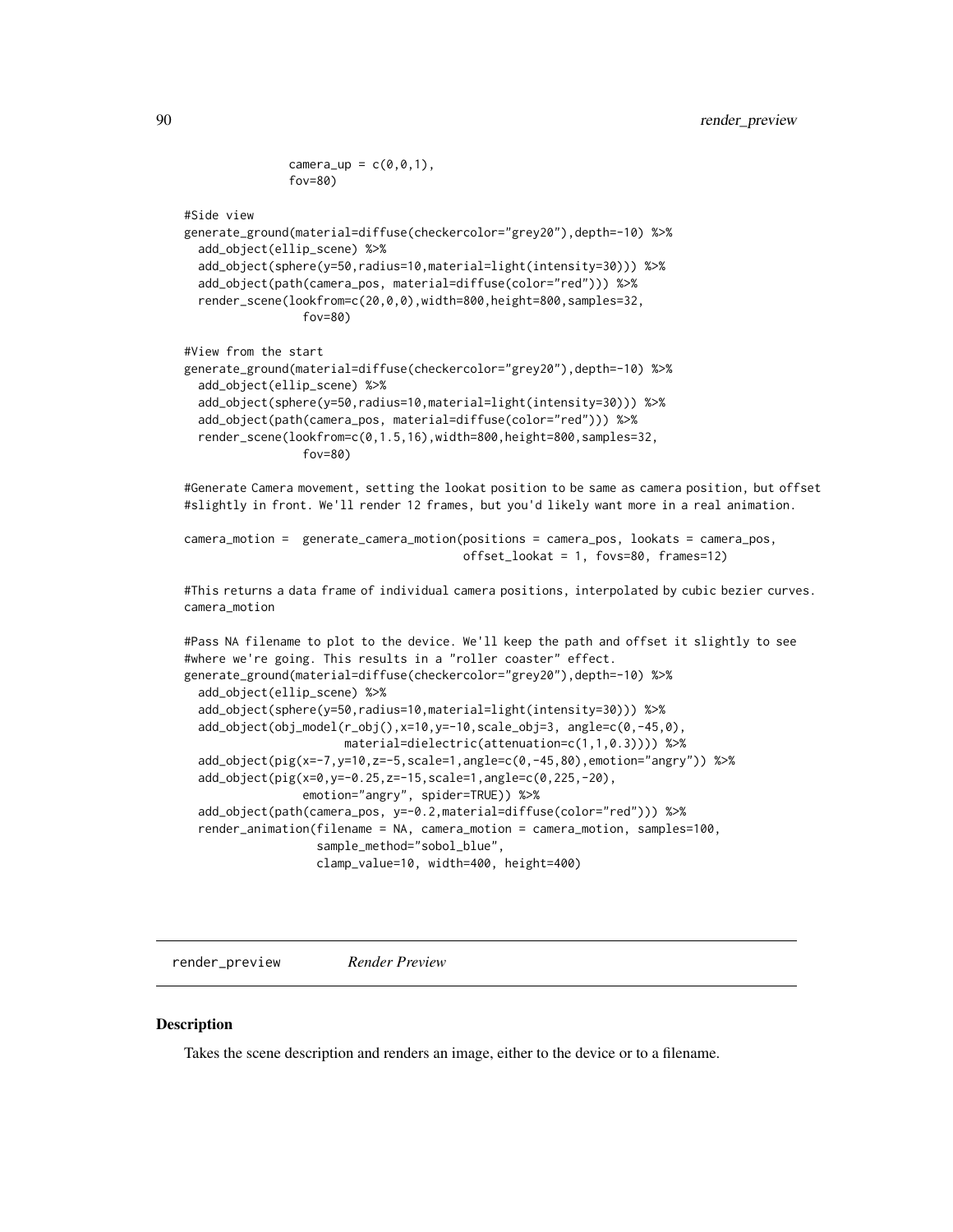# render\_scene 91

#### Usage

```
render_preview(..., light_direction = c(0, -1, 0), exponent = 6)
```
#### Arguments

| .               | All arguments that would be passed to 'render scene()'.                                                     |
|-----------------|-------------------------------------------------------------------------------------------------------------|
| light_direction |                                                                                                             |
|                 | Default ' $c(0,-1,0)$ '. Vector specifying the orientation for the global light using<br>for phong shading. |
| exponent        | Default '6'. Phong exponent.                                                                                |

#### Value

Raytraced plot to current device, or an image saved to a file.

## Examples

```
generate_ground(material=diffuse(color="darkgreen")) %>%
 add_object(sphere(material=diffuse(checkercolor="red"))) %>%
 render_preview()
#Change the light direction
generate_ground(material=diffuse(color="darkgreen")) %>%
 add_object(sphere(material=diffuse(checkercolor="red"))) %>%
 render_preview(light_direction = c(-1,-1,0))
#Change the Phong exponent
generate_ground(material=diffuse(color="darkgreen")) %>%
 add_object(sphere(material=diffuse(checkercolor="red"))) %>%
 render_preview(light_direction = c(-1,-1,0), exponent=100)
```
render\_scene *Render Scene*

## Description

Takes the scene description and renders an image, either to the device or to a filename.

#### Usage

```
render_scene(
  scene,
 width = 400.
 height = 400,
  fov = 20,
  samples = 100,
```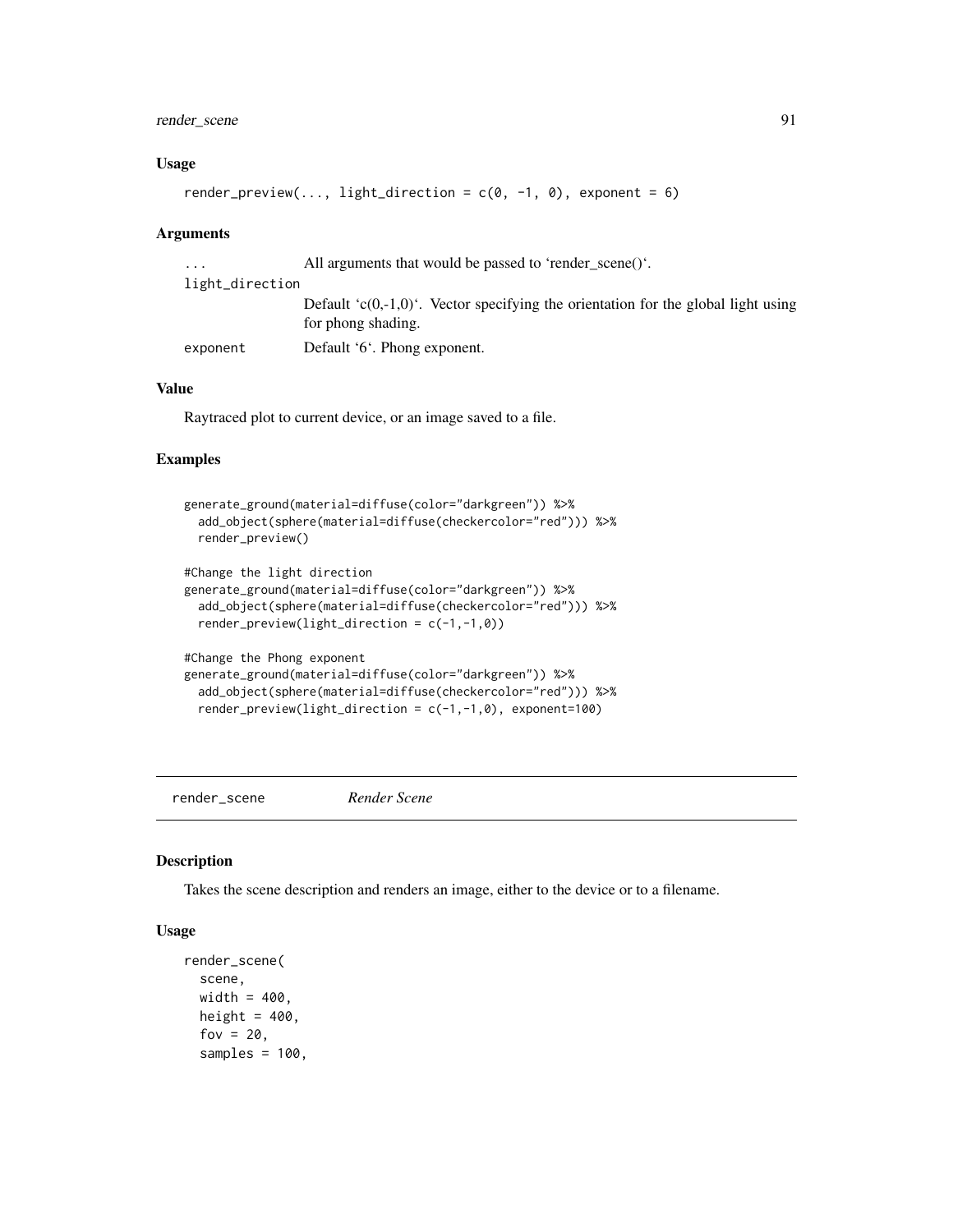```
min_variance = 5e-05,
min_adaptive_size = 8,
sample_method = "sobol",
max\_depth = NA,
roulette_active_depth = 100,
ambient_light = FALSE,
lookfrom = c(0, 1, 10),
lookat = c(\emptyset, \emptyset, \emptyset),
camera_up = c(0, 1, 0),
aperture = 0.1,
clamp_value = Inf,
filename = NULL,
backgroundhigh = "#80b4ff",
backgroundlow = "#ffffff",
shutteropen = 0,
shutterclose = 1,
focal_distance = NULL,
ortho_dimensions = c(1, 1),
tonemap = "gamma",
bloom = TRUE,
parallel = TRUE,
bvh_type = "sah",environment_light = NULL,
rotate_env = 0,
intensity_env = 1,
debug_channel = "none",
return_raw_array = FALSE,
progress = interactive(),
verbose = FALSE
```

```
)
```

| scene        | Tibble of object locations and properties.                                                                                                                                                                                                                                                                                                                      |
|--------------|-----------------------------------------------------------------------------------------------------------------------------------------------------------------------------------------------------------------------------------------------------------------------------------------------------------------------------------------------------------------|
| width        | Default '400'. Width of the render, in pixels.                                                                                                                                                                                                                                                                                                                  |
| height       | Default '400'. Height of the render, in pixels.                                                                                                                                                                                                                                                                                                                 |
| fov          | Default '20'. Field of view, in degrees. If this is '0', the camera will use an<br>orthographic projection. The size of the plane used to create the orthographic<br>projection is given in argument 'ortho_dimensions'. From '0' to '180', this uses<br>a perspective projections. If this value is '360', a 360 degree environment image<br>will be rendered. |
| samples      | Default '100'. The maximum number of samples for each pixel. If this is<br>a length-2 vector and the 'sample_method' is 'stratified', this will control the<br>number of strata in each dimension. The total number of samples in this case<br>will be the product of the two numbers.                                                                          |
| min_variance | Default '0.00005'. Minimum acceptable variance for a block of pixels for the<br>adaptive sampler. Smaller numbers give higher quality images, at the expense of                                                                                                                                                                                                 |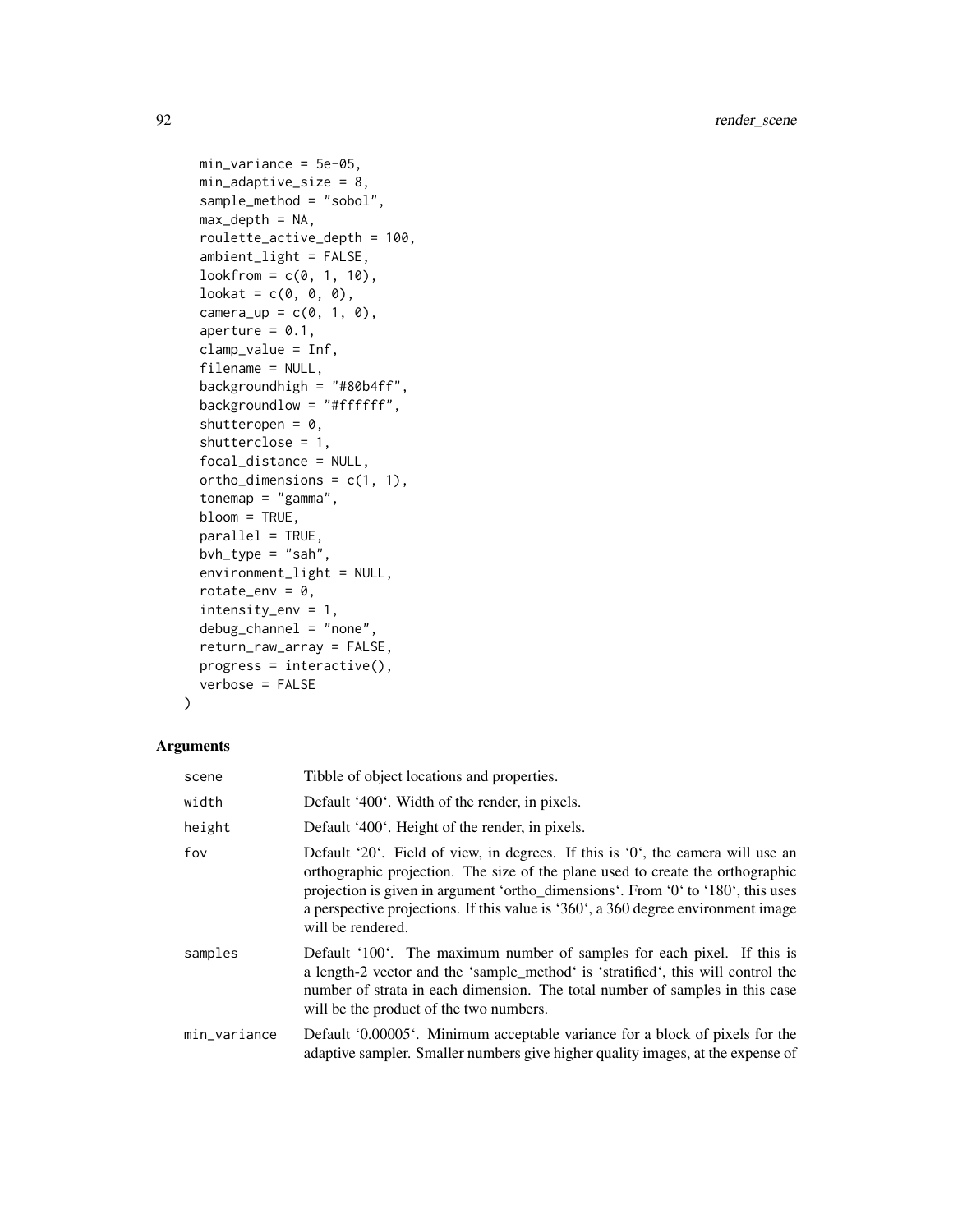|                       | longer rendering times. If this is set to zero, the adaptive sampler will be turned<br>off and the renderer will use the maximum number of samples everywhere.                                                                                                                                                                                                       |
|-----------------------|----------------------------------------------------------------------------------------------------------------------------------------------------------------------------------------------------------------------------------------------------------------------------------------------------------------------------------------------------------------------|
| min_adaptive_size     |                                                                                                                                                                                                                                                                                                                                                                      |
|                       | Default '8'. Width of the minimum block size in the adaptive sampler.                                                                                                                                                                                                                                                                                                |
| sample_method         | Default 'sobol'. The type of sampling method used to generate random numbers.<br>The other options are 'random' (worst quality but fastest), 'stratified' (only im-<br>plemented for completion), 'sobol_blue' (best option for sample counts below<br>256), and 'sobol' (slowest but best quality, better than 'sobol_blue' for sample<br>counts greater than 256). |
| max_depth             | Default 'NA', automatically sets to 50. Maximum number of bounces a ray can<br>make in a scene. Alternatively, if a debugging option is chosen, this sets the<br>bounce to query the debugging parameter (only for some options).                                                                                                                                    |
| roulette_active_depth |                                                                                                                                                                                                                                                                                                                                                                      |
|                       | Default '100'. Number of ray bounces until a ray can stop bouncing via Russian<br>roulette.                                                                                                                                                                                                                                                                          |
| ambient_light         | Default 'FALSE', unless there are no emitting objects in the scene. If 'TRUE',<br>the background will be a gradient varying from 'backgroundhigh' directly up<br>$(+y)$ to 'backgroundlow' directly down $(-y)$ .                                                                                                                                                    |
| lookfrom              | Default ' $c(0,1,10)$ '. Location of the camera.                                                                                                                                                                                                                                                                                                                     |
| lookat                | Default ' $c(0,0,0)$ '. Location where the camera is pointed.                                                                                                                                                                                                                                                                                                        |
| camera_up             | Default ' $c(0,1,0)$ '. Vector indicating the "up" position of the camera.                                                                                                                                                                                                                                                                                           |
| aperture              | Default '0.1'. Aperture of the camera. Smaller numbers will increase depth of<br>field, causing less blurring in areas not in focus.                                                                                                                                                                                                                                 |
| clamp_value           | Default 'Inf'. If a bright light or a reflective material is in the scene, occasionally<br>there will be bright spots that will not go away even with a large number of<br>samples. These can be removed (at the cost of slightly darkening the image) by<br>setting this to a small number greater than 1.                                                          |
| filename              | Default 'NULL'. If present, the renderer will write to the filename instead of<br>the current device.                                                                                                                                                                                                                                                                |
|                       | backgroundhigh Default '#80b4ff'. The "high" color in the background gradient. Can be either a<br>hexadecimal code, or a numeric rgb vector listing three intensities between '0'<br>and $'1'$ .                                                                                                                                                                     |
| backgroundlow         | Default '#ffffff'. The "low" color in the background gradient. Can be either a<br>hexadecimal code, or a numeric rgb vector listing three intensities between '0'<br>and $\lq$ 1.                                                                                                                                                                                    |
| shutteropen           | Default '0'. Time at which the shutter is open. Only affects moving objects.                                                                                                                                                                                                                                                                                         |
| shutterclose          | Default '1'. Time at which the shutter is open. Only affects moving objects.                                                                                                                                                                                                                                                                                         |
|                       | focal_distance Default 'NULL', automatically set to the 'lookfrom-lookat' distance unless oth-<br>erwise specified.                                                                                                                                                                                                                                                  |
| ortho_dimensions      |                                                                                                                                                                                                                                                                                                                                                                      |
|                       | Default $(c(1,1))$ . Width and height of the orthographic camera. Will only be<br>used if 'fov = $0'$ '.                                                                                                                                                                                                                                                             |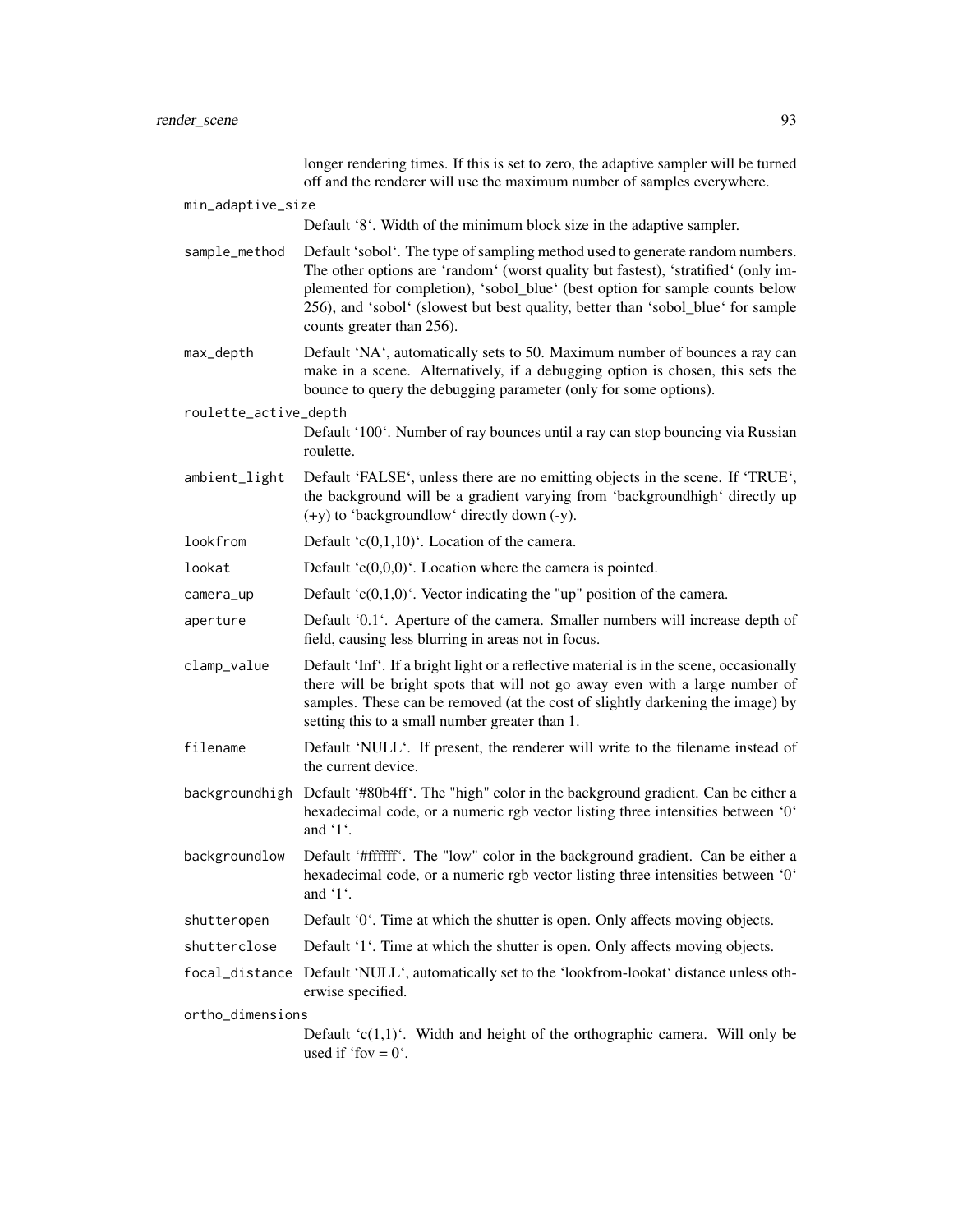| tonemap           | Default 'gamma'. Choose the tone mapping function, Default 'gamma' solely<br>adjusts for gamma and clamps values greater than 1 to 1. 'reinhold' scales val-<br>ues by their individual color channels 'color/(1+color)' and then performs the<br>gamma adjustment. 'uncharted' uses the mapping developed for Uncharted 2 by<br>John Hable. 'hbd' uses an optimized formula by Jim Hejl and Richard Burgess-<br>Dawson. Note: If set to anything other than 'gamma', objects with material<br>'light()' may not be anti-aliased. If 'raw', the raw array of HDR values will be<br>returned, rather than an image or a plot. |
|-------------------|------------------------------------------------------------------------------------------------------------------------------------------------------------------------------------------------------------------------------------------------------------------------------------------------------------------------------------------------------------------------------------------------------------------------------------------------------------------------------------------------------------------------------------------------------------------------------------------------------------------------------|
| bloom             | Default 'TRUE'. Set to 'FALSE' to get the raw, pathtraced image. Otherwise,<br>this performs a convolution of the HDR image of the scene with a sharp, long-<br>tailed exponential kernel, which does not visibly affect dimly pixels, but does<br>result in emitters light slightly bleeding into adjacent pixels. This provides an<br>antialiasing effect for lights, even when tonemapping the image. Pass in a matrix<br>to specify the convolution kernel manually, or a positive number to control the<br>intensity of the bloom (higher number = more bloom).                                                         |
| parallel          | Default 'FALSE'. If 'TRUE', it will use all available cores to render the image<br>(or the number specified in 'options("cores")' if that option is not 'NULL').                                                                                                                                                                                                                                                                                                                                                                                                                                                             |
| bvh_type          | Default "sah"', "surface area heuristic". Method of building the bounding vol-<br>ume hierarchy structure used when rendering. Other option is "equal", which<br>splits tree into groups of equal size.                                                                                                                                                                                                                                                                                                                                                                                                                      |
| environment_light |                                                                                                                                                                                                                                                                                                                                                                                                                                                                                                                                                                                                                              |
|                   | Default 'NULL'. An image to be used for the background for rays that escape<br>the scene. Supports both HDR ('.hdr') and low-dynamic range ('.png', '.jpg')<br>images.                                                                                                                                                                                                                                                                                                                                                                                                                                                       |
| rotate_env        | Default '0'. The number of degrees to rotate the environment map around the<br>scene.                                                                                                                                                                                                                                                                                                                                                                                                                                                                                                                                        |
| intensity_env     | Default '1'. The amount to increase the intensity of the environment lighting.<br>Useful if using a LDR (JPEG or PNG) image as an environment map.                                                                                                                                                                                                                                                                                                                                                                                                                                                                           |
| debug_channel     | Default 'none'. If 'depth', function will return a depth map of rays into the<br>scene instead of an image. If 'normals', function will return an image of scene<br>normals, mapped from 0 to 1. If 'uv', function will return an image of the<br>uv coords. If 'variance', function will return an image showing the number of<br>samples needed to take for each block to converge. If 'dpdu' or 'dpdv', function<br>will return an image showing the differential 'u' and 'u' coordinates. If 'color',<br>function will return the raw albedo values (with white for 'metal' and 'dielectric'<br>materials).              |
| return_raw_array  |                                                                                                                                                                                                                                                                                                                                                                                                                                                                                                                                                                                                                              |
|                   | Default 'FALSE'. If 'TRUE', function will return raw array with RGB intensity<br>information.                                                                                                                                                                                                                                                                                                                                                                                                                                                                                                                                |
| progress          | Default 'TRUE' if interactive session, 'FALSE' otherwise.                                                                                                                                                                                                                                                                                                                                                                                                                                                                                                                                                                    |
| verbose           | Default 'FALSE'. Prints information and timing information about scene con-<br>struction and raytracing progress.                                                                                                                                                                                                                                                                                                                                                                                                                                                                                                            |

# Value

Raytraced plot to current device, or an image saved to a file.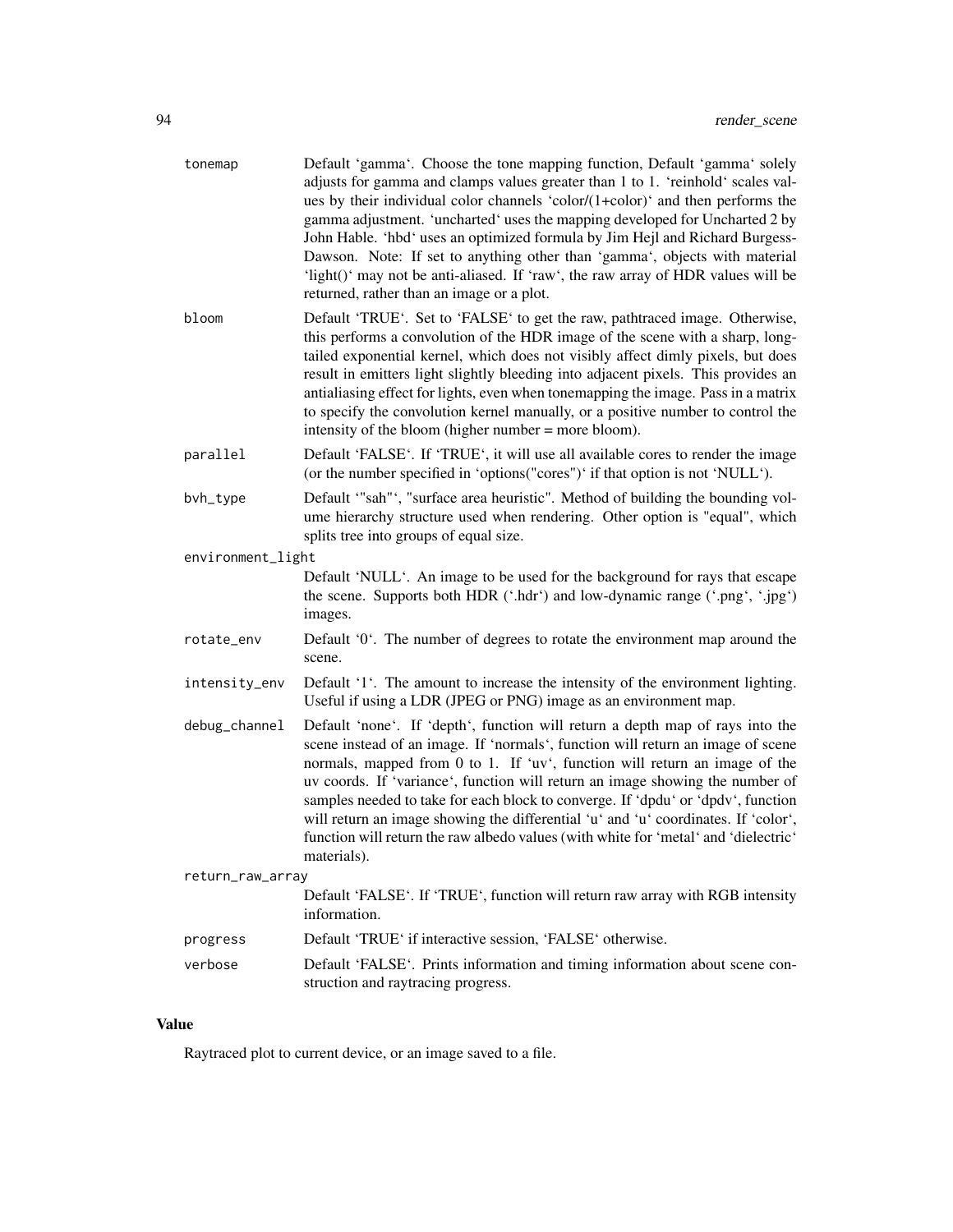# render\_scene 95

#### Examples

#Generate a large checkered sphere as the ground

```
scene = generate_ground(depth=-0.5, material = diffuse(color="white", checkercolor="darkgreen"))
render_scene(scene,parallel=TRUE,samples=500,sample_method="sobol")
```
#Add a sphere to the center

```
scene = scene \gg%
 add_object(sphere(x=0,y=0,z=0,radius=0.5,material = diffuse(color=c(1,0,1))))
render_scene(scene,fov=20,parallel=TRUE,samples=500)
```
#Add a marbled cube

```
scene = scene %>%
 add_object(cube(x=1.1,y=0,z=0,material = diffuse(noise=3)))
render_scene(scene,fov=20,parallel=TRUE,samples=500)
```
#Add a metallic gold sphere, using stratified sampling for a higher quality render

```
scene = scene %>%
 add_object(sphere(x=-1.1,y=0,z=0,radius=0.5,material = metal(color="gold",fuzz=0.1)))
render_scene(scene,fov=20,parallel=TRUE,samples=500)
```
#Lower the number of samples to render more quickly (here, we also use only one core).

```
render_scene(scene, samples=4)
```
#Add a floating R plot using the iris dataset as a png onto a floating 2D rectangle

```
tempfileplot = tempfile()
png(filename=tempfileplot,height=400,width=800)
plot(iris$Petal.Length,iris$Sepal.Width,col=iris$Species,pch=18,cex=4)
dev.off()
image_array = aperm(png::readPNG(tempfileplot),c(2,1,3))
scene = scene %>%
```

```
add\_object(xy\_rect(x=0,y=1.1,z=0,xwidth=2,angle = c(0,180,0),material = diffuse(image_{textture} = image_{array)))render_scene(scene,fov=20,parallel=TRUE,samples=500)
```
#Move the camera

render\_scene(scene,lookfrom =  $c(7,1.5,10)$ ,lookat =  $c(0,0.5,0)$ ,fov=15,parallel=TRUE)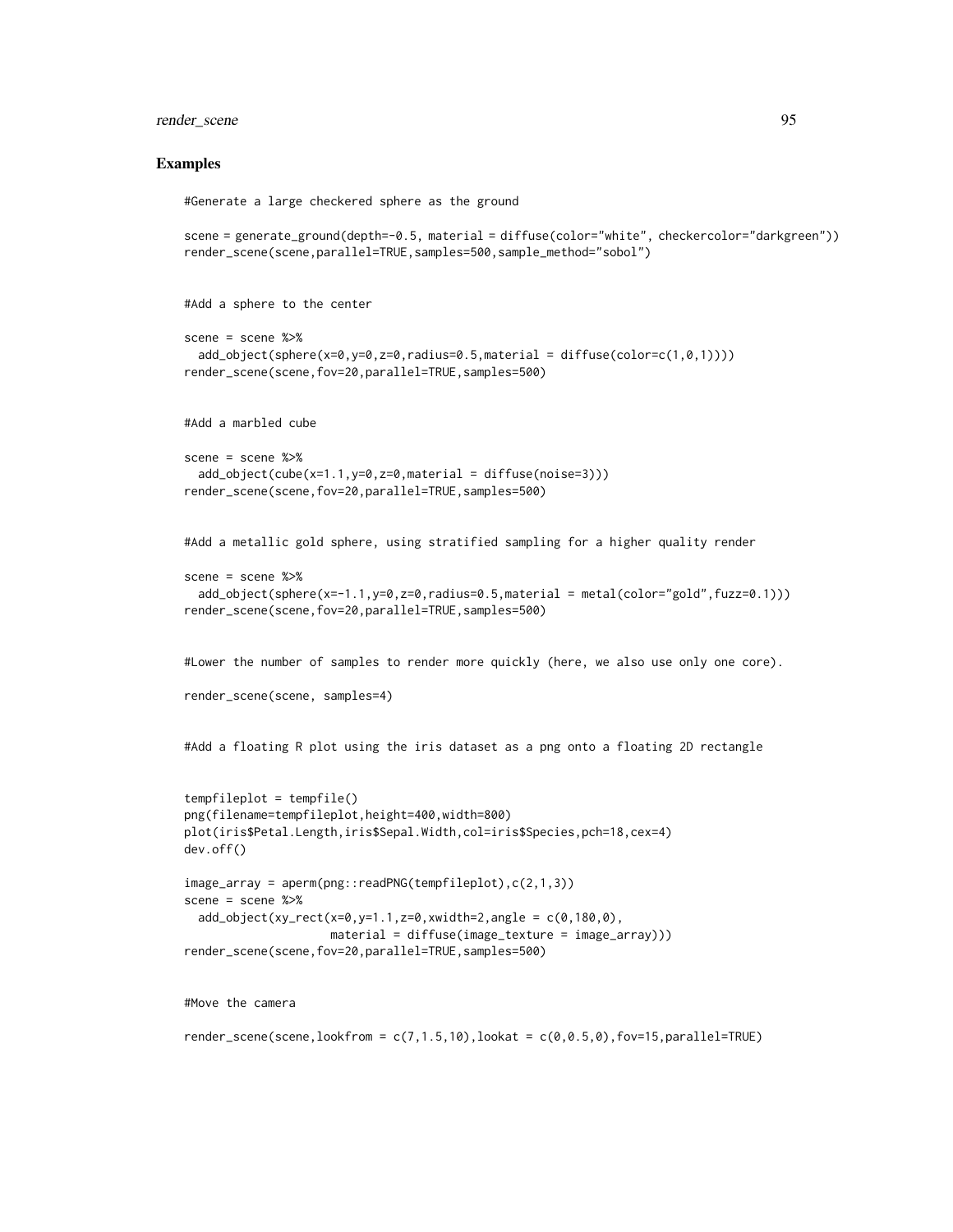#Change the background gradient to a night time ambiance

```
render_scene(scene,lookfrom = c(7, 1.5, 10),lookat = c(0, 0.5, 0), fov=15,
             backgroundhigh = "#282375", backgroundlow = "#7e77ea", parallel=TRUE,
             samples=500)
```
#Increase the aperture to blur objects that are further from the focal plane.

```
render_scene(scene,lookfrom = c(7, 1.5, 10),lookat = c(0, 0.5, 0), fov=15,
             aperture = 0.5,parallel=TRUE,samples=500)
```

```
#We can also capture a 360 environment image by setting `fov = 360` (can be used for VR)
```

```
generate_cornell() %>%
 add_object(ellipsoid(x=555/2,y=100,z=555/2,a=50,b=100,c=50,
             material = metal(color="lightblue"))) %>%
  add_object(cube(x=100,y=130/2,z=200,xwidth = 130,ywidth=130,zwidth = 130,
                 material=diffuse(checkercolor="purple",
                                   checkerperiod = 30, angle = c(0, 10, 0)) %>%
 add_object(pig(x=100,y=190,z=200,scale=40,angle=c(0,30,0))) %>%
 add_object(sphere(x=420,y=555/8,z=100,radius=555/8,
                    material = dielectric(color="orange"))) %>%
  add_object(xz_rect(x=555/2,z=555/2, y=1,xwidth=555,zwidth=555,
                     material = glossy(checkercolor = "white",
                                       checkerperiod=10,color="dodgerblue"))) %>%
 render_scene(lookfrom=c(278,278,30), lookat=c(278,278,500), clamp_value=10,
               fov = 360, samples = 500, width=800, height=400)
```
#Spin the camera around the scene, decreasing the number of samples to render faster. To make #an animation, specify the a filename in `render\_scene` for each frame and use the `av` package #or ffmpeg to combine them all into a movie.

```
t = 1.30xpos = 10 * sin(t*12*pi/180+pi/2)
zpos = 10 * cos(t*12*pi/180+pi/2)
#Save old par() settings
old.par = par(no.readonly = TRUE)
on.exit(par(old.par))
par(mfrow=c(5,6))
for(i in 1:30) {
render_scene(scene, samples=16,
   \text{lookfrom} = \text{c(xpos[i], 1.5, zpos[i]),} \text{lookat} = \text{c(0, 0.5, 0)}, \text{parallel=TRUE)}}
```
r\_obj *R 3D Model*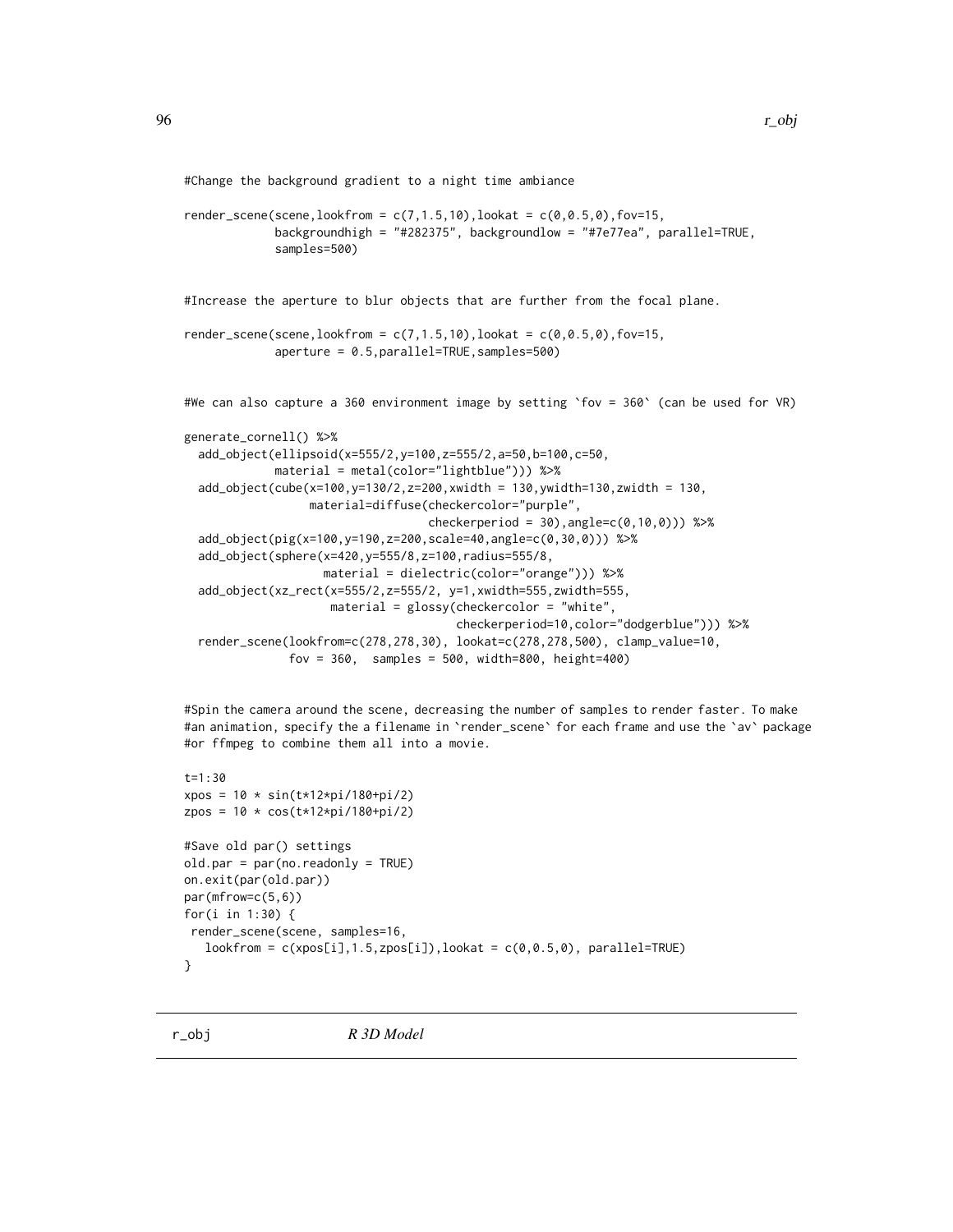#### segment 97

### Description

3D obj model of the letter R, to be used with 'obj\_model()'

#### Usage

r\_obj()

## Value

File location of the R.obj file (saved with a .txt extension)

# Examples

#Load and render the included example R object file.

```
generate_ground(material = diffuse(noise = TRUE, noisecolor = "grey20")) %>%
 add\_object(sphere(x = 2, y = 3, z = 2, radius = 1,material = light(intensity = 10))) %>%
 add_object(obj_model(r_obj(), y = -1, material = diffuse(color="red"))) %>%
 render_scene(parallel=TRUE, lookfrom = c(0, 1, 10), clamp_value = 5, samples = 200)
```
segment *Segment Object*

# Description

Similar to the cylinder object, but specified by start and end points.

### Usage

```
segment(
  start = c(0, -1, 0),
  end = c(0, 1, 0),
  radius = 0.1,
  phi_min = 0,
  phi_{max} = 360,
  from_center = TRUE,
  direction = NA,
 material = diffuse(),
  capped = TRUE,
  flipped = FALSE,scale = c(1, 1, 1))
```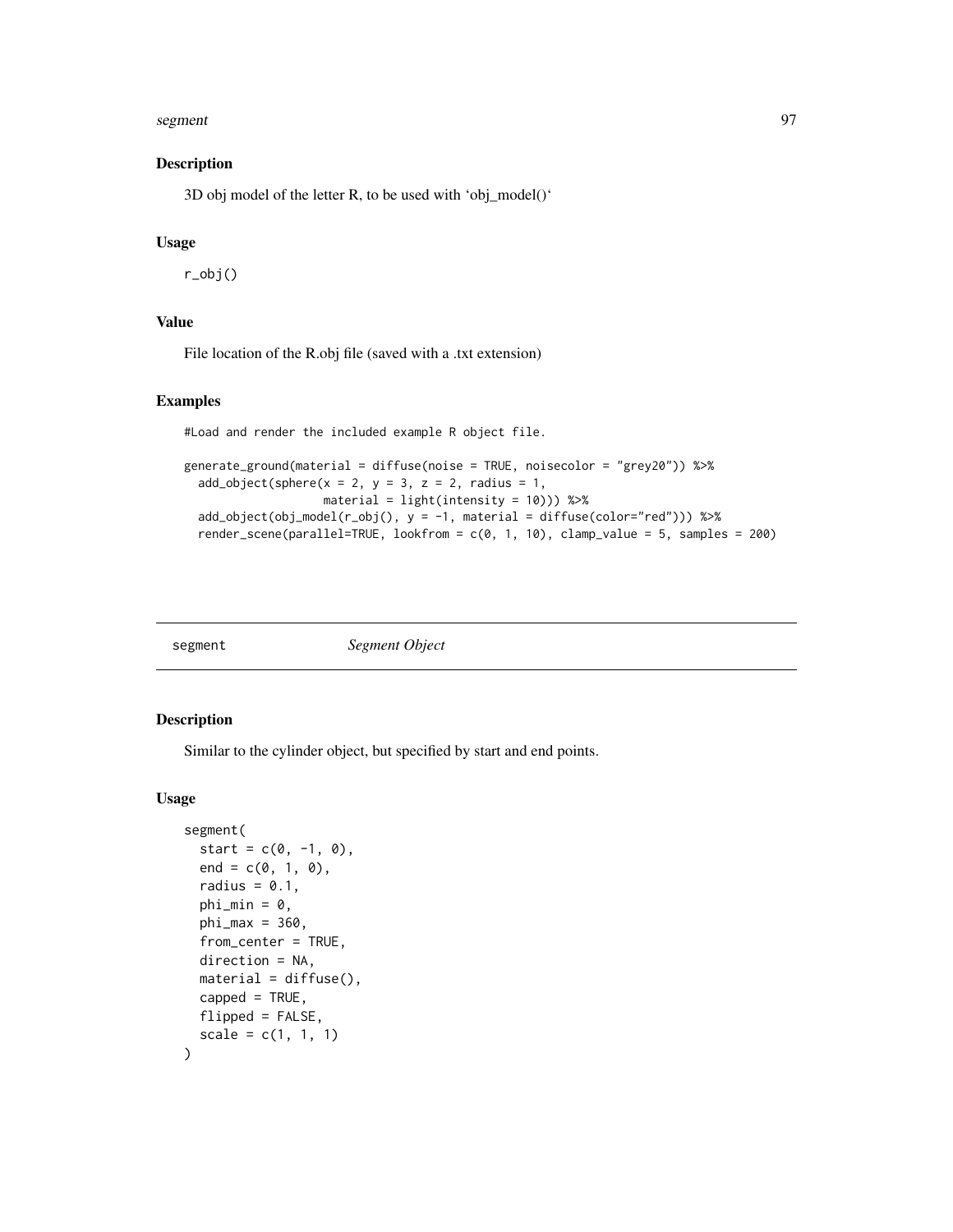## Arguments

| start       | Default 'c(0, -1, 0)'. Start point of the cylinder segment, specifing 'x', 'y', 'z'.                                                                                                                                                                                                                    |
|-------------|---------------------------------------------------------------------------------------------------------------------------------------------------------------------------------------------------------------------------------------------------------------------------------------------------------|
| end         | Default 'c(0, 1, 0)'. End point of the cylinder segment, specifing 'x', 'y', 'z'.                                                                                                                                                                                                                       |
| radius      | Default '1'. Radius of the segment.                                                                                                                                                                                                                                                                     |
| phi_min     | Default '0'. Minimum angle around the segment.                                                                                                                                                                                                                                                          |
| phi_max     | Default '360'. Maximum angle around the segment.                                                                                                                                                                                                                                                        |
| from_center | Default 'TRUE'. If orientation specified via 'direction', setting this argument<br>to 'FALSE' will make 'start' specify the bottom of the segment, instead of the<br>middle.                                                                                                                            |
| direction   | Default 'NA'. Alternative to 'start' and 'end', specify the direction (via a length-<br>3 vector) of the segment. Segment will be centered at 'start', and the length will<br>be determined by the magnitude of the direction vector.                                                                   |
| material    | Default diffuse. The material, called from one of the material functions diffuse,<br>metal, or dielectric.                                                                                                                                                                                              |
| capped      | Default 'TRUE'. Whether to add caps to the segment. Turned off when using<br>the 'light()' material.                                                                                                                                                                                                    |
| flipped     | Default 'FALSE'. Whether to flip the normals.                                                                                                                                                                                                                                                           |
| scale       | Default ' $c(1, 1, 1)$ '. Scale transformation in the x, y, and z directions. If this<br>is a single value, number, the object will be scaled uniformly. Notes: this will<br>change the stated start/end position of the segment. Emissive objects may not<br>currently function correctly when scaled. |
|             |                                                                                                                                                                                                                                                                                                         |

## Value

Single row of a tibble describing the segment in the scene.

# Examples

#Generate a segment in the cornell box.

```
generate_cornell() %>%
  add_object(segment(start = c(100, 100, 100), end = c(455, 455, 455), radius = 50)) %>%
  render_scene(lookfrom = c(278, 278, -800), lookat = c(278, 278, 0), fov = 40,
               ambient_light = FALSE, samples = 400, parallel = TRUE, clamp_value = 5)
```

```
# Draw a line graph representing a normal distribution, but with metal:
xvals = seq(-3, 3, length.out = 30)yvals = dnorm(xvals)
scence_list = list()for(i in 1:(length(xvals) - 1)) {
  scene_list[[i]] = segment(start = c(555/2 + xvals[i] * 80, yvals[i] * 800, 555/2),
                          end = c(555/2 + xvals[i + 1] * 80, yvals[i + 1] * 800, 555/2),radius = 10,
                           material = metal()
```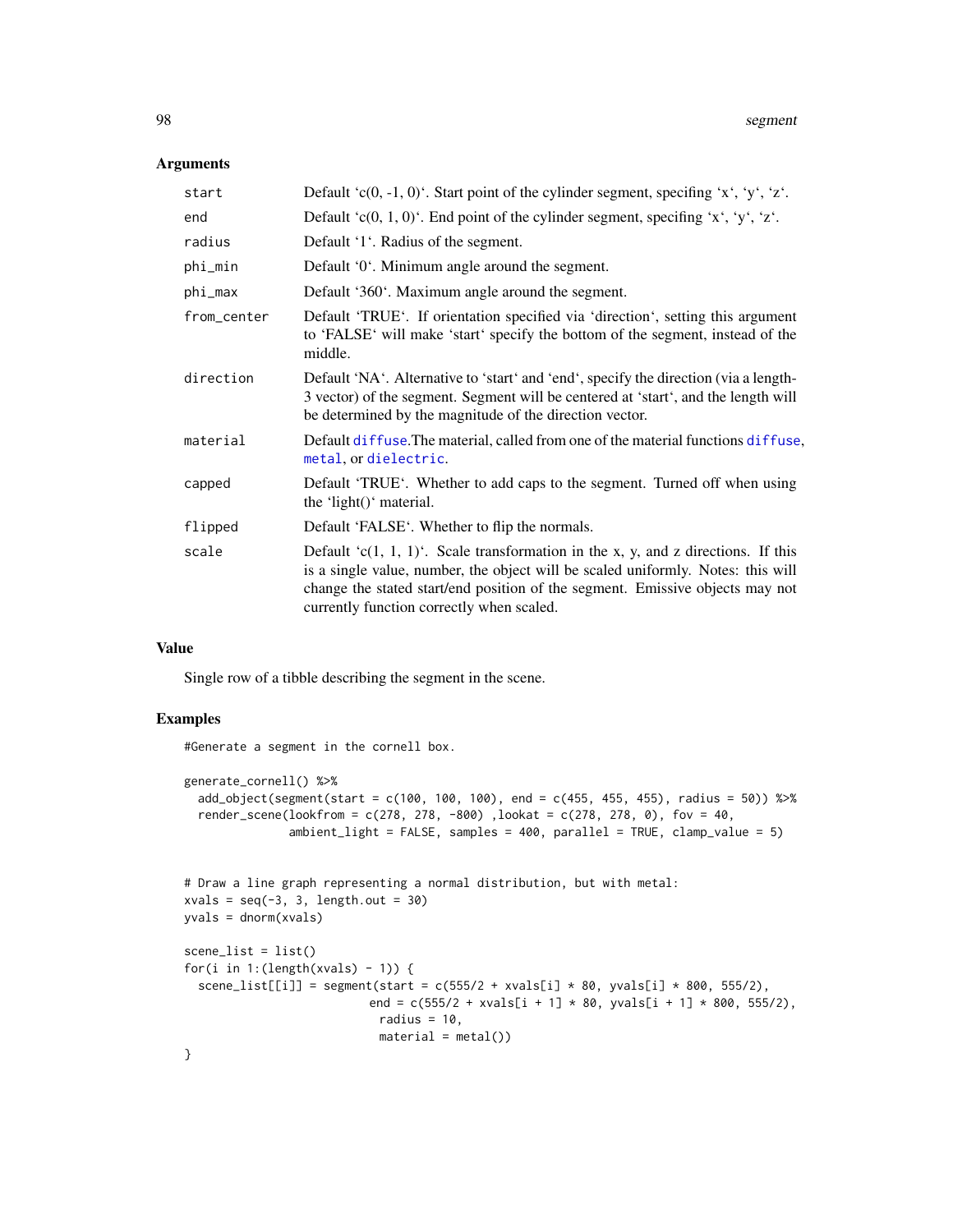```
scene_segments = do.call(rbind,scene_list)
generate_cornell() %>%
 add_object(scene_segments) %>%
 render_scene(lookfrom = c(278, 278, -800), lookat = c(278, 278, 0), fov = 40,
               ambient_light = FALSE, samples = 400, parallel = TRUE, clamp_value = 5)
#Draw the outline of a cube:
cube_outline = segment(start = c(100, 100, 100), end = c(100, 100, 455), radius = 10) %>%
 add_object(segment(start = c(100, 100, 100), end = c(100, 455, 100), radius = 10)) %>%
 add_object(segment(start = c(100, 100, 100), end = c(455, 100, 100), radius = 10)) %>%
 add_object(segment(start = c(100, 100, 455), end = c(100, 455, 455), radius = 10)) %>%
 add_object(segment(start = c(100, 100, 455), end = c(455, 100, 455), radius = 10)) %>%
 add_object(segment(start = c(100, 455, 455), end = c(100, 455, 100), radius = 10)) %>%
 add\_object(segment(start = c(100, 455, 455), end = c(455, 455, 455), radius = 10)) %add_object(segment(start = c(455, 455, 100), end = c(455, 100, 100), radius = 10)) %>%
 add_object(segment(start = c(455, 455, 100), end = c(455, 455, 455), radius = 10)) %>%
 add_object(segment(start = c(455, 100, 100), end = c(455, 100, 455), radius = 10)) %>%
 add_object(segment(start = c(455, 100, 455), end = c(455, 455, 455), radius = 10)) %>%
 add\_object(segment(sstart = c(100, 455, 100), end = c(455, 455, 100), radius = 10))generate_cornell() %>%
 add_object(cube_outline) %>%
  render_scene(lookfrom = c(278, 278, -800), lookat = c(278, 278, 0), fov = 40,
               ambient_{light} = FALSE, samples = 400, parallel = TRUE, clamp_value = 5)
#Shrink and rotate the cube
generate_cornell() %>%
 add_object(group_objects(cube_outline, pivot_point = c(555/2, 555/2, 555/2),
                           angle = c(45, 45, 45), scale = c(0.5, 0.5, 0.5)) %>%
 render_scene(lookfrom = c(278, 278, -800), lookat = c(278, 278, 0), fov = 40,
```

```
ambient_light = FALSE, samples = 400, parallel = TRUE, clamp_value = 5)
```
sphere *Sphere Object*

#### **Description**

Sphere Object

#### Usage

sphere(  $x = 0$ ,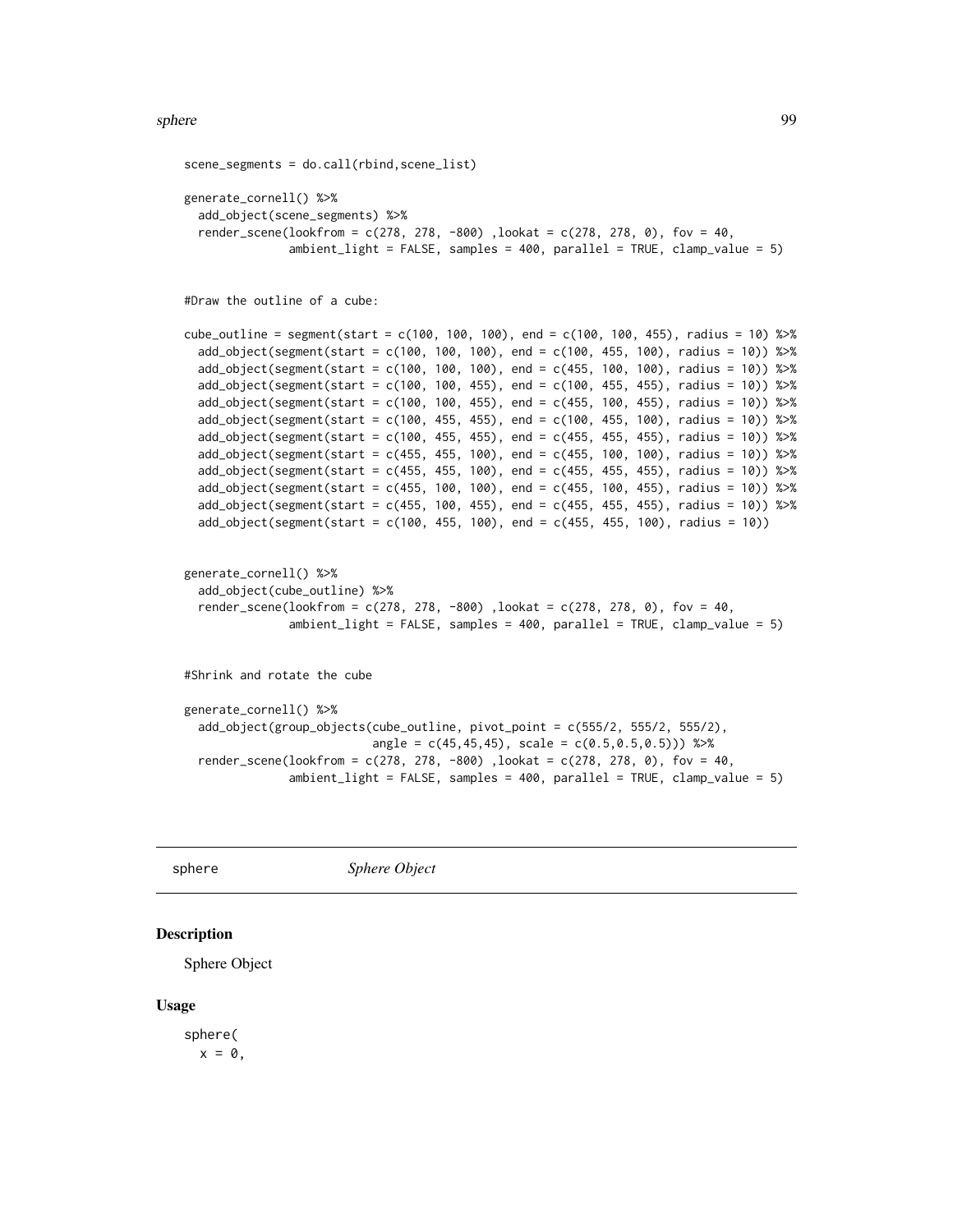100 sphere sphere sphere sphere sphere sphere sphere sphere sphere sphere sphere

```
y = 0,
 z = 0,
 radius = 1,
 material = diffuse(),angle = c(0, 0, 0),order_rotation = c(1, 2, 3),
 flipped = FALSE,scale = c(1, 1, 1))
```
#### Arguments

| X        | Default '0'. x-coordinate of the center of the sphere.                                                                                                                                                                               |
|----------|--------------------------------------------------------------------------------------------------------------------------------------------------------------------------------------------------------------------------------------|
| У        | Default '0'. y-coordinate of the center of the sphere.                                                                                                                                                                               |
| z        | Default '0'. z-coordinate of the center of the sphere.                                                                                                                                                                               |
| radius   | Default '1'. Radius of the sphere.                                                                                                                                                                                                   |
| material | Default diffuse. The material, called from one of the material functions diffuse,<br>metal, or dielectric.                                                                                                                           |
| angle    | Default $(c(0, 0, 0)^t$ . Angle of rotation around the x, y, and z axes, applied in the<br>order specified in 'order rotation'.                                                                                                      |
|          | order_rotation Default 'c(1, 2, 3)'. The order to apply the rotations, referring to "x", "y", and<br>"z".                                                                                                                            |
| flipped  | Default 'FALSE'. Whether to flip the normals.                                                                                                                                                                                        |
| scale    | Default ' $c(1, 1, 1)$ '. Scale transformation in the x, y, and z directions. If this<br>is a single value, number, the object will be scaled uniformly. Note: emissive<br>objects may not currently function correctly when scaled. |

# Value

Single row of a tibble describing the sphere in the scene.

# Examples

#Generate a sphere in the cornell box.

```
generate_cornell() %>%
  add\_object(sphere(x = 555/2, y = 555/2, z = 555/2, radius = 100)) %>%
  render_scene(lookfrom = c(278, 278, -800), lookat = c(278, 278, 0), fov = 40,
               ambient_light = FALSE, samples = 400, clamp_value = 5)
```
#Generate a gold sphere in the cornell box

```
generate_cornell() %>%
 add\_object(sphere(x = 555/2, y = 100, z = 555/2, radius = 100,material = microfacet(color = "gold"))) %>%
 render_scene(lookfrom = c(278, 278, -800) ,lookat = c(278, 278, 0), fov = 40,
              ambient_light = FALSE, samples = 400, clamp_value = 5)
```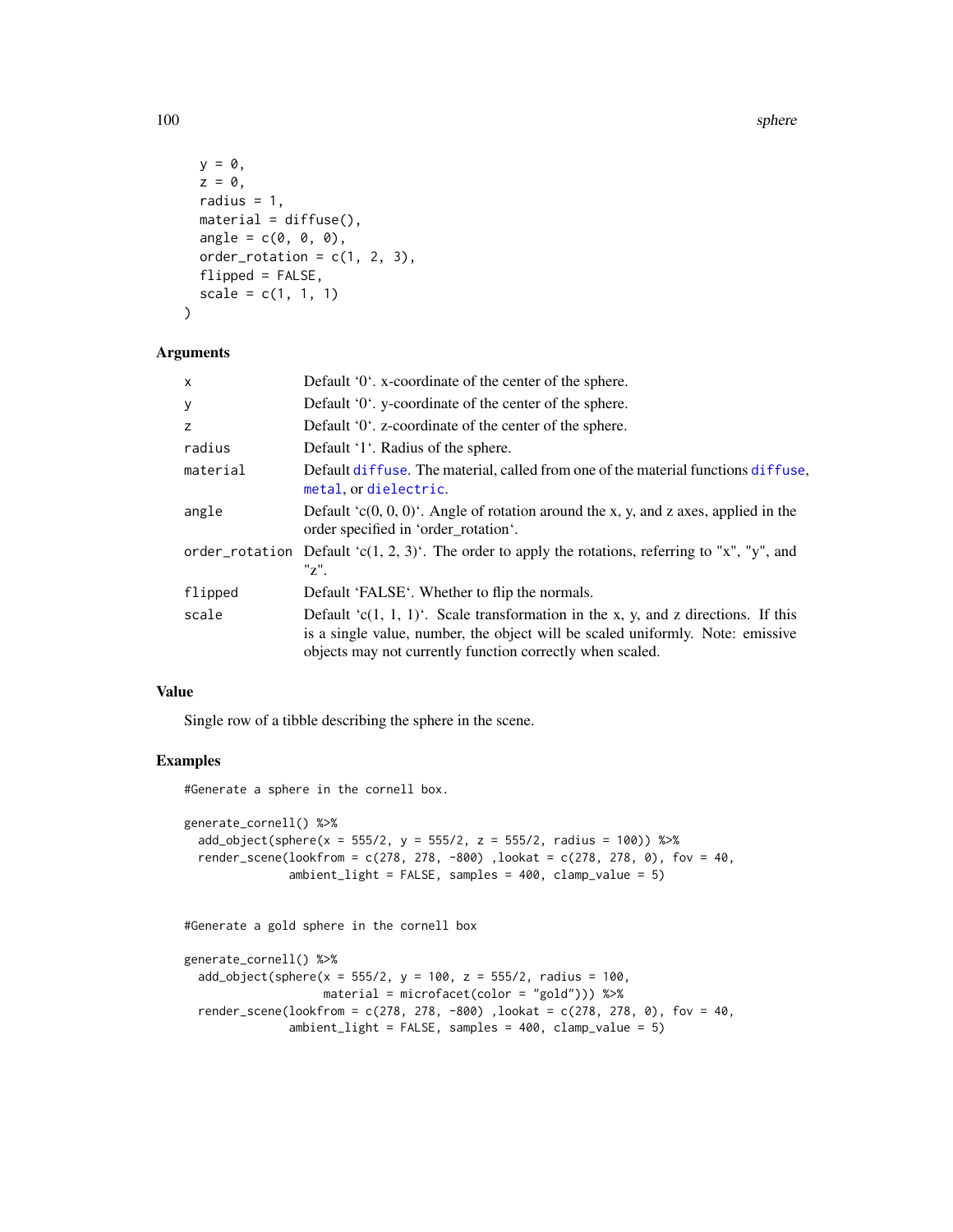# text3d *Text Object*

# Description

Text Object

# Usage

```
text3d(
  label,
  x = 0,
 y = 0,
  z = 0,
  text_height = 1,
  orientation = "xy",
  material = diffuse(),angle = c(\emptyset, \emptyset, \emptyset),
  order\_rotation = c(1, 2, 3),flipped = FALSE,
  scale = c(1, 1, 1))
```
# Arguments

| label        | Text string.                                                                                                                                                                                                                         |
|--------------|--------------------------------------------------------------------------------------------------------------------------------------------------------------------------------------------------------------------------------------|
| $\mathsf{x}$ | Default '0', x-coordinate of the center of the label.                                                                                                                                                                                |
| У            | Default '0'. y-coordinate of the center of the label.                                                                                                                                                                                |
| z            | Default '0'. z-coordinate of the center of the label.                                                                                                                                                                                |
| text_height  | Default '1'. Height of the text.                                                                                                                                                                                                     |
| orientation  | Default 'xy'. Orientation of the plane. Other options are 'yz' and 'xz'.                                                                                                                                                             |
| material     | Default diffuse. The material, called from one of the material functions diffuse,<br>metal, or dielectric.                                                                                                                           |
| angle        | Default $(c(0, 0, 0)^t$ . Angle of rotation around the x, y, and z axes, applied in the<br>order specified in 'order_rotation'.                                                                                                      |
|              | order_rotation Default 'c(1, 2, 3)'. The order to apply the rotations, referring to "x", "y", and<br>"z".                                                                                                                            |
| flipped      | Default 'FALSE'. Whether to flip the normals.                                                                                                                                                                                        |
| scale        | Default ' $c(1, 1, 1)$ '. Scale transformation in the x, y, and z directions. If this<br>is a single value, number, the object will be scaled uniformly. Note: emissive<br>objects may not currently function correctly when scaled. |

# Value

Single row of a tibble describing the text in the scene.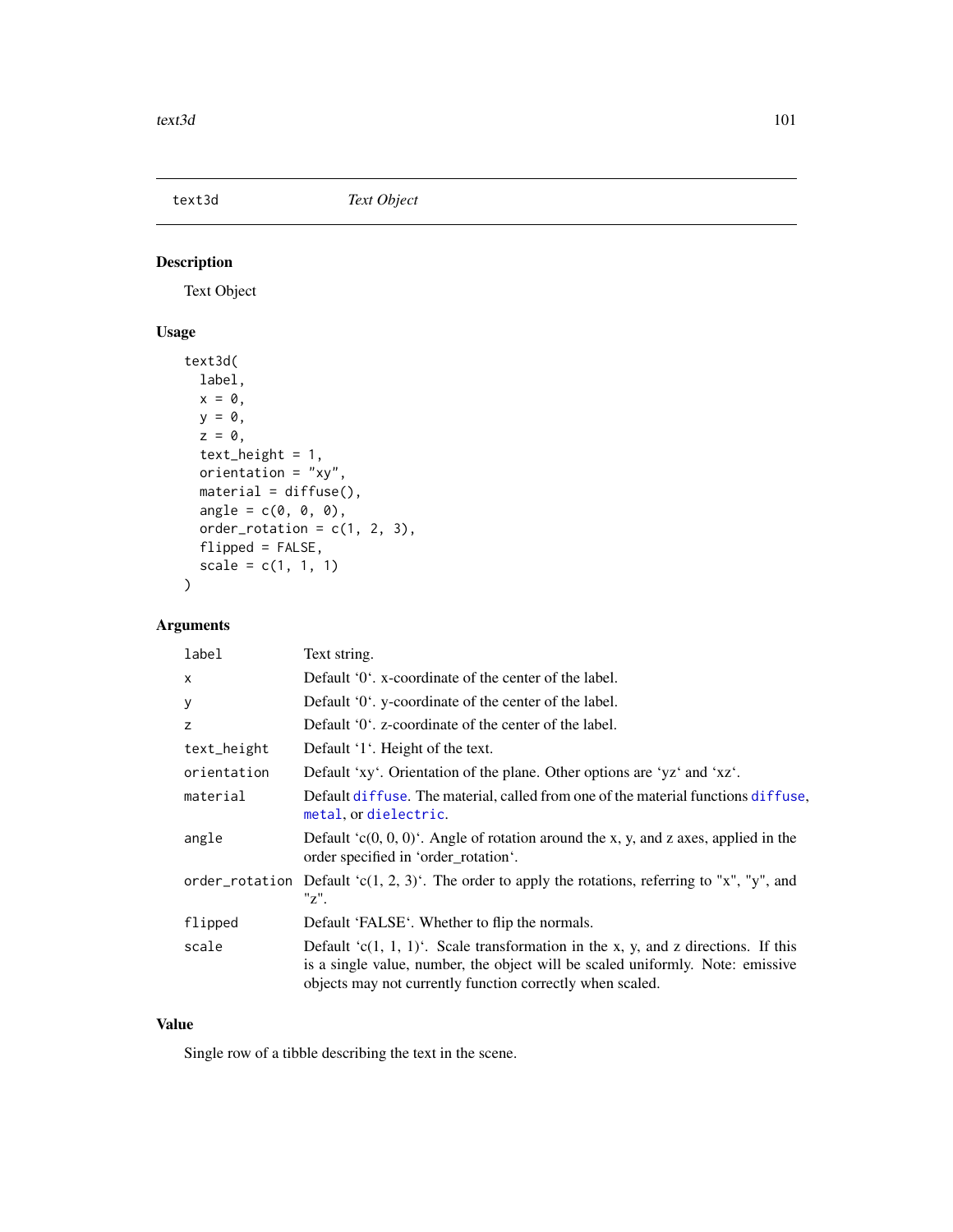102 triangle

## Examples

```
#Generate a label in the cornell box.
generate_cornell() %>%
  add_object(text3d(label="Cornell Box", x=555/2,y=555/2,z=555/2,text_height=60,
                    material=diffuse(color="grey10"), angle=c(0,180,0))) %>%
  render_scene(samples=500, clamp_value=10)
#Change the orientation
generate_cornell() %>%
  add_object(text3d(label="YZ Plane", x=550,y=555/2,z=555/2,text_height=100,
                    orientation = "yz",material=diffuse(color="grey10"), angle=c(0,180,0))) %>%
 add_object(text3d(label="XY Plane", z=550,y=555/2,x=555/2,text_height=100,
                    orientation = "xy",
                    material=diffuse(color="grey10"), angle=c(0,180,0))) %>%
 add_object(text3d(label="XZ Plane", z=555/2,y=5,x=555/2,text_height=100,
                    orientation = "xz",
                    material=diffuse(color="grey10"))) %>%
  render_scene(samples=500, clamp_value=10)
#Add an label in front of a sphere
generate_cornell() %>%
  add_object(text3d(label="Cornell Box", x=555/2,y=555/2,z=555/2,text_height=60,
                    material=diffuse(color="grey10"), angle=c(0,180,0))) %>%
  add_object(text3d(label="Sphere", x=555/2,y=100,z=100,text_height=30,
                    material=diffuse(color="white"), angle=c(0,180,0))) %>%
  add_object(sphere(y=100,radius=100,z=555/2,x=555/2,
                    material=glossy(color="purple"))) %>%
  add_object(sphere(y=555,radius=100,z=-1000,x=555/2,
                    material=light(intensity=100,
                                   spotlight_focus=c(555/2,100,100)))) %>%
  render_scene(samples=500, clamp_value=10)
#A room full of bees
bee_list = list()
for(i in 1:100) {
bee_list[[i]] = text3d("B", x=20+runif(1)*525, y=20+runif(1)*525, z=20+runif(1)*525,
                       text_{\text{height}} = 50, angle=c(0, 180, 0)}
bees = do.call(rbind,bee_list)
generate_cornell() %>%
  add_object(bees) %>%
  render_scene(samples=500, clamp_value=10)
```
triangle *Triangle Object*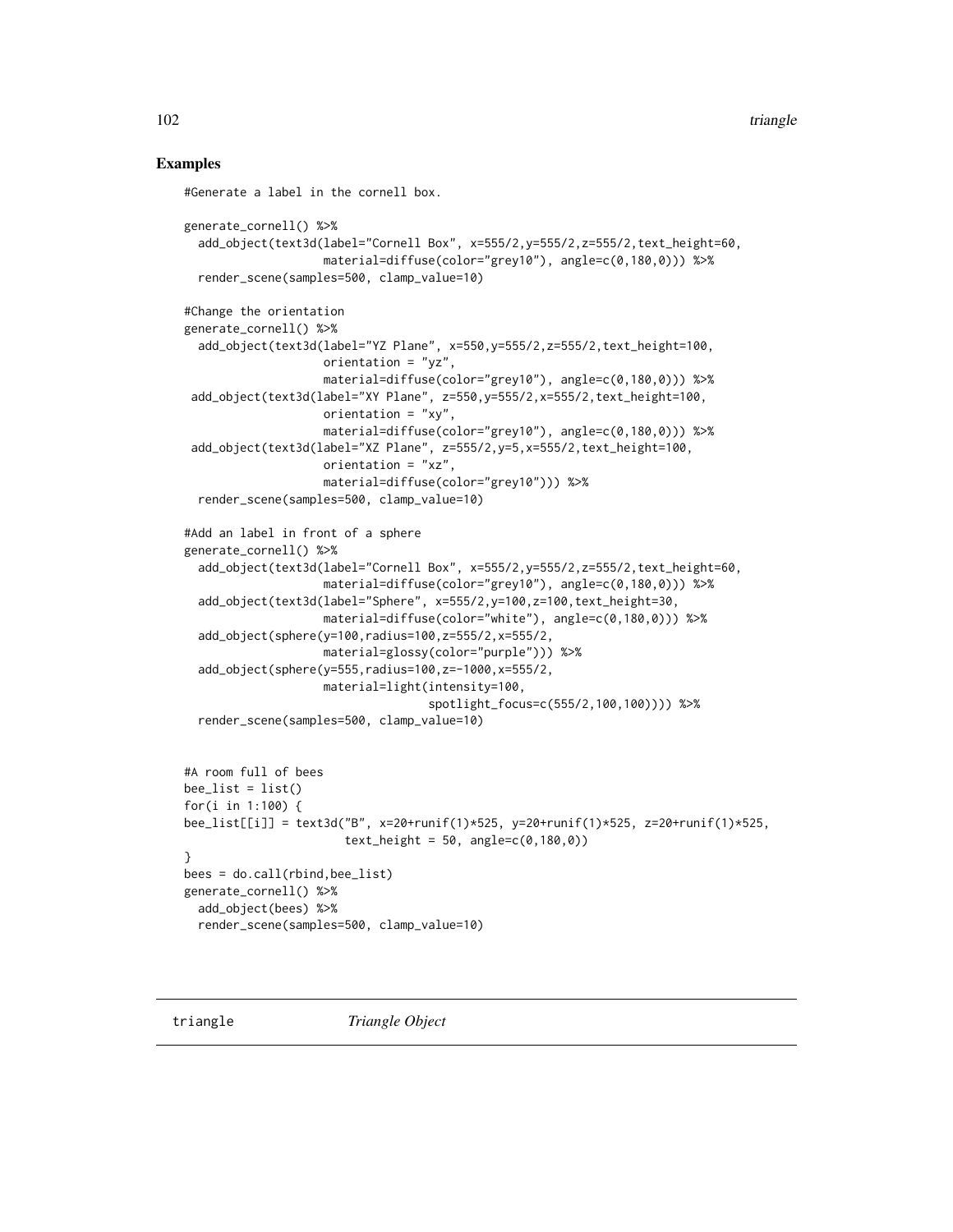#### triangle the contract of the contract of the contract of the contract of the contract of the contract of the contract of the contract of the contract of the contract of the contract of the contract of the contract of the c

# Description

Triangle Object

# Usage

```
triangle(
 v1 = c(1, 0, 0),v2 = c(0, 1, 0),v3 = c(-1, 0, 0),
 n1 = rep(NA, 3),
 n2 = rep(NA, 3),
 n3 = rep(NA, 3),
 color1 = rep(NA, 3),color2 = rep(NA, 3),color3 = rep(NA, 3),material = diffuse(),
 angle = c(\emptyset, \emptyset, \emptyset),
 order_rotation = c(1, 2, 3),
 flipped = FALSE,reversed = FALSE,
  scale = c(1, 1, 1))
```

| v <sub>1</sub> | Default 'c $(1, 0, 0)$ '. Length-3 vector indicating the x, y, and z coordinate of the<br>first triangle vertex.                                                                 |
|----------------|----------------------------------------------------------------------------------------------------------------------------------------------------------------------------------|
| v <sub>2</sub> | Default $(c(0, 1, 0))$ . Length-3 vector indicating the x, y, and z coordinate of the<br>second triangle vertex.                                                                 |
| v <sub>3</sub> | Default 'c(-1, 0, 0)'. Length-3 vector indicating the x, y, and z coordinate of the<br>third triangle vertex.                                                                    |
| n1             | Default 'NA'. Length-3 vector indicating the normal vector associated with the<br>first triangle vertex.                                                                         |
| n2             | Default 'NA'. Length-3 vector indicating the normal vector associated with the<br>second triangle vertex.                                                                        |
| n <sub>3</sub> | Default 'NA'. Length-3 vector indicating the normal vector associated with the<br>third triangle vertex.                                                                         |
| color1         | Default 'NA'. Length-3 vector or string indicating the color associated with<br>the first triangle vertex. If NA but other vertices specified, color inherits from<br>material.  |
| color2         | Default 'NA'. Length-3 vector or string indicating the color associated with the<br>second triangle vertex. If NA but other vertices specified, color inherits from<br>material. |
| color3         | Default 'NA'. Length-3 vector or string indicating the color associated with<br>the third triangle vertex. If NA but other vertices specified, color inherits from<br>material.  |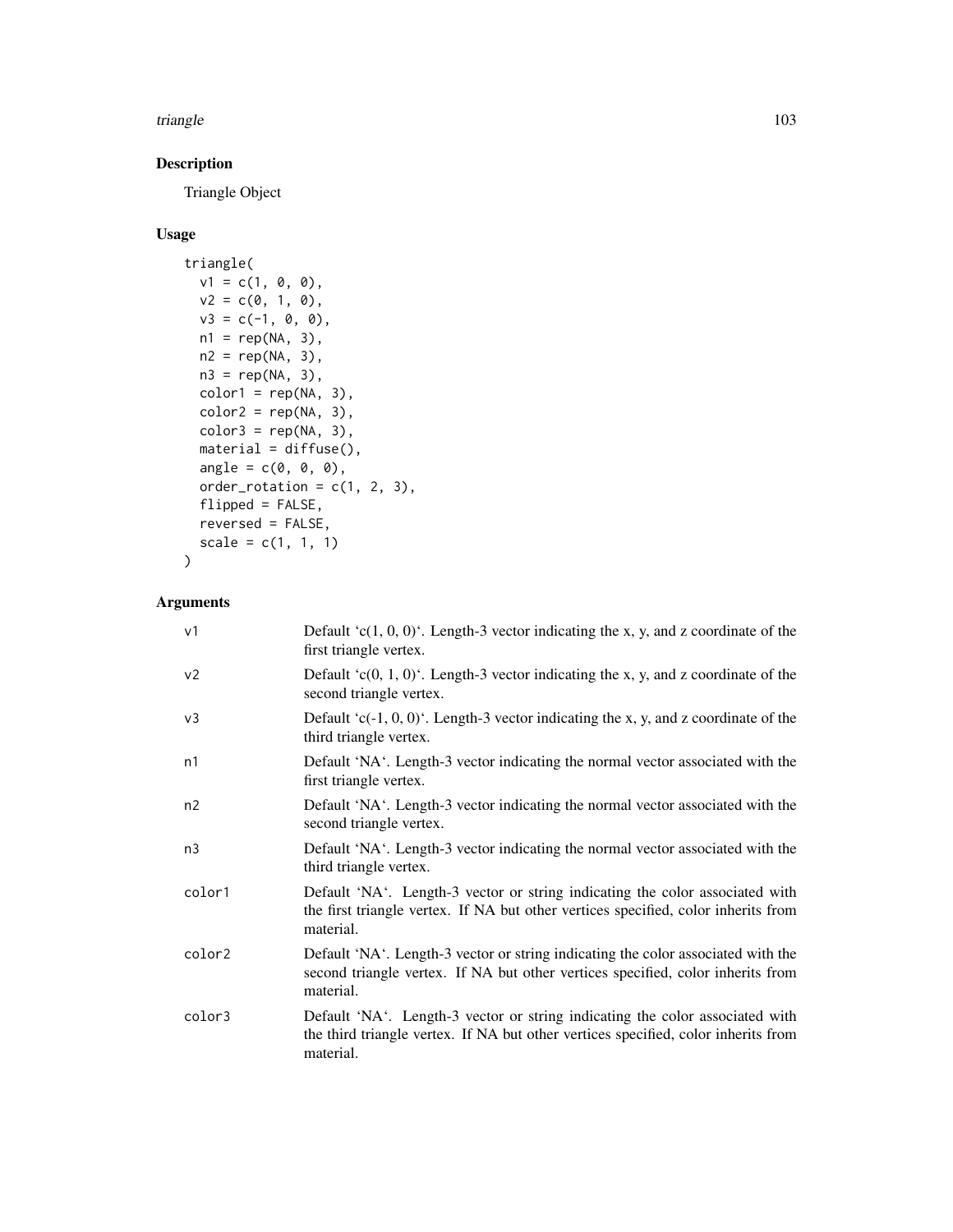| Default diffuse. The material, called from one of the material functions diffuse,<br>metal, or dielectric.                                                                                                                          |
|-------------------------------------------------------------------------------------------------------------------------------------------------------------------------------------------------------------------------------------|
| Default $(c(0, 0, 0)^t$ . Angle of rotation around the x, y, and z axes, applied in the<br>order specified in 'order rotation'.                                                                                                     |
| order_rotation Default 'c(1, 2, 3)'. The order to apply the rotations, referring to "x", "y", and<br>$"z"$ .                                                                                                                        |
| Default 'FALSE'. Whether to flip the normals.                                                                                                                                                                                       |
| Default 'FALSE'. Similar to the 'flipped' argument, but this reverses the hand-<br>edness of the triangle so it will be oriented in the opposite direction.                                                                         |
| Default $(c(1, 1, 1))$ . Scale transformation in the x, y, and z directions. If this<br>is a single value, number, the object will be scaled uniformly. Note: emissive<br>objects may not currently function correctly when scaled. |
|                                                                                                                                                                                                                                     |

## Value

Single row of a tibble describing the XZ plane in the scene.

#### Examples

#Generate a triangle in the Cornell box.

```
generate_cornell() %>%
 add\_object(triangle(v1 = c(100, 100, 100), v2 = c(555/2, 455, 455), v3 = c(455, 100, 100),material = diffuse(color = "purple"))) %>%
 render_scene(lookfrom = c(278, 278, -800) ,lookat = c(278, 278, 0), fov = 40,
               ambient_light = FALSE, samples = 400, parallel = TRUE, clamp_value = 5)
```
#Pass individual colors to each vertex:

generate\_cornell() %>% add\_object(triangle(v1 = c(100, 100, 100), v2 = c(555/2, 455, 455), v3 = c(455, 100, 100),  $color1 = "green", color2 = "yellow", color3 = "red")$  %>% render\_scene(lookfrom =  $c(278, 278, -800)$ , lookat =  $c(278, 278, 0)$ , fov = 40, ambient\_light = FALSE, samples = 400, parallel = TRUE, clamp\_value = 5)

xy\_rect *Rectangular XY Plane Object*

# Description

Rectangular XY Plane Object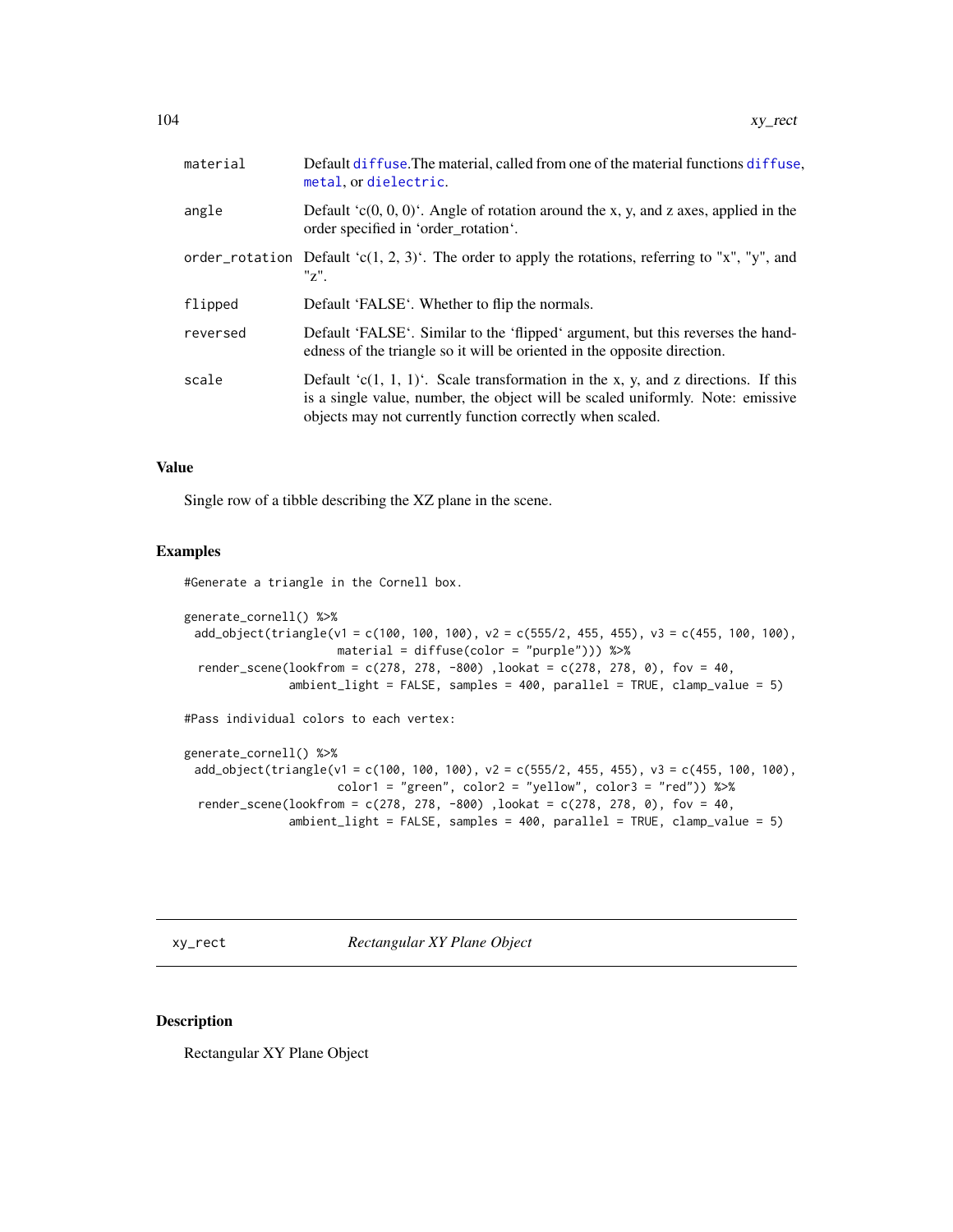#### xy\_rect 105

# Usage

```
xy_rect(
  x = 0,
  y = 0,
  z = 0,
  xwidth = 1,ywidth = 1,
  material = diffuse(),angle = c(\emptyset, \emptyset, \emptyset),
  order_rotation = c(1, 2, 3),
  flipped = FALSE,
  scale = c(1, 1, 1)\mathcal{L}
```
# Arguments

| $\mathsf{x}$ | Default '0'. x-coordinate of the center of the rectangle.                                                                                                                                                                            |
|--------------|--------------------------------------------------------------------------------------------------------------------------------------------------------------------------------------------------------------------------------------|
| У            | Default '0'. x-coordinate of the center of the rectangle.                                                                                                                                                                            |
| z            | Default '0'. z-coordinate of the center of the rectangle.                                                                                                                                                                            |
| xwidth       | Default '1'. x-width of the rectangle.                                                                                                                                                                                               |
| ywidth       | Default '1'. y-width of the rectangle.                                                                                                                                                                                               |
| material     | Default diffuse. The material, called from one of the material functions diffuse,<br>metal, or dielectric.                                                                                                                           |
| angle        | Default $(c(0, 0, 0)^t$ . Angle of rotation around the x, y, and z axes, applied in the<br>order specified in 'order_rotation'.                                                                                                      |
|              | order_rotation Default 'c(1, 2, 3)'. The order to apply the rotations, referring to "x", "y", and<br>"z".                                                                                                                            |
| flipped      | Default 'FALSE'. Whether to flip the normals.                                                                                                                                                                                        |
| scale        | Default ' $c(1, 1, 1)$ '. Scale transformation in the x, y, and z directions. If this<br>is a single value, number, the object will be scaled uniformly. Note: emissive<br>objects may not currently function correctly when scaled. |

## Value

Single row of a tibble describing the XY plane in the scene.

# Examples

#Generate a purple rectangle in the cornell box.

```
generate_cornell() %>%
 add\_object(xy\_rect(x = 555/2, y = 100, z = 555/2, xwidth = 200, ywidth = 200,material = diffuse(color = "purple"))) %>%
 render_scene(lookfrom = c(278, 278, -800), lookat = c(278, 278, 0), fov = 40,
              ambient_light = FALSE, samples = 400, parallel = TRUE, clamp_value = 5)
```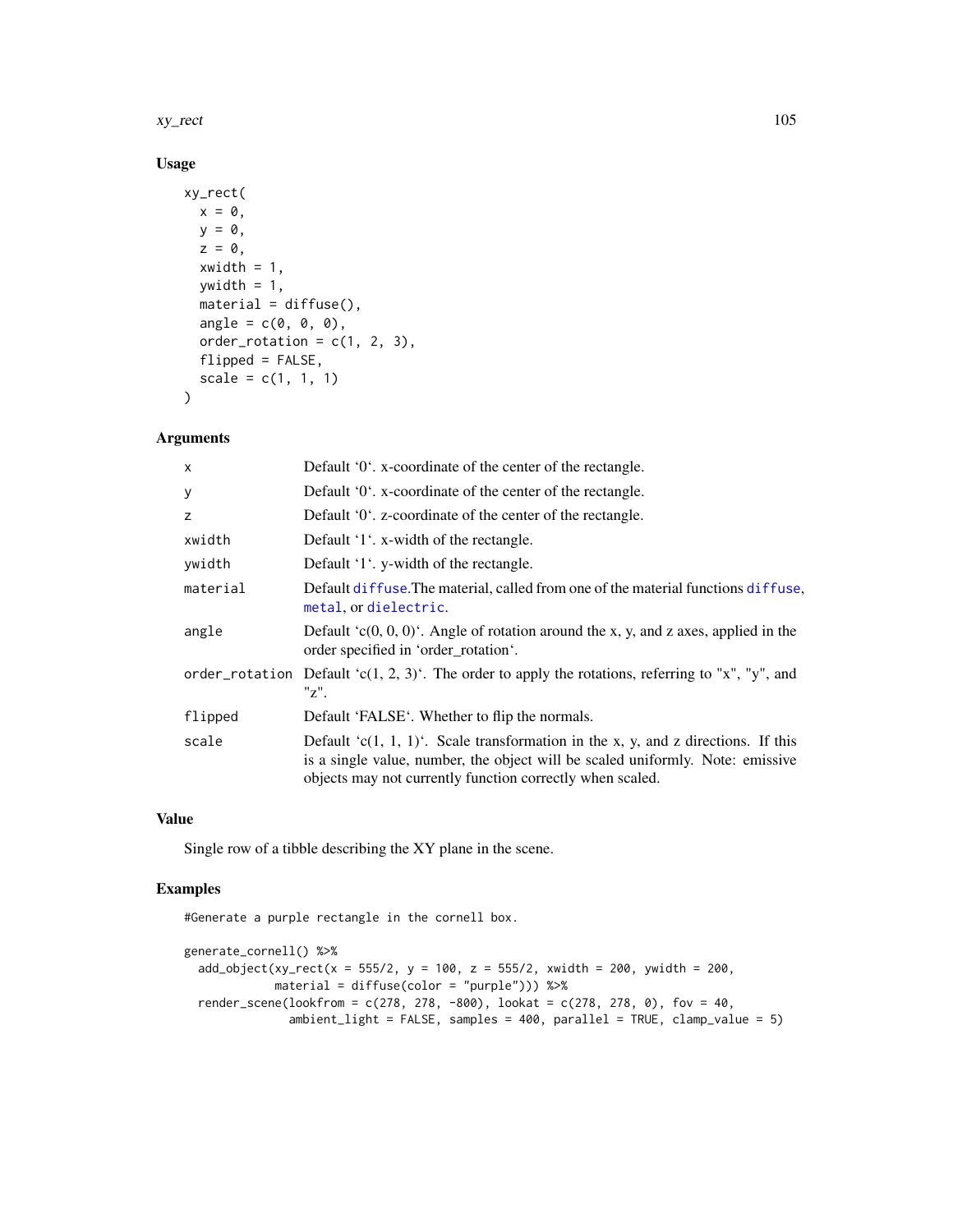```
#Generate a gold plane in the cornell box
```

```
generate_cornell() %>%
  add\_object(xy\_rect(x = 555/2, y = 100, z = 555/2,xwidth = 200, ywidth = 200, angle = c(0, 30, 0),
                     material = metal(color = "gold"))) %>%
  render_scene(lookfrom = c(278, 278, -800), lookat = c(278, 278, 0), fov = 40,
               ambient_light = FALSE, samples = 400, parallel = TRUE, clamp_value = 5)
```
# xz\_rect *Rectangular XZ Plane Object*

## Description

Rectangular XZ Plane Object

# Usage

```
xz_rect(
  x = 0,
  xwidth = 1,z = 0,
  zwidth = 1,
  y = 0,
  material = diffuse(),angle = c(\emptyset, \emptyset, \emptyset),
  order_rotation = c(1, 2, 3),
  flipped = FALSE,
  scale = c(1, 1, 1))
```

| X        | Default '0'. x-coordinate of the center of the rectangle.                                                                       |
|----------|---------------------------------------------------------------------------------------------------------------------------------|
| xwidth   | Default '1'. x-width of the rectangle.                                                                                          |
| z        | Default '0'. z-coordinate of the center of the rectangle.                                                                       |
| zwidth   | Default '1'. z-width of the rectangle.                                                                                          |
| y        | Default '0'. y-coordinate of the center of the rectangle.                                                                       |
| material | Default diffuse. The material, called from one of the material functions diffuse,<br>metal, or dielectric.                      |
| angle    | Default $(c(0, 0, 0)^t$ . Angle of rotation around the x, y, and z axes, applied in the<br>order specified in 'order_rotation'. |
|          | order_rotation Default 'c(1, 2, 3)'. The order to apply the rotations, referring to "x", "y", and<br>"z".                       |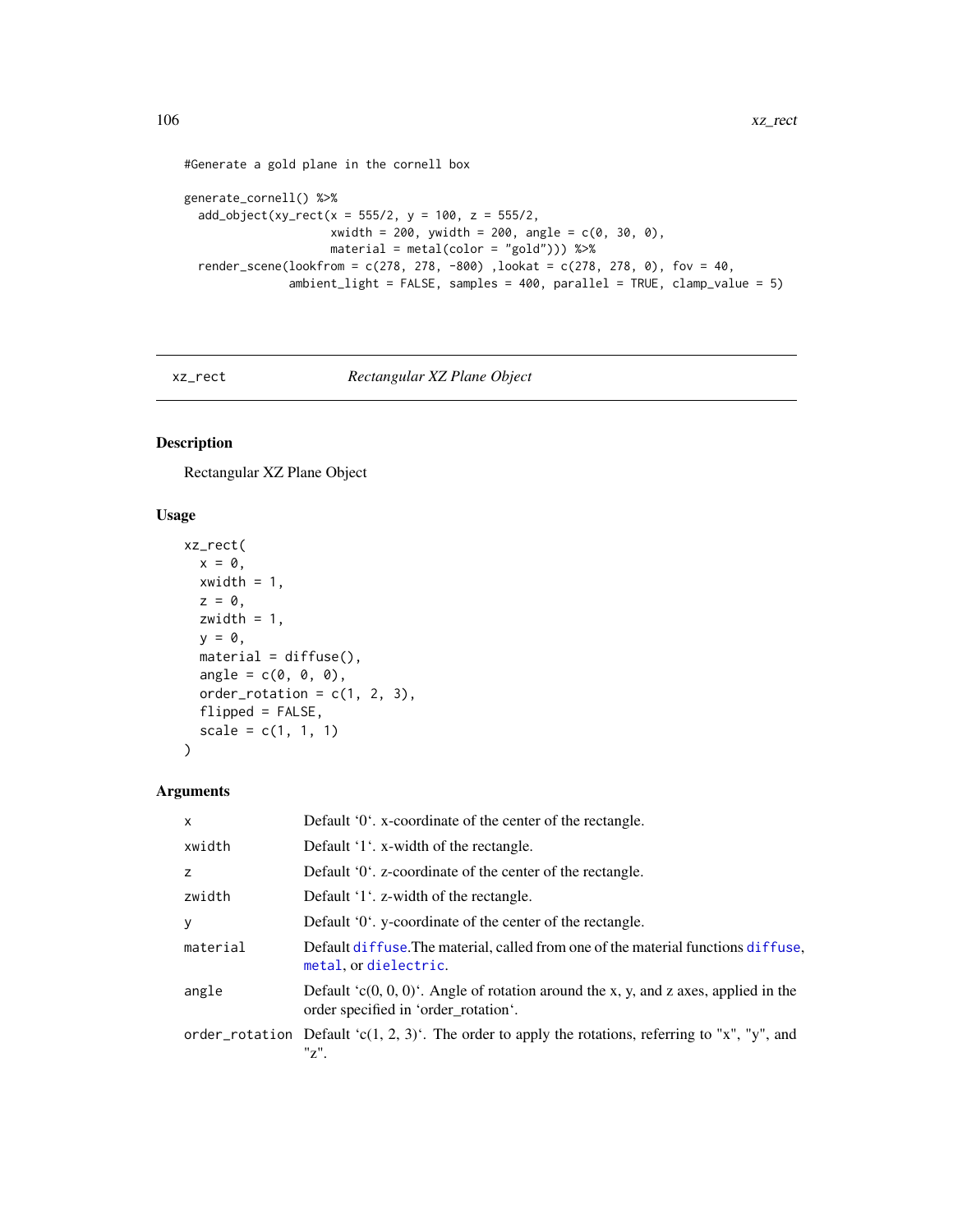| flipped | Default 'FALSE'. Whether to flip the normals.                                                                                                                                                                                       |
|---------|-------------------------------------------------------------------------------------------------------------------------------------------------------------------------------------------------------------------------------------|
| scale   | Default $(c(1, 1, 1))$ . Scale transformation in the x, y, and z directions. If this<br>is a single value, number, the object will be scaled uniformly. Note: emissive<br>objects may not currently function correctly when scaled. |
|         |                                                                                                                                                                                                                                     |

## Value

Single row of a tibble describing the XZ plane in the scene.

## Examples

#Generate a purple rectangle in the cornell box.

```
generate_cornell() %>%
 add\_object(xz\_rect(x = 555/2, y = 100, z = 555/2, xwidth = 200, zwidth = 200,material = diffuse(color = "purple"))) %>%
 render_scene(lookfrom = c(278, 278, -800), lookat = c(278, 278, 0), fov = 40,
               ambient_light = FALSE, samples = 400, parallel = TRUE, clamp_value = 5)
```
#Generate a gold plane in the cornell box

```
generate_cornell() %>%
 add\_object(xz\_rect(x = 555/2, y = 100, z = 555/2,xwidth = 200, zwidth = 200, angle = c(0, 30, 0),
            material = metal(color = "gold")) %>%
 render_scene(lookfrom = c(278, 278, -800) ,lookat = c(278, 278, 0), fov = 40,
               ambient_light = FALSE, samples = 400, parallel = TRUE, clamp_value = 5)
```
yz\_rect *Rectangular YZ Plane Object*

#### Description

Rectangular YZ Plane Object

### Usage

```
yz_rect(
 x = 0,
 y = 0,
 z = 0,
  ywidth = 1,
  zwidth = 1,
  material = diffuse(),
  angle = c(0, 0, 0),order_rotation = c(1, 2, 3),
  flipped = FALSE,
```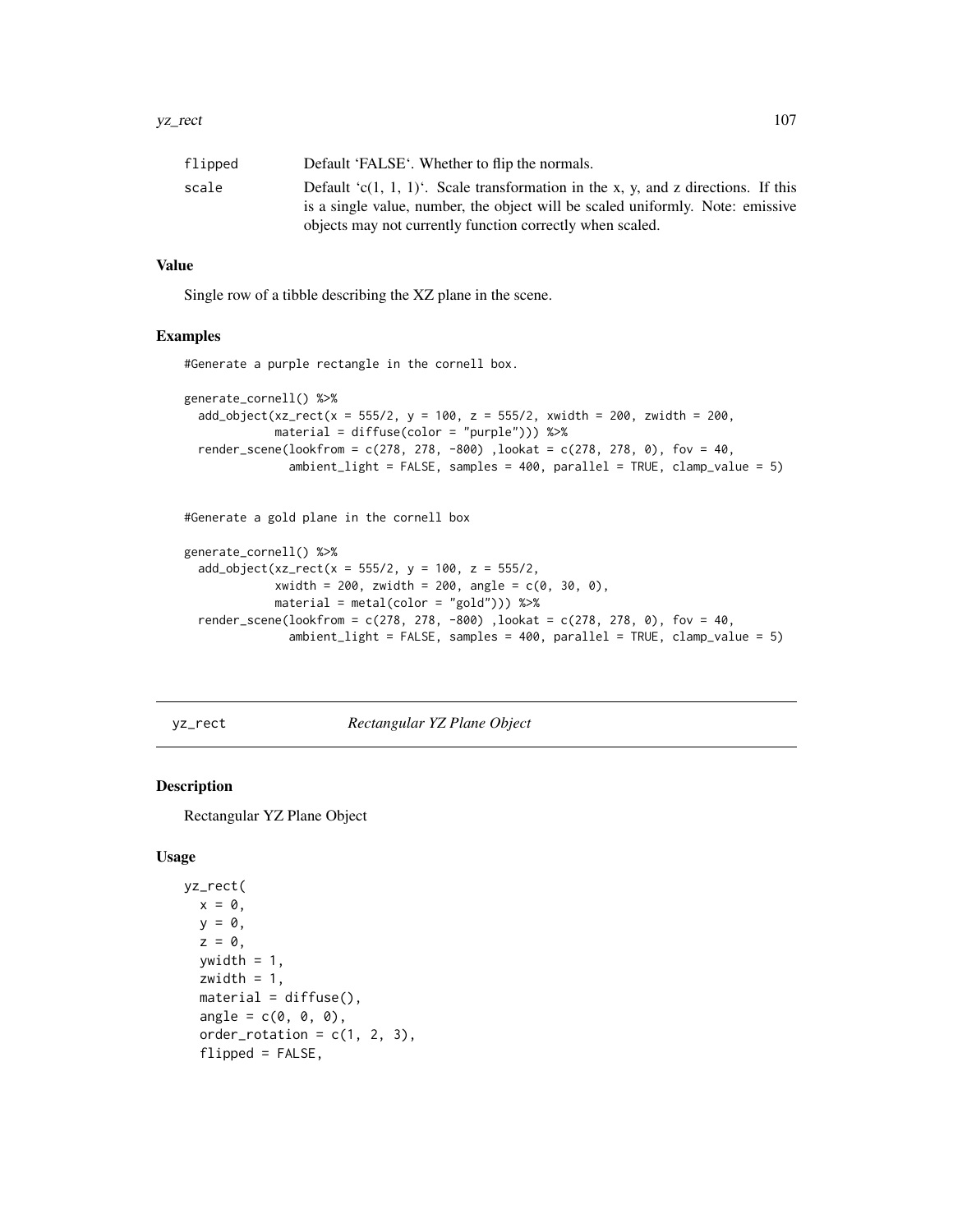$scale = c(1, 1, 1)$  $\lambda$ 

# Arguments

| Default '0'. x-coordinate of the center of the rectangle.                                                                                                                                                                            |
|--------------------------------------------------------------------------------------------------------------------------------------------------------------------------------------------------------------------------------------|
| Default '0'. y-coordinate of the center of the rectangle.                                                                                                                                                                            |
| Default '0'. z-coordinate of the center of the rectangle.                                                                                                                                                                            |
| Default '1'. y-width of the rectangle.                                                                                                                                                                                               |
| Default '1'. z-width of the rectangle.                                                                                                                                                                                               |
| Default diffuse. The material, called from one of the material functions diffuse,<br>metal, or dielectric.                                                                                                                           |
| Default $(c(0, 0, 0)^t$ . Angle of rotation around the x, y, and z axes, applied in the<br>order specified in 'order_rotation'.                                                                                                      |
| order_rotation Default 'c(1, 2, 3)'. The order to apply the rotations, referring to "x", "y", and<br>"z".                                                                                                                            |
| Default 'FALSE'. Whether to flip the normals.                                                                                                                                                                                        |
| Default ' $c(1, 1, 1)$ '. Scale transformation in the x, y, and z directions. If this<br>is a single value, number, the object will be scaled uniformly. Note: emissive<br>objects may not currently function correctly when scaled. |
|                                                                                                                                                                                                                                      |

## Value

Single row of a tibble describing the YZ plane in the scene.

#### Examples

#Generate a purple rectangle in the cornell box.

```
generate_cornell() %>%
 add_object(yz_rect(x = 100, y = 100, z = 555/2, ywidth = 200, zwidth = 200,
                    material = diffuse(color = "purple"))) %>%
 render_scene(lookfrom = c(278, 278, -800) ,lookat = c(278, 278, 0), fov = 40,
              ambient_light = FALSE, samples = 400, parallel = TRUE, clamp_value = 5)
#Generate a gold plane in the cornell box
```

```
generate_cornell() %>%
 add\_object(yz\_rect(x = 100, y = 100, z = 555/2,ywidth = 200, zwidth = 200, angle = c(0, 30, 0),
                    material = metal(color = "gold"))) %>%
 render_scene(lookfrom = c(278, 278, -800), lookat = c(278, 278, 0), fov = 40,
               ambient_light = FALSE, samples = 400, parallel = TRUE, clamp_value = 5)
```